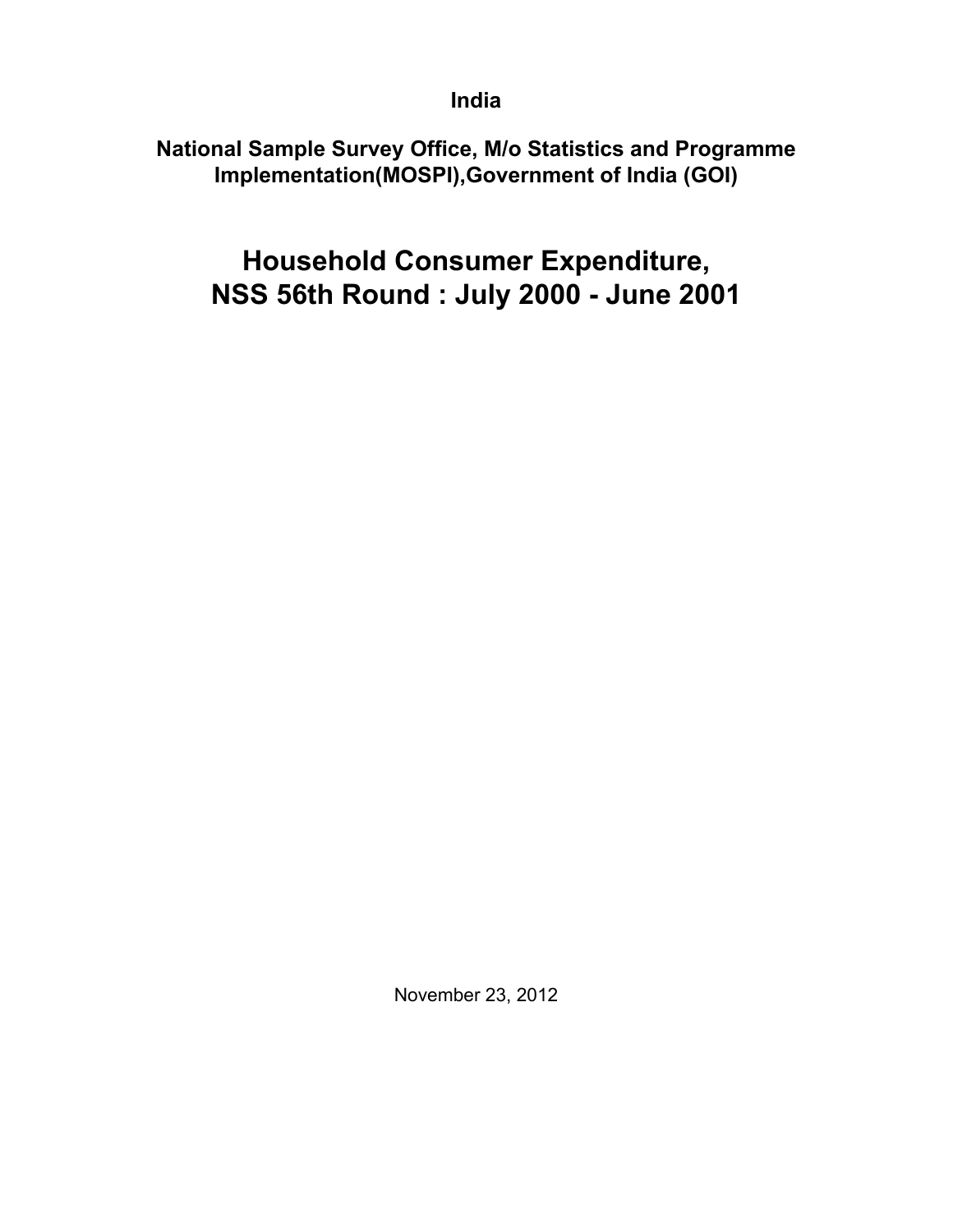# **Metadata Production**

| <b>Metadata</b><br>Producer(s) | Computer Centre (MOSPI, CC), M/O Statistics & Programme Implementation,<br>Documentation of the study |
|--------------------------------|-------------------------------------------------------------------------------------------------------|
| <b>Production Date</b>         | November 11, 2012                                                                                     |
| <b>Version</b>                 | Version 1.0 (Nov 2012)                                                                                |
| <b>Identification</b>          | DDI-IND-MOSPI-NSSO-56Rnd-Sch1-July2000-June2001                                                       |

This document was generated using the **[IHSN Microdata Management Toolkit](http://www.surveynetwork.org/toolkit)**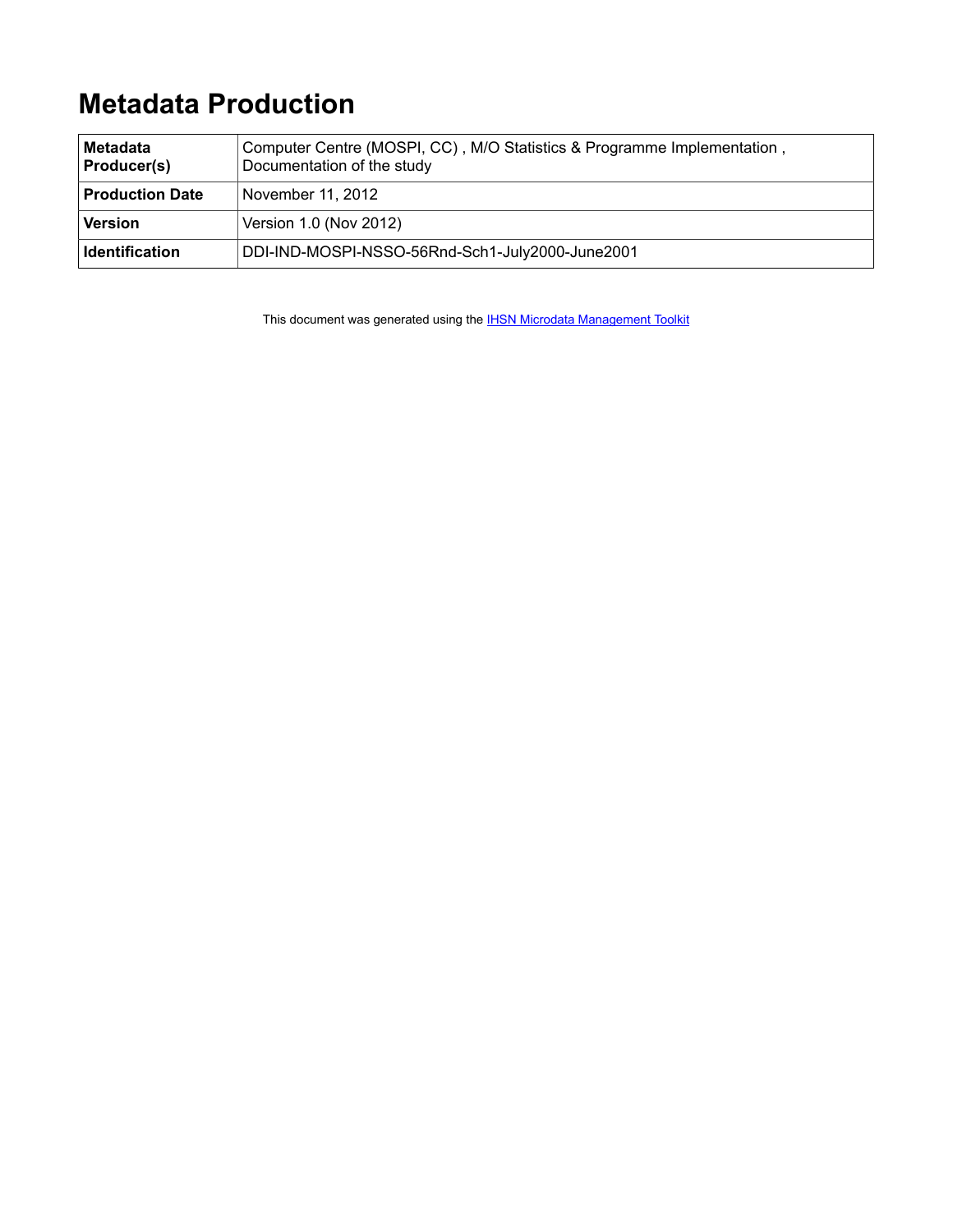# **Table of Contents**

| Blocks 1,3,10 Household characteristics and perception of household regarding     |  |
|-----------------------------------------------------------------------------------|--|
|                                                                                   |  |
|                                                                                   |  |
|                                                                                   |  |
|                                                                                   |  |
|                                                                                   |  |
|                                                                                   |  |
| Block 8pt1_Annual household expenditure on education and medical (institutional)  |  |
|                                                                                   |  |
| Block 8pt2_Monthly household expenditure on medical (non-institutional) goods and |  |
|                                                                                   |  |
|                                                                                   |  |
|                                                                                   |  |
| Blocks 1,3,10 Household characteristics and perception of household regarding     |  |
|                                                                                   |  |
|                                                                                   |  |
|                                                                                   |  |
|                                                                                   |  |
|                                                                                   |  |
|                                                                                   |  |
| Block 8pt1_Annual household expenditure on education and medical (institutional)  |  |
|                                                                                   |  |
| Block 8pt2_Monthly household expenditure on medical (non-institutional) goods and |  |
|                                                                                   |  |
|                                                                                   |  |
|                                                                                   |  |
| Blocks 1,3,10 Household characteristics and perception of household regarding     |  |
|                                                                                   |  |
|                                                                                   |  |
| Block 5 Monthly household expenditure on food and non-food items 44               |  |
|                                                                                   |  |
|                                                                                   |  |
|                                                                                   |  |
| Block 8pt1_Annual household expenditure on education and medical (institutional)  |  |
|                                                                                   |  |
| Block 8pt2 Monthly household expenditure on medical (non-institutional) goods and |  |
|                                                                                   |  |
|                                                                                   |  |
|                                                                                   |  |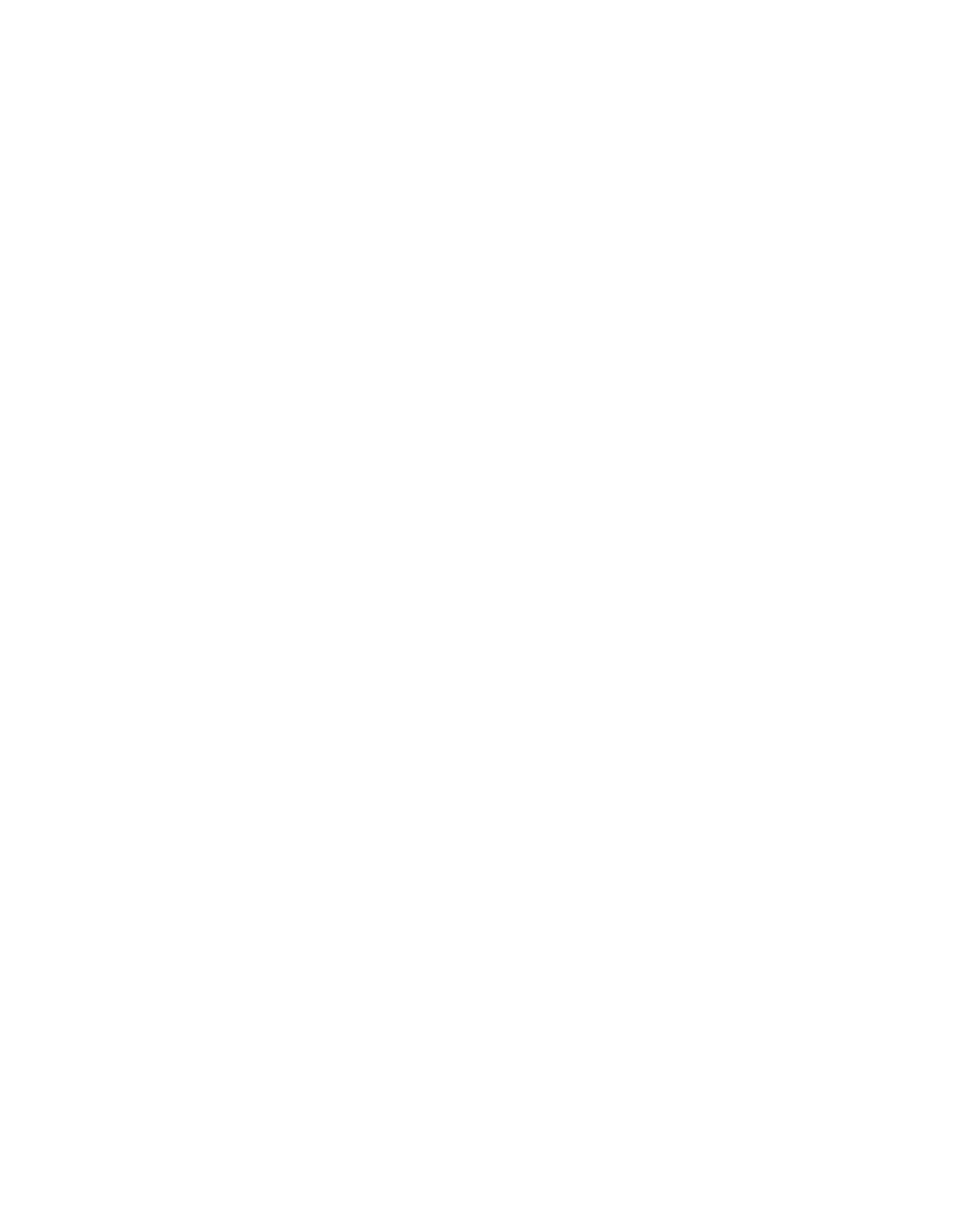# <span id="page-4-0"></span>**India (2000-2001) Household Consumer Expenditure, NSS 56th Round : July 2000 - June 2001 (NSS 56th Round)**

| <b>Overview</b>       |                                                                                                                                                                                                                                                                                                                                                                                                                                                                                                                                                                                                                                                                                                                                                                                                                                                                                                                                                                                                                             |
|-----------------------|-----------------------------------------------------------------------------------------------------------------------------------------------------------------------------------------------------------------------------------------------------------------------------------------------------------------------------------------------------------------------------------------------------------------------------------------------------------------------------------------------------------------------------------------------------------------------------------------------------------------------------------------------------------------------------------------------------------------------------------------------------------------------------------------------------------------------------------------------------------------------------------------------------------------------------------------------------------------------------------------------------------------------------|
| <b>Type</b>           | Socio-Economic/Monitoring Survey [hh/sems]                                                                                                                                                                                                                                                                                                                                                                                                                                                                                                                                                                                                                                                                                                                                                                                                                                                                                                                                                                                  |
| <b>Identification</b> | DDI-IND-MOSPI-NSSO-56Rnd-Sch1-July2000-June2001                                                                                                                                                                                                                                                                                                                                                                                                                                                                                                                                                                                                                                                                                                                                                                                                                                                                                                                                                                             |
| <b>Version</b>        | Production Date: 2012-11-11<br>V1.0; Re-organised anonymised dataset for public distribution.                                                                                                                                                                                                                                                                                                                                                                                                                                                                                                                                                                                                                                                                                                                                                                                                                                                                                                                               |
| <b>Series</b>         | Since its inception, the National Sample Survey (NSS) had been collecting data on<br>consumer expenditure in every round up to the 29th round (1972-73). After the 26th<br>round of the survey, the Governing Council of National Sample Survey Organisation<br>(NSSO) decided to undertake the surveys on consumer expenditure and employment<br>and unemployment together once in every five years. Accordingly, programme of<br>quinquennial surveys was conducted in the 27th, 32nd, 38th, 43rd, 50th and 55th rounds<br>since 1972-73. Planners and research workers also felt the need for an annual series on<br>consumer expenditure. The Governing council, therefore, decided that an annual survey<br>on consumer expenditure would be undertaken on a thin sample basis in the intervening<br>rounds between successive quinquennial rounds. The annual series started from the 42nd<br>round (July 1986-June 1987). The twelfth annual survey was conducted in the 56th round<br>during July 2000 - June 2001. |

### **Abstract**

The National Sample Survey Organisation (NSSO) has been carrying out All-India surveys on consumer expenditure. While some of these smaller-scale surveys are spread over a full year and others over six months only, the quinquennial (full-scale) surveys have all been of a full year's duration. Household consumer expenditure is measured as the expenditure incurred by a household on domestic account during a specified period, called reference period. It includes the imputed values of goods and services, which are not purchased but procured otherwise for consumption. In other words, it is the sum total of monetary values of all the items (i.e. goods and services) consumed by the household on domestic account during the reference period. Any expenditure incurred towards the productive enterprises of the households is also excluded from household consumer expenditure. To minimise recall errors, a very detailed item classification is adopted to collect information, including items of food, items of fuel, items of clothing, bedding and footwear, items of educational and medical expenses, items of durable goods and other items. The schedule has also collected some other household particulars including age, sex and educational level etc. of each household member.

| Kind of Data            | Sample survey data [ssd]                                                                 |
|-------------------------|------------------------------------------------------------------------------------------|
| <b>Unit of Analysis</b> | Randomly selected households based on sampling procedure and members of the<br>household |

### <span id="page-4-1"></span>**Scope & Coverage**

### **Scope**

Schedule 1.0 of the 56th NSS round consists of the following blocks:

Block 0: Descriptive identification of sample household: This block is meant for recording descriptive identification particulars of a sample household.

Block 1: Identification of sample household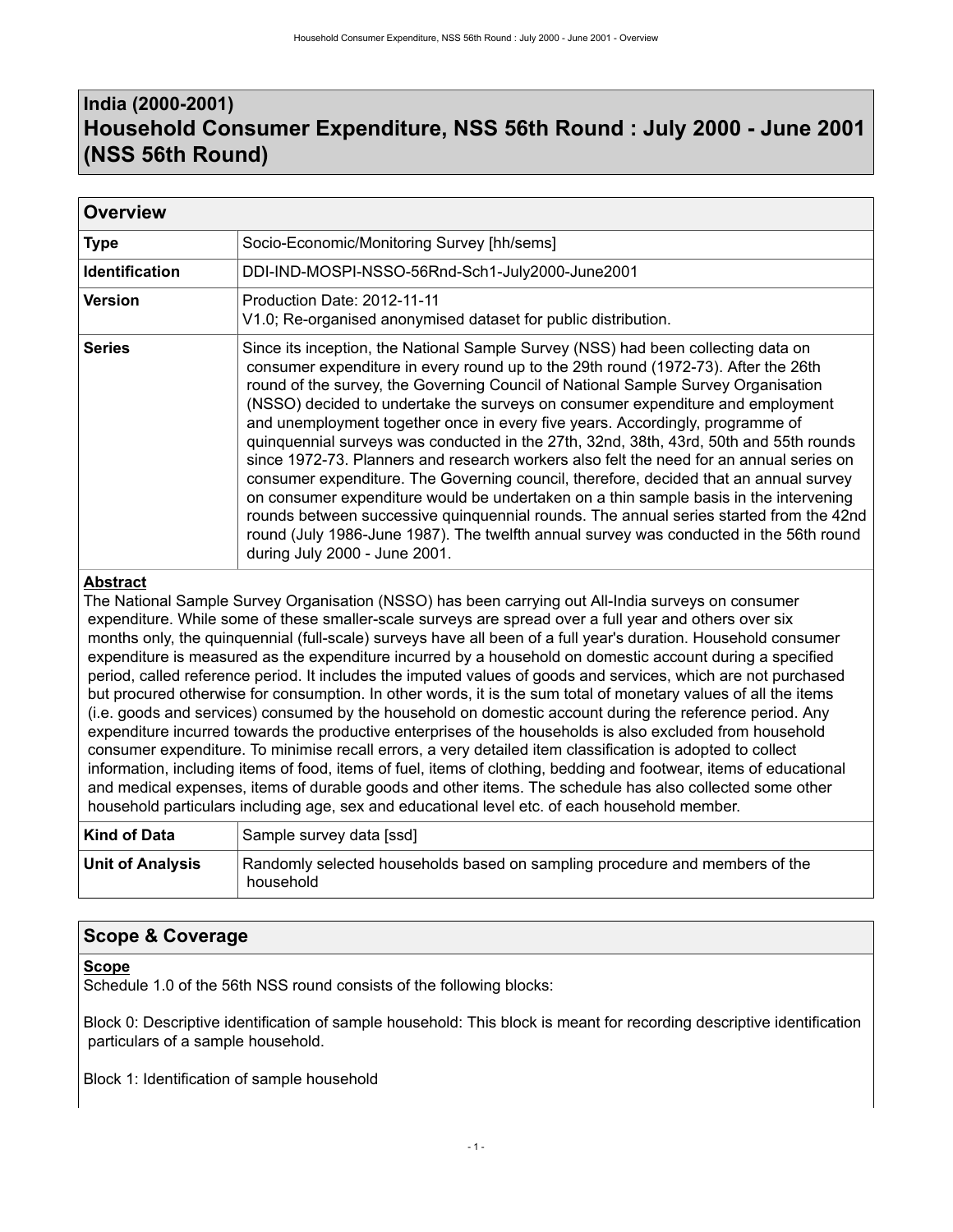Block 2: Particulars of field operation: The identity of the Investigator, Assistant Superintendent and Superintendent associated, date of survey/inspection/scrutiny of schedules, despatch, etc., has been recorded in this block against the appropriate items in the relevant columns.

Block 3: Household characteristics:

Characteristics which are mainly intended to be used to classify the households for tabulation has been recorded in this block.

Block 4: Demographic and other particulars of household members: All members of the sample household will be listed in this block. Demographic particulars (viz., relation to head, sex, age, marital status and general education), working status, type of income received and number of meals taken will be recorded for each member using one line for one member.

Block 5: Consumption of food, pan, tobacco and intoxicants. Information on an item has been recorded only if it is consumed.

Block 5.1: Consumption of fuel and light. Information on an item has been recorded only if it is consumed. Block 6: Consumption of clothing, bedding, etc. Value of an item has been recorded only if it is brought into firstuse during the reference period.

Block 7: Consumption of footwear. Value of an item has been recorded only if it is brought into first-use during the reference period.

Block 8.1: Expenditure on education & medical (institutional) goods and services. Expenditure has been recorded if it is incurred on any item during the reference period.

Block 8.2: Expenditure on miscellaneous goods and services including medical (non-institutional), rents and taxes. Expenditure has been recorded if it is incurred on any item during the reference period.

Block 9: Expenditure for purchase and construction (including repair and maintenance) of durable goods for domestic use. Expenditure has been recorded if it is incurred on any item during the reference period.

Block 10: Perception of household regarding sufficiency of food

Block 11: Summary of consumer expenditure: This block is meant to derive the value of household per capita consumption expenditure for a period of 30 days. Most entries in this block are transfer entries from blocks 5 to 9.

### **Geographic Coverage**

The survey covered the whole of the Indian Union except (i) Leh and Kargil districts of Jammu & Kashmir, (ii) interior villages of Nagaland situated beyond five kilometres of the bus route and (iii) villages in Andaman and Nicobar Islands which remain inaccessible throughout the year.

### **Universe**

The survey used the interview method of data collection from a sample of randomly selected households and members of the household.

| <b>Primary</b><br>Investigator(s) | National Sample Survey Office, M/o Statistics and Programme<br>Implementation(MOSPI), Government of India (GOI)                                                                                                                                                                                                                                                                                                                                                                                                                                                              |
|-----------------------------------|------------------------------------------------------------------------------------------------------------------------------------------------------------------------------------------------------------------------------------------------------------------------------------------------------------------------------------------------------------------------------------------------------------------------------------------------------------------------------------------------------------------------------------------------------------------------------|
| <b>Other Producer(s)</b>          | Survey Design Reearch Division (SDRD), National Sample Survey Office, Questionnaire<br>Desgn, Sampling methodology, Survey Reports Questionnaire Desgn, Sampling<br>methodology, Survey Reports Questionnaire Design, Sampling methodology, Survey<br>Reports<br>Field Operations Division (FOD), National Sample Survey Office, Field Work<br>Data Processing Division (DPD), National Sample Survey Office, Data Processing<br>Computer Centre (CC, MOSPI), M/o Statistics and Programme<br>Implementation(MOSPI), Government of India (GOI), Tabulation and Dissemination |
| <b>Funding Agency/ies</b>         | M/o Statistics & Programme Implementation, GOI (MOSPI)                                                                                                                                                                                                                                                                                                                                                                                                                                                                                                                       |
| <b>Other</b><br>Acknowledgment(s) | Governing council and Working Group, Finalisation of survey study, GOI                                                                                                                                                                                                                                                                                                                                                                                                                                                                                                       |

### <span id="page-5-0"></span>**Producers & Sponsors**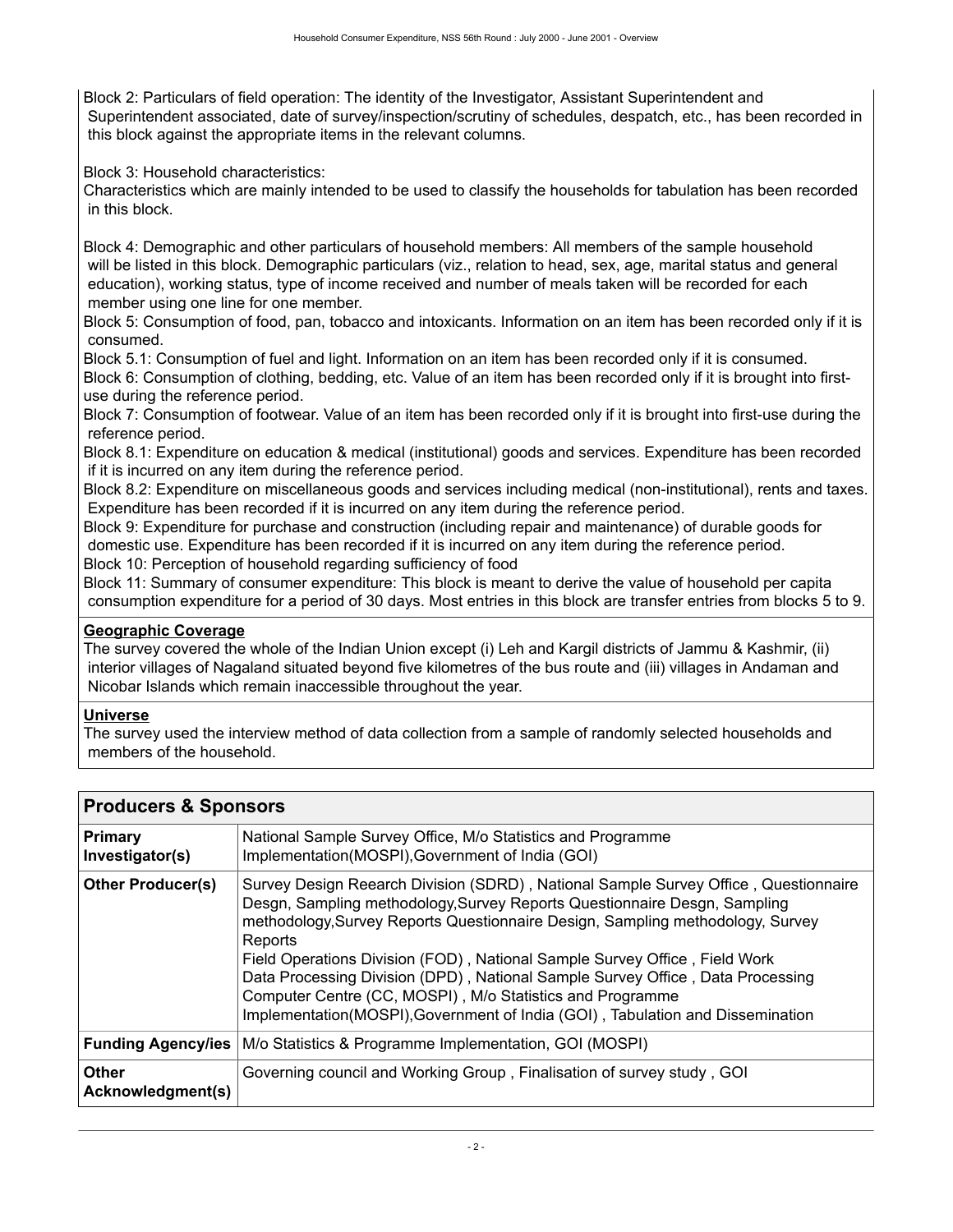### <span id="page-6-0"></span>**Sampling**

### **Sampling Procedure**

### An outline of sampling design:

A stratified sampling design has been adopted for selection of the sample first-stage units (FSU's). The FSU's are villages (panchayat wards for Kerala) for rural areas and Urban Frame Survey (UFS) blocks for urban areas. The Ultimate stage units (USU's) are households which are selected by the method of circular systematic sampling from the corresponding frame in the FSU. Large FSU's are subdivided into hamlet groups (rural)/ subblocks (urban), that are grouped into two segments, and USU's are selected independently from each of these segments.

### Sampling Frame:

List of villages (panchayat wards for Kerala) as per 1991Census and latest lists of UFS blocks are respectively used for selection of rural and urban sample FSU's. For selection of sample villages from the State of Jammu & Kashmir, list of villages as per 1981Census has been used as the sampling frame.

### Sample size (FSU's):

The total sample size for Central Sample was fixed at 15032. Total State sample size was fixed at 17096 taking care of prevalent matching pattern for almost all states. Sample size for the whole round for each State/UT x Sector (i.e. rural/ urban) are allocated equally among the 4 sub-rounds. Sample FSU's for each sub-round are selected afresh in the form of 2 independent sub-samples.

### Selection of FSU's:

For each sub-round, sample FSU's from each stratum are selected in the form of 2 independent sub-samples by following circular systematic sampling with (a) probability proportional to population for all rural strata other than stratum 1, and (b) equal probability for rural stratum 1 as well as all urban strata.

### **Deviations from Sample Design**

There was no deviation from the original sampling design.

<span id="page-6-1"></span>

| <b>Data Collection</b>                 |                                                                                                                                                                                                                                                              |
|----------------------------------------|--------------------------------------------------------------------------------------------------------------------------------------------------------------------------------------------------------------------------------------------------------------|
| <b>Data Collection</b><br><b>Dates</b> | Sub round 1: start 2000-07-01<br>Sub round 1: end 2000-09-30<br>Sub round 2: start 2000-10-01<br>Sub round 2: end 2000-12-31<br>Sub round 3: start 2001-01-01<br>Sub round 3: end 2001-03-31<br>Sub round 4: start 2001-04-01<br>Sub round 4: end 2001-06-30 |
| <b>Data Collection</b><br><b>Mode</b>  | Face-to-face [f2f]                                                                                                                                                                                                                                           |

#### **Questionnaires**

Schedule 1.0 of the 56th NSS round consists of the following blocks:

Block 0: Descriptive identification of sample household: This block is meant for recording descriptive identification particulars of a sample household.

Block 1: Identification of sample household

Block 2: Particulars of field operation: The identity of the Investigator, Assistant Superintendent and Superintendent associated, date of survey/inspection/scrutiny of schedules, despatch, etc., has been recorded in this block against the appropriate items in the relevant columns.

Block 3: Household characteristics: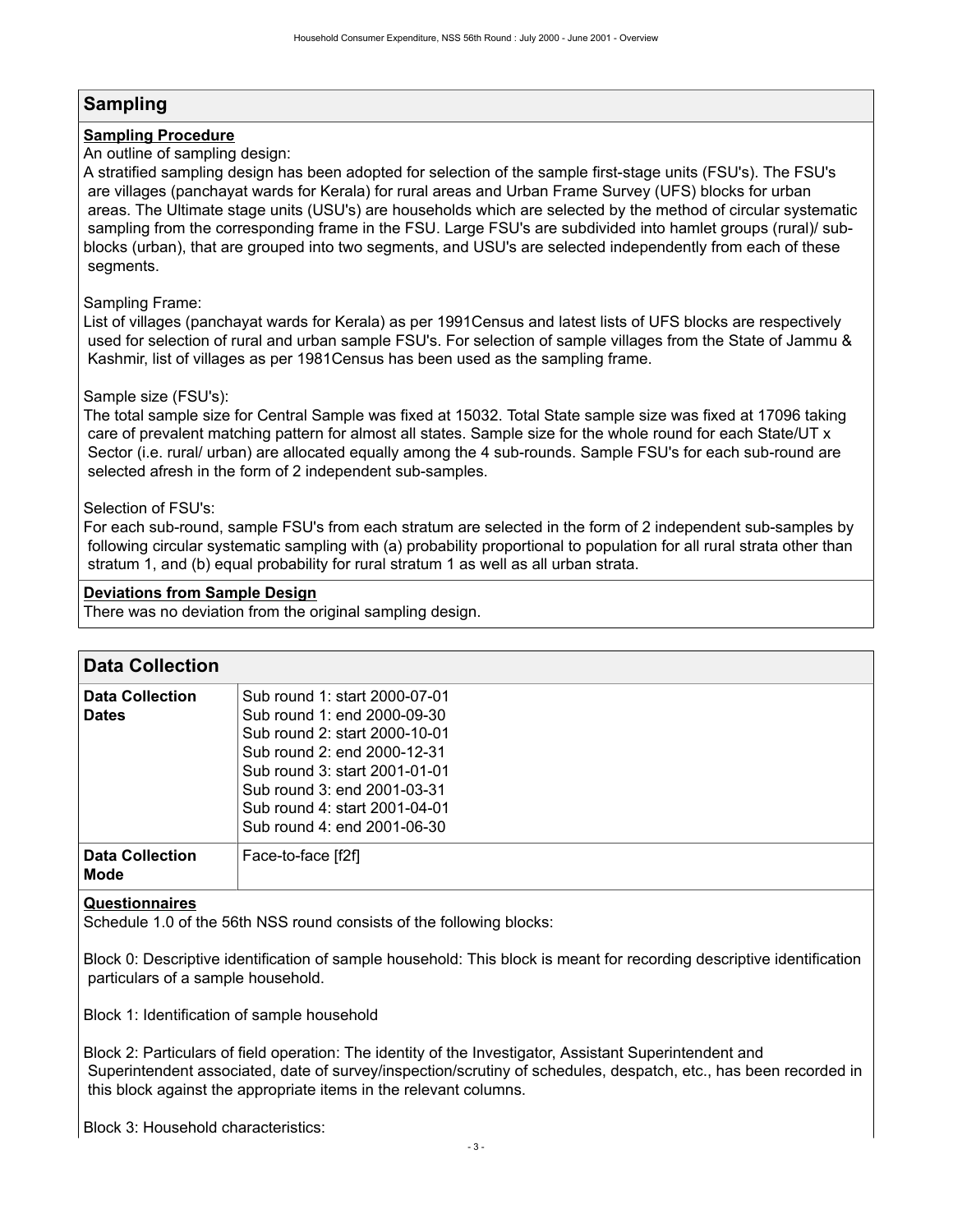Characteristics which are mainly intended to be used to classify the households for tabulation has been recorded in this block.

Block 4: Demographic and other particulars of household members: All members of the sample household will be listed in this block. Demographic particulars (viz., relation to head, sex, age, marital status and general education), working status, type of income received and number of meals taken will be recorded for each member using one line for one member.

Block 5: Consumption of food, pan, tobacco and intoxicants. Information on an item has been recorded only if it is consumed.

Block 5.1: Consumption of fuel and light. Information on an item has been recorded only if it is consumed.

Block 6: Consumption of clothing, bedding, etc. Value of an item has been recorded only if it is brought into firstuse during the reference period.

Block 7: Consumption of footwear. Value of an item has been recorded only if it is brought into first-use during the reference period.

Block 8.1: Expenditure on education & medical (institutional) goods and services. Expenditure has been recorded if it is incurred on any item during the reference period.

Block 8.2: Expenditure on miscellaneous goods and services including medical (non-institutional), rents and taxes. Expenditure has been recorded if it is incurred on any item during the reference period.

Block 9: Expenditure for purchase and construction (including repair and maintenance) of durable goods for domestic use. Expenditure has been recorded if it is incurred on any item during the reference period.

Block 10: Perception of household regarding sufficiency of food

Block 11: Summary of consumer expenditure: This block is meant to derive the value of household per capita consumption expenditure for a period of 30 days. Most entries in this block are transfer entries from blocks 5 to 9.

### <span id="page-7-0"></span>**Accessibility**

| <b>Access Authority</b> | Computer Centre (M/O Statistics and Programme Implementation), http://mospi.nic.in/<br>Mospi New/site/home.aspx, nssodata@gmail.com                                               |
|-------------------------|-----------------------------------------------------------------------------------------------------------------------------------------------------------------------------------|
| Contact(s)              | ADG, SDRD, NSSO (M/O Statistics & PI, G/O India), http://mospi.gov.in/<br>DDG, Computer Centre (M/O Statistics & PI, G/O India), http://mospi.nic.in/Mospi_New/<br>site/home.aspx |

#### **Access Conditions**

Validated unit level data relating to various survey rounds are available on CD-ROMS which can be obtained from the Deputy Director General, Computer Centre, M/O Statistics and PI, East Block No. 10 R.K. Puram, New Delhi-110066 by remitting the price along with packaging and postal charges as well as giving an undertaking duly signed in a specified format.The amount is to be remitted by way of demand draft drawn in favour of Pay & Accounts Officer, Ministry of Statistics & Programme Implementation, payable at New Delhi.

### <span id="page-7-1"></span>**Rights & Disclaimer**

#### **Disclaimer**

The user of the data acknowledges that the original collector of the data, the authorized distributor of the data, and the relevant funding agency bear no responsibility for use of the data or for interpretations or inferences based upon such uses.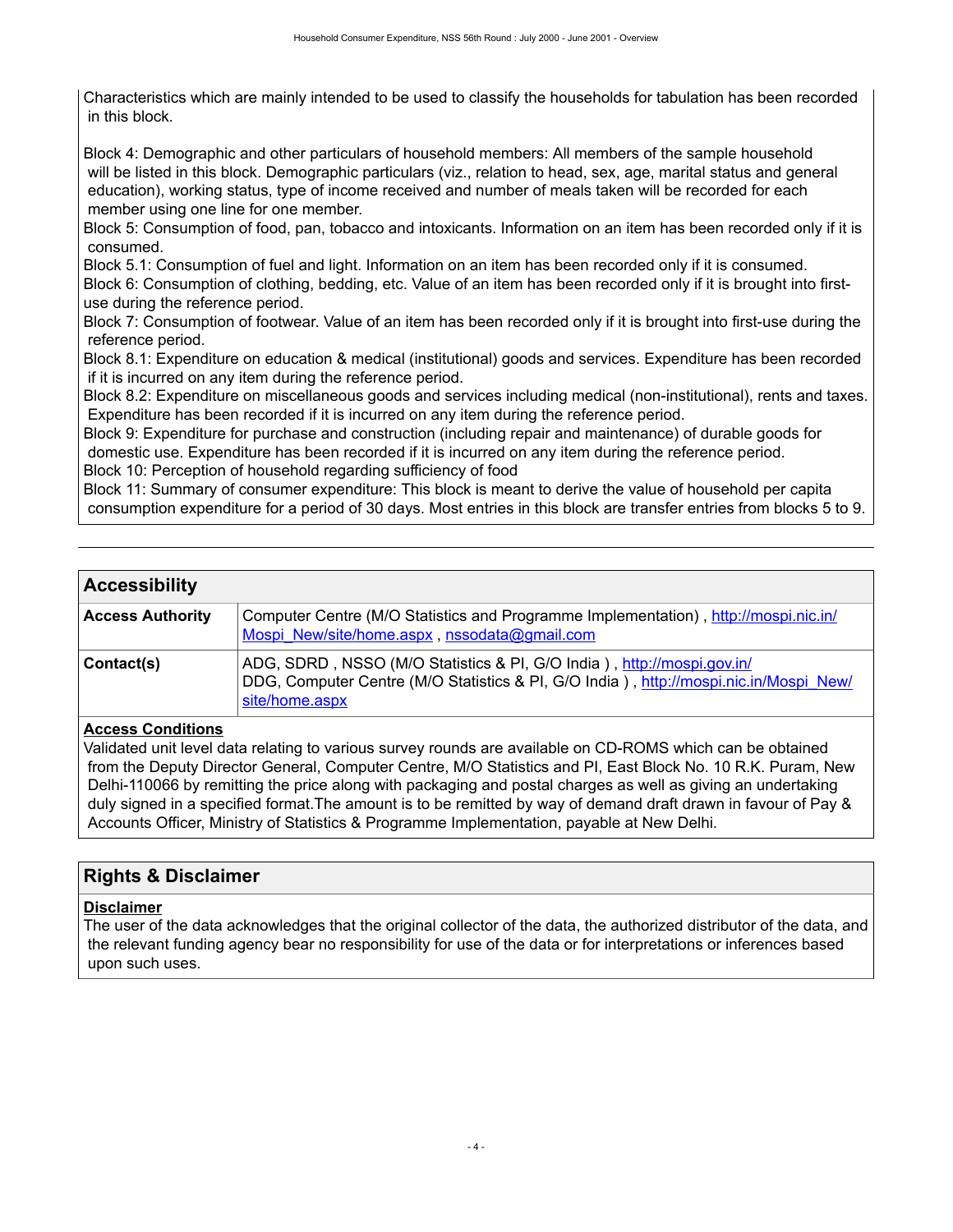# <span id="page-8-0"></span>**Files Description**

**Dataset contains 9 file(s)**

# <span id="page-8-1"></span>**Blocks 1,3,10\_Household characteristics and perception of household regarding sufficiency of food**

| ∣# Cases         | 81500                                                          |
|------------------|----------------------------------------------------------------|
| # Variable(s)    | 56                                                             |
| ∣ File Structure | Type: relational<br>Key(s): HHID (Key to identify a household) |

### **File Content**

This file contains information about household characteristics and perception of household regarding sufficiency of food.

<span id="page-8-2"></span>

| <b>Block 4_Person records</b> |                                                                                                                         |
|-------------------------------|-------------------------------------------------------------------------------------------------------------------------|
| # Cases                       | 388836                                                                                                                  |
| # Variable(s)                 | 44                                                                                                                      |
| <b>File Structure</b>         | Type: relational<br>Key(s): Person key (Key to identify a person in a household), HHID (Key to identify a<br>household) |
| $\blacksquare$                |                                                                                                                         |

#### **File Content**

This file contains information about demographic and other particulars of household members.

### <span id="page-8-3"></span>**Block 5\_Monthly household expenditure on food and non-food items**

| # Cases               | 3707564                                                        |
|-----------------------|----------------------------------------------------------------|
| # Variable(s)         | 29                                                             |
| <b>File Structure</b> | Type: relational<br>Key(s): HHID (Key to identify a household) |

#### **File Content**

This file contains information about monthly household expenditure on food and non-food items.

### <span id="page-8-4"></span>**Block 5pt1\_Monthly household expenditure on fuel and light**

| # Cases               | 400000                                                         |
|-----------------------|----------------------------------------------------------------|
| # Variable(s)         | 29                                                             |
| <b>File Structure</b> | Type: relational<br>Key(s): HHID (Key to identify a household) |

### **File Content**

This file contains information about monthly household expenditure on fuel and light.

<span id="page-8-5"></span>

|         | Block 6_Annual household expenditure on clothing |
|---------|--------------------------------------------------|
| # Cases | 719734                                           |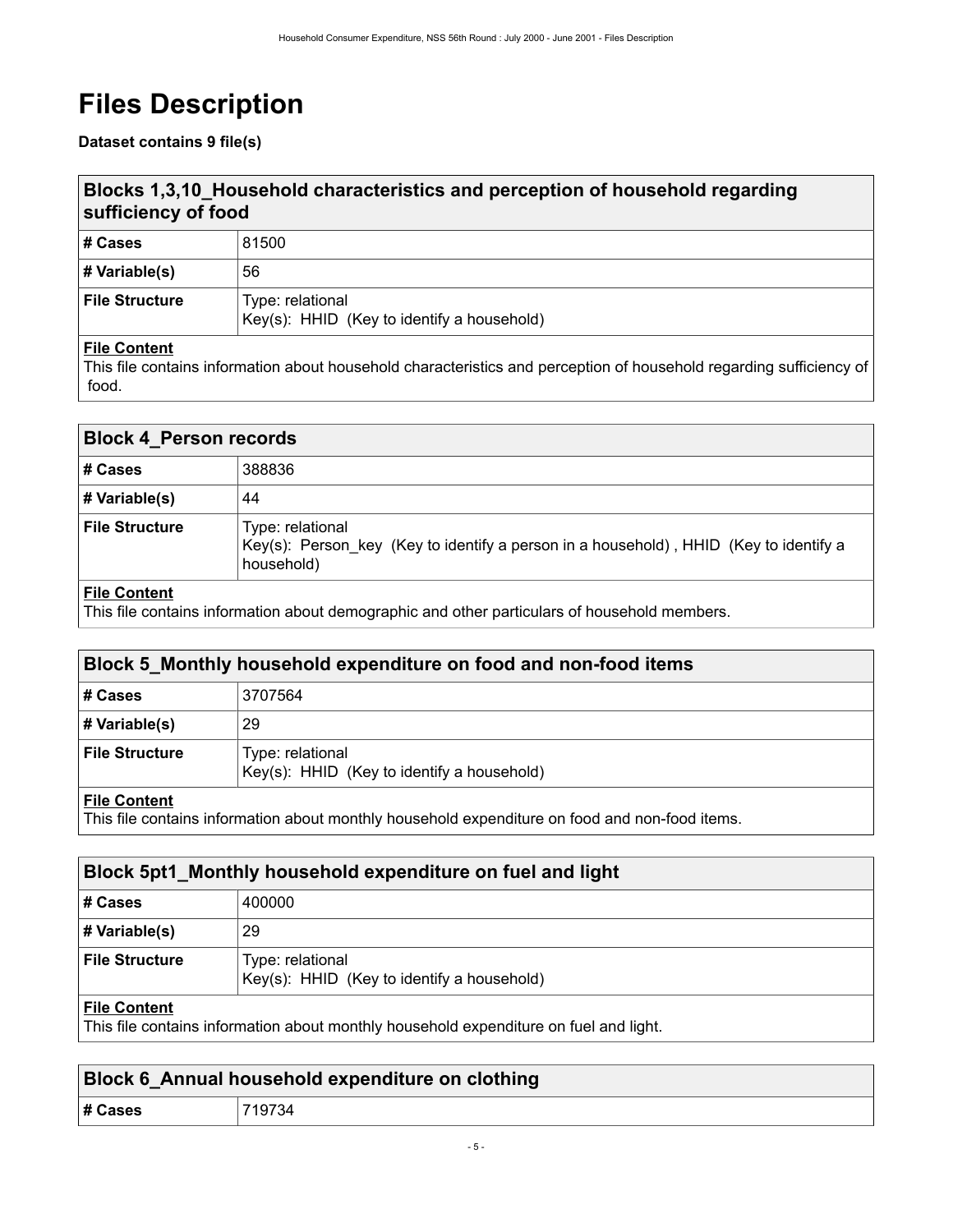| # Variable(s)         | 29                                                             |
|-----------------------|----------------------------------------------------------------|
| <b>File Structure</b> | Type: relational<br>Key(s): HHID (Key to identify a household) |

### **File Content**

This file contains information about annual household expenditure on clothing.

<span id="page-9-0"></span>

| Block 7 Annual household expenditure on footwear |                                                                |  |  |  |  |
|--------------------------------------------------|----------------------------------------------------------------|--|--|--|--|
| # Cases                                          | 243446                                                         |  |  |  |  |
| # Variable(s)                                    | 29                                                             |  |  |  |  |
| <b>File Structure</b>                            | Type: relational<br>Key(s): HHID (Key to identify a household) |  |  |  |  |
|                                                  |                                                                |  |  |  |  |

### **File Content**

This file contains information about annual household expenditure on footwear.

### <span id="page-9-1"></span>**Block 8pt1\_Annual household expenditure on education and medical (institutional) goods and services**

| ∣# Cases         | 279144                                                         |
|------------------|----------------------------------------------------------------|
| # Variable(s)    | 28                                                             |
| ∣ File Structure | Type: relational<br>Key(s): HHID (Key to identify a household) |

### **File Content**

This file contains information about annual household expenditure on education and medical (institutional) goods and services.

### <span id="page-9-2"></span>**Block 8pt2\_Monthly household expenditure on medical (non-institutional) goods and services**

| # Cases               | 1563537                                                        |
|-----------------------|----------------------------------------------------------------|
| # Variable(s)         | 28                                                             |
| <b>File Structure</b> | Type: relational<br>Key(s): HHID (Key to identify a household) |

### **File Content**

This file contains information about monthly household expenditure on medical (non-institutional) goods and services.

<span id="page-9-3"></span>

| Block 9 Annual household expenditure on durables |                                                                |  |  |  |  |
|--------------------------------------------------|----------------------------------------------------------------|--|--|--|--|
| # Cases                                          | 902441                                                         |  |  |  |  |
| $\#$ Variable(s)                                 | 30                                                             |  |  |  |  |
| <b>File Structure</b>                            | Type: relational<br>Key(s): HHID (Key to identify a household) |  |  |  |  |
| <b>File Content</b>                              |                                                                |  |  |  |  |

This file contains information about annual household expenditure on durables.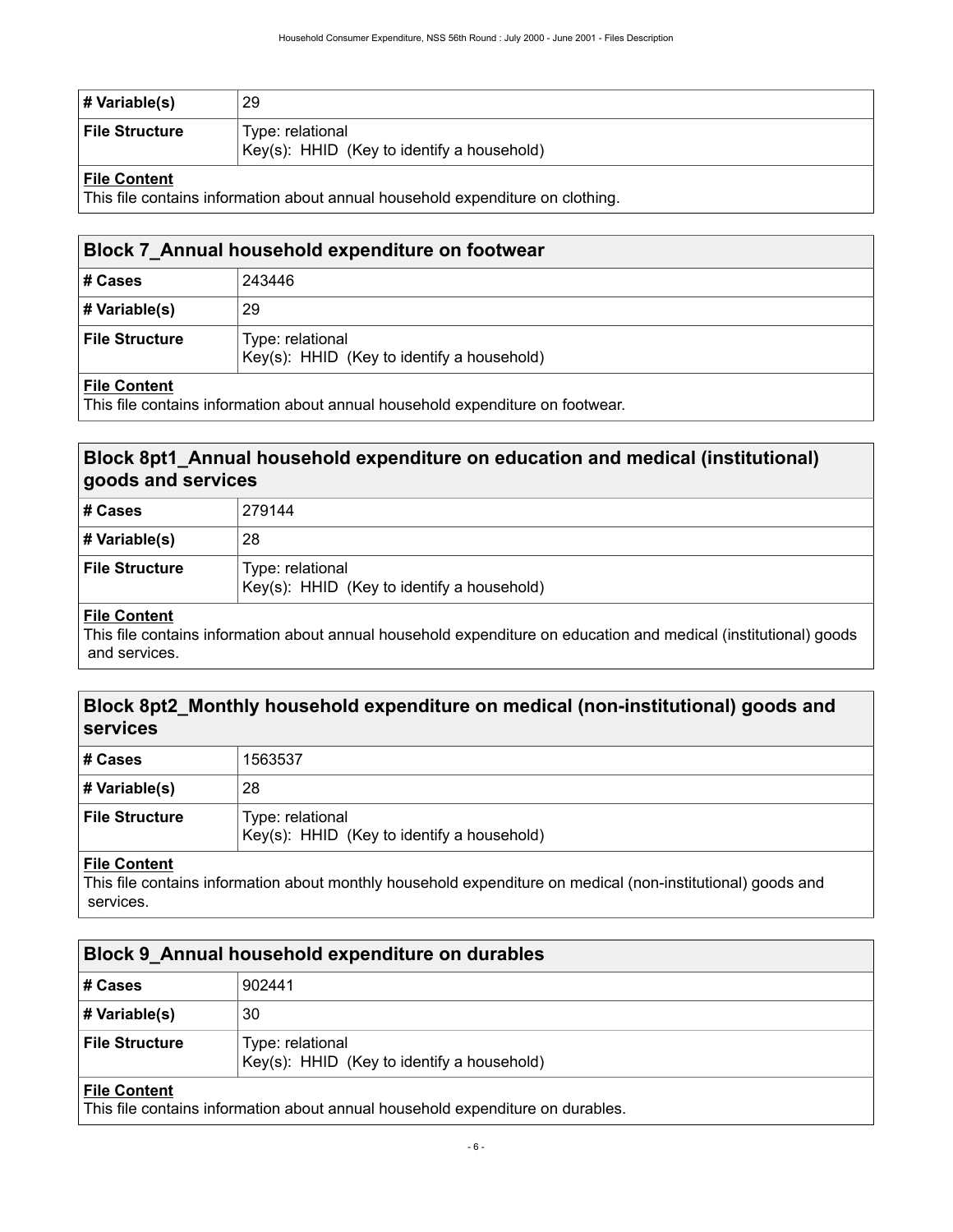# <span id="page-10-0"></span>**Variables List**

**Dataset contains 302 variable(s)**

# <span id="page-10-1"></span>**File Blocks 1,3,10\_Household characteristics and perception of household regarding sufficiency of food**

| #  | Name                           | Label                             | <b>Type</b> | Format      | Valid | Invalid     | Question                                                               |
|----|--------------------------------|-----------------------------------|-------------|-------------|-------|-------------|------------------------------------------------------------------------|
| 1  | <b>HHID</b>                    | Key to identify a<br>household    | discrete    | character-9 | 81500 | $\mathbf 0$ | $\overline{a}$                                                         |
| 2  | ID                             | ID                                | discrete    | character-2 | 81500 | 0           | $\overline{a}$                                                         |
| 3  |                                | RoundSchedule Round Schedule      | discrete    | character-3 | 81500 | 0           |                                                                        |
| 4  | <b>SS</b> Original             | SS_Original                       | discrete    | character-1 | 81500 | 0           | $\overline{a}$                                                         |
| 5  | <b>Sector</b>                  | Sector                            | discrete    | character-1 | 81500 | $\mathbf 0$ |                                                                        |
| 6  | State region                   | State region                      | discrete    | character-3 | 81500 | 0           | $\overline{a}$                                                         |
| 7  | <b>State</b>                   | <b>State</b>                      | discrete    | character-2 | 81500 | 0           | $\overline{a}$                                                         |
| 8  | <b>Stratum</b>                 | Stratum number                    | discrete    | character-2 | 81500 | 0           |                                                                        |
| 9  | <b>SubStratum</b>              | Sub Stratum                       | discrete    | character-1 | 81500 | $\mathbf 0$ |                                                                        |
| 10 | <b>District</b>                | <b>District</b>                   | discrete    | character-2 | 81500 | 0           | $\overline{a}$                                                         |
| 11 | <b>SubRound</b>                | Sub Round                         | discrete    | character-1 | 81500 | 0           |                                                                        |
| 12 | <b>SS Revised</b>              | <b>SS Revised</b>                 | discrete    | character-1 | 81500 | 0           | $\overline{a}$                                                         |
| 13 | <b>Vill Blk Slno</b>           | Serial no of village / Block      | discrete    | character-5 | 81500 | 0           | $\overline{a}$                                                         |
| 14 | SegmentNo                      | Segment number                    | discrete    | character-1 | 81500 | 0           |                                                                        |
| 15 | Hhold no                       | Sample Household<br>number        | discrete    | character-2 | 81500 | $\mathbf 0$ |                                                                        |
| 16 | <b>Survey Code</b>             | Survey Code                       | discrete    | character-1 | 81434 | 0           | $\overline{a}$                                                         |
| 17 | Substn Code                    | <b>Substitution Code</b>          | discrete    | character-1 | 4029  | $\mathbf 0$ | $\overline{a}$                                                         |
| 18 | <b>NSS</b>                     | <b>NSS</b>                        | discrete    | character-2 | 81500 | 0           | $\overline{a}$                                                         |
| 19 | <b>NSC</b>                     | <b>NSC</b>                        | discrete    | character-3 | 81500 | $\mathbf 0$ |                                                                        |
| 20 | <b>MULT_SS</b>                 | MULT_SS                           | continuous  | numeric-9.0 | 81500 | 0           |                                                                        |
| 21 | B <sub>3</sub> q <sub>1</sub>  | Household Size                    | continuous  | numeric-2.0 | 81500 | $\mathbf 0$ | How many members are there in the<br>household?                        |
| 22 | B <sub>3</sub> q <sub>17</sub> | Monthly per capita<br>expenditure | continuous  | numeric-8.2 | 81500 | 0           | $\overline{a}$                                                         |
| 23 | <b>MPCE CODE</b>               | MPCE_CODE                         | discrete    | character-2 | 81500 | $\mathbf 0$ |                                                                        |
| 24 | <b>CMPCE CODE</b>              | CMPCE_CODE                        | discrete    | character-2 | 81500 | 0           | $\overline{a}$                                                         |
| 25 | B <sub>3</sub> q <sub>4</sub>  | Household type                    | discrete    | character-1 | 81347 | 0           |                                                                        |
| 26 | <b>HH_Type</b>                 | Sector wise household<br>type     | discrete    | character-2 | 81500 | 0           |                                                                        |
| 27 | B3 q5                          | Religion                          | discrete    | character-1 | 81489 | 0           | Which religion does the household<br>belong to?                        |
| 28 | <b>B3 q6</b>                   | Social Group                      | discrete    | character-1 | 81462 | 0           | Which social group does the<br>household belong to?                    |
| 29 | <b>B3 q7</b>                   | Land possessed code               | discrete    | character-2 | 81141 | $\mathbf 0$ | How much land does the household<br>possess?                           |
| 30 | B3_q8                          | Dwelling unit code                | discrete    | character-1 | 81479 | 0           | Do you own the dwelling unit? Or is it<br>hired or otherwise occupied? |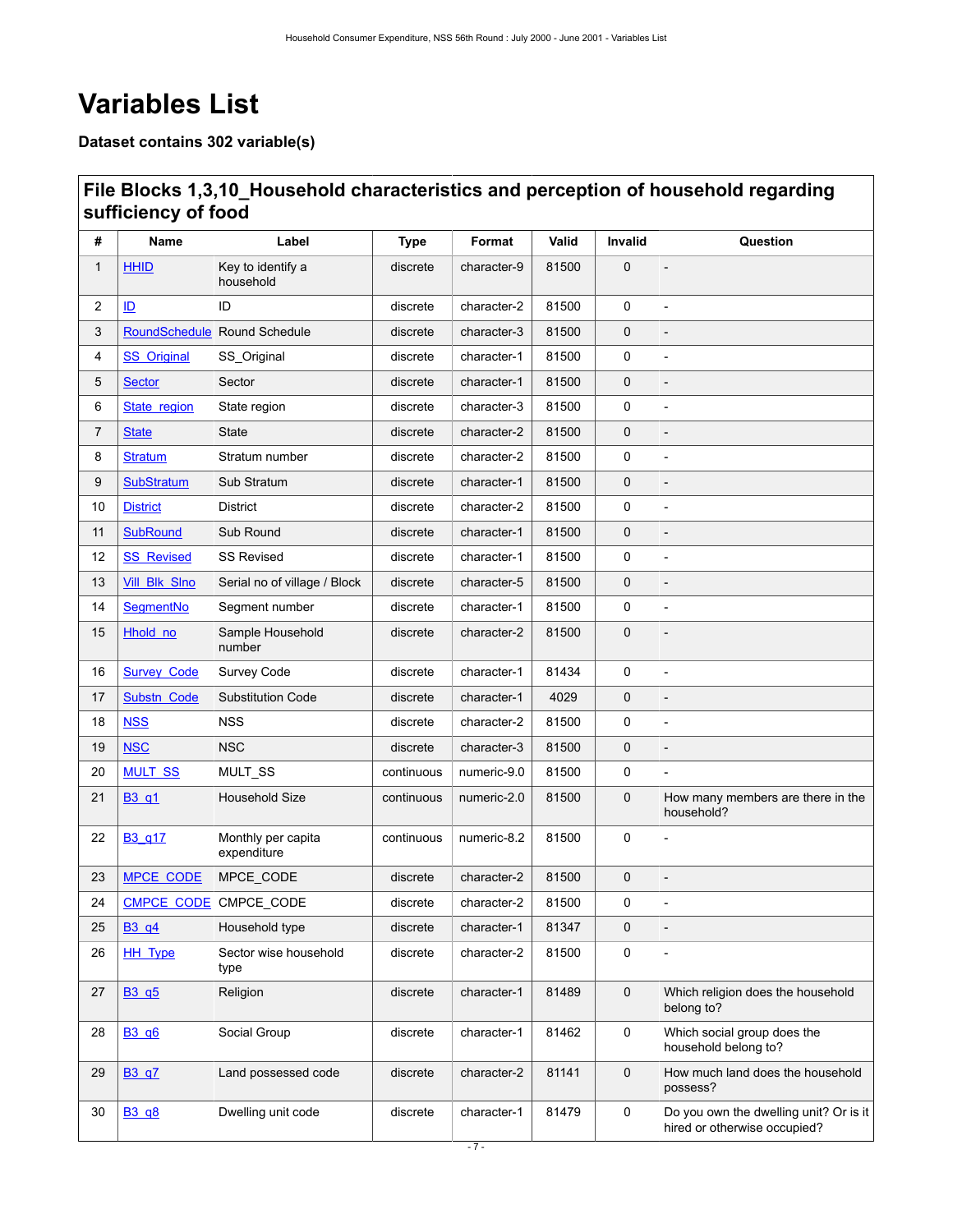| #  | <b>Name</b>                       | Label                              | <b>Type</b> | Format      | Valid | Invalid      | Question                                                                                                                    |
|----|-----------------------------------|------------------------------------|-------------|-------------|-------|--------------|-----------------------------------------------------------------------------------------------------------------------------|
| 31 | B3_q9                             | Type of dwelling code              | discrete    | character-1 | 81314 | $\mathbf 0$  | What is the type of dwelling of the<br>household? Is it an independent<br>house or a flat or any other type of<br>dwelling? |
| 32 | B <sub>3</sub> q <sub>10</sub>    | Type of structure                  | discrete    | character-1 | 81314 | 0            | What is the type of structure of the<br>dwelling?                                                                           |
| 33 | B3_q11                            | Covered area (sq. metre)           | continuous  | numeric-5.0 | 81500 | $\mathbf{0}$ | How much is the covered area of the<br>dwelling?                                                                            |
| 34 | B3_q12                            | Cooking code                       | discrete    | character-2 | 81434 | 0            | What is the primary source of energy<br>that is being used by the household<br>for cooking?                                 |
| 35 | B <sub>3</sub> q <sub>13</sub>    | Lighting code                      | discrete    | character-1 | 81427 | $\mathbf 0$  | What is the primary source of energy<br>that is being used by the household<br>for lighting?                                |
| 36 | B3_q14                            | Whether Meals outside?             | discrete    | character-1 | 81478 | 0            |                                                                                                                             |
| 37 | B <sub>3</sub> q <sub>15</sub>    | Whether Ceremony?                  | discrete    | character-1 | 81482 | $\mathbf{0}$ | Did the household perform any<br>ceremony during the last 30 days?                                                          |
| 38 | B3_q16                            | <b>Whether Ration?</b>             | discrete    | character-1 | 81477 | $\Omega$     |                                                                                                                             |
| 39 | B <sub>10</sub> q <sub>1</sub>    | Whether Enough food?               | discrete    | character-1 | 81351 | $\mathbf 0$  | Whether household usually eats<br>enough food?                                                                              |
| 40 | B <sub>10</sub> q <sub>2</sub> 1  | Month code when not<br>enough food | discrete    | character-2 | 58    | 0            | In which months of the year the<br>household does not get enough<br>food?                                                   |
| 41 | B <sub>10</sub> q <sub>2</sub> 2  | Month code when not<br>enough food | discrete    | character-2 | 63    | $\mathbf 0$  | In which months of the year the<br>household does not get enough<br>food?                                                   |
| 42 | B <sub>10</sub> q <sub>2</sub> 3  | Month code when not<br>enough food | discrete    | character-2 | 53    | $\mathbf 0$  | In which months of the year the<br>household does not get enough<br>food?                                                   |
| 43 | B <sub>10</sub> q <sub>2</sub> 4  | Month code when not<br>enough food | discrete    | character-2 | 86    | 0            | In which months of the year the<br>household does not get enough<br>food?                                                   |
| 44 | B <sub>10</sub> q <sub>2</sub> 5  | Month code when not<br>enough food | discrete    | character-2 | 168   | 0            | In which months of the year the<br>household does not get enough<br>food?                                                   |
| 45 | B10 q26                           | Month code when not<br>enough food | discrete    | character-2 | 293   | 0            | In which months of the year the<br>household does not get enough<br>food?                                                   |
| 46 | B <sub>10</sub> q <sub>2</sub> 7  | Month code when not<br>enough food | discrete    | character-2 | 378   | 0            | In which months of the year the<br>household does not get enough<br>food?                                                   |
| 47 | B <sub>10</sub> q <sub>2</sub> 8  | Month code when not<br>enough food | discrete    | character-2 | 398   | $\mathbf 0$  | In which months of the year the<br>household does not get enough<br>food?                                                   |
| 48 | B <sub>10</sub> q <sub>2</sub> 9  | Month code when not<br>enough food | discrete    | character-2 | 336   | 0            | In which months of the year the<br>household does not get enough<br>food?                                                   |
| 49 | B <sub>10</sub> q <sub>2</sub> 10 | Month code when not<br>enough food | discrete    | character-2 | 191   | $\mathbf 0$  | In which months of the year the<br>household does not get enough<br>food?                                                   |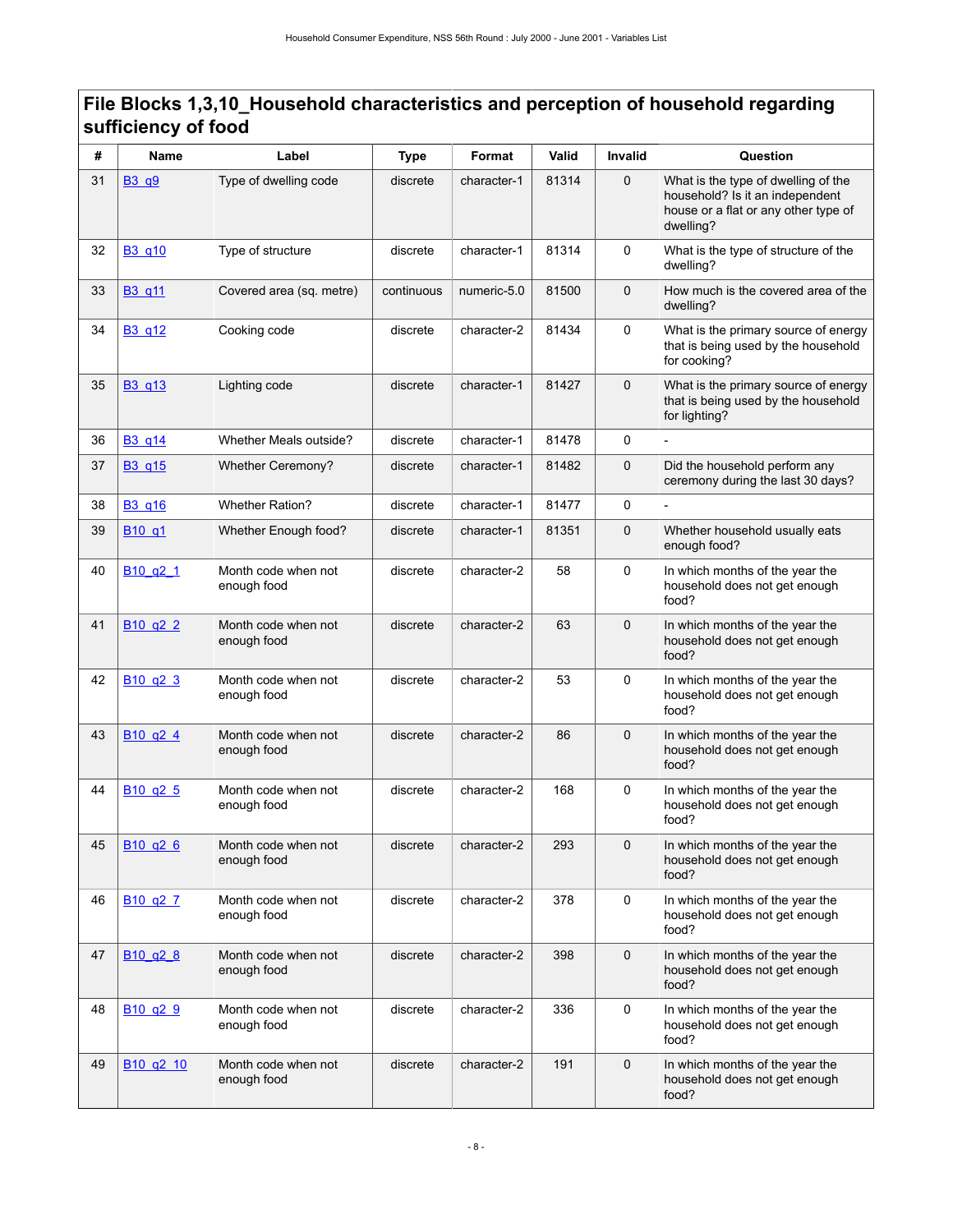| #  | <b>Name</b>                                   | Label                                                                | <b>Type</b> | Format       | Valid | Invalid  | Question                                                                  |
|----|-----------------------------------------------|----------------------------------------------------------------------|-------------|--------------|-------|----------|---------------------------------------------------------------------------|
| 50 | B <sub>10</sub> q <sub>2</sub> <sub>11</sub>  | Month code when not<br>enough food                                   | discrete    | character-2  | 85    | $\Omega$ | In which months of the year the<br>household does not get enough<br>food? |
| 51 | B <sub>10</sub> q <sub>2</sub> 1 <sub>2</sub> | Month code when not<br>enough food                                   | discrete    | character-2  | 35    | $\Omega$ | In which months of the year the<br>household does not get enough<br>food? |
| 52 |                                               | <b>TotalNoMonthsN Total number of months</b><br>when not enough food | discrete    | numeric-2.0  | 81500 | $\Omega$ | $\overline{\phantom{0}}$                                                  |
| 53 | B <sub>10</sub> q <sub>3</sub>                | <b>Whether Question</b><br>(Whether Enough food)<br>actually asked?  | discrete    | character-1  | 81278 | $\Omega$ | Whether the question (Whether<br>enough food) actually asked?             |
| 54 | TimeToCanvass                                 | Time to canvass (mins.)                                              | discrete    | character-3  | 81164 | $\Omega$ |                                                                           |
| 55 |                                               | Wgt SubSample Sub sample Multiplier                                  | continuous  | numeric-10.2 | 81500 | $\Omega$ |                                                                           |
| 56 | <b>Wgt Combined</b>                           | <b>Combined Multiplier</b>                                           | continuous  | numeric-9.2  | 81500 | $\Omega$ |                                                                           |

<span id="page-12-0"></span>

| File Block 4_Person records |                      |                                            |             |              |        |              |                |  |  |  |
|-----------------------------|----------------------|--------------------------------------------|-------------|--------------|--------|--------------|----------------|--|--|--|
| #                           | <b>Name</b>          | Label                                      | <b>Type</b> | Format       | Valid  | Invalid      | Question       |  |  |  |
| 1                           | Person key           | Key to identify a person in<br>a household | discrete    | character-12 | 388836 | $\mathbf 0$  |                |  |  |  |
| 2                           | <b>HHID</b>          | Key to identify a<br>household             | discrete    | character-9  | 388836 | 0            |                |  |  |  |
| 3                           | ID                   | ID                                         | discrete    | character-2  | 388836 | $\mathbf{0}$ |                |  |  |  |
| 4                           | <b>RoundSchedule</b> | Round Schedule                             | discrete    | character-3  | 388836 | 0            | $\overline{a}$ |  |  |  |
| 5                           | <b>SS</b> Original   | SS Original                                | discrete    | character-1  | 388836 | $\mathbf 0$  |                |  |  |  |
| 6                           | <b>Sector</b>        | Sector                                     | discrete    | character-1  | 388836 | 0            | $\overline{a}$ |  |  |  |
| 7                           | State region         | State region                               | discrete    | character-3  | 388836 | 0            |                |  |  |  |
| 8                           | <b>State</b>         | <b>State</b>                               | discrete    | character-2  | 388836 | 0            |                |  |  |  |
| 9                           | <b>Stratum</b>       | Stratum number                             | discrete    | character-2  | 388836 | $\mathbf 0$  |                |  |  |  |
| 10                          | <b>SubStratum</b>    | Sub Stratum                                | discrete    | character-1  | 388836 | 0            |                |  |  |  |
| 11                          | <b>District</b>      | <b>District</b>                            | discrete    | character-2  | 388836 | $\mathbf 0$  |                |  |  |  |
| 12                          | <b>SubRound</b>      | Sub Round                                  | discrete    | character-1  | 388836 | 0            |                |  |  |  |
| 13                          | <b>SS Revised</b>    | <b>SS Revised</b>                          | discrete    | character-1  | 388836 | $\mathbf 0$  |                |  |  |  |
| 14                          | <b>Vill Blk Slno</b> | Serial no of village / Block               | discrete    | character-5  | 388836 | 0            |                |  |  |  |
| 15                          | SegmentNo            | Segment number                             | discrete    | character-1  | 388836 | $\mathbf 0$  |                |  |  |  |
| 16                          | Hhold no             | Sample Household<br>number                 | discrete    | character-2  | 388836 | 0            |                |  |  |  |
| 17                          | <b>Survey Code</b>   | Survey Code                                | discrete    | character-1  | 388515 | $\mathbf 0$  |                |  |  |  |
| 18                          | Substn Code          | <b>Substitution Code</b>                   | discrete    | character-1  | 18145  | 0            | $\overline{a}$ |  |  |  |
| 19                          | <b>NSS</b>           | <b>NSS</b>                                 | discrete    | character-2  | 388836 | $\mathbf 0$  |                |  |  |  |
| 20                          | <b>NSC</b>           | <b>NSC</b>                                 | discrete    | character-3  | 388836 | 0            | $\overline{a}$ |  |  |  |
| 21                          | <b>MULT_SS</b>       | MULT_SS                                    | continuous  | numeric-9.0  | 388836 | 0            |                |  |  |  |
| 22                          | <b>MPCE CODE</b>     | MPCE_CODE                                  | discrete    | character-2  | 388836 | 0            |                |  |  |  |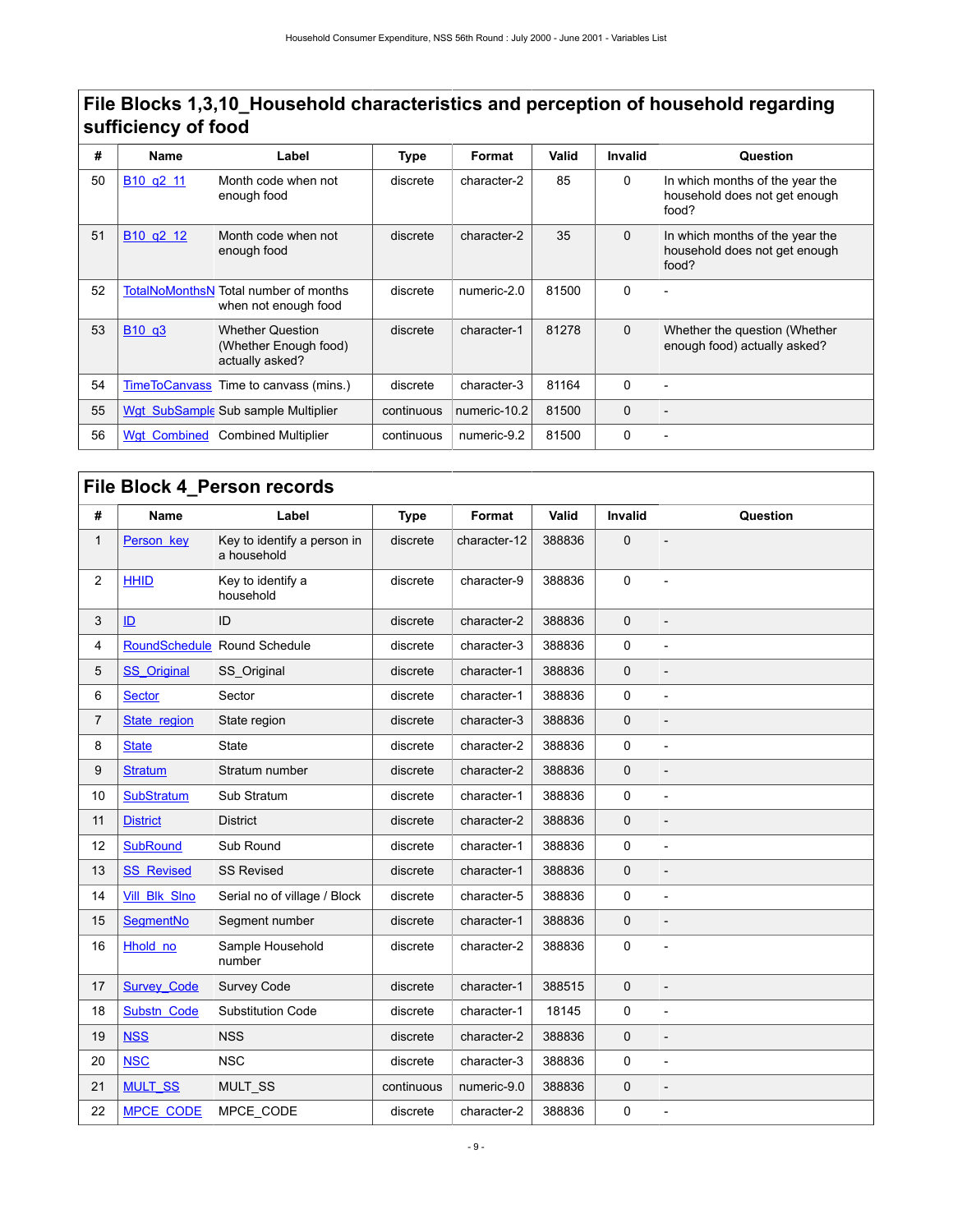|    | File Block 4_Person records    |                                             |             |              |              |                |                                                                                                                                                  |  |  |  |  |
|----|--------------------------------|---------------------------------------------|-------------|--------------|--------------|----------------|--------------------------------------------------------------------------------------------------------------------------------------------------|--|--|--|--|
| #  | <b>Name</b>                    | Label                                       | <b>Type</b> | Format       | <b>Valid</b> | <b>Invalid</b> | Question                                                                                                                                         |  |  |  |  |
| 23 | CMPCE CODE                     | CMPCE_CODE                                  | discrete    | character-2  | 388836       | 0              |                                                                                                                                                  |  |  |  |  |
| 24 | B <sub>4</sub> q <sub>1</sub>  | Serial No. of members                       | discrete    | character-3  | 388836       | 0              |                                                                                                                                                  |  |  |  |  |
| 25 | B <sub>4</sub> q <sub>3</sub>  | <b>Relation to Head Code</b>                | discrete    | character-1  | 388191       | 0              | What is your relation to head of the<br>household?                                                                                               |  |  |  |  |
| 26 | B <sub>4</sub> q <sub>4</sub>  | Sex Code                                    | discrete    | character-1  | 388836       | 0              | Sex of the member                                                                                                                                |  |  |  |  |
| 27 | B4q5                           | Age                                         | continuous  | numeric-2.0  | 388756       | 80             | Age of the member                                                                                                                                |  |  |  |  |
| 28 | B <sub>4</sub> q <sub>6</sub>  | <b>Marital Status Code</b>                  | discrete    | character-1  | 388763       | 0              | Marital status of the member                                                                                                                     |  |  |  |  |
| 29 | B4 q7                          | <b>General Education Code</b>               | discrete    | character-2  | 388836       | 0              | Education of the member                                                                                                                          |  |  |  |  |
| 30 | B <sub>4</sub> q <sub>8</sub>  | Usual Activity. Principal<br><b>Status</b>  | discrete    | character-2  | 388836       | 0              |                                                                                                                                                  |  |  |  |  |
| 31 | B <sub>4</sub> q <sub>9</sub>  | Usual Activity. Principal<br>NIC code       | discrete    | character-2  | 137510       | $\mathbf 0$    |                                                                                                                                                  |  |  |  |  |
| 32 | B4 q10                         | Usual Activity. Subsidiary<br><b>Status</b> | discrete    | character-2  | 30326        | $\mathbf 0$    |                                                                                                                                                  |  |  |  |  |
| 33 | B <sub>4</sub> q <sub>11</sub> | Usual Activity. Subsidiary<br>NIC code      | discrete    | character-2  | 30326        | 0              |                                                                                                                                                  |  |  |  |  |
| 34 | B <sub>4</sub> q <sub>12</sub> | <b>Weekly Activity. Status</b>              | discrete    | character-2  | 388836       | 0              |                                                                                                                                                  |  |  |  |  |
| 35 | B <sub>4</sub> q <sub>13</sub> | Weekly Activity NIC code                    | discrete    | character-2  | 136760       | 0              |                                                                                                                                                  |  |  |  |  |
| 36 | B4 q14                         | Days Stayed away                            | continuous  | numeric-2.0  | 108018       | 280818         | How many days a member has<br>stayed away from the household?                                                                                    |  |  |  |  |
| 37 | B <sub>4</sub> q <sub>15</sub> | No. of Meals per day                        | continuous  | numeric-1.0  | 387737       | 1099           | How many meals do you usually<br>take in a day?                                                                                                  |  |  |  |  |
| 38 | B <sub>4</sub> q <sub>16</sub> | Meals (School)                              | continuous  | numeric-2.0  | 41573        | 347263         | If you or any member of the<br>household take meals free of cost<br>from school, balwadi etc, then how<br>many such meals are taken in a<br>day? |  |  |  |  |
| 39 | B4 g17                         | Meals (Employer)                            | continuous  | numeric-2.0  | 39800        | 349036         | If you or any member of the<br>household take meals free of cost<br>from employer, then how many such<br>meals do you take in a day?             |  |  |  |  |
| 40 | B <sub>4_q18</sub>             | Meals (Others)                              | continuous  | numeric-2.0  | 68504        | 320332         | If you or any member of the<br>household take meals free of cost<br>from others, then how many such<br>meals do you take in a day?               |  |  |  |  |
| 41 | B4 q19                         | Meals (Payment)                             | continuous  | numeric-2.0  | 48344        | 340492         | If you or any member of the<br>household take meals away from<br>home on payment, then how many<br>such meals do you take?                       |  |  |  |  |
| 42 | B4 q20                         | Meals(At Home)                              | continuous  | numeric-2.0  | 384450       | 4386           | How many meals are taken at home<br>in a day?                                                                                                    |  |  |  |  |
| 43 |                                | Wgt_SubSample Sub sample Multiplier         | continuous  | numeric-10.2 | 388836       | 0              |                                                                                                                                                  |  |  |  |  |
| 44 | <b>Wgt Combined</b>            | <b>Combined Multiplier</b>                  | continuous  | numeric-9.2  | 388836       | 0              | $\overline{a}$                                                                                                                                   |  |  |  |  |

# <span id="page-13-0"></span>**File Block 5\_Monthly household expenditure on food and non-food items**

| ., | Name        | ∟abel                          | Type     | Format      | Valid   | Invalid | Question |
|----|-------------|--------------------------------|----------|-------------|---------|---------|----------|
|    | <b>HHID</b> | Key to identify a<br>household | discrete | character-9 | 3707564 |         |          |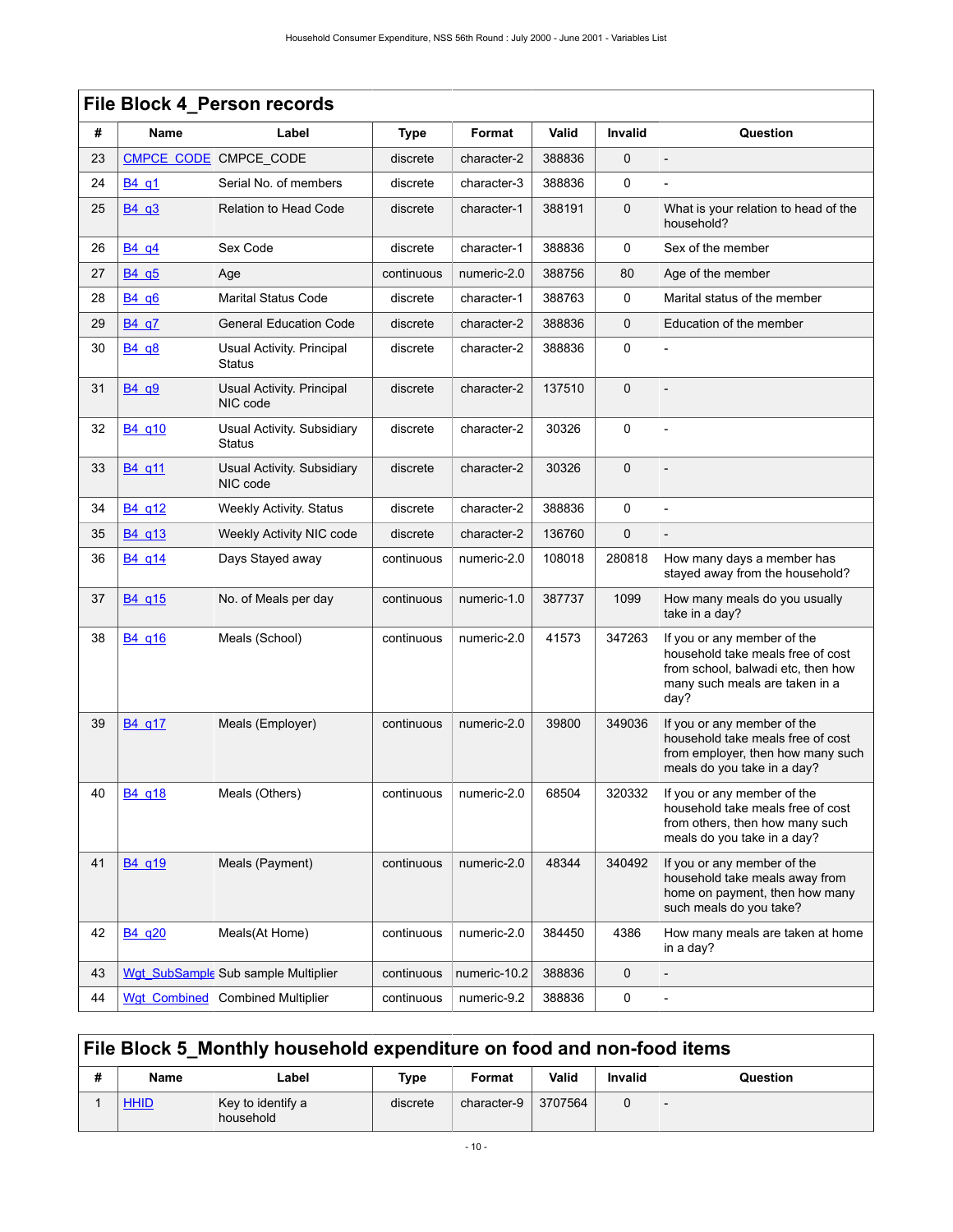# **File Block 5\_Monthly household expenditure on food and non-food items**

| #              | <b>Name</b>                   | Label                               | <b>Type</b> | Format       | Valid       | Invalid      | Question                                                                               |
|----------------|-------------------------------|-------------------------------------|-------------|--------------|-------------|--------------|----------------------------------------------------------------------------------------|
| 2              | ID                            | ID                                  | discrete    | character-2  | 3707564     | $\Omega$     |                                                                                        |
| 3              | <b>RoundSchedule</b>          | Round Schedule                      | discrete    | character-3  | 3707564     | $\mathbf 0$  |                                                                                        |
| 4              | <b>SS</b> Original            | SS Original                         | discrete    | character-1  | 3707564     | 0            | $\overline{a}$                                                                         |
| 5              | <b>Sector</b>                 | Sector                              | discrete    | character-1  | 3707564     | $\mathbf 0$  |                                                                                        |
| 6              | State region                  | State region                        | discrete    | character-3  | 3707564     | 0            | $\overline{a}$                                                                         |
| $\overline{7}$ | <b>State</b>                  | <b>State</b>                        | discrete    | character-2  | 3707564     | $\mathbf 0$  |                                                                                        |
| 8              | <b>Stratum</b>                | Stratum number                      | discrete    | character-2  | 3707564     | 0            | $\overline{a}$                                                                         |
| 9              | <b>SubStratum</b>             | Sub Stratum                         | discrete    | character-1  | 3707564     | $\mathbf 0$  | $\overline{a}$                                                                         |
| 10             | <b>District</b>               | <b>District</b>                     | discrete    | character-2  | 3707564     | 0            | $\overline{a}$                                                                         |
| 11             | <b>SubRound</b>               | Sub Round                           | discrete    | character-1  | 3707564     | $\mathbf 0$  |                                                                                        |
| 12             | <b>SS Revised</b>             | <b>SS Revised</b>                   | discrete    | character-1  | 3707564     | 0            | $\overline{a}$                                                                         |
| 13             | Vill_Blk_Slno                 | Serial no of village / Block        | discrete    | character-5  | 3707564     | $\mathbf 0$  |                                                                                        |
| 14             | SegmentNo                     | Segment number                      | discrete    | character-1  | 3707564     | 0            | $\overline{a}$                                                                         |
| 15             | Hhold no                      | Sample Household<br>number          | discrete    | character-2  | 3707564     | $\mathbf 0$  |                                                                                        |
| 16             | <b>Survey Code</b>            | Survey Code                         | discrete    | character-1  | 3704826     | $\mathbf{0}$ | $\overline{a}$                                                                         |
| 17             | Substn Code                   | <b>Substitution Code</b>            | discrete    | character-1  | 194340      | $\mathbf 0$  |                                                                                        |
| 18             | <b>NSS</b>                    | <b>NSS</b>                          | discrete    | character-2  | 3707564     | 0            | $\overline{a}$                                                                         |
| 19             | <b>NSC</b>                    | <b>NSC</b>                          | discrete    | character-3  | 3707564     | $\mathbf 0$  |                                                                                        |
| 20             | <b>MULT_SS</b>                | MULT_SS                             | continuous  | numeric-9.0  | 3707564     | 0            | $\overline{a}$                                                                         |
| 21             | <b>MPCE CODE</b>              | MPCE CODE                           | discrete    | character-2  | 3707564     | $\mathbf 0$  |                                                                                        |
| 22             | <b>CMPCE CODE</b>             | CMPCE CODE                          | discrete    | character-2  | 3707564     | 0            | $\overline{a}$                                                                         |
| 23             | B <sub>5</sub> q <sub>1</sub> | Block 5 Item code                   | discrete    | character-3  | 3707564     | $\mathbf 0$  | $\overline{a}$                                                                         |
| 24             | B5 q3                         | Quantity (0.00)                     | continuous  | numeric-9.2  | 3707564     | 0            | How much quantity of the item was<br>consumed by the household in the<br>last 30 days? |
| 25             | B5_q4                         | Value (Rs. 0.00)                    | continuous  | numeric-8.2  | 3707564     | $\mathbf 0$  | What was the value of the items<br>consumed by the household in the<br>last 30 days?   |
| 26             | <b>FoodCode</b>               | FoodCode                            | discrete    | character-1  | 3707564     | 0            |                                                                                        |
| 27             |                               | OnUseOfDurabl OnUseOfDurable        | discrete    | character-1  | $\mathbf 0$ | $\mathbf 0$  |                                                                                        |
| 28             |                               | Wgt SubSample Sub sample Multiplier | continuous  | numeric-10.2 | 3707564     | 0            | $\overline{a}$                                                                         |
| 29             | <b>Wgt Combined</b>           | <b>Combined Multiplier</b>          | continuous  | numeric-9.2  | 3707564     | $\mathbf 0$  |                                                                                        |

# <span id="page-14-0"></span>**File Block 5pt1\_Monthly household expenditure on fuel and light**

| # | Name               | Label                          | <b>Type</b> | Format      | Valid  | <b>Invalid</b> | Question |
|---|--------------------|--------------------------------|-------------|-------------|--------|----------------|----------|
|   | <b>HHID</b>        | Key to identify a<br>household | discrete    | character-9 | 400000 | $\mathbf 0$    |          |
|   | ID                 | ID                             | discrete    | character-2 | 400000 | 0              |          |
| 3 |                    | RoundSchedule Round Schedule   | discrete    | character-3 | 400000 | $\mathbf 0$    |          |
|   | <b>SS</b> Original | SS Original                    | discrete    | character-1 | 400000 | 0              |          |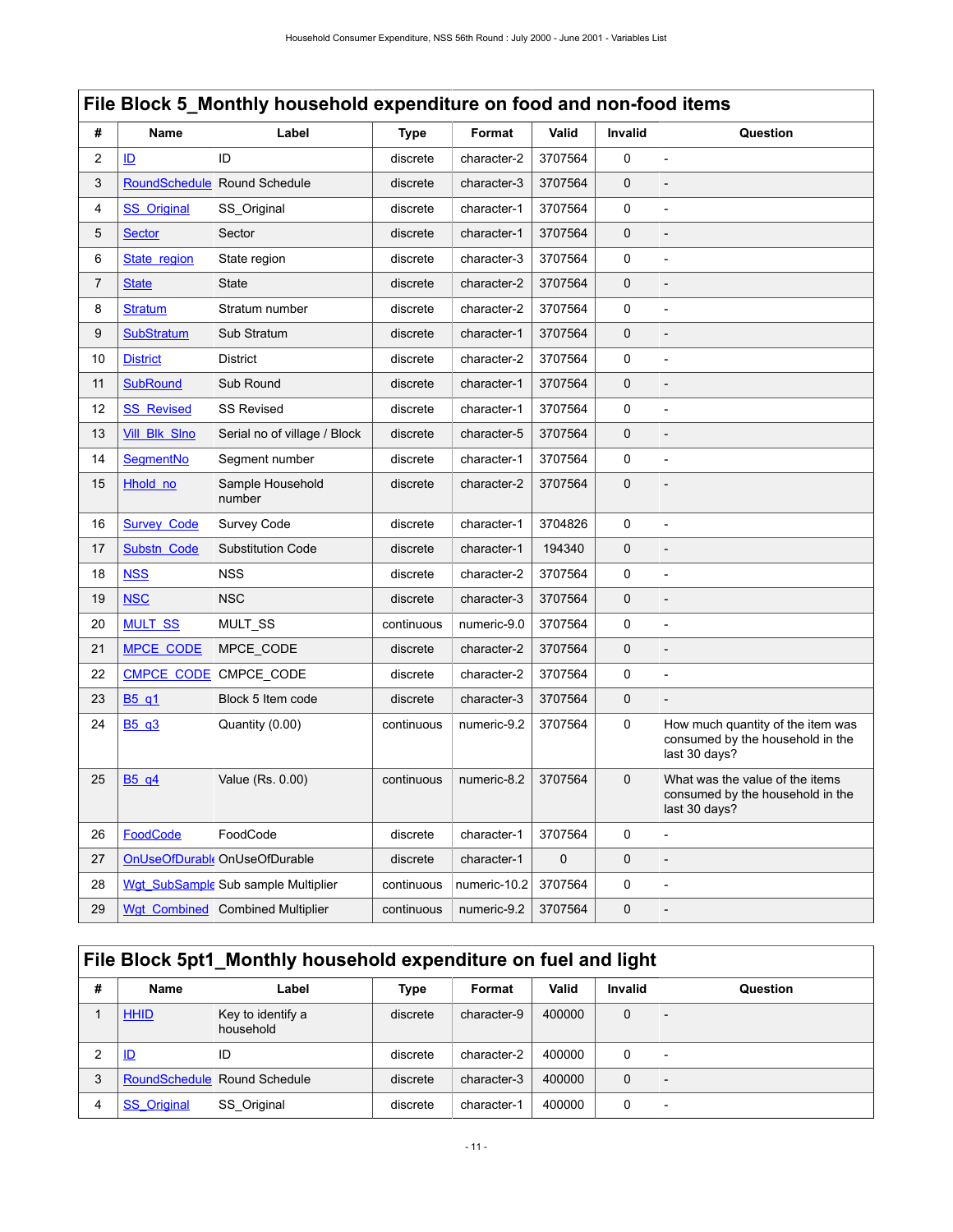| #  | Name               | Label                               | <b>Type</b> | Format       | Valid       | Invalid     | Question                                                                               |  |  |  |  |
|----|--------------------|-------------------------------------|-------------|--------------|-------------|-------------|----------------------------------------------------------------------------------------|--|--|--|--|
| 5  | <b>Sector</b>      | Sector                              | discrete    | character-1  | 400000      | $\mathbf 0$ | $\overline{a}$                                                                         |  |  |  |  |
| 6  | State region       | State region                        | discrete    | character-3  | 400000      | 0           | $\overline{a}$                                                                         |  |  |  |  |
| 7  | <b>State</b>       | <b>State</b>                        | discrete    | character-2  | 400000      | $\mathbf 0$ |                                                                                        |  |  |  |  |
| 8  | <b>Stratum</b>     | Stratum number                      | discrete    | character-2  | 400000      | 0           | $\overline{a}$                                                                         |  |  |  |  |
| 9  | <b>SubStratum</b>  | Sub Stratum                         | discrete    | character-1  | 400000      | $\mathbf 0$ |                                                                                        |  |  |  |  |
| 10 | <b>District</b>    | <b>District</b>                     | discrete    | character-2  | 400000      | 0           |                                                                                        |  |  |  |  |
| 11 | <b>SubRound</b>    | Sub Round                           | discrete    | character-1  | 400000      | $\mathbf 0$ |                                                                                        |  |  |  |  |
| 12 | <b>SS Revised</b>  | <b>SS Revised</b>                   | discrete    | character-1  | 400000      | 0           |                                                                                        |  |  |  |  |
| 13 | Vill_Blk_Slno      | Serial no of village / Block        | discrete    | character-5  | 400000      | 0           |                                                                                        |  |  |  |  |
| 14 | <b>SegmentNo</b>   | Segment number                      | discrete    | character-1  | 400000      | 0           |                                                                                        |  |  |  |  |
| 15 | Hhold no           | Sample Household<br>number          | discrete    | character-2  | 400000      | $\mathbf 0$ |                                                                                        |  |  |  |  |
| 16 | <b>Survey Code</b> | Survey Code                         | discrete    | character-1  | 399682      | 0           | $\overline{a}$                                                                         |  |  |  |  |
| 17 | Substn Code        | <b>Substitution Code</b>            | discrete    | character-1  | 19128       | $\mathbf 0$ |                                                                                        |  |  |  |  |
| 18 | <b>NSS</b>         | <b>NSS</b>                          | discrete    | character-2  | 400000      | 0           | $\overline{a}$                                                                         |  |  |  |  |
| 19 | <b>NSC</b>         | <b>NSC</b>                          | discrete    | character-3  | 400000      | $\mathbf 0$ |                                                                                        |  |  |  |  |
| 20 | <b>MULT SS</b>     | MULT_SS                             | continuous  | numeric-9.0  | 400000      | 0           | $\overline{a}$                                                                         |  |  |  |  |
| 21 | <b>MPCE CODE</b>   | MPCE_CODE                           | discrete    | character-2  | 400000      | $\mathbf 0$ |                                                                                        |  |  |  |  |
| 22 | <b>CMPCE CODE</b>  | CMPCE_CODE                          | discrete    | character-2  | 400000      | 0           |                                                                                        |  |  |  |  |
| 23 | B5_1_q1            | Block 5.1 Item Code                 | discrete    | character-3  | 400000      | 0           |                                                                                        |  |  |  |  |
| 24 | B5_1_q3            | Quantity (0.00)                     | continuous  | numeric-7.2  | 400000      | 0           | How much quantity of the item was<br>consumed by the household in the<br>last 30 days? |  |  |  |  |
| 25 | B5_1_q4            | Value (Rs. 0.00)                    | continuous  | numeric-7.2  | 400000      | $\mathbf 0$ | What was the value of the items<br>consumed by the household in the<br>last 30 days?   |  |  |  |  |
| 26 | FoodCode           | FoodCode                            | discrete    | character-1  | 400000      | 0           | $\overline{a}$                                                                         |  |  |  |  |
| 27 |                    | OnUseOfDurabl OnUseOfDurable        | discrete    | character-1  | $\mathbf 0$ | $\mathbf 0$ |                                                                                        |  |  |  |  |
| 28 |                    | Wgt SubSample Sub sample Multiplier | continuous  | numeric-10.2 | 400000      | 0           |                                                                                        |  |  |  |  |
| 29 | Wgt Combined       | <b>Combined Multiplier</b>          | continuous  | numeric-9.2  | 400000      | $\pmb{0}$   |                                                                                        |  |  |  |  |

# <span id="page-15-0"></span>**File Block 6\_Annual household expenditure on clothing**

| #              | Name                 | Label                          | <b>Type</b> | Format      | Valid  | <b>Invalid</b> | Question                 |
|----------------|----------------------|--------------------------------|-------------|-------------|--------|----------------|--------------------------|
|                | <b>HHID</b>          | Key to identify a<br>household | discrete    | character-9 | 719734 | $\mathbf 0$    | $\overline{\phantom{a}}$ |
| 2              | $\mathbf{D}$         | ID                             | discrete    | character-2 | 719734 | $\mathbf 0$    | $\overline{\phantom{a}}$ |
| 3              | <b>RoundSchedule</b> | Round Schedule                 | discrete    | character-3 | 719734 | $\mathbf 0$    |                          |
| $\overline{4}$ | <b>SS</b> Original   | SS Original                    | discrete    | character-1 | 719734 | 0              | $\overline{\phantom{0}}$ |
| 5              | <b>Sector</b>        | Sector                         | discrete    | character-1 | 719734 | $\mathbf{0}$   |                          |
| 6              | State region         | State region                   | discrete    | character-3 | 719734 | 0              | $\overline{\phantom{0}}$ |
| 7              | <b>State</b>         | <b>State</b>                   | discrete    | character-2 | 719734 | $\mathbf{0}$   |                          |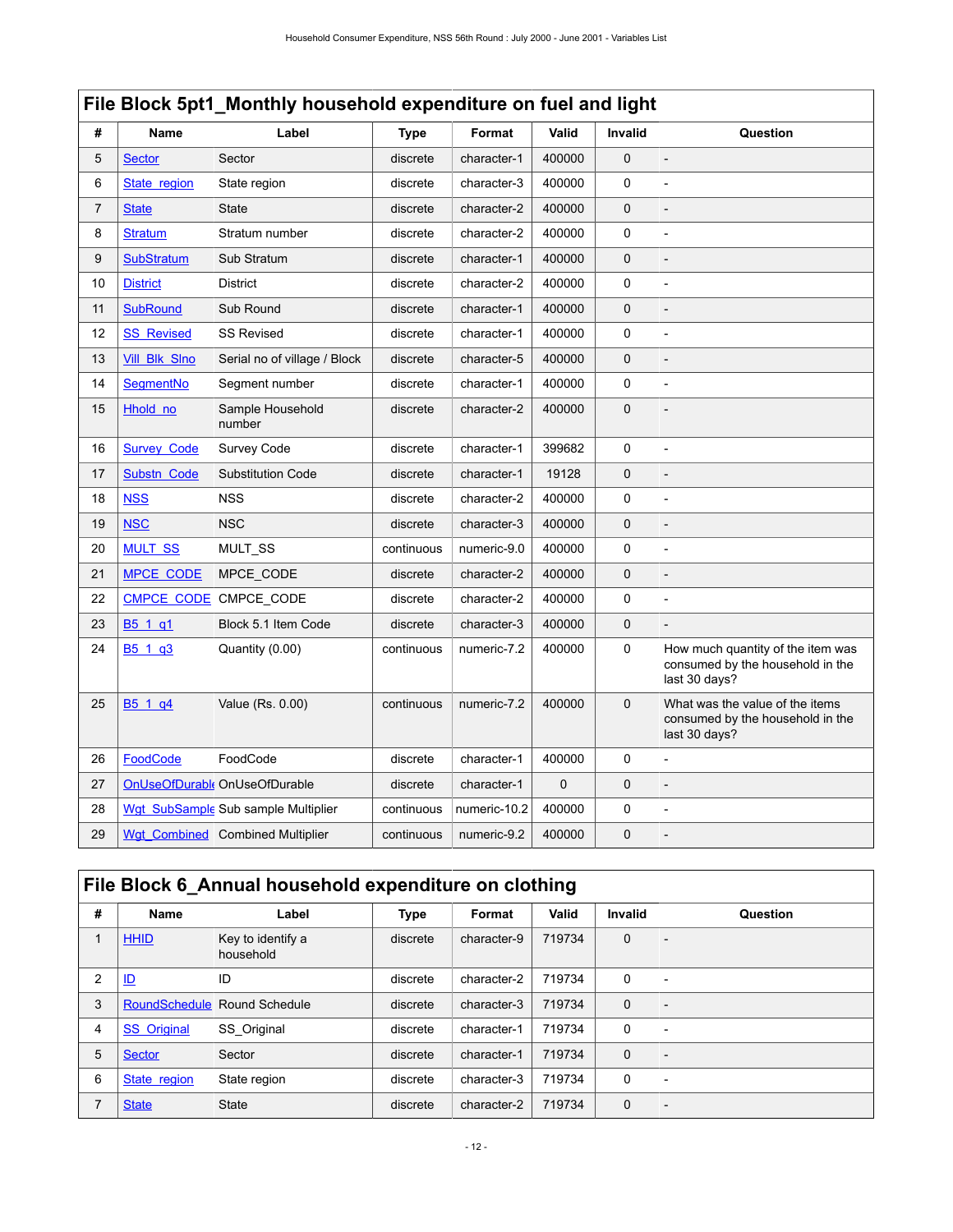|    | File Block 6 Annual household expenditure on clothing |                                     |             |              |             |             |                                                                                         |  |  |  |  |
|----|-------------------------------------------------------|-------------------------------------|-------------|--------------|-------------|-------------|-----------------------------------------------------------------------------------------|--|--|--|--|
| #  | Name                                                  | Label                               | <b>Type</b> | Format       | Valid       | Invalid     | Question                                                                                |  |  |  |  |
| 8  | <b>Stratum</b>                                        | Stratum number                      | discrete    | character-2  | 719734      | 0           |                                                                                         |  |  |  |  |
| 9  | <b>SubStratum</b>                                     | Sub Stratum                         | discrete    | character-1  | 719734      | $\mathbf 0$ |                                                                                         |  |  |  |  |
| 10 | <b>District</b>                                       | <b>District</b>                     | discrete    | character-2  | 719734      | $\mathbf 0$ |                                                                                         |  |  |  |  |
| 11 | <b>SubRound</b>                                       | Sub Round                           | discrete    | character-1  | 719734      | $\pmb{0}$   |                                                                                         |  |  |  |  |
| 12 | <b>SS_Revised</b>                                     | <b>SS Revised</b>                   | discrete    | character-1  | 719734      | 0           |                                                                                         |  |  |  |  |
| 13 | <b>Vill Blk Slno</b>                                  | Serial no of village / Block        | discrete    | character-5  | 719734      | $\pmb{0}$   |                                                                                         |  |  |  |  |
| 14 | SegmentNo                                             | Segment number                      | discrete    | character-1  | 719734      | $\Omega$    |                                                                                         |  |  |  |  |
| 15 | Hhold no                                              | Sample Household<br>number          | discrete    | character-2  | 719734      | $\mathbf 0$ | $\overline{a}$                                                                          |  |  |  |  |
| 16 | <b>Survey Code</b>                                    | Survey Code                         | discrete    | character-1  | 719217      | 0           |                                                                                         |  |  |  |  |
| 17 | Substn Code                                           | <b>Substitution Code</b>            | discrete    | character-1  | 35150       | $\mathbf 0$ |                                                                                         |  |  |  |  |
| 18 | <b>NSS</b>                                            | <b>NSS</b>                          | discrete    | character-2  | 719734      | 0           | $\overline{a}$                                                                          |  |  |  |  |
| 19 | <b>NSC</b>                                            | <b>NSC</b>                          | discrete    | character-3  | 719734      | $\mathbf 0$ |                                                                                         |  |  |  |  |
| 20 | <b>MULT SS</b>                                        | <b>MULT SS</b>                      | continuous  | numeric-9.0  | 719734      | 0           |                                                                                         |  |  |  |  |
| 21 | <b>MPCE CODE</b>                                      | MPCE CODE                           | discrete    | character-2  | 719734      | $\mathbf 0$ |                                                                                         |  |  |  |  |
| 22 | <b>CMPCE CODE</b>                                     | CMPCE_CODE                          | discrete    | character-2  | 719734      | 0           | $\overline{a}$                                                                          |  |  |  |  |
| 23 | <b>B6</b> q1                                          | Block 6 item code                   | discrete    | character-3  | 719734      | $\mathbf 0$ |                                                                                         |  |  |  |  |
| 24 | <b>B6 q3</b>                                          | Quantity (0.00)                     | continuous  | numeric-7.2  | 719734      | $\mathbf 0$ | How much quantity of the item was<br>consumed by the household in the<br>last 365 days? |  |  |  |  |
| 25 | <b>B6</b> q4                                          | Value (Rs. 0.00)                    | continuous  | numeric-8.2  | 719734      | $\mathbf 0$ | What was the value of the items<br>consumed by the household in the<br>last 365 days?   |  |  |  |  |
| 26 | FoodCode                                              | FoodCode                            | discrete    | character-1  | 719734      | 0           |                                                                                         |  |  |  |  |
| 27 |                                                       | OnUseOfDurable OnUseOfDurable       | discrete    | character-1  | $\mathbf 0$ | $\pmb{0}$   |                                                                                         |  |  |  |  |
| 28 |                                                       | Wgt SubSample Sub sample Multiplier | continuous  | numeric-10.2 | 719734      | 0           |                                                                                         |  |  |  |  |
| 29 | <b>Wgt Combined</b>                                   | <b>Combined Multiplier</b>          | continuous  | numeric-9.2  | 719734      | $\pmb{0}$   |                                                                                         |  |  |  |  |

# <span id="page-16-0"></span>**File Block 7\_Annual household expenditure on footwear**

| #  | <b>Name</b>        | Label                          | <b>Type</b> | Format      | Valid  | Invalid      | Question                 |
|----|--------------------|--------------------------------|-------------|-------------|--------|--------------|--------------------------|
| 1  | <b>HHID</b>        | Key to identify a<br>household | discrete    | character-9 | 243446 | $\mathbf{0}$ | $\overline{\phantom{0}}$ |
| 2  | $\mathbf{D}$       | ID                             | discrete    | character-2 | 243446 | $\mathbf 0$  | $\overline{\phantom{0}}$ |
| 3  | RoundSchedule      | Round Schedule                 | discrete    | character-3 | 243446 | $\mathbf{0}$ | $\overline{\phantom{0}}$ |
| 4  | <b>SS</b> Original | SS Original                    | discrete    | character-1 | 243446 | $\mathbf 0$  | $\overline{\phantom{0}}$ |
| 5  | Sector             | Sector                         | discrete    | character-1 | 243446 | $\mathbf{0}$ |                          |
| 6  | State region       | State region                   | discrete    | character-3 | 243446 | $\mathbf 0$  | $\overline{\phantom{a}}$ |
| 7  | <b>State</b>       | <b>State</b>                   | discrete    | character-2 | 243446 | $\mathbf 0$  | $\overline{\phantom{0}}$ |
| 8  | <b>Stratum</b>     | Stratum number                 | discrete    | character-2 | 243446 | $\mathbf 0$  |                          |
| 9  | <b>SubStratum</b>  | Sub Stratum                    | discrete    | character-1 | 243446 | $\mathbf{0}$ | $\overline{\phantom{0}}$ |
| 10 | <b>District</b>    | <b>District</b>                | discrete    | character-2 | 243446 | 0            | $\overline{\phantom{a}}$ |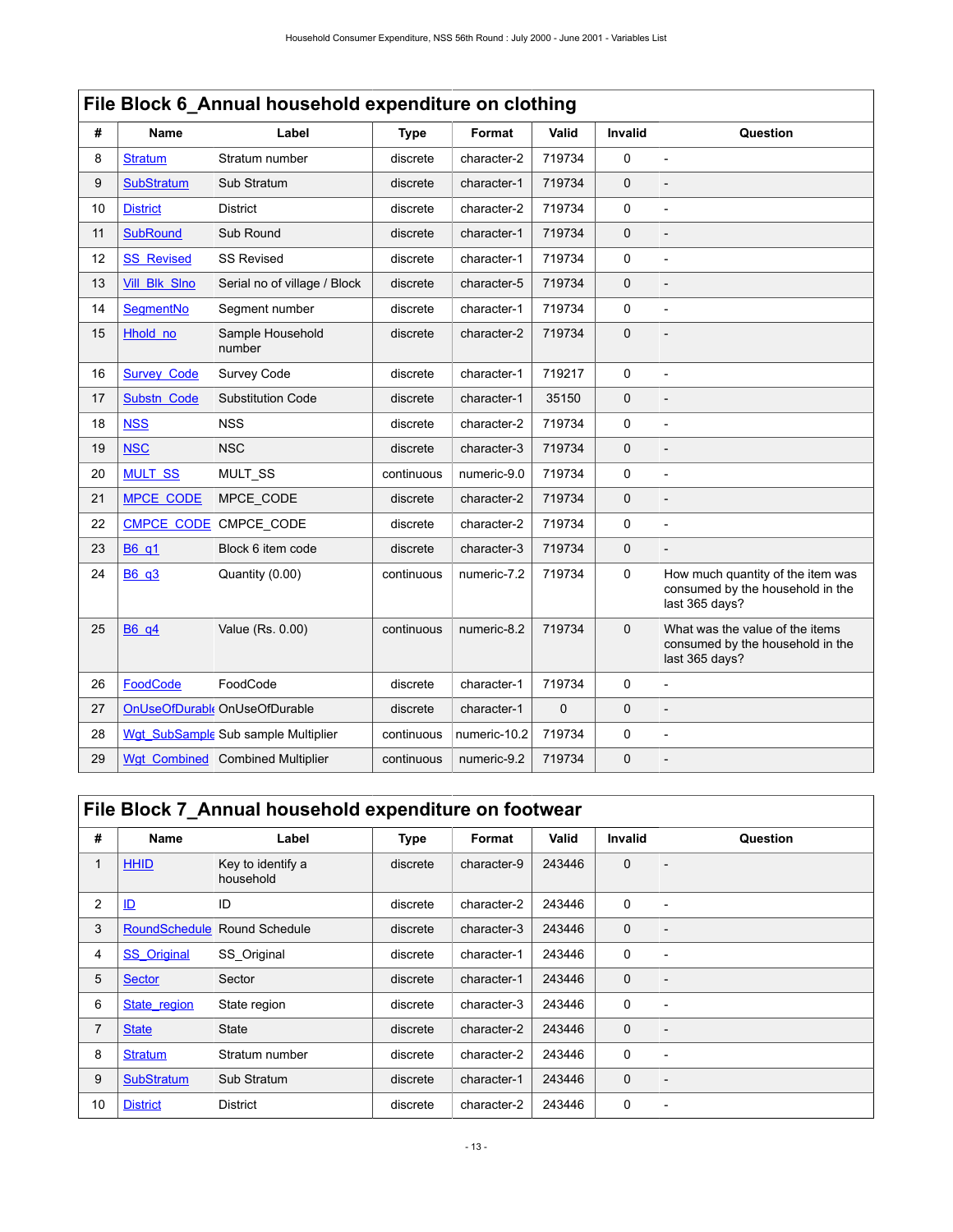|    | File Block 7_Annual household expenditure on footwear |                                     |             |              |              |                |                                                                                       |  |  |  |  |
|----|-------------------------------------------------------|-------------------------------------|-------------|--------------|--------------|----------------|---------------------------------------------------------------------------------------|--|--|--|--|
| #  | <b>Name</b>                                           | Label                               | <b>Type</b> | Format       | Valid        | <b>Invalid</b> | Question                                                                              |  |  |  |  |
| 11 | <b>SubRound</b>                                       | Sub Round                           | discrete    | character-1  | 243446       | $\Omega$       | $\overline{a}$                                                                        |  |  |  |  |
| 12 | <b>SS Revised</b>                                     | <b>SS Revised</b>                   | discrete    | character-1  | 243446       | 0              |                                                                                       |  |  |  |  |
| 13 | <b>Vill Blk Slno</b>                                  | Serial no of village / Block        | discrete    | character-5  | 243446       | $\mathbf{0}$   |                                                                                       |  |  |  |  |
| 14 | SegmentNo                                             | Segment number                      | discrete    | character-1  | 243446       | $\Omega$       |                                                                                       |  |  |  |  |
| 15 | Hhold no                                              | Sample Household<br>number          | discrete    | character-2  | 243446       | $\mathbf 0$    |                                                                                       |  |  |  |  |
| 16 | <b>Survey Code</b>                                    | Survey Code                         | discrete    | character-1  | 243254       | 0              |                                                                                       |  |  |  |  |
| 17 | Substn Code                                           | <b>Substitution Code</b>            | discrete    | character-1  | 12537        | $\mathbf 0$    |                                                                                       |  |  |  |  |
| 18 | <b>NSS</b>                                            | <b>NSS</b>                          | discrete    | character-2  | 243446       | 0              |                                                                                       |  |  |  |  |
| 19 | <b>NSC</b>                                            | <b>NSC</b>                          | discrete    | character-3  | 243446       | $\Omega$       | $\overline{a}$                                                                        |  |  |  |  |
| 20 | <b>MULT SS</b>                                        | MULT_SS                             | continuous  | numeric-9.0  | 243446       | $\mathbf{0}$   | $\overline{a}$                                                                        |  |  |  |  |
| 21 | <b>MPCE CODE</b>                                      | MPCE_CODE                           | discrete    | character-2  | 243446       | $\Omega$       |                                                                                       |  |  |  |  |
| 22 | <b>CMPCE CODE</b>                                     | CMPCE_CODE                          | discrete    | character-2  | 243446       | 0              |                                                                                       |  |  |  |  |
| 23 | B7 q1                                                 | Footwear item code                  | discrete    | character-3  | 243446       | $\mathbf 0$    |                                                                                       |  |  |  |  |
| 24 | B7 q3                                                 | No. of pairs                        | continuous  | numeric-2.0  | 243446       | 0              | How many pairs of the item were<br>consumed by the household in the<br>last 365 days? |  |  |  |  |
| 25 | B7_q4                                                 | Value (Rs.)                         | continuous  | numeric-5.0  | 243446       | $\mathbf 0$    | What was the value of the items<br>consumed by the household in the<br>last 365 days? |  |  |  |  |
| 26 | FoodCode                                              | FoodCode                            | discrete    | character-1  | 243446       | $\mathbf{0}$   | $\overline{a}$                                                                        |  |  |  |  |
| 27 |                                                       | OnUseOfDurabl OnUseOfDurable        | discrete    | character-1  | $\mathbf{0}$ | $\Omega$       |                                                                                       |  |  |  |  |
| 28 |                                                       | Wgt SubSample Sub sample Multiplier | continuous  | numeric-10.2 | 243446       | 0              | $\overline{a}$                                                                        |  |  |  |  |
| 29 | Wqt Combined                                          | <b>Combined Multiplier</b>          | continuous  | numeric-9.2  | 243446       | 0              |                                                                                       |  |  |  |  |

# <span id="page-17-0"></span>**File Block 8pt1\_Annual household expenditure on education and medical (institutional) goods and services**

| #              | Name                 | Label                          | Type     | Format      | Valid  | Invalid      | Question                 |
|----------------|----------------------|--------------------------------|----------|-------------|--------|--------------|--------------------------|
| 1              | <b>HHID</b>          | Key to identify a<br>household | discrete | character-9 | 279144 | $\mathbf 0$  |                          |
| $\overline{2}$ | $\mathbf{L}$         | ID                             | discrete | character-2 | 279144 | $\mathbf 0$  |                          |
| 3              | <b>RoundSchedule</b> | Round Schedule                 | discrete | character-3 | 279144 | $\mathbf 0$  | $\overline{\phantom{a}}$ |
| 4              | <b>SS</b> Original   | SS_Original                    | discrete | character-1 | 279144 | 0            | $\overline{\phantom{a}}$ |
| 5              | <b>Sector</b>        | Sector                         | discrete | character-1 | 279144 | $\mathbf 0$  | $\overline{\phantom{a}}$ |
| 6              | State region         | State region                   | discrete | character-3 | 279144 | 0            | $\overline{\phantom{a}}$ |
| 7              | <b>State</b>         | <b>State</b>                   | discrete | character-2 | 279144 | $\mathbf 0$  | $\overline{\phantom{a}}$ |
| 8              | <b>Stratum</b>       | Stratum number                 | discrete | character-2 | 279144 | $\mathbf 0$  | $\overline{\phantom{a}}$ |
| 9              | <b>SubStratum</b>    | Sub Stratum                    | discrete | character-1 | 279144 | $\mathbf{0}$ |                          |
| 10             | <b>District</b>      | District                       | discrete | character-2 | 279144 | $\mathbf 0$  |                          |
| 11             | <b>SubRound</b>      | Sub Round                      | discrete | character-1 | 279144 | $\mathbf 0$  |                          |
| 12             | <b>SS Revised</b>    | <b>SS Revised</b>              | discrete | character-1 | 279144 | 0            | $\overline{\phantom{a}}$ |
| 13             | Vill Blk Slno        | Serial no of village / Block   | discrete | character-5 | 279144 | $\mathbf 0$  | $\overline{\phantom{a}}$ |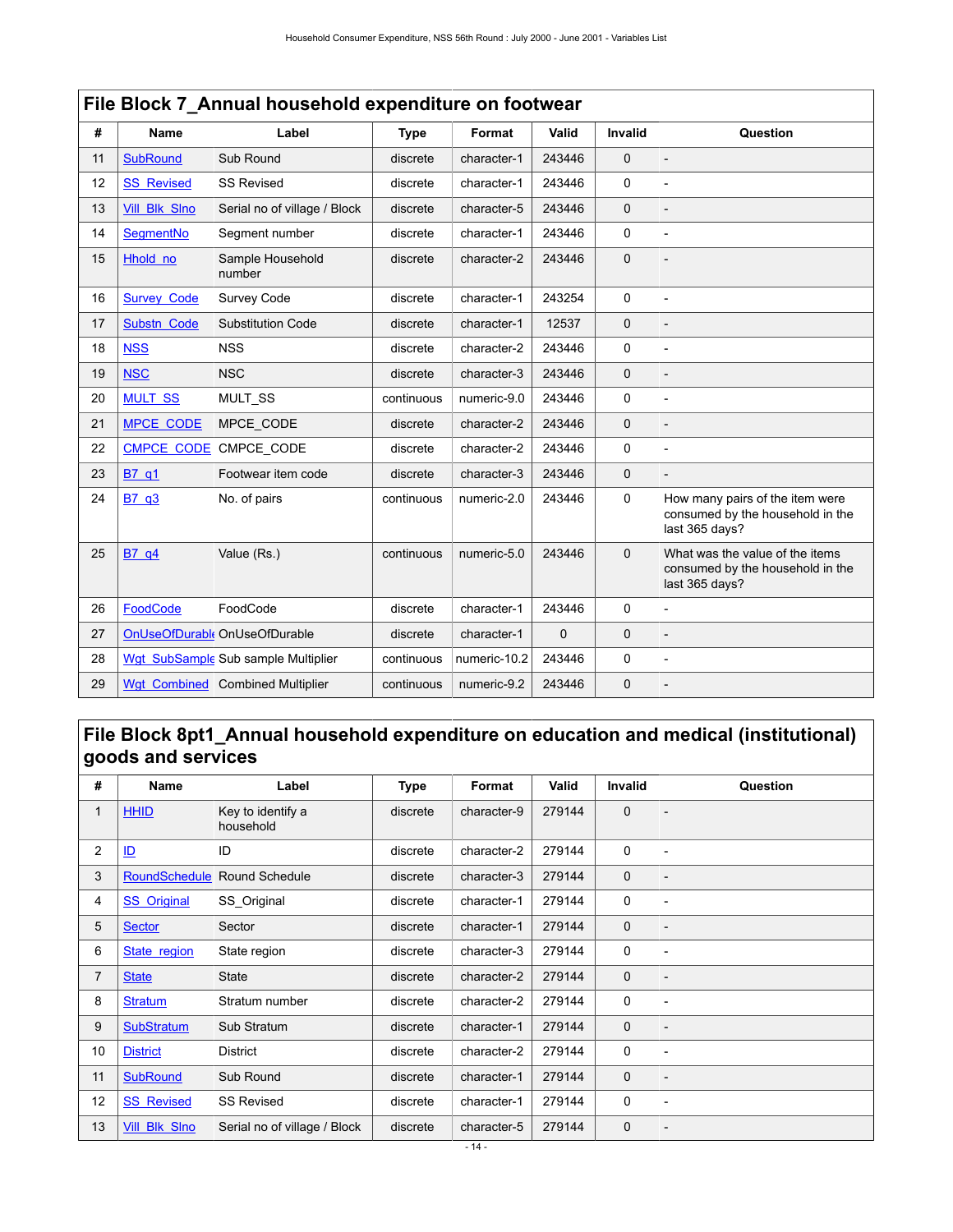| #  | <b>Name</b>         | Label                               | <b>Type</b> | Format       | Valid  | <b>Invalid</b> | Question                                                                              |
|----|---------------------|-------------------------------------|-------------|--------------|--------|----------------|---------------------------------------------------------------------------------------|
| 14 | SegmentNo           | Segment number                      | discrete    | character-1  | 279144 | 0              | $\overline{a}$                                                                        |
| 15 | Hhold no            | Sample Household<br>number          | discrete    | character-2  | 279144 | $\mathbf 0$    |                                                                                       |
| 16 | <b>Survey Code</b>  | Survey Code                         | discrete    | character-1  | 278963 | $\Omega$       |                                                                                       |
| 17 | Substn Code         | <b>Substitution Code</b>            | discrete    | character-1  | 14569  | $\mathbf 0$    |                                                                                       |
| 18 | <b>NSS</b>          | <b>NSS</b>                          | discrete    | character-2  | 279144 | 0              |                                                                                       |
| 19 | <b>NSC</b>          | <b>NSC</b>                          | discrete    | character-3  | 279144 | $\mathbf 0$    |                                                                                       |
| 20 | <b>MULT SS</b>      | MULT_SS                             | continuous  | numeric-9.0  | 279144 | 0              |                                                                                       |
| 21 | <b>MPCE CODE</b>    | MPCE_CODE                           | discrete    | character-2  | 279144 | $\mathbf 0$    |                                                                                       |
| 22 | <b>CMPCE_CODE</b>   | CMPCE_CODE                          | discrete    | character-2  | 279144 | 0              | $\overline{a}$                                                                        |
| 23 | B8_1_q1             | Block 8.1 item code                 | discrete    | character-3  | 279144 | $\mathbf 0$    |                                                                                       |
| 24 | B8 1 3              | Value (Rs. 0.00)                    | continuous  | numeric-8.2  | 279144 | 0              | What was the value of the items<br>consumed by the household in the<br>last 365 days? |
| 25 | FoodCode            | FoodCode                            | discrete    | character-1  | 279144 | $\mathbf 0$    |                                                                                       |
| 26 | OnUseOfDurable      | OnUseOfDurable                      | discrete    | character-1  | 0      | 0              |                                                                                       |
| 27 |                     | Wgt SubSample Sub sample Multiplier | continuous  | numeric-10.2 | 279144 | $\mathbf 0$    | $\overline{a}$                                                                        |
| 28 | <b>Wgt Combined</b> | <b>Combined Multiplier</b>          | continuous  | numeric-9.2  | 279144 | 0              |                                                                                       |

# **File Block 8pt1\_Annual household expenditure on education and medical (institutional) goods and services**

# <span id="page-18-0"></span>**File Block 8pt2\_Monthly household expenditure on medical (non-institutional) goods and services**

| #              | <b>Name</b>          | Label                          | Type     | Format      | Valid   | <b>Invalid</b> | Question       |
|----------------|----------------------|--------------------------------|----------|-------------|---------|----------------|----------------|
| $\mathbf{1}$   | <b>HHID</b>          | Key to identify a<br>household | discrete | character-9 | 1563537 | $\mathbf 0$    |                |
| $\overline{c}$ | ID                   | ID                             | discrete | character-2 | 1563537 | $\mathbf 0$    |                |
| 3              | <b>RoundSchedule</b> | <b>Round Schedule</b>          | discrete | character-3 | 1563537 | $\mathbf{0}$   |                |
| 4              | <b>SS_Original</b>   | SS_Original                    | discrete | character-1 | 1563537 | $\mathbf 0$    |                |
| 5              | <b>Sector</b>        | Sector                         | discrete | character-1 | 1563537 | $\mathbf{0}$   |                |
| 6              | State region         | State region                   | discrete | character-3 | 1563537 | 0              | $\overline{a}$ |
| $\overline{7}$ | <b>State</b>         | <b>State</b>                   | discrete | character-2 | 1563537 | $\mathbf 0$    |                |
| 8              | <b>Stratum</b>       | Stratum number                 | discrete | character-2 | 1563537 | 0              | $\overline{a}$ |
| 9              | <b>SubStratum</b>    | Sub Stratum                    | discrete | character-1 | 1563537 | $\mathbf 0$    |                |
| 10             | <b>District</b>      | District                       | discrete | character-2 | 1563537 | 0              |                |
| 11             | <b>SubRound</b>      | Sub Round                      | discrete | character-1 | 1563537 | $\mathbf{0}$   |                |
| 12             | <b>SS Revised</b>    | <b>SS Revised</b>              | discrete | character-1 | 1563537 | $\mathbf 0$    | $\overline{a}$ |
| 13             | <b>Vill Blk Sino</b> | Serial no of village / Block   | discrete | character-5 | 1563537 | $\mathbf{0}$   |                |
| 14             | SegmentNo            | Segment number                 | discrete | character-1 | 1563537 | $\mathbf 0$    | $\overline{a}$ |
| 15             | Hhold_no             | Sample Household<br>number     | discrete | character-2 | 1563537 | $\mathbf 0$    |                |
| 16             | <b>Survey Code</b>   | Survey Code                    | discrete | character-1 | 1562527 | $\mathbf 0$    |                |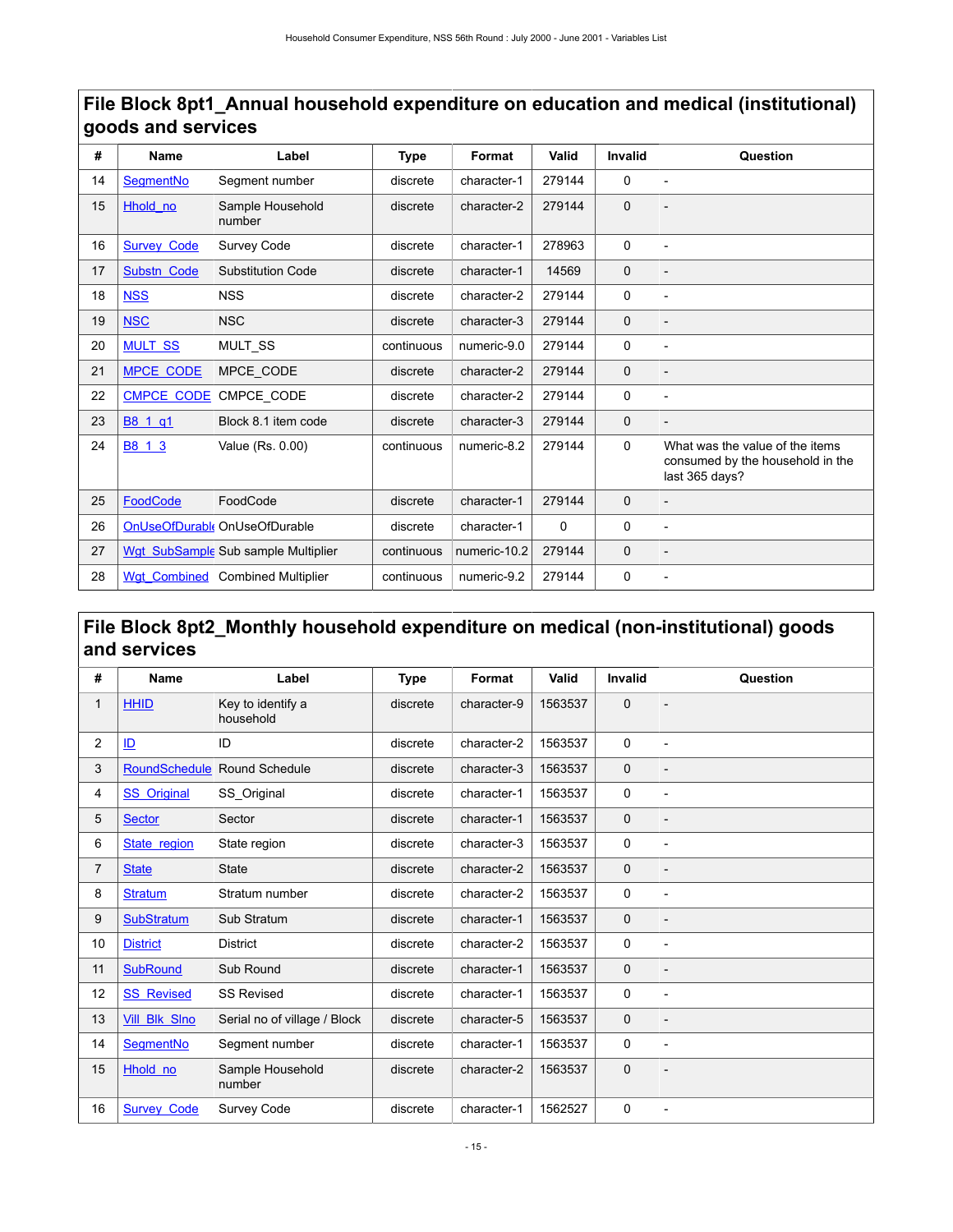### **File Block 8pt2\_Monthly household expenditure on medical (non-institutional) goods and services**

| #  | Name                | Label                               | <b>Type</b> | Format       | Valid   | Invalid      | Question                                                                             |
|----|---------------------|-------------------------------------|-------------|--------------|---------|--------------|--------------------------------------------------------------------------------------|
| 17 | Substn Code         | <b>Substitution Code</b>            | discrete    | character-1  | 85170   | $\mathbf{0}$ |                                                                                      |
| 18 | <b>NSS</b>          | <b>NSS</b>                          | discrete    | character-2  | 1563537 | $\mathbf 0$  |                                                                                      |
| 19 | <b>NSC</b>          | <b>NSC</b>                          | discrete    | character-3  | 1563537 | $\mathbf 0$  |                                                                                      |
| 20 | <b>MULT SS</b>      | <b>MULT SS</b>                      | continuous  | numeric-9.0  | 1563537 | 0            | $\overline{\phantom{0}}$                                                             |
| 21 | <b>MPCE CODE</b>    | MPCE CODE                           | discrete    | character-2  | 1563537 | $\mathbf{0}$ |                                                                                      |
| 22 | <b>CMPCE CODE</b>   | CMPCE CODE                          | discrete    | character-2  | 1563537 | 0            | $\overline{a}$                                                                       |
| 23 | B8 2 q1             | Block 8.2 item code                 | discrete    | character-3  | 1563537 | $\mathbf{0}$ |                                                                                      |
| 24 | B8 2 g2             | Value (Rs. 0.00)                    | continuous  | numeric-9.2  | 1563537 | $\mathbf 0$  | What was the value of the items<br>consumed by the household in the<br>last 30 days? |
| 25 | FoodCode            | FoodCode                            | discrete    | character-1  | 1563537 | $\mathbf{0}$ | $\overline{\phantom{0}}$                                                             |
| 26 | OnUseOfDurable      | OnUseOfDurable                      | discrete    | character-1  | 1       | 0            | -                                                                                    |
| 27 |                     | Wgt SubSample Sub sample Multiplier | continuous  | numeric-10.2 | 1563537 | $\mathbf 0$  |                                                                                      |
| 28 | <b>Wat Combined</b> | <b>Combined Multiplier</b>          | continuous  | numeric-9.2  | 1563537 | 0            |                                                                                      |

### <span id="page-19-0"></span>**File Block 9\_Annual household expenditure on durables**

| #              | Name                 | Label                          | <b>Type</b> | Format      | Valid  | Invalid     | Question       |
|----------------|----------------------|--------------------------------|-------------|-------------|--------|-------------|----------------|
| $\mathbf{1}$   | <b>HHID</b>          | Key to identify a<br>household | discrete    | character-9 | 902441 | $\Omega$    |                |
| $\overline{c}$ | ID                   | ID                             | discrete    | character-2 | 902441 | 0           | $\overline{a}$ |
| 3              | <b>RoundSchedule</b> | Round Schedule                 | discrete    | character-3 | 902441 | $\mathbf 0$ |                |
| 4              | <b>SS</b> Original   | SS Original                    | discrete    | character-1 | 902441 | 0           | $\overline{a}$ |
| 5              | <b>Sector</b>        | Sector                         | discrete    | character-1 | 902441 | $\mathbf 0$ |                |
| 6              | State region         | State region                   | discrete    | character-3 | 902441 | 0           |                |
| 7              | <b>State</b>         | <b>State</b>                   | discrete    | character-2 | 902441 | $\Omega$    | $\overline{a}$ |
| 8              | <b>Stratum</b>       | Stratum number                 | discrete    | character-2 | 902441 | 0           | $\overline{a}$ |
| 9              | <b>SubStratum</b>    | Sub Stratum                    | discrete    | character-1 | 902441 | $\Omega$    |                |
| 10             | <b>District</b>      | <b>District</b>                | discrete    | character-2 | 902441 | 0           |                |
| 11             | <b>SubRound</b>      | Sub Round                      | discrete    | character-1 | 902441 | $\mathbf 0$ |                |
| 12             | <b>SS Revised</b>    | <b>SS Revised</b>              | discrete    | character-1 | 902441 | 0           | $\overline{a}$ |
| 13             | Vill Blk Sino        | Serial no of village / Block   | discrete    | character-5 | 902441 | $\Omega$    | $\overline{a}$ |
| 14             | SegmentNo            | Segment number                 | discrete    | character-1 | 902441 | 0           | $\overline{a}$ |
| 15             | Hhold no             | Sample Household<br>number     | discrete    | character-2 | 902441 | $\mathbf 0$ |                |
| 16             | <b>Survey Code</b>   | Survey Code                    | discrete    | character-1 | 901898 | 0           | $\overline{a}$ |
| 17             | Substn Code          | <b>Substitution Code</b>       | discrete    | character-1 | 49382  | $\mathbf 0$ |                |
| 18             | <b>NSS</b>           | <b>NSS</b>                     | discrete    | character-2 | 902441 | 0           | $\overline{a}$ |
| 19             | <b>NSC</b>           | <b>NSC</b>                     | discrete    | character-3 | 902441 | $\mathbf 0$ |                |
| 20             | <b>MULT SS</b>       | MULT_SS                        | continuous  | numeric-9.0 | 902441 | 0           | $\overline{a}$ |
| 21             | <b>MPCE CODE</b>     | MPCE_CODE                      | discrete    | character-2 | 902441 | $\mathbf 0$ |                |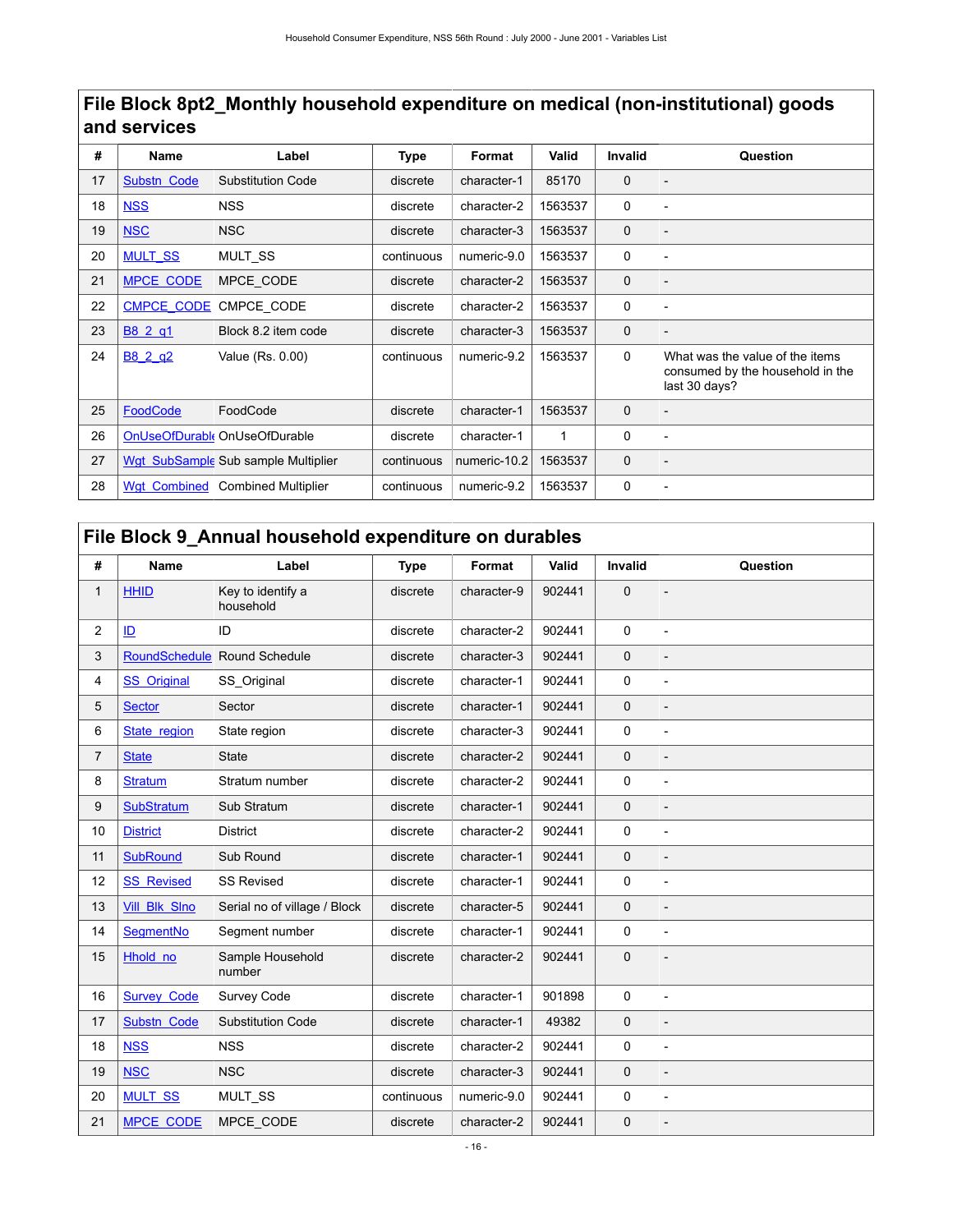|    | File Block 9 Annual household expenditure on durables |                                     |             |              |        |              |                                                                                       |  |
|----|-------------------------------------------------------|-------------------------------------|-------------|--------------|--------|--------------|---------------------------------------------------------------------------------------|--|
| #  | <b>Name</b>                                           | Label                               | <b>Type</b> | Format       | Valid  | Invalid      | Question                                                                              |  |
| 22 | <b>CMPCE CODE</b>                                     | CMPCE CODE                          | discrete    | character-2  | 902441 | $\Omega$     |                                                                                       |  |
| 23 | Item Code                                             | Block 9 item code                   | discrete    | character-3  | 902441 | $\mathbf{0}$ |                                                                                       |  |
| 24 | B9 q6                                                 | First hand value                    | continuous  | numeric-5.0  | 902441 | $\Omega$     | How much was the value of the first<br>hand purchased item?                           |  |
| 25 | <b>B9 q9</b>                                          | Second hand value                   | continuous  | numeric-5.0  | 902441 | $\Omega$     | How much was the value of the<br>second hand purchased item?                          |  |
| 26 | B9 q10                                                | Total value                         | continuous  | numeric-5.0  | 902441 | $\Omega$     | What was the value of the items<br>consumed by the household in the<br>last 365 days? |  |
| 27 | FoodCode                                              | FoodCode                            | discrete    | character-1  | 902441 | $\mathbf 0$  |                                                                                       |  |
| 28 | OnUseOfDurable                                        | OnUseOfDurable                      | discrete    | character-3  | 605938 | 0            |                                                                                       |  |
| 29 |                                                       | Wgt SubSample Sub sample Multiplier | continuous  | numeric-10.2 | 902441 | $\Omega$     |                                                                                       |  |
| 30 | <b>Wat Combined</b>                                   | <b>Combined Multiplier</b>          | continuous  | numeric-9.2  | 902441 | $\Omega$     |                                                                                       |  |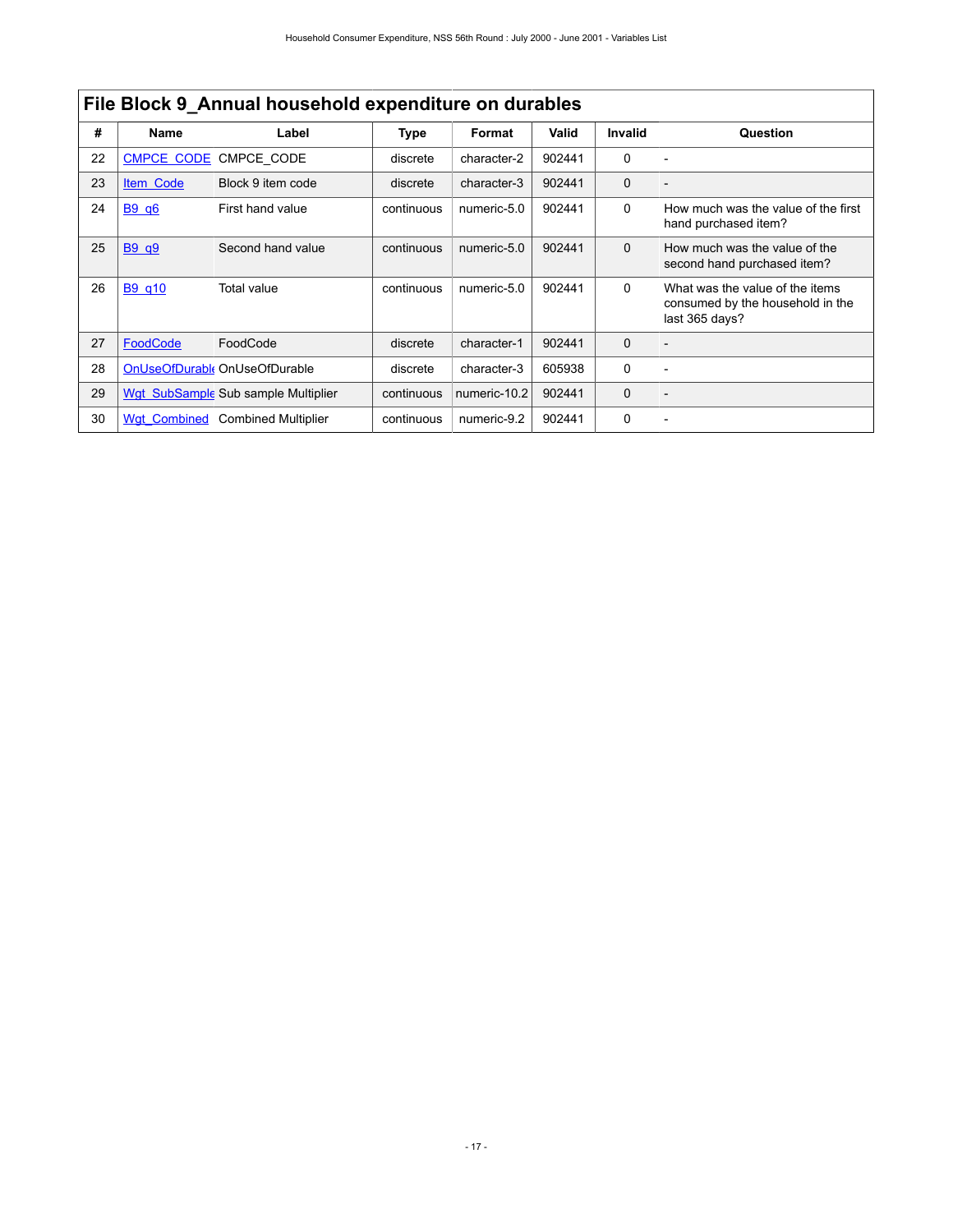# <span id="page-21-0"></span>**Variables Description**

**Dataset contains302 variable(s)**

# <span id="page-21-1"></span>**File Blocks 1,3,10\_Household characteristics and perception of household regarding sufficiency of food**

<span id="page-21-8"></span><span id="page-21-7"></span><span id="page-21-6"></span><span id="page-21-5"></span><span id="page-21-4"></span><span id="page-21-3"></span><span id="page-21-2"></span>

|                                |       | #1 HHID: Key to identify a household                                                                                                                              |              |            |        |  |  |
|--------------------------------|-------|-------------------------------------------------------------------------------------------------------------------------------------------------------------------|--------------|------------|--------|--|--|
| <b>Information</b>             |       | [Type= discrete] [Format=character] [Missing=*]                                                                                                                   |              |            |        |  |  |
| <b>Statistics [NW/W]</b>       |       | [Valid=81500 /-] [Invalid=0 /-]                                                                                                                                   |              |            |        |  |  |
| <b>Recoding and Derivation</b> |       | This variable has been derived for identifying a household by combining SS Revised, serial no. of village / block,<br>segment number and sample household number. |              |            |        |  |  |
| #2 <b>ID: ID</b>               |       |                                                                                                                                                                   |              |            |        |  |  |
| <b>Information</b>             |       | [Type= discrete] [Format=character] [Missing=*]                                                                                                                   |              |            |        |  |  |
| <b>Statistics [NW/ W]</b>      |       | [Valid=81500 /-] [Invalid=0 /-]                                                                                                                                   |              |            |        |  |  |
| Value                          | Label |                                                                                                                                                                   | Cases        | Percentage |        |  |  |
| W <sub>1</sub>                 |       |                                                                                                                                                                   | 81500        |            | 100.0% |  |  |
|                                |       | Warning: these figures indicate the number of cases found in the data file. They cannot be interpreted as summary statistics of the population of interest.       |              |            |        |  |  |
|                                |       | #3 RoundSchedule: Round Schedule                                                                                                                                  |              |            |        |  |  |
| <b>Information</b>             |       | [Type= discrete] [Format=character] [Missing=*]                                                                                                                   |              |            |        |  |  |
| <b>Statistics [NW/ W]</b>      |       | [Valid=81500 /-] [Invalid=0 /-]                                                                                                                                   |              |            |        |  |  |
| <b>Definition</b>              |       | Indicates the NSS round and schedule number of this survey.                                                                                                       |              |            |        |  |  |
| Value                          | Label |                                                                                                                                                                   | <b>Cases</b> | Percentage |        |  |  |
| 561                            |       |                                                                                                                                                                   | 81500        |            | 100.0% |  |  |
|                                |       | Warning: these figures indicate the number of cases found in the data file. They cannot be interpreted as summary statistics of the population of interest.       |              |            |        |  |  |
| #4 SS_Original: SS_Original    |       |                                                                                                                                                                   |              |            |        |  |  |
| <b>Information</b>             |       | [Type= discrete] [Format=character] [Missing=*]                                                                                                                   |              |            |        |  |  |
| <b>Statistics [NW/W]</b>       |       | [Valid=81500 /-] [Invalid=0 /-]                                                                                                                                   |              |            |        |  |  |
| #5 Sector: Sector              |       |                                                                                                                                                                   |              |            |        |  |  |
| <b>Information</b>             |       | [Type= discrete] [Format=character] [Missing=*]                                                                                                                   |              |            |        |  |  |
| Statistics [NW/W]              |       | [Valid=81500 /-] [Invalid=0 /-]                                                                                                                                   |              |            |        |  |  |
| <b>Definition</b>              |       | Sector: A word used for the rural-urban demarcation.                                                                                                              |              |            |        |  |  |
| Value                          | Label |                                                                                                                                                                   | Cases        | Percentage |        |  |  |
| 1                              | Rural |                                                                                                                                                                   | 30562        | 37.5%      |        |  |  |
| 2                              | Urban |                                                                                                                                                                   | 50938        |            | 62.5%  |  |  |
|                                |       | Warning: these figures indicate the number of cases found in the data file. They cannot be interpreted as summary statistics of the population of interest.       |              |            |        |  |  |
| #6 State_region: State region  |       |                                                                                                                                                                   |              |            |        |  |  |
| Information                    |       | [Type= discrete] [Format=character] [Missing=*]                                                                                                                   |              |            |        |  |  |
| Statistics [NW/W]              |       | [Valid=81500 /-] [Invalid=0 /-]                                                                                                                                   |              |            |        |  |  |
| <b>Definition</b>              |       | Regions are hierarchical domains of study below the level of State/ Union Territory in the NSS.                                                                   |              |            |        |  |  |
| #7 State: State                |       |                                                                                                                                                                   |              |            |        |  |  |
| Information                    |       | [Type= discrete] [Format=character] [Missing=*]                                                                                                                   |              |            |        |  |  |
| Statistics [NW/W]              |       | [Valid=81500 /-] [Invalid=0 /-]                                                                                                                                   |              |            |        |  |  |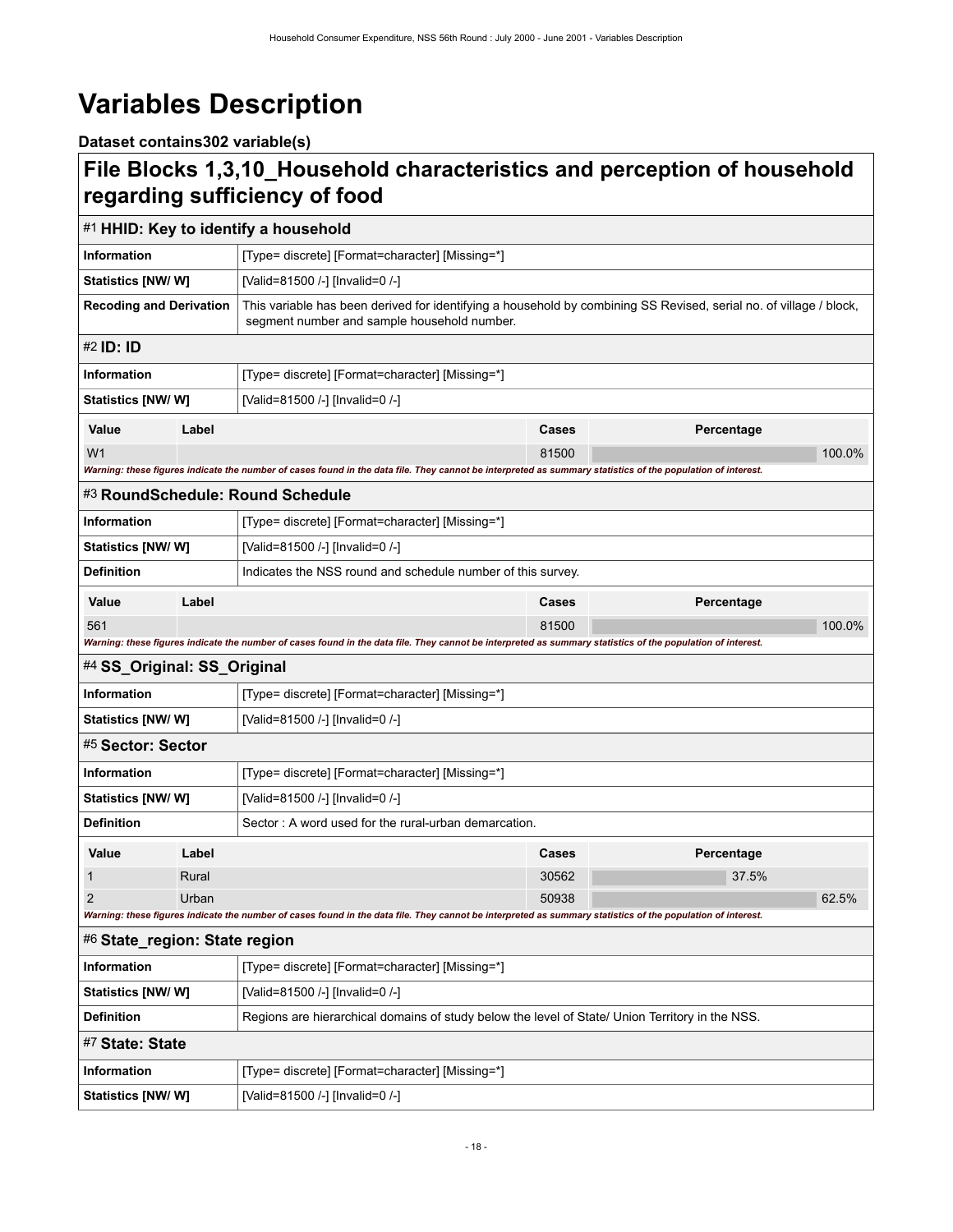### #7 **State: State**

<span id="page-22-4"></span><span id="page-22-3"></span><span id="page-22-2"></span><span id="page-22-1"></span><span id="page-22-0"></span>

| <b>Recoding and Derivation</b>            |                | This variable has been derived from the variable "State_Region" to enable the users to easily access state wise<br>data.                                                                                                                                                                                                                                                                                                                                                                                                                                                                                                                                                                                                                                                                                                                                                                                                |       |            |       |  |
|-------------------------------------------|----------------|-------------------------------------------------------------------------------------------------------------------------------------------------------------------------------------------------------------------------------------------------------------------------------------------------------------------------------------------------------------------------------------------------------------------------------------------------------------------------------------------------------------------------------------------------------------------------------------------------------------------------------------------------------------------------------------------------------------------------------------------------------------------------------------------------------------------------------------------------------------------------------------------------------------------------|-------|------------|-------|--|
| Frequency table not shown (35 Modalities) |                |                                                                                                                                                                                                                                                                                                                                                                                                                                                                                                                                                                                                                                                                                                                                                                                                                                                                                                                         |       |            |       |  |
| #8 Stratum: Stratum number                |                |                                                                                                                                                                                                                                                                                                                                                                                                                                                                                                                                                                                                                                                                                                                                                                                                                                                                                                                         |       |            |       |  |
| <b>Information</b>                        |                | [Type= discrete] [Format=character] [Missing=*]                                                                                                                                                                                                                                                                                                                                                                                                                                                                                                                                                                                                                                                                                                                                                                                                                                                                         |       |            |       |  |
| <b>Statistics [NW/W]</b>                  |                | [Valid=81500 /-] [Invalid=0 /-]                                                                                                                                                                                                                                                                                                                                                                                                                                                                                                                                                                                                                                                                                                                                                                                                                                                                                         |       |            |       |  |
| <b>Definition</b>                         |                | Within each district of a State/ UT, two basic strata were formed:<br>(i) rural stratum comprising of all rural areas of the district and<br>(ii) urban stratum comprising of all the urban areas of the district.                                                                                                                                                                                                                                                                                                                                                                                                                                                                                                                                                                                                                                                                                                      |       |            |       |  |
| #9 SubStratum: Sub Stratum                |                |                                                                                                                                                                                                                                                                                                                                                                                                                                                                                                                                                                                                                                                                                                                                                                                                                                                                                                                         |       |            |       |  |
| <b>Information</b>                        |                | [Type= discrete] [Format=character] [Missing=*]                                                                                                                                                                                                                                                                                                                                                                                                                                                                                                                                                                                                                                                                                                                                                                                                                                                                         |       |            |       |  |
| <b>Statistics [NW/ W]</b>                 |                | [Valid=81500 /-] [Invalid=0 /-]                                                                                                                                                                                                                                                                                                                                                                                                                                                                                                                                                                                                                                                                                                                                                                                                                                                                                         |       |            |       |  |
| #10 District: District                    |                |                                                                                                                                                                                                                                                                                                                                                                                                                                                                                                                                                                                                                                                                                                                                                                                                                                                                                                                         |       |            |       |  |
| <b>Information</b>                        |                | [Type= discrete] [Format=character] [Missing=*]                                                                                                                                                                                                                                                                                                                                                                                                                                                                                                                                                                                                                                                                                                                                                                                                                                                                         |       |            |       |  |
| Statistics [NW/W]                         |                | [Valid=81500 /-] [Invalid=0 /-]                                                                                                                                                                                                                                                                                                                                                                                                                                                                                                                                                                                                                                                                                                                                                                                                                                                                                         |       |            |       |  |
| #11 SubRound: Sub Round                   |                |                                                                                                                                                                                                                                                                                                                                                                                                                                                                                                                                                                                                                                                                                                                                                                                                                                                                                                                         |       |            |       |  |
| <b>Information</b>                        |                | [Type= discrete] [Format=character] [Missing=*]                                                                                                                                                                                                                                                                                                                                                                                                                                                                                                                                                                                                                                                                                                                                                                                                                                                                         |       |            |       |  |
| <b>Statistics [NW/W]</b>                  |                | [Valid=81500 /-] [Invalid=0 /-]                                                                                                                                                                                                                                                                                                                                                                                                                                                                                                                                                                                                                                                                                                                                                                                                                                                                                         |       |            |       |  |
| <b>Definition</b>                         |                | The survey period of one year of this round was divided into four sub-rounds of three months duration. Equal<br>number of sample villages and blocks were allotted for survey in each of these four sub-rounds.                                                                                                                                                                                                                                                                                                                                                                                                                                                                                                                                                                                                                                                                                                         |       |            |       |  |
| Value                                     | Label          |                                                                                                                                                                                                                                                                                                                                                                                                                                                                                                                                                                                                                                                                                                                                                                                                                                                                                                                         | Cases | Percentage |       |  |
| 1                                         | Sub round 1    |                                                                                                                                                                                                                                                                                                                                                                                                                                                                                                                                                                                                                                                                                                                                                                                                                                                                                                                         | 20339 |            | 25.0% |  |
| 2                                         | Sub round 2    |                                                                                                                                                                                                                                                                                                                                                                                                                                                                                                                                                                                                                                                                                                                                                                                                                                                                                                                         | 20349 |            | 25.0% |  |
| 3                                         | Sub round 3    |                                                                                                                                                                                                                                                                                                                                                                                                                                                                                                                                                                                                                                                                                                                                                                                                                                                                                                                         | 20471 |            | 25.1% |  |
|                                           | Sub round 4    | Warning: these figures indicate the number of cases found in the data file. They cannot be interpreted as summary statistics of the population of interest.                                                                                                                                                                                                                                                                                                                                                                                                                                                                                                                                                                                                                                                                                                                                                             | 20341 |            | 25.0% |  |
| #12 SS_Revised: SS Revised                |                |                                                                                                                                                                                                                                                                                                                                                                                                                                                                                                                                                                                                                                                                                                                                                                                                                                                                                                                         |       |            |       |  |
| <b>Information</b>                        |                | [Type= discrete] [Format=character] [Missing=*]                                                                                                                                                                                                                                                                                                                                                                                                                                                                                                                                                                                                                                                                                                                                                                                                                                                                         |       |            |       |  |
| <b>Statistics [NW/ W]</b>                 |                | [Valid=81500 /-] [Invalid=0 /-]                                                                                                                                                                                                                                                                                                                                                                                                                                                                                                                                                                                                                                                                                                                                                                                                                                                                                         |       |            |       |  |
| <b>Definition</b>                         |                | An important feature of the NSS sampling design is that the total sample of first stage units is drawn in the form<br>of two or more independent and parallel samples, termed as interpenetrating sub-samples. Each sub-sample is<br>drawn by the same<br>sampling scheme and is capable of providing valid estimates of the population parameters. The comparison of<br>sub-sample wise estimates shows the margin of uncertainty associated with the combined sample estimate.<br>Interpenetrating sub-samples have been used in NSS (i) to obtain valid estimates from each sub-round (season)<br>of the survey round, and (ii) to ensure that Central and State samples for any State/ UT cover independent and<br>equally valid samples of units.<br>The samples surveyed by the NSSO staff are termed as Central sample and the matched samples surveyed by<br>State Government staff are termed as State sample. |       |            |       |  |
| Value                                     | Label          |                                                                                                                                                                                                                                                                                                                                                                                                                                                                                                                                                                                                                                                                                                                                                                                                                                                                                                                         | Cases | Percentage |       |  |
| 1                                         | Central sample |                                                                                                                                                                                                                                                                                                                                                                                                                                                                                                                                                                                                                                                                                                                                                                                                                                                                                                                         | 28628 | 35.1%      |       |  |
| $\overline{2}$<br>State sample            |                |                                                                                                                                                                                                                                                                                                                                                                                                                                                                                                                                                                                                                                                                                                                                                                                                                                                                                                                         | 52872 |            | 64.9% |  |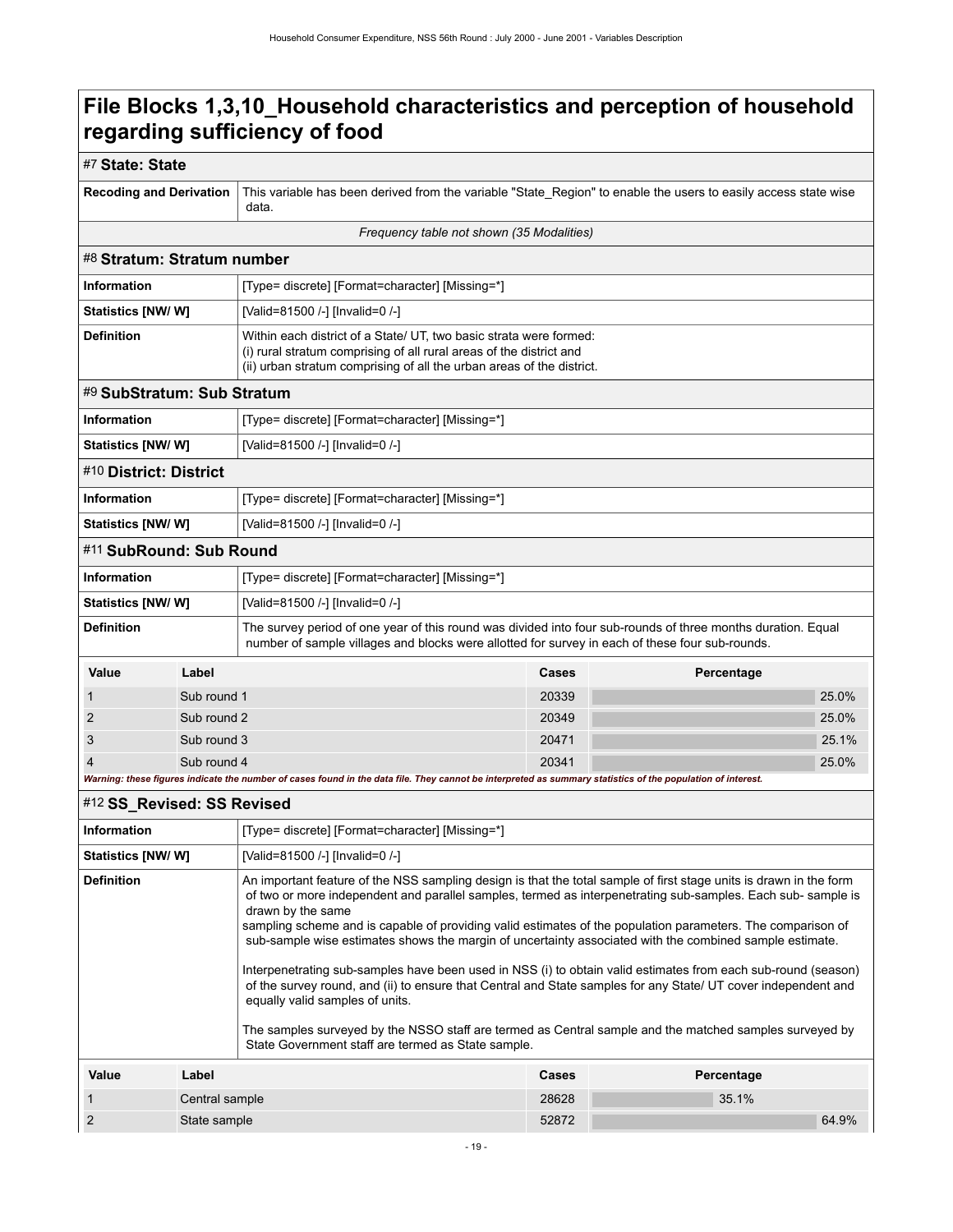#### #12 **SS\_Revised: SS Revised**

*Warning: these figures indicate the number of cases found in the data file. They cannot be interpreted as summary statistics of the population of interest.*

#### <span id="page-23-0"></span>#13 **Vill\_Blk\_Slno: Serial no of village / Block**

| Information               | [Type= discrete] [Format=character] [Missing=*]                                                                                                                                                      |
|---------------------------|------------------------------------------------------------------------------------------------------------------------------------------------------------------------------------------------------|
| <b>Statistics [NW/ W]</b> | [Valid=81500 /-] [Invalid=0 /-]                                                                                                                                                                      |
| <b>Definition</b>         | The first-stage units are census villages in the rural sector and the NSSO urban frame survey (UFS) blocks in the<br>urban sector. This variable indicates the serial number assigned to such units. |

### <span id="page-23-1"></span>#14 **SegmentNo: Segment number**

| Information              |       | [Type= discrete] [Format=character] [Missing=*] |       |            |  |
|--------------------------|-------|-------------------------------------------------|-------|------------|--|
| <b>Statistics [NW/W]</b> |       | [Valid=81500 /-] [Invalid=0 /-]                 |       |            |  |
| Value                    | Label |                                                 | Cases | Percentage |  |
|                          |       |                                                 | 65502 | 80.4%      |  |
| 2                        |       |                                                 | 15998 | 19.6%      |  |

*Warning: these figures indicate the number of cases found in the data file. They cannot be interpreted as summary statistics of the population of interest.*

<span id="page-23-2"></span>

|  |  |  | #15 Hhold_no: Sample Household number |  |
|--|--|--|---------------------------------------|--|
|--|--|--|---------------------------------------|--|

| Information        | [Type= discrete] [Format=character] [Missing=*] |
|--------------------|-------------------------------------------------|
| Statistics [NW/ W] | [Valid=81500 /-] [Invalid=0 /-]                 |

#### <span id="page-23-3"></span>#16 **Survey\_Code: Survey Code**

| <b>Information</b>                   |            | [Type= discrete] [Format=character] [Missing=*]                                                                                                                                                                                                                                                                                                                                                                                                                                                                                                                                                                     |       |            |       |  |
|--------------------------------------|------------|---------------------------------------------------------------------------------------------------------------------------------------------------------------------------------------------------------------------------------------------------------------------------------------------------------------------------------------------------------------------------------------------------------------------------------------------------------------------------------------------------------------------------------------------------------------------------------------------------------------------|-------|------------|-------|--|
| <b>Statistics [NW/ W]</b>            |            | [Valid=81434 /-] [Invalid=0 /-]                                                                                                                                                                                                                                                                                                                                                                                                                                                                                                                                                                                     |       |            |       |  |
| <b>Definition</b>                    |            | The item records whether the originally selected household or a substitute household has been surveyed or no<br>household could be surveyed. The entries have been made in terms of codes.                                                                                                                                                                                                                                                                                                                                                                                                                          |       |            |       |  |
| Interviewer's<br><b>instructions</b> |            | Whether the originally selected sample household has been surveyed or a substituted household has been<br>surveyed will be indicated against this item by recording '1' if it is the originally selected sample household, and<br>'2' if it is the substituted one. If neither the originally selected household nor the substituted household can be<br>surveyed i.e., if the sample household is a casualty, code '3' will be recorded. In such cases only blocks 0, 1, 2,<br>12 and 13 will be filled-in and on the top of the front page of the schedule the word 'CASUALTY' will be written<br>and underlined. |       |            |       |  |
| Value                                | Label      |                                                                                                                                                                                                                                                                                                                                                                                                                                                                                                                                                                                                                     | Cases | Percentage |       |  |
|                                      | original   |                                                                                                                                                                                                                                                                                                                                                                                                                                                                                                                                                                                                                     | 77437 |            | 95.1% |  |
| $\mathcal{P}$                        | substitute |                                                                                                                                                                                                                                                                                                                                                                                                                                                                                                                                                                                                                     | 3979  | 4.9%       |       |  |
| 3                                    | casualty   |                                                                                                                                                                                                                                                                                                                                                                                                                                                                                                                                                                                                                     | 0     | 0.0%       |       |  |

#### <span id="page-23-4"></span>#17 **Substn\_Code: Substitution Code**

| Information                   | [Type= discrete] [Format=character] [Missing=*]                                                                                                                                                                                                                                |
|-------------------------------|--------------------------------------------------------------------------------------------------------------------------------------------------------------------------------------------------------------------------------------------------------------------------------|
| <b>Statistics [NW/W]</b>      | [Valid=4029 /-] [Invalid=0 /-]                                                                                                                                                                                                                                                 |
| <b>Definition</b>             | If the originally selected household could not be surveyed, irrespective of whether a substituted household could<br>be surveyed or not, the reason for the one originally selected becoming a casualty has been recorded against<br>this item in terms of codes.              |
| Interviewer's<br>instructions | For an originally selected sample household which could not be surveyed, irrespective of whether a substituted<br>household could be surveyed or not, the reason for not surveying the original household will be recorded against<br>item 18 in terms of the specified codes. |

9 invalid 18  $\mid$  0.0% invalid 18  $\mid$  0.0%

*Warning: these figures indicate the number of cases found in the data file. They cannot be interpreted as summary statistics of the population of interest.*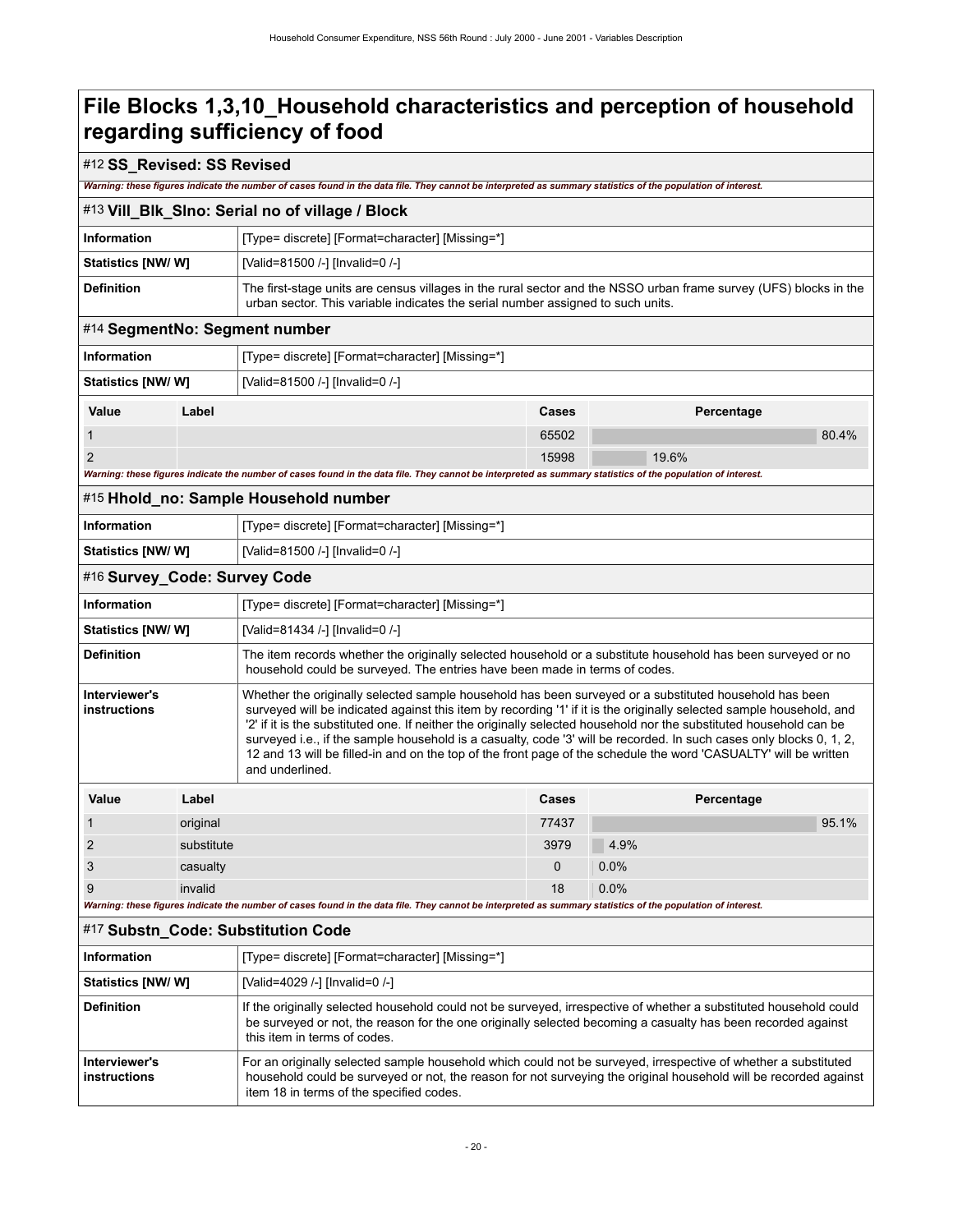### #17 **Substn\_Code: Substitution Code**

| Value | Label                     | Cases | Percentage |
|-------|---------------------------|-------|------------|
|       | informant busy            | 241   | 6.0%       |
| 2     | members away from home    | 3077  | 76.4%      |
| 3     | informant non-cooperative | 452   | 11.2%      |
|       | invalid                   | 10    | 0.2%       |
| 9     | others                    | 249   | 6.2%       |

*Warning: these figures indicate the number of cases found in the data file. They cannot be interpreted as summary statistics of the population of interest.*

<span id="page-24-1"></span><span id="page-24-0"></span>

| #18 NSS: NSS         |                                                                        |  |  |  |
|----------------------|------------------------------------------------------------------------|--|--|--|
| Information          | [Type= discrete] [Format=character] [Missing=*]                        |  |  |  |
| Statistics [NW/W]    | [Valid=81500 /-] [Invalid=0 /-]                                        |  |  |  |
| #19 NSC: NSC         |                                                                        |  |  |  |
| Information          | [Type= discrete] [Format=character] [Missing=*]                        |  |  |  |
| Statistics [NW/W]    | [Valid=81500 /-] [Invalid=0 /-]                                        |  |  |  |
| #20 MULT_SS: MULT_SS |                                                                        |  |  |  |
| <b>Information</b>   | [Type= continuous] [Format=numeric] [Range= 100-136235700] [Missing=*] |  |  |  |
|                      |                                                                        |  |  |  |

### <span id="page-24-2"></span>**Statistics [NW/ W]** [Valid=81500 /-] [Invalid=0 /-] [Mean=459891.068 /-] [StdDev=1900570.575 /-]

### <span id="page-24-3"></span>#21 **B3\_q1: Household Size**

| <b>Information</b>            | [Type= continuous] [Format=numeric] [Missing=*]                                                                                                                                                                                                                                                                                                                                                                                                                                                                                                                                                                                                                                                                                                                                                                                                                                                                                                                                                                                                                                                                                                                                                                         |
|-------------------------------|-------------------------------------------------------------------------------------------------------------------------------------------------------------------------------------------------------------------------------------------------------------------------------------------------------------------------------------------------------------------------------------------------------------------------------------------------------------------------------------------------------------------------------------------------------------------------------------------------------------------------------------------------------------------------------------------------------------------------------------------------------------------------------------------------------------------------------------------------------------------------------------------------------------------------------------------------------------------------------------------------------------------------------------------------------------------------------------------------------------------------------------------------------------------------------------------------------------------------|
| <b>Statistics [NW/W]</b>      | [Valid=81500 /-] [Invalid=0 /-]                                                                                                                                                                                                                                                                                                                                                                                                                                                                                                                                                                                                                                                                                                                                                                                                                                                                                                                                                                                                                                                                                                                                                                                         |
| <b>Definition</b>             | A group of persons normally living together and taking food from a common kitchen constitutes a household.<br>The word "normally" means that temporary visitors are excluded but temporary stay-aways are included. Thus<br>a son or daughter residing in a hostel for studies is excluded from the household of his/her parents, but a<br>resident employee or resident domestic servant or paying quest (but not just a tenant in the house) is included<br>in the employer/host's household. "Living together" is usually given more importance than "sharing food from a<br>common kitchen" in drawing the boundaries of a household in case the two criteria are in conflict; however, in the<br>special case of a person taking food with his family but sleeping elsewhere (say in a shop or a different house)<br>due to space shortage, the household formed by such a person's family members is taken to include the person<br>also. Each inmate of a mess, hotel, boarding and lodging house, hostel, etc. is considered as a single-member<br>household except that a family living in a hotel (say) is considered as one household only; the same applies to<br>residential staff of such establishments. |
| <b>Literal question</b>       | How many members are there in the household?                                                                                                                                                                                                                                                                                                                                                                                                                                                                                                                                                                                                                                                                                                                                                                                                                                                                                                                                                                                                                                                                                                                                                                            |
| Interviewer's<br>instructions | The size of the sample household i.e., the total number of persons normally residing together (i.e., under the<br>same roof) and taking food from the same kitchen (including temporary stayaways and excluding temporary<br>visitors) will be recorded against this item. This number will be same as the last serial number recorded in<br>column 1 of block 4.                                                                                                                                                                                                                                                                                                                                                                                                                                                                                                                                                                                                                                                                                                                                                                                                                                                       |
|                               | #22 B3_q17: Monthly per capita expenditure                                                                                                                                                                                                                                                                                                                                                                                                                                                                                                                                                                                                                                                                                                                                                                                                                                                                                                                                                                                                                                                                                                                                                                              |
| <b>Information</b>            | [Type= continuous] [Format=numeric] [Range= 5.5-66761.88] [Missing=*]                                                                                                                                                                                                                                                                                                                                                                                                                                                                                                                                                                                                                                                                                                                                                                                                                                                                                                                                                                                                                                                                                                                                                   |
| <b>Statistics [NW/W]</b>      | [Valid=81500 /-] [Invalid=0 /-] [Mean=843.644 /-] [StdDev=823.077 /-]                                                                                                                                                                                                                                                                                                                                                                                                                                                                                                                                                                                                                                                                                                                                                                                                                                                                                                                                                                                                                                                                                                                                                   |

# <span id="page-24-5"></span><span id="page-24-4"></span>#23 **MPCE\_CODE: MPCE\_CODE**

<span id="page-24-6"></span>

| Information                | [Type= discrete] [Format=character] [Missing=*] |  |
|----------------------------|-------------------------------------------------|--|
| Statistics [NW/ W]         | [Valid=81500 /-] [Invalid=0 /-]                 |  |
| #24 CMPCE CODE: CMPCE CODE |                                                 |  |
| Information                | [Type= discrete] [Format=character] [Missing=*] |  |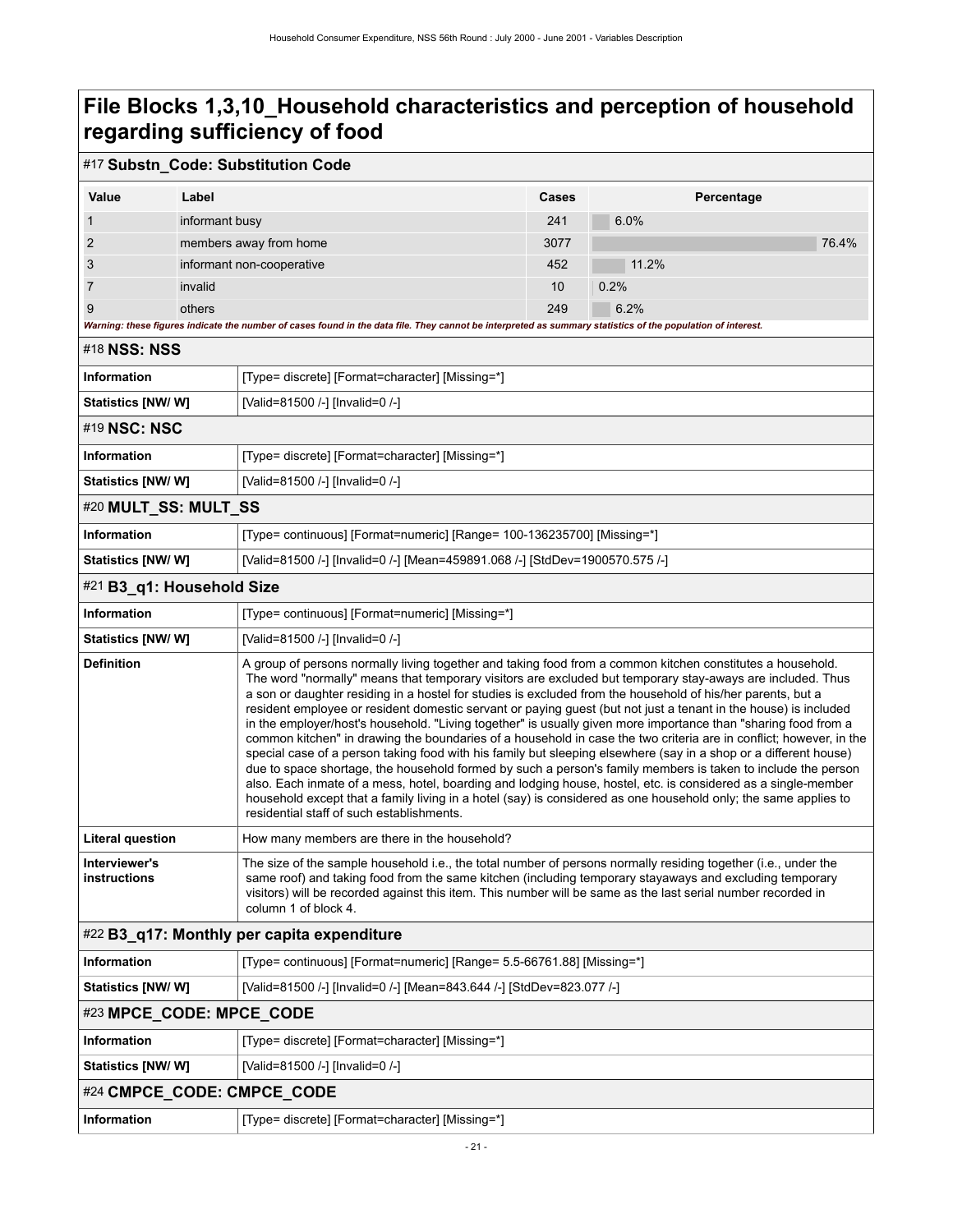### #24 **CMPCE\_CODE: CMPCE\_CODE**

**Statistics [NW/ W]** [Valid=81500 /-] [Invalid=0 /-]

#### <span id="page-25-0"></span>#25 **B3\_q4: Household type Information** [Type= discrete] [Format=character] [Missing=\*] **Statistics [NW/ W]** [Valid=81347 /-] [Invalid=0 /-] **Interviewer's instructions** The household type code based on the means of livelihood of a household will be decided on the basis of the source of the household's income during the 365 days preceding the date of survey. For this purpose, only the household's income (net income and not gross income) from economic activities will be considered; but the incomes of servants and paying guests will not be taken into account.

### <span id="page-25-1"></span>#26 **HH\_Type: Sector wise household type**

| <b>Information</b>             | Type= discrete] [Format=character] [Missing=*]                                                                                                                                   |
|--------------------------------|----------------------------------------------------------------------------------------------------------------------------------------------------------------------------------|
| Statistics [NW/ W]             | [Valid=81500 /-] [Invalid=0 /-]                                                                                                                                                  |
| <b>Recoding and Derivation</b> | This variable has been derived by concatenating the variables "sector" and "household type" to enable the users<br>to easily access information on "sector wise household type". |

| Value | Label                                                                                                                                                                      | Cases | Percentage |
|-------|----------------------------------------------------------------------------------------------------------------------------------------------------------------------------|-------|------------|
| 11    | self-employed in non-agriculture - rural                                                                                                                                   | 5886  | 7.2%       |
| 12    | agricultural labour - rural                                                                                                                                                | 6888  | 8.5%       |
| 13    | other labour - rural                                                                                                                                                       | 3484  | 4.3%       |
| 14    | self-employed in agriculture - rural                                                                                                                                       | 9858  | 12.1%      |
| 19    | Others - rural                                                                                                                                                             | 4385  | 5.4%       |
| 20    | invalid                                                                                                                                                                    | 153   | 0.2%       |
| 21    | self-employed - urban                                                                                                                                                      | 20461 | 25.1%      |
| 22    | regular wage/salary earning - urban                                                                                                                                        | 19624 | 24.1%      |
| 23    | casual labour - urban                                                                                                                                                      | 6353  | 7.8%       |
| 29    | Others - urban<br>Magginer these formed indicate the number of cases found in the date file. Their counst he integrated as cummon ctetistics of the namulation of integrat | 4408  | 5.4%       |

#### *Warning: these figures indicate the number of cases found in the data file. They cannot be interpreted as summary statistics of the population of interest.*

<span id="page-25-2"></span>

|                                                                                                                                                             | #27 B3_q5: Religion |                                                                                                                                                                                                                                                               |       |            |       |
|-------------------------------------------------------------------------------------------------------------------------------------------------------------|---------------------|---------------------------------------------------------------------------------------------------------------------------------------------------------------------------------------------------------------------------------------------------------------|-------|------------|-------|
| <b>Information</b>                                                                                                                                          |                     | [Type= discrete] [Format=character] [Missing=*]                                                                                                                                                                                                               |       |            |       |
| Statistics [NW/W]                                                                                                                                           |                     | [Valid=81489 /-] [Invalid=0 /-]                                                                                                                                                                                                                               |       |            |       |
| Literal question                                                                                                                                            |                     | Which religion does the household belong to?                                                                                                                                                                                                                  |       |            |       |
| Interviewer's<br><b>instructions</b>                                                                                                                        |                     | The religion of the household will be recorded against this item in codes. If different members of the household<br>claim to belong to different religions, the religion of the head of the household will be considered as the religion of<br>the household. |       |            |       |
| Value                                                                                                                                                       | Label               |                                                                                                                                                                                                                                                               | Cases | Percentage |       |
|                                                                                                                                                             | <b>Hinduism</b>     |                                                                                                                                                                                                                                                               | 62076 |            | 76.2% |
| 2                                                                                                                                                           | <b>Islam</b>        |                                                                                                                                                                                                                                                               | 12087 | 14.8%      |       |
| 3                                                                                                                                                           | Christianity        |                                                                                                                                                                                                                                                               | 4160  | 5.1%       |       |
| 4                                                                                                                                                           | Sikhism             |                                                                                                                                                                                                                                                               | 1651  | 2.0%       |       |
| 5                                                                                                                                                           | Jainism             |                                                                                                                                                                                                                                                               | 476   | 0.6%       |       |
| 6                                                                                                                                                           | <b>Buddhism</b>     |                                                                                                                                                                                                                                                               | 519   | 0.6%       |       |
| 7                                                                                                                                                           | Zoroastrianism      |                                                                                                                                                                                                                                                               | 21    | $0.0\%$    |       |
| 9                                                                                                                                                           | <b>Others</b>       |                                                                                                                                                                                                                                                               | 499   | 0.6%       |       |
| Warning: these figures indicate the number of cases found in the data file. They cannot be interpreted as summary statistics of the population of interest. |                     |                                                                                                                                                                                                                                                               |       |            |       |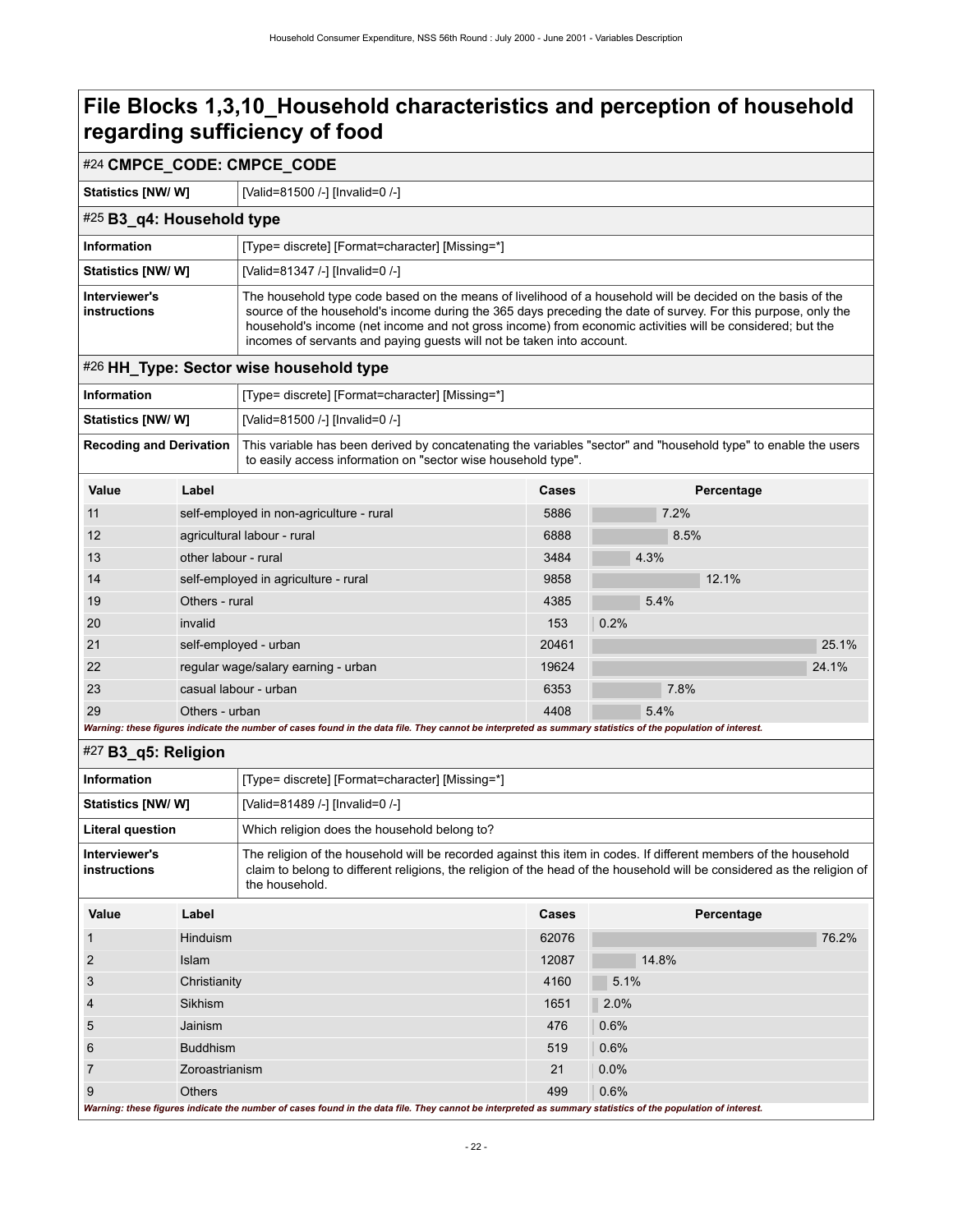<span id="page-26-2"></span><span id="page-26-1"></span><span id="page-26-0"></span>

| #28 B3_q6: Social Group                                                                                                                                                                                                                                                                                                                                                                                                                                                                                                                                                                                                        |                                                                                                                                                                                                                                                                                                                                                    |                                                                                                                                                                                                                                                                                                                |       |                     |
|--------------------------------------------------------------------------------------------------------------------------------------------------------------------------------------------------------------------------------------------------------------------------------------------------------------------------------------------------------------------------------------------------------------------------------------------------------------------------------------------------------------------------------------------------------------------------------------------------------------------------------|----------------------------------------------------------------------------------------------------------------------------------------------------------------------------------------------------------------------------------------------------------------------------------------------------------------------------------------------------|----------------------------------------------------------------------------------------------------------------------------------------------------------------------------------------------------------------------------------------------------------------------------------------------------------------|-------|---------------------|
| <b>Information</b>                                                                                                                                                                                                                                                                                                                                                                                                                                                                                                                                                                                                             |                                                                                                                                                                                                                                                                                                                                                    | [Type= discrete] [Format=character] [Missing=*]                                                                                                                                                                                                                                                                |       |                     |
| <b>Statistics [NW/W]</b>                                                                                                                                                                                                                                                                                                                                                                                                                                                                                                                                                                                                       |                                                                                                                                                                                                                                                                                                                                                    | [Valid=81462 /-] [Invalid=0 /-]                                                                                                                                                                                                                                                                                |       |                     |
| <b>Literal question</b>                                                                                                                                                                                                                                                                                                                                                                                                                                                                                                                                                                                                        | Which social group does the household belong to?                                                                                                                                                                                                                                                                                                   |                                                                                                                                                                                                                                                                                                                |       |                     |
| Interviewer's<br>Whether or not the household belongs to scheduled tribe, scheduled caste or other backward class will be<br>instructions<br>indicated against this item in terms of the specified codes which are:<br>scheduled tribe - 1, scheduled caste - 2, other backward class - 3, others - 9.<br>Those who do not come under any one of the first three social groups will be assigned code 9 meant to cover all<br>other categories. In case different members belong to different social groups, the group to which the head of the<br>household belongs will be considered as the 'social group' of the household. |                                                                                                                                                                                                                                                                                                                                                    |                                                                                                                                                                                                                                                                                                                |       |                     |
| Value                                                                                                                                                                                                                                                                                                                                                                                                                                                                                                                                                                                                                          | Label                                                                                                                                                                                                                                                                                                                                              |                                                                                                                                                                                                                                                                                                                | Cases | Percentage          |
| 1                                                                                                                                                                                                                                                                                                                                                                                                                                                                                                                                                                                                                              | <b>Scheduled Tribe</b>                                                                                                                                                                                                                                                                                                                             |                                                                                                                                                                                                                                                                                                                | 6991  | 8.6%                |
| 2                                                                                                                                                                                                                                                                                                                                                                                                                                                                                                                                                                                                                              | <b>Scheduled Caste</b>                                                                                                                                                                                                                                                                                                                             |                                                                                                                                                                                                                                                                                                                | 11789 | 14.5%               |
| 3                                                                                                                                                                                                                                                                                                                                                                                                                                                                                                                                                                                                                              |                                                                                                                                                                                                                                                                                                                                                    | <b>Other Backward Class</b>                                                                                                                                                                                                                                                                                    | 26262 | 32.2%               |
| 9                                                                                                                                                                                                                                                                                                                                                                                                                                                                                                                                                                                                                              | <b>Others</b>                                                                                                                                                                                                                                                                                                                                      |                                                                                                                                                                                                                                                                                                                | 36420 | 44.7%               |
|                                                                                                                                                                                                                                                                                                                                                                                                                                                                                                                                                                                                                                |                                                                                                                                                                                                                                                                                                                                                    | Warning: these figures indicate the number of cases found in the data file. They cannot be interpreted as summary statistics of the population of interest.                                                                                                                                                    |       |                     |
| #29 B3_q7: Land possessed code                                                                                                                                                                                                                                                                                                                                                                                                                                                                                                                                                                                                 |                                                                                                                                                                                                                                                                                                                                                    |                                                                                                                                                                                                                                                                                                                |       |                     |
| <b>Information</b>                                                                                                                                                                                                                                                                                                                                                                                                                                                                                                                                                                                                             |                                                                                                                                                                                                                                                                                                                                                    | [Type= discrete] [Format=character] [Missing=*]                                                                                                                                                                                                                                                                |       |                     |
| <b>Statistics [NW/W]</b>                                                                                                                                                                                                                                                                                                                                                                                                                                                                                                                                                                                                       |                                                                                                                                                                                                                                                                                                                                                    | [Valid=81141 /-] [Invalid=0 /-]                                                                                                                                                                                                                                                                                |       |                     |
| <b>Literal question</b>                                                                                                                                                                                                                                                                                                                                                                                                                                                                                                                                                                                                        | How much land does the household possess?                                                                                                                                                                                                                                                                                                          |                                                                                                                                                                                                                                                                                                                |       |                     |
| Interviewer's<br>instructions                                                                                                                                                                                                                                                                                                                                                                                                                                                                                                                                                                                                  |                                                                                                                                                                                                                                                                                                                                                    | The area of land possessed will include land 'owned', 'leased in' and (encroached) 'land neither owned nor leased<br>in' by the household but exclude land 'leased out'. The total land area possessed by the household as on the<br>date of survey will be worked out and recorded against this item in code. |       |                     |
| Value                                                                                                                                                                                                                                                                                                                                                                                                                                                                                                                                                                                                                          | Label<br>Cases<br>Percentage                                                                                                                                                                                                                                                                                                                       |                                                                                                                                                                                                                                                                                                                |       |                     |
| 01                                                                                                                                                                                                                                                                                                                                                                                                                                                                                                                                                                                                                             |                                                                                                                                                                                                                                                                                                                                                    | less than 0.01 hectares                                                                                                                                                                                                                                                                                        | 45593 | 56.2%               |
| 02                                                                                                                                                                                                                                                                                                                                                                                                                                                                                                                                                                                                                             |                                                                                                                                                                                                                                                                                                                                                    | 0.01 to 0.20 hectares                                                                                                                                                                                                                                                                                          | 16124 | 19.9%               |
| 03                                                                                                                                                                                                                                                                                                                                                                                                                                                                                                                                                                                                                             |                                                                                                                                                                                                                                                                                                                                                    | 0.21 to 0.40 hectares                                                                                                                                                                                                                                                                                          | 4854  | 6.0%                |
| 04                                                                                                                                                                                                                                                                                                                                                                                                                                                                                                                                                                                                                             |                                                                                                                                                                                                                                                                                                                                                    | 0.41 to 1.00 hectares                                                                                                                                                                                                                                                                                          | 5818  | 7.2%                |
| 05                                                                                                                                                                                                                                                                                                                                                                                                                                                                                                                                                                                                                             |                                                                                                                                                                                                                                                                                                                                                    | 1.01 to 2.00 hectares                                                                                                                                                                                                                                                                                          | 4465  | 5.5%                |
| 06                                                                                                                                                                                                                                                                                                                                                                                                                                                                                                                                                                                                                             |                                                                                                                                                                                                                                                                                                                                                    | 2.01 to 3.00 hectares                                                                                                                                                                                                                                                                                          | 1924  | 2.4%                |
| 07                                                                                                                                                                                                                                                                                                                                                                                                                                                                                                                                                                                                                             |                                                                                                                                                                                                                                                                                                                                                    | 3.01 to 4.00 hectares                                                                                                                                                                                                                                                                                          | 945   | $\blacksquare$ 1.2% |
| 08                                                                                                                                                                                                                                                                                                                                                                                                                                                                                                                                                                                                                             |                                                                                                                                                                                                                                                                                                                                                    | 4.01 to 6.00 hectares                                                                                                                                                                                                                                                                                          | 750   | 0.9%                |
| 09                                                                                                                                                                                                                                                                                                                                                                                                                                                                                                                                                                                                                             |                                                                                                                                                                                                                                                                                                                                                    | 6.01 to 8.00 hectares                                                                                                                                                                                                                                                                                          | 271   | 0.3%                |
| 10                                                                                                                                                                                                                                                                                                                                                                                                                                                                                                                                                                                                                             |                                                                                                                                                                                                                                                                                                                                                    | more than 8.00 hectares                                                                                                                                                                                                                                                                                        | 397   | 0.5%                |
|                                                                                                                                                                                                                                                                                                                                                                                                                                                                                                                                                                                                                                |                                                                                                                                                                                                                                                                                                                                                    | Warning: these figures indicate the number of cases found in the data file. They cannot be interpreted as summary statistics of the population of interest.                                                                                                                                                    |       |                     |
| #30 B3 q8: Dwelling unit code                                                                                                                                                                                                                                                                                                                                                                                                                                                                                                                                                                                                  |                                                                                                                                                                                                                                                                                                                                                    |                                                                                                                                                                                                                                                                                                                |       |                     |
| <b>Information</b>                                                                                                                                                                                                                                                                                                                                                                                                                                                                                                                                                                                                             |                                                                                                                                                                                                                                                                                                                                                    | [Type= discrete] [Format=character] [Missing=*]                                                                                                                                                                                                                                                                |       |                     |
| Statistics [NW/W]                                                                                                                                                                                                                                                                                                                                                                                                                                                                                                                                                                                                              |                                                                                                                                                                                                                                                                                                                                                    | [Valid=81479 /-] [Invalid=0 /-]                                                                                                                                                                                                                                                                                |       |                     |
| <b>Definition</b>                                                                                                                                                                                                                                                                                                                                                                                                                                                                                                                                                                                                              |                                                                                                                                                                                                                                                                                                                                                    | This item refers only to the dwelling unit or the actual residence of the sample household. The dwelling unit may<br>be an entire structure or may be only a part of a structure.                                                                                                                              |       |                     |
| Literal question                                                                                                                                                                                                                                                                                                                                                                                                                                                                                                                                                                                                               |                                                                                                                                                                                                                                                                                                                                                    | Do you own the dwelling unit? Or is it hired or otherwise occupied?                                                                                                                                                                                                                                            |       |                     |
| Interviewer's<br>instructions                                                                                                                                                                                                                                                                                                                                                                                                                                                                                                                                                                                                  | This item of the block refers only to the dwelling unit or the actual residence of the sample household. The<br>dwelling unit may be the entire structure for one household or may be only a part of it. Accordingly, the<br>investigator will ask the informant if it is owned, hired or otherwise occupied. If the dwelling unit is owned by the |                                                                                                                                                                                                                                                                                                                |       |                     |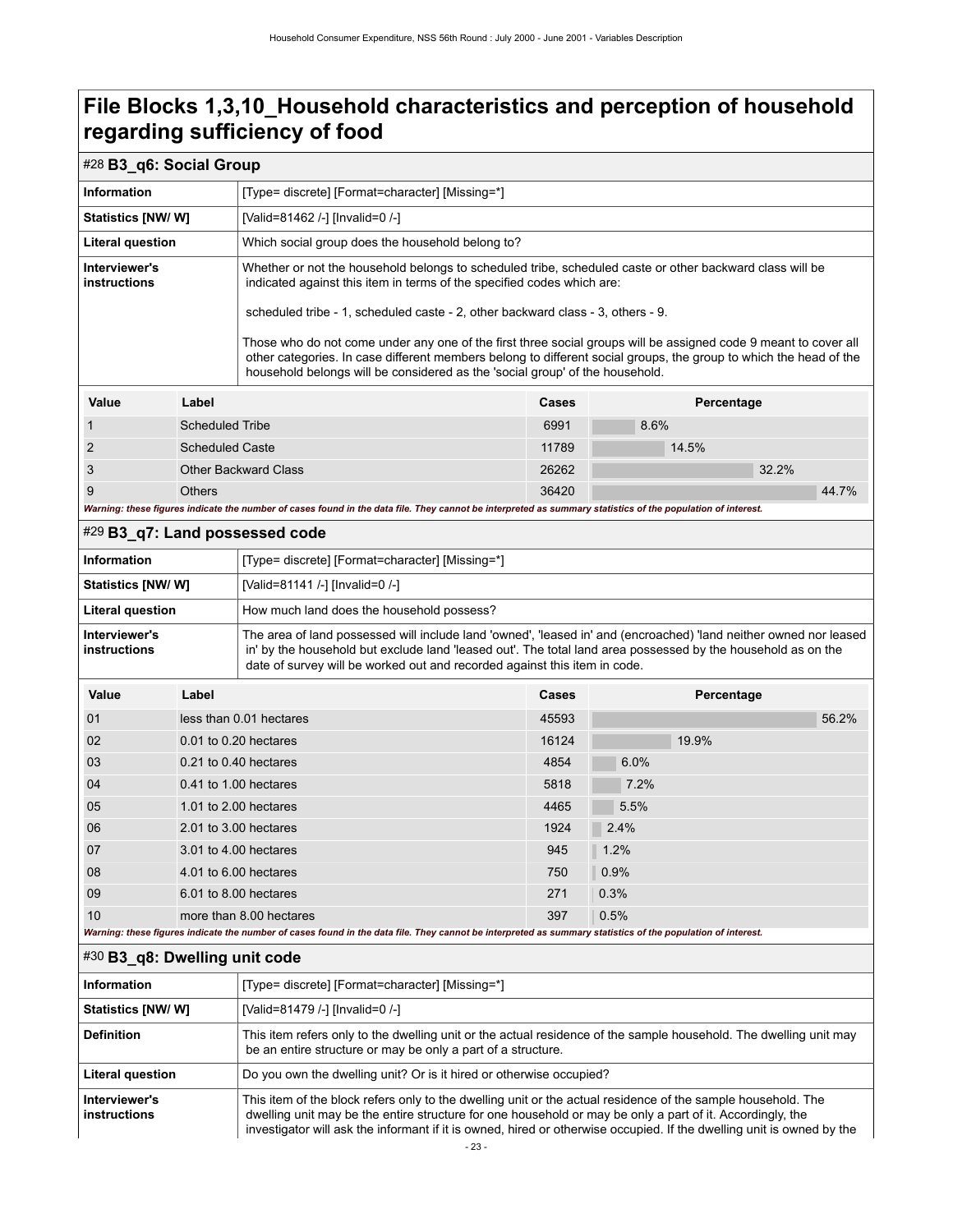### #30 **B3\_q8: Dwelling unit code**

| occupant, code 1 will be recorded against item 8. If it is taken on rent, code 2 will be entered and if it is occupied |
|------------------------------------------------------------------------------------------------------------------------|
| otherwise, code 9 will apply. However, if any household is found living under trees, bridges, in pipes, etc. it will   |
| not be treated as living in dwelling unit. For such households code 3 will be recorded and in such cases a cross       |
| 'x' mark will be put against the items 9, 10 and 11 of the block. It may be noted that a dwelling unit constructed     |
| on a plot of land which is taken under long-term lease, usually 30 years or more, will be considered as being held     |
| under owner-like possession. Similarly, a dwelling unit itself possessed by a household under a long-term lease        |
| may be treated as under owner-like possession and code 1 will be applicable in such cases also.                        |
|                                                                                                                        |

| Value | Label            | <b>Cases</b> | Percentage |       |
|-------|------------------|--------------|------------|-------|
|       | Owned            | 59672        |            | 73.2% |
| 2     | Hired            | 16784        | 20.6%      |       |
| 3     | No dwelling unit | 117          | 0.1%       |       |
| 9     | <b>Others</b>    | 4906         | 6.0%       |       |

Warning: these figures indicate the number of cases found in the data file. They cannot be interpreted as su

### <span id="page-27-0"></span>#31 **B3\_q9: Type of dwelling code**

| <b>Information</b>            | [Type= discrete] [Format=character] [Missing=*]                                                                                                                                                       |
|-------------------------------|-------------------------------------------------------------------------------------------------------------------------------------------------------------------------------------------------------|
| Statistics [NW/ W]            | [Valid=81314 /-] [Invalid=0 /-]                                                                                                                                                                       |
| <b>Literal question</b>       | What is the type of dwelling of the household? Is it an independent house or a flat or any other type of dwelling?                                                                                    |
| Interviewer's<br>instructions | A dwelling unit may be in a chawl or bustee, or an independent house or a flat. Code for each type of dwelling is<br>given in the schedule and the applicable code will be entered against this item. |
|                               |                                                                                                                                                                                                       |

| Value                                                                                                                                                       | Label             | Cases | Percentage |       |
|-------------------------------------------------------------------------------------------------------------------------------------------------------------|-------------------|-------|------------|-------|
|                                                                                                                                                             | Chawl / bustee    | 9809  | 12.1%      |       |
|                                                                                                                                                             | Independent house | 61577 |            | 75.7% |
|                                                                                                                                                             | Flat              | 9928  | 12.2%      |       |
| Warning: these figures indicate the number of cases found in the data file. They cannot be interpreted as summary statistics of the population of interest. |                   |       |            |       |

#### <span id="page-27-1"></span>#32 **B3\_q10: Type of structure**

| Information                   | [Type= discrete] [Format=character] [Missing=*]                                                                                                     |
|-------------------------------|-----------------------------------------------------------------------------------------------------------------------------------------------------|
| Statistics [NW/ W]            | [Valid=81314 /-] [Invalid=0 /-]                                                                                                                     |
| Literal question              | What is the type of structure of the dwelling?                                                                                                      |
| Interviewer's<br>instructions | The structures have been classified into three categories, namely, pucca, semi-pucca and katcha on the basis of<br>materials used for construction. |
|                               |                                                                                                                                                     |

| Value                                                                                                                                                       | Label      | <b>Cases</b> | Percentage |       |
|-------------------------------------------------------------------------------------------------------------------------------------------------------------|------------|--------------|------------|-------|
|                                                                                                                                                             | Katcha     | 13439        | 16.5%      |       |
|                                                                                                                                                             | Semi pucca | 19297        | 23.7%      |       |
|                                                                                                                                                             | Pucca      | 48578        |            | 59.7% |
| Warning: these figures indicate the number of cases found in the data file. They cannot be interpreted as summary statistics of the population of interest. |            |              |            |       |

#### <span id="page-27-2"></span>#33 **B3\_q11: Covered area (sq. metre)**

| Information                   | [Type= continuous] [Format=numeric] [Range= 0-92136] [Missing=*]                                                                                                                                                                                                                                                                                                                                                     |
|-------------------------------|----------------------------------------------------------------------------------------------------------------------------------------------------------------------------------------------------------------------------------------------------------------------------------------------------------------------------------------------------------------------------------------------------------------------|
| <b>Statistics [NW/ W]</b>     | [Valid=81500 /-] [Invalid=0 /-] [Mean=45.19 /-] [StdDev=465.757 /-]                                                                                                                                                                                                                                                                                                                                                  |
| <b>Literal question</b>       | How much is the covered area of the dwelling?                                                                                                                                                                                                                                                                                                                                                                        |
| Interviewer's<br>instructions | This will be the sum of the floor areas of all the rooms, kitchen, etc., and verandah of the building. The area will<br>be recorded (to nearest integer) in square metres. The verandah will mean a roofed space adjacent to living/<br>other rooms and not walled from all sides. In other words, at least one side of such space is either open or walled<br>only to some height or protected by grille, net, etc. |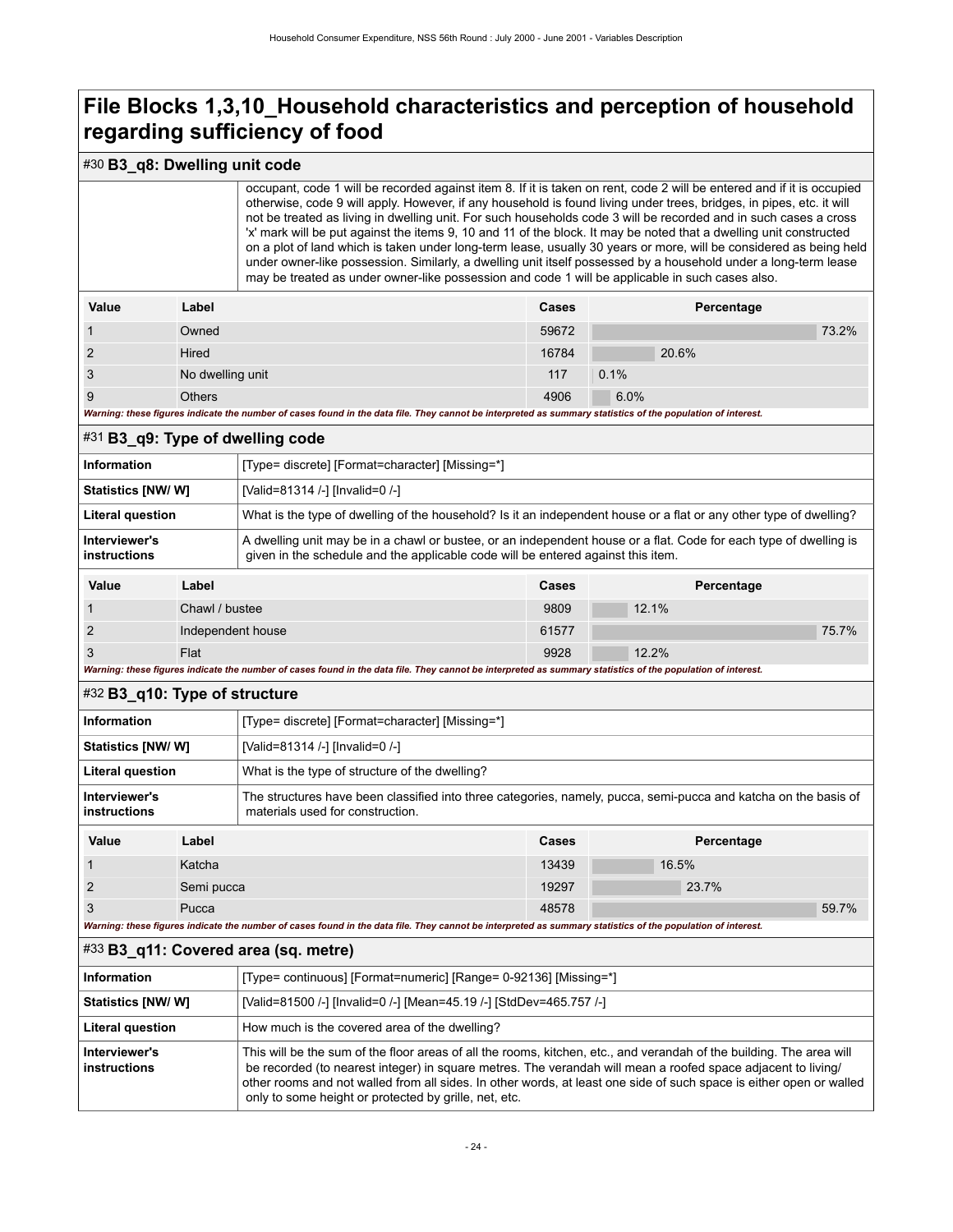<span id="page-28-2"></span><span id="page-28-1"></span><span id="page-28-0"></span>

| #34 B3_q12: Cooking code                                                                                                                                                                                                                                                                                                                                                                                                                           |                    |                                                                                                                                                                                                                                                                                                                                                                                                                   |                                                                                       |            |  |  |  |
|----------------------------------------------------------------------------------------------------------------------------------------------------------------------------------------------------------------------------------------------------------------------------------------------------------------------------------------------------------------------------------------------------------------------------------------------------|--------------------|-------------------------------------------------------------------------------------------------------------------------------------------------------------------------------------------------------------------------------------------------------------------------------------------------------------------------------------------------------------------------------------------------------------------|---------------------------------------------------------------------------------------|------------|--|--|--|
| Information                                                                                                                                                                                                                                                                                                                                                                                                                                        |                    | [Type= discrete] [Format=character] [Missing=*]                                                                                                                                                                                                                                                                                                                                                                   |                                                                                       |            |  |  |  |
| <b>Statistics [NW/ W]</b>                                                                                                                                                                                                                                                                                                                                                                                                                          |                    | [Valid=81434 /-] [Invalid=0 /-]                                                                                                                                                                                                                                                                                                                                                                                   |                                                                                       |            |  |  |  |
| <b>Literal question</b>                                                                                                                                                                                                                                                                                                                                                                                                                            |                    |                                                                                                                                                                                                                                                                                                                                                                                                                   | What is the primary source of energy that is being used by the household for cooking? |            |  |  |  |
| Interviewer's<br>Against these two items, the code corresponding to the primary source of energy that is used by the household<br>for cooking and lighting during last 30 days preceding the date of survey, will be recorded. If more than one<br>instructions<br>type of energy is utilised, the primary or principal one on the basis of its use will have to be identified and the<br>corresponding code will be noted in the appropriate box. |                    |                                                                                                                                                                                                                                                                                                                                                                                                                   |                                                                                       |            |  |  |  |
| Value                                                                                                                                                                                                                                                                                                                                                                                                                                              | Label              |                                                                                                                                                                                                                                                                                                                                                                                                                   | Percentage<br>Cases                                                                   |            |  |  |  |
| 01                                                                                                                                                                                                                                                                                                                                                                                                                                                 | coke, coal         |                                                                                                                                                                                                                                                                                                                                                                                                                   | 2549                                                                                  | 3.1%       |  |  |  |
| 02                                                                                                                                                                                                                                                                                                                                                                                                                                                 | firewood and chips |                                                                                                                                                                                                                                                                                                                                                                                                                   | 35186                                                                                 | 43.2%      |  |  |  |
| 03                                                                                                                                                                                                                                                                                                                                                                                                                                                 | <b>LPG</b>         |                                                                                                                                                                                                                                                                                                                                                                                                                   | 26461                                                                                 | 32.5%      |  |  |  |
| 04                                                                                                                                                                                                                                                                                                                                                                                                                                                 | gobar gas          |                                                                                                                                                                                                                                                                                                                                                                                                                   | 160                                                                                   | 0.2%       |  |  |  |
| 05                                                                                                                                                                                                                                                                                                                                                                                                                                                 | dung cake          |                                                                                                                                                                                                                                                                                                                                                                                                                   | 3276                                                                                  | 4.0%       |  |  |  |
| 06                                                                                                                                                                                                                                                                                                                                                                                                                                                 | charcoal           |                                                                                                                                                                                                                                                                                                                                                                                                                   | 94                                                                                    | 0.1%       |  |  |  |
| 07                                                                                                                                                                                                                                                                                                                                                                                                                                                 | kerosene           |                                                                                                                                                                                                                                                                                                                                                                                                                   | 9810                                                                                  | 12.0%      |  |  |  |
| 08                                                                                                                                                                                                                                                                                                                                                                                                                                                 | electricity        |                                                                                                                                                                                                                                                                                                                                                                                                                   | 207                                                                                   | 0.3%       |  |  |  |
| 09                                                                                                                                                                                                                                                                                                                                                                                                                                                 | others             |                                                                                                                                                                                                                                                                                                                                                                                                                   | 1236                                                                                  | 1.5%       |  |  |  |
| 10                                                                                                                                                                                                                                                                                                                                                                                                                                                 |                    | No cooking arrangement                                                                                                                                                                                                                                                                                                                                                                                            | 2429                                                                                  | 3.0%       |  |  |  |
| 11                                                                                                                                                                                                                                                                                                                                                                                                                                                 | invalid            |                                                                                                                                                                                                                                                                                                                                                                                                                   | 26                                                                                    | 0.0%       |  |  |  |
|                                                                                                                                                                                                                                                                                                                                                                                                                                                    |                    | Warning: these figures indicate the number of cases found in the data file. They cannot be interpreted as summary statistics of the population of interest.                                                                                                                                                                                                                                                       |                                                                                       |            |  |  |  |
| #35 B3_q13: Lighting code                                                                                                                                                                                                                                                                                                                                                                                                                          |                    |                                                                                                                                                                                                                                                                                                                                                                                                                   |                                                                                       |            |  |  |  |
| <b>Information</b>                                                                                                                                                                                                                                                                                                                                                                                                                                 |                    | [Type= discrete] [Format=character] [Missing=*]                                                                                                                                                                                                                                                                                                                                                                   |                                                                                       |            |  |  |  |
| <b>Statistics [NW/ W]</b>                                                                                                                                                                                                                                                                                                                                                                                                                          |                    | [Valid=81427 /-] [Invalid=0 /-]                                                                                                                                                                                                                                                                                                                                                                                   |                                                                                       |            |  |  |  |
| <b>Literal question</b>                                                                                                                                                                                                                                                                                                                                                                                                                            |                    | What is the primary source of energy that is being used by the household for lighting?                                                                                                                                                                                                                                                                                                                            |                                                                                       |            |  |  |  |
| Interviewer's<br>instructions                                                                                                                                                                                                                                                                                                                                                                                                                      |                    | Against these two items, the code corresponding to the primary source of energy that is used by the household<br>for cooking and lighting during last 30 days preceding the date of survey, will be recorded. If more than one<br>type of energy is utilised, the primary or principal one on the basis of its use will have to be identified and the<br>corresponding code will be noted in the appropriate box. |                                                                                       |            |  |  |  |
| Value                                                                                                                                                                                                                                                                                                                                                                                                                                              | Label              |                                                                                                                                                                                                                                                                                                                                                                                                                   | Cases                                                                                 | Percentage |  |  |  |
| $\mathbf{1}$                                                                                                                                                                                                                                                                                                                                                                                                                                       | kerosene           |                                                                                                                                                                                                                                                                                                                                                                                                                   | 17690                                                                                 | 21.7%      |  |  |  |
|                                                                                                                                                                                                                                                                                                                                                                                                                                                    | other oil          |                                                                                                                                                                                                                                                                                                                                                                                                                   | 126                                                                                   | 0.2%       |  |  |  |
| 3                                                                                                                                                                                                                                                                                                                                                                                                                                                  | gas                |                                                                                                                                                                                                                                                                                                                                                                                                                   | 43                                                                                    | 0.1%       |  |  |  |
| 4                                                                                                                                                                                                                                                                                                                                                                                                                                                  | candle             |                                                                                                                                                                                                                                                                                                                                                                                                                   | 66                                                                                    | 0.1%       |  |  |  |
| 5                                                                                                                                                                                                                                                                                                                                                                                                                                                  | electricity        |                                                                                                                                                                                                                                                                                                                                                                                                                   | 63010                                                                                 | 77.4%      |  |  |  |
| 6                                                                                                                                                                                                                                                                                                                                                                                                                                                  | others             |                                                                                                                                                                                                                                                                                                                                                                                                                   | 117                                                                                   | 0.1%       |  |  |  |
| 7<br>No lighting arrangement                                                                                                                                                                                                                                                                                                                                                                                                                       |                    |                                                                                                                                                                                                                                                                                                                                                                                                                   | 375                                                                                   | 0.5%       |  |  |  |
|                                                                                                                                                                                                                                                                                                                                                                                                                                                    |                    | Warning: these figures indicate the number of cases found in the data file. They cannot be interpreted as summary statistics of the population of interest.                                                                                                                                                                                                                                                       |                                                                                       |            |  |  |  |
|                                                                                                                                                                                                                                                                                                                                                                                                                                                    |                    | #36 B3_q14: Whether Meals outside?                                                                                                                                                                                                                                                                                                                                                                                |                                                                                       |            |  |  |  |
| <b>Information</b>                                                                                                                                                                                                                                                                                                                                                                                                                                 |                    | [Type= discrete] [Format=character] [Missing=*]                                                                                                                                                                                                                                                                                                                                                                   |                                                                                       |            |  |  |  |
| <b>Statistics [NW/ W]</b>                                                                                                                                                                                                                                                                                                                                                                                                                          |                    | [Valid=81478 /-] [Invalid=0 /-]                                                                                                                                                                                                                                                                                                                                                                                   |                                                                                       |            |  |  |  |
| Interviewer's<br>instructions                                                                                                                                                                                                                                                                                                                                                                                                                      |                    | If any member of the household has taken meals from outside, with or without payment, during last 30 days<br>preceding the date of enquiry, code 1 will be recorded against this item, otherwise code 2 will be entered.                                                                                                                                                                                          |                                                                                       |            |  |  |  |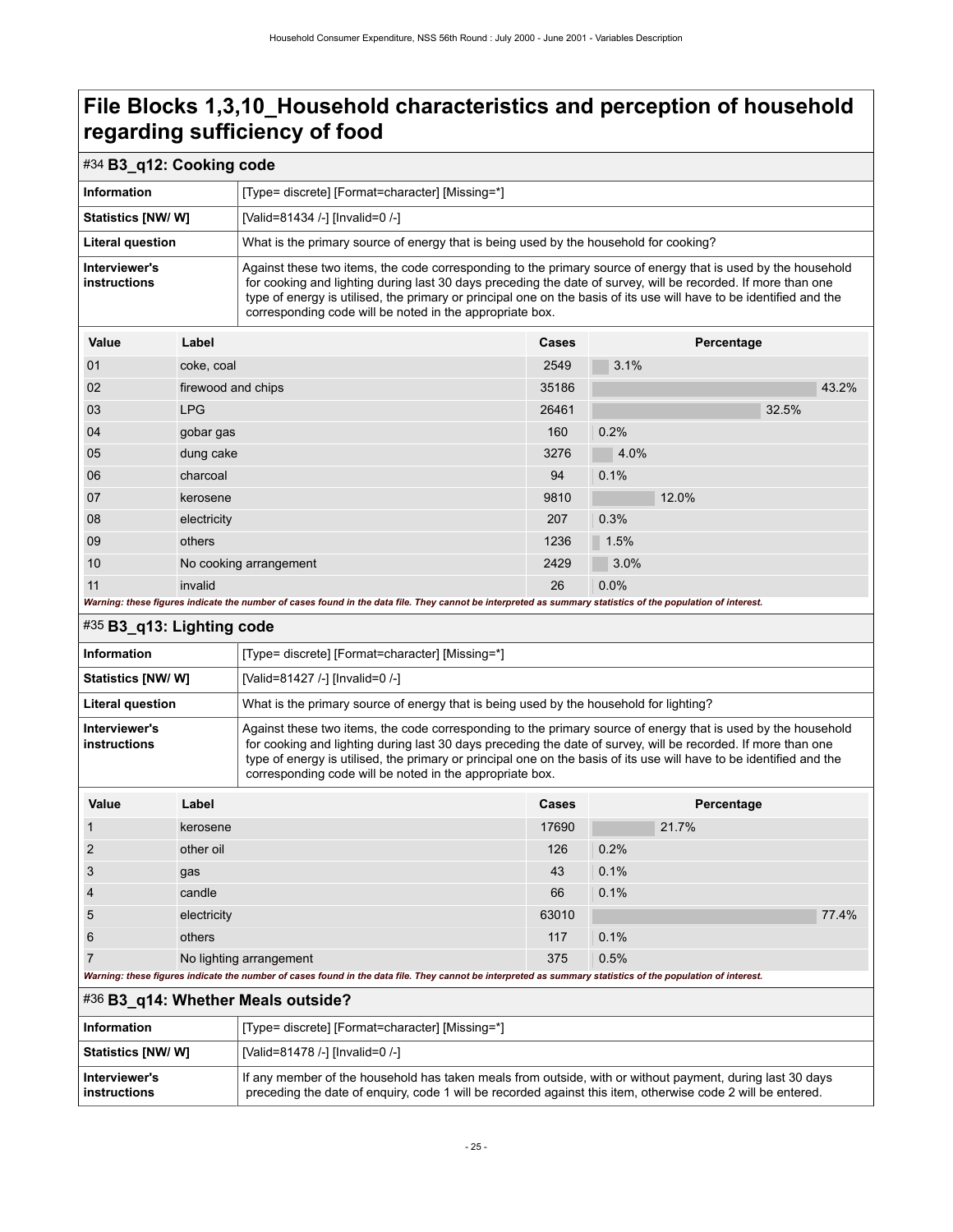### #36 **B3\_q14: Whether Meals outside?**

| Value | Label                                                                                                                                                       | Cases | Percentage |       |
|-------|-------------------------------------------------------------------------------------------------------------------------------------------------------------|-------|------------|-------|
|       | Yes                                                                                                                                                         | 20306 | 24.9%      |       |
|       | No                                                                                                                                                          | 61172 |            | 75.1% |
|       | Warning: these figures indicate the number of cases found in the data file. They cannot be interpreted as summary statistics of the population of interest. |       |            |       |

#### <span id="page-29-0"></span>#37 **B3\_q15: Whether Ceremony?**

|                                      | $#S/B3$ q 15: whether Geremony? |                                                                                                                                                                                                                                                                                                                                                                                                                                                                                                                                                                                                                                                                                                                                            |              |            |  |  |
|--------------------------------------|---------------------------------|--------------------------------------------------------------------------------------------------------------------------------------------------------------------------------------------------------------------------------------------------------------------------------------------------------------------------------------------------------------------------------------------------------------------------------------------------------------------------------------------------------------------------------------------------------------------------------------------------------------------------------------------------------------------------------------------------------------------------------------------|--------------|------------|--|--|
| <b>Information</b>                   |                                 | [Type= discrete] [Format=character] [Missing=*]                                                                                                                                                                                                                                                                                                                                                                                                                                                                                                                                                                                                                                                                                            |              |            |  |  |
| Statistics [NW/W]                    |                                 | [Valid=81482 /-] [Invalid=0 /-]                                                                                                                                                                                                                                                                                                                                                                                                                                                                                                                                                                                                                                                                                                            |              |            |  |  |
| <b>Definition</b>                    |                                 | Ceremonies are performed to solemnise some events of life, e.g. birth, marriage, etc. Members of a household<br>may have to perform some religious rites consequent upon the death of a person. For various religions, faiths,<br>there are some days in a yea, which are observed with ceremonial performances like offering puja, prayer, ritual<br>performances, etc. Some of such ceremonies may be performed by household members as required under<br>the social/religious customs without incurring expenditure for entertaining quests. On the other hand, some<br>households may spend some amount of money for entertaining quests with meals, which are considered as an<br>essential part of the ceremonies performed by them. |              |            |  |  |
| <b>Literal question</b>              |                                 | Did the household perform any ceremony during the last 30 days?                                                                                                                                                                                                                                                                                                                                                                                                                                                                                                                                                                                                                                                                            |              |            |  |  |
| Interviewer's<br><b>instructions</b> |                                 | Code 1 will be entered in the box space provided against this item if the household had performed at least one<br>ceremony during the last 30 days preceding the date of enguiry, and code 2 will be entered if the household<br>performed no such ceremony.                                                                                                                                                                                                                                                                                                                                                                                                                                                                               |              |            |  |  |
| Value                                | Label                           |                                                                                                                                                                                                                                                                                                                                                                                                                                                                                                                                                                                                                                                                                                                                            | <b>Cases</b> | Percentage |  |  |
|                                      | <b>Yes</b>                      |                                                                                                                                                                                                                                                                                                                                                                                                                                                                                                                                                                                                                                                                                                                                            | 1754         | 2.2%       |  |  |
| 2<br><b>No</b>                       |                                 | 79728                                                                                                                                                                                                                                                                                                                                                                                                                                                                                                                                                                                                                                                                                                                                      |              | 97.8%      |  |  |
|                                      |                                 |                                                                                                                                                                                                                                                                                                                                                                                                                                                                                                                                                                                                                                                                                                                                            |              |            |  |  |

*Warning: these figures indicate the number of cases found in the data file. They cannot be interpreted as summary statistics of the population of interest.*

### <span id="page-29-1"></span>#38 **B3\_q16: Whether Ration?**

| <b>Information</b>            |       | [Type= discrete] [Format=character] [Missing=*]                                                                                                                                                                                                                                                                                  |       |            |  |
|-------------------------------|-------|----------------------------------------------------------------------------------------------------------------------------------------------------------------------------------------------------------------------------------------------------------------------------------------------------------------------------------|-------|------------|--|
| <b>Statistics [NW/W]</b>      |       | [Valid=81477 /-] [Invalid=0 /-]                                                                                                                                                                                                                                                                                                  |       |            |  |
| Interviewer's<br>instructions |       | 4.3.25 The answer against this question will be recorded in codes. The codes are yes-1, no-2. Purchase of<br>foodgrains by workers from shops run by their employer at concessional or subsidised rates (this is prevalent, for<br>example, in tea garden areas) will not be considered as purchase from ration/fair price shop. |       |            |  |
| Value                         | Label |                                                                                                                                                                                                                                                                                                                                  | Cases | Percentage |  |
|                               | Yes   |                                                                                                                                                                                                                                                                                                                                  | 19933 | 24.5%      |  |

2 No  $1544$   $75.5\%$ 

*Warning: these figures indicate the number of cases found in the data file. They cannot be interpreted as summary statistics of the population of interest.*

#### <span id="page-29-2"></span>#39 **B10\_q1: Whether Enough food?**

| Information                          | [Type= discrete] [Format=character] [Missing=*]                                                                                                                                                                                                                                                                                                                                                                                                                                                                                                                                                                                                                                                                                                                                                                                                                                                                                                                                                |
|--------------------------------------|------------------------------------------------------------------------------------------------------------------------------------------------------------------------------------------------------------------------------------------------------------------------------------------------------------------------------------------------------------------------------------------------------------------------------------------------------------------------------------------------------------------------------------------------------------------------------------------------------------------------------------------------------------------------------------------------------------------------------------------------------------------------------------------------------------------------------------------------------------------------------------------------------------------------------------------------------------------------------------------------|
| Statistics [NW/ W]                   | [Valid=81351 /-] [Invalid=0 /-]                                                                                                                                                                                                                                                                                                                                                                                                                                                                                                                                                                                                                                                                                                                                                                                                                                                                                                                                                                |
| <b>Literal question</b>              | Whether household usually eats enough food?                                                                                                                                                                                                                                                                                                                                                                                                                                                                                                                                                                                                                                                                                                                                                                                                                                                                                                                                                    |
| Interviewer's<br><b>instructions</b> | This block will be filled after completion of the enguiry on all the preceding blocks. The expression in item 1 -<br>'getting enough food everyday' - as used in common parlance, conveys that the concerned person gets, by and<br>large, sufficient food to eat. This question is asked in order to know the perception of the household regarding<br>sufficiency of food. While putting this question to the informant, it is thus presumed that the informant has a clear<br>understanding of its meaning. There are equivalent phrases conveying the same meaning in regional languages.<br>It is, therefore, important to put the proper question in the local language and record the answer given by the<br>informant in the appropriate code.<br>Care should be taken to see that the informant is not offended by this question. The question should, in fact, not<br>be asked to those whose reported consumption would obviously indicate that they get sufficient food to eat. In |
|                                      | item 1, if the members of the household are reported as getting enough food everyday throughout the year, the                                                                                                                                                                                                                                                                                                                                                                                                                                                                                                                                                                                                                                                                                                                                                                                                                                                                                  |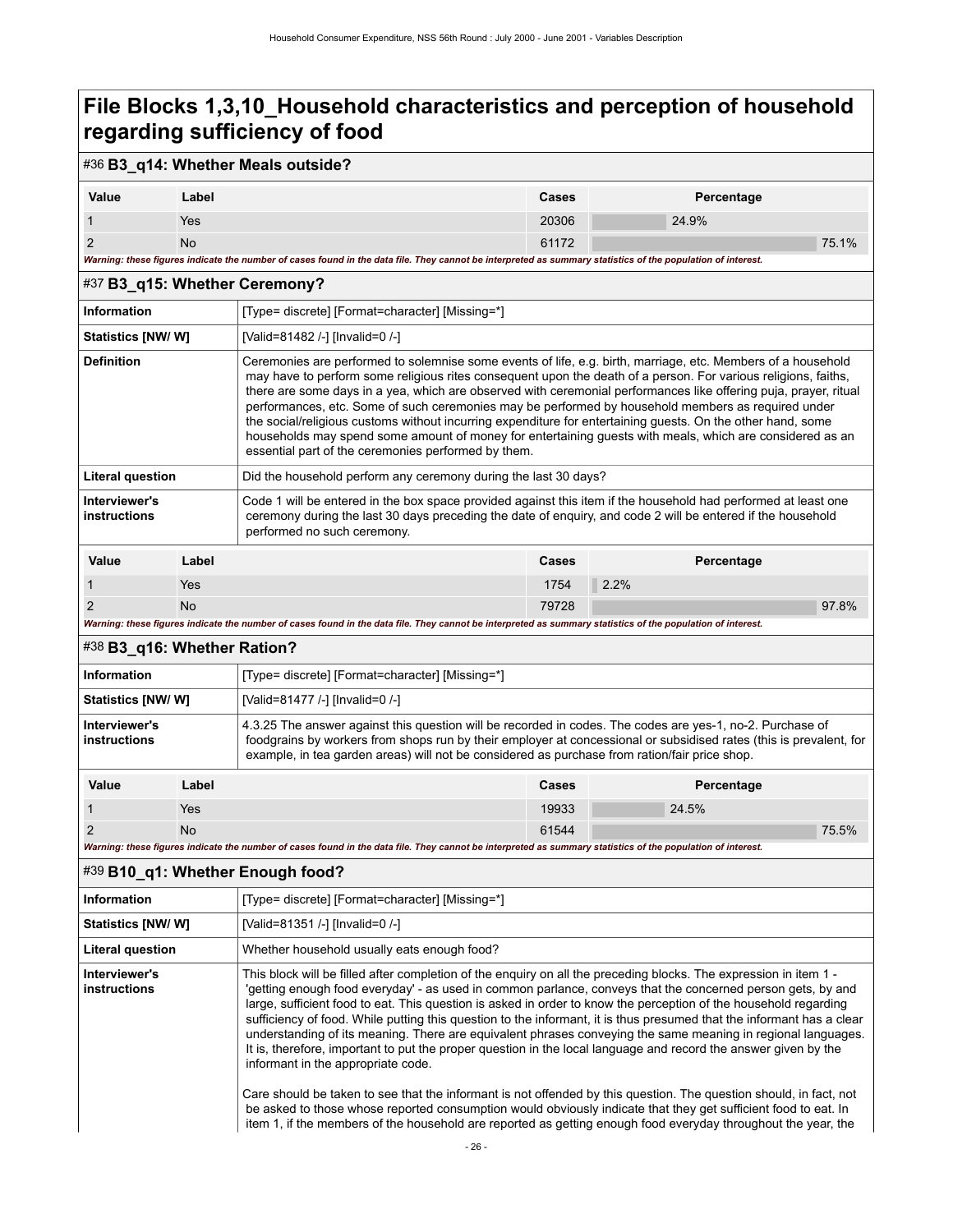### #39 **B10\_q1: Whether Enough food?**

 code to be entered in the box space of this block is 1. If adequate food is available in only a few months of the year code 2 will be noted. Code 3 will indicate that the household does not usually get enough food everyday for all its members. Here the reference period is last 12 calendar months preceding the date of enquiry.

| Value | Label                                                                                                                                                       | Cases | Percentage |       |
|-------|-------------------------------------------------------------------------------------------------------------------------------------------------------------|-------|------------|-------|
|       | yes: throughout the year                                                                                                                                    | 80154 |            | 98.5% |
|       | some months of the year                                                                                                                                     | 788   | 1.0%       |       |
|       | no                                                                                                                                                          | 409   | 0.5%       |       |
|       | Warning: these figures indicate the number of cases found in the data file. They cannot be interpreted as summary statistics of the population of interest. |       |            |       |

#### <span id="page-30-0"></span>#40 **B10\_q2\_1: Month code when not enough food**

| <b>Information</b>            | [Type= discrete] [Format=character] [Missing=*]                                                                                                                                                                                                                                                                                                                                                                                                                                                                                                                              |
|-------------------------------|------------------------------------------------------------------------------------------------------------------------------------------------------------------------------------------------------------------------------------------------------------------------------------------------------------------------------------------------------------------------------------------------------------------------------------------------------------------------------------------------------------------------------------------------------------------------------|
| Statistics [NW/ W]            | [Valid=58 /-] [Invalid=0 /-]                                                                                                                                                                                                                                                                                                                                                                                                                                                                                                                                                 |
| <b>Literal question</b>       | In which months of the year the household does not get enough food?                                                                                                                                                                                                                                                                                                                                                                                                                                                                                                          |
| Interviewer's<br>instructions | If adequate food was available in only some months of the year i.e. if code 2 is recorded in item 1, those calendar<br>months in which all members of the household did not have enough food everyday will be recorded in the cells<br>provided against item 2 in codes. For example, suppose all members of a sample household did not have<br>enough food everyday in the months of January and March during the reference period. The entries to be made<br>are 01 & 03 in the first two cells of the first row out of the 11 cells provided in the block against item 2. |

| Value                                                                                                                                                       | Label      | Cases        | Percentage |  |  |
|-------------------------------------------------------------------------------------------------------------------------------------------------------------|------------|--------------|------------|--|--|
| 01                                                                                                                                                          | Jan        | 58           | 100.0%     |  |  |
| 02                                                                                                                                                          | Feb        | $\mathbf{0}$ | 0.0%       |  |  |
| 03                                                                                                                                                          | Mar        | $\mathbf{0}$ | 0.0%       |  |  |
| 04                                                                                                                                                          | Apr        | $\mathbf{0}$ | 0.0%       |  |  |
| 05                                                                                                                                                          | May        | $\mathbf{0}$ | 0.0%       |  |  |
| 06                                                                                                                                                          | June       | 0            | 0.0%       |  |  |
| 07                                                                                                                                                          | July       | $\mathbf{0}$ | 0.0%       |  |  |
| 08                                                                                                                                                          | Aug        | $\mathbf{0}$ | 0.0%       |  |  |
| 09                                                                                                                                                          | Sep        | $\mathbf{0}$ | 0.0%       |  |  |
| 10                                                                                                                                                          | Oct        | $\mathbf{0}$ | 0.0%       |  |  |
| 11                                                                                                                                                          | Nov        | 0            | 0.0%       |  |  |
| 12                                                                                                                                                          | <b>Dec</b> | $\mathbf{0}$ | 0.0%       |  |  |
| Warning: these figures indicate the number of cases found in the data file. They cannot be interpreted as summary statistics of the population of interest. |            |              |            |  |  |

#### <span id="page-30-1"></span>#41 **B10\_q2\_2: Month code when not enough food**

| Information                   |       | [Type= discrete] [Format=character] [Missing=*]                                                                                                                                                                                                                                                                                                                                                                                                                                                                                                                              |       |            |  |
|-------------------------------|-------|------------------------------------------------------------------------------------------------------------------------------------------------------------------------------------------------------------------------------------------------------------------------------------------------------------------------------------------------------------------------------------------------------------------------------------------------------------------------------------------------------------------------------------------------------------------------------|-------|------------|--|
| Statistics [NW/W]             |       | [Valid=63 /-] [Invalid=0 /-]                                                                                                                                                                                                                                                                                                                                                                                                                                                                                                                                                 |       |            |  |
| Literal question              |       | In which months of the year the household does not get enough food?                                                                                                                                                                                                                                                                                                                                                                                                                                                                                                          |       |            |  |
| Interviewer's<br>instructions |       | If adequate food was available in only some months of the year i.e. if code 2 is recorded in item 1, those calendar<br>months in which all members of the household did not have enough food everyday will be recorded in the cells<br>provided against item 2 in codes. For example, suppose all members of a sample household did not have<br>enough food everyday in the months of January and March during the reference period. The entries to be made<br>are 01 & 03 in the first two cells of the first row out of the 11 cells provided in the block against item 2. |       |            |  |
| Value                         | Label |                                                                                                                                                                                                                                                                                                                                                                                                                                                                                                                                                                              | Cases | Percentage |  |

02 Feb 63 100.0%

01 Jan 0 0.0%

03 Mar 100 Mar 10 Mar 10 Mar 10 Mar 10 Mar 10 Mar 10 Mar 10 Mar 10 Mar 10 Mar 10 Mar 10 Mar 10 Mar 10 Mar 10 M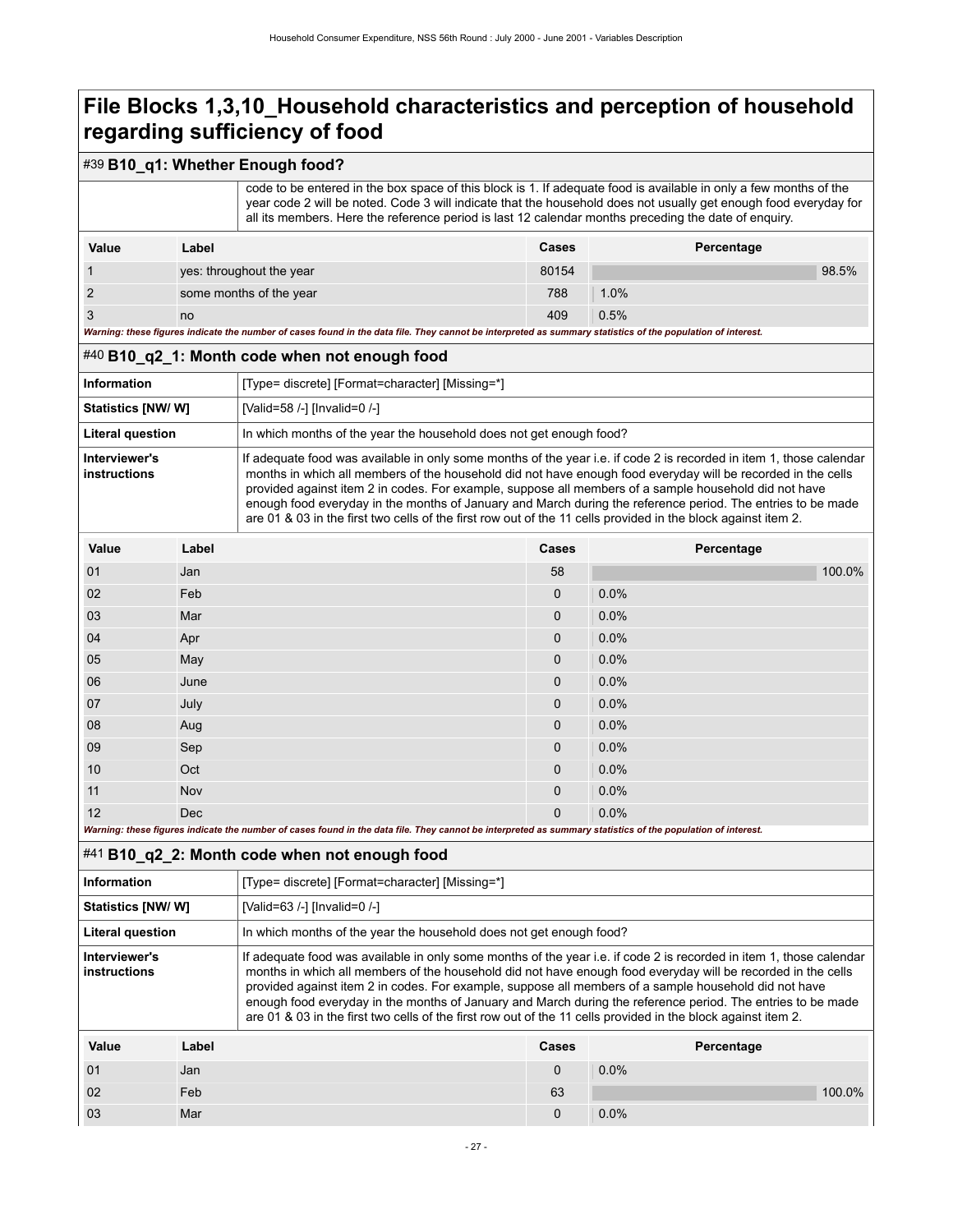### #41 **B10\_q2\_2: Month code when not enough food**

| Value                                                                                                                                                       | Label      | Cases        | Percentage |  |  |
|-------------------------------------------------------------------------------------------------------------------------------------------------------------|------------|--------------|------------|--|--|
| 04                                                                                                                                                          | Apr        | 0            | 0.0%       |  |  |
| 05                                                                                                                                                          | May        | $\mathbf{0}$ | 0.0%       |  |  |
| 06                                                                                                                                                          | June       | 0            | 0.0%       |  |  |
| 07                                                                                                                                                          | July       | 0            | 0.0%       |  |  |
| 08                                                                                                                                                          | Aug        | 0            | 0.0%       |  |  |
| 09                                                                                                                                                          | Sep        | 0            | 0.0%       |  |  |
| 10                                                                                                                                                          | Oct        | 0            | 0.0%       |  |  |
| 11                                                                                                                                                          | Nov        | 0            | 0.0%       |  |  |
| 12                                                                                                                                                          | <b>Dec</b> | $\mathbf{0}$ | 0.0%       |  |  |
| Warning: these figures indicate the number of cases found in the data file. They cannot be interpreted as summary statistics of the population of interest. |            |              |            |  |  |

### <span id="page-31-0"></span>#42 **B10\_q2\_3: Month code when not enough food**

| <b>Information</b>            | [Type= discrete] [Format=character] [Missing=*]                                                                                                                                                                                                                                                                                                                                                                                                                                                                                                                              |
|-------------------------------|------------------------------------------------------------------------------------------------------------------------------------------------------------------------------------------------------------------------------------------------------------------------------------------------------------------------------------------------------------------------------------------------------------------------------------------------------------------------------------------------------------------------------------------------------------------------------|
| <b>Statistics [NW/W]</b>      | [Valid=53 /-] [Invalid=0 /-]                                                                                                                                                                                                                                                                                                                                                                                                                                                                                                                                                 |
| <b>Literal question</b>       | In which months of the year the household does not get enough food?                                                                                                                                                                                                                                                                                                                                                                                                                                                                                                          |
| Interviewer's<br>instructions | If adequate food was available in only some months of the year i.e. if code 2 is recorded in item 1, those calendar<br>months in which all members of the household did not have enough food everyday will be recorded in the cells<br>provided against item 2 in codes. For example, suppose all members of a sample household did not have<br>enough food everyday in the months of January and March during the reference period. The entries to be made<br>are 01 & 03 in the first two cells of the first row out of the 11 cells provided in the block against item 2. |

| Value                                                                                                                                                       | Label      | Cases        | Percentage |  |  |
|-------------------------------------------------------------------------------------------------------------------------------------------------------------|------------|--------------|------------|--|--|
| 01                                                                                                                                                          | Jan        | $\mathbf 0$  | 0.0%       |  |  |
| 02                                                                                                                                                          | Feb        | $\mathbf 0$  | 0.0%       |  |  |
| 03                                                                                                                                                          | Mar        | 53           | 100.0%     |  |  |
| 04                                                                                                                                                          | Apr        | $\mathbf 0$  | 0.0%       |  |  |
| 05                                                                                                                                                          | May        | $\mathbf 0$  | 0.0%       |  |  |
| 06                                                                                                                                                          | June       | $\mathbf{0}$ | 0.0%       |  |  |
| 07                                                                                                                                                          | July       | $\mathbf 0$  | 0.0%       |  |  |
| 08                                                                                                                                                          | Aug        | $\mathbf 0$  | 0.0%       |  |  |
| 09                                                                                                                                                          | Sep        | $\mathbf 0$  | 0.0%       |  |  |
| 10                                                                                                                                                          | Oct        | $\mathbf{0}$ | 0.0%       |  |  |
| 11                                                                                                                                                          | Nov        | $\mathbf 0$  | 0.0%       |  |  |
| 12                                                                                                                                                          | <b>Dec</b> | $\mathbf{0}$ | 0.0%       |  |  |
| Warning: these figures indicate the number of cases found in the data file. They cannot be interpreted as summary statistics of the population of interest. |            |              |            |  |  |

#### <span id="page-31-1"></span>#43 **B10\_q2\_4: Month code when not enough food**

| Information                   | [Type= discrete] [Format=character] [Missing=*]                                                                                                                                                                                                                                                                                                                                                                                                                                                                                                                              |
|-------------------------------|------------------------------------------------------------------------------------------------------------------------------------------------------------------------------------------------------------------------------------------------------------------------------------------------------------------------------------------------------------------------------------------------------------------------------------------------------------------------------------------------------------------------------------------------------------------------------|
| <b>Statistics [NW/ W]</b>     | [Valid=86 /-] [Invalid=0 /-]                                                                                                                                                                                                                                                                                                                                                                                                                                                                                                                                                 |
| <b>Literal question</b>       | In which months of the year the household does not get enough food?                                                                                                                                                                                                                                                                                                                                                                                                                                                                                                          |
| Interviewer's<br>instructions | If adequate food was available in only some months of the year i.e. if code 2 is recorded in item 1, those calendar<br>months in which all members of the household did not have enough food everyday will be recorded in the cells<br>provided against item 2 in codes. For example, suppose all members of a sample household did not have<br>enough food everyday in the months of January and March during the reference period. The entries to be made<br>are 01 & 03 in the first two cells of the first row out of the 11 cells provided in the block against item 2. |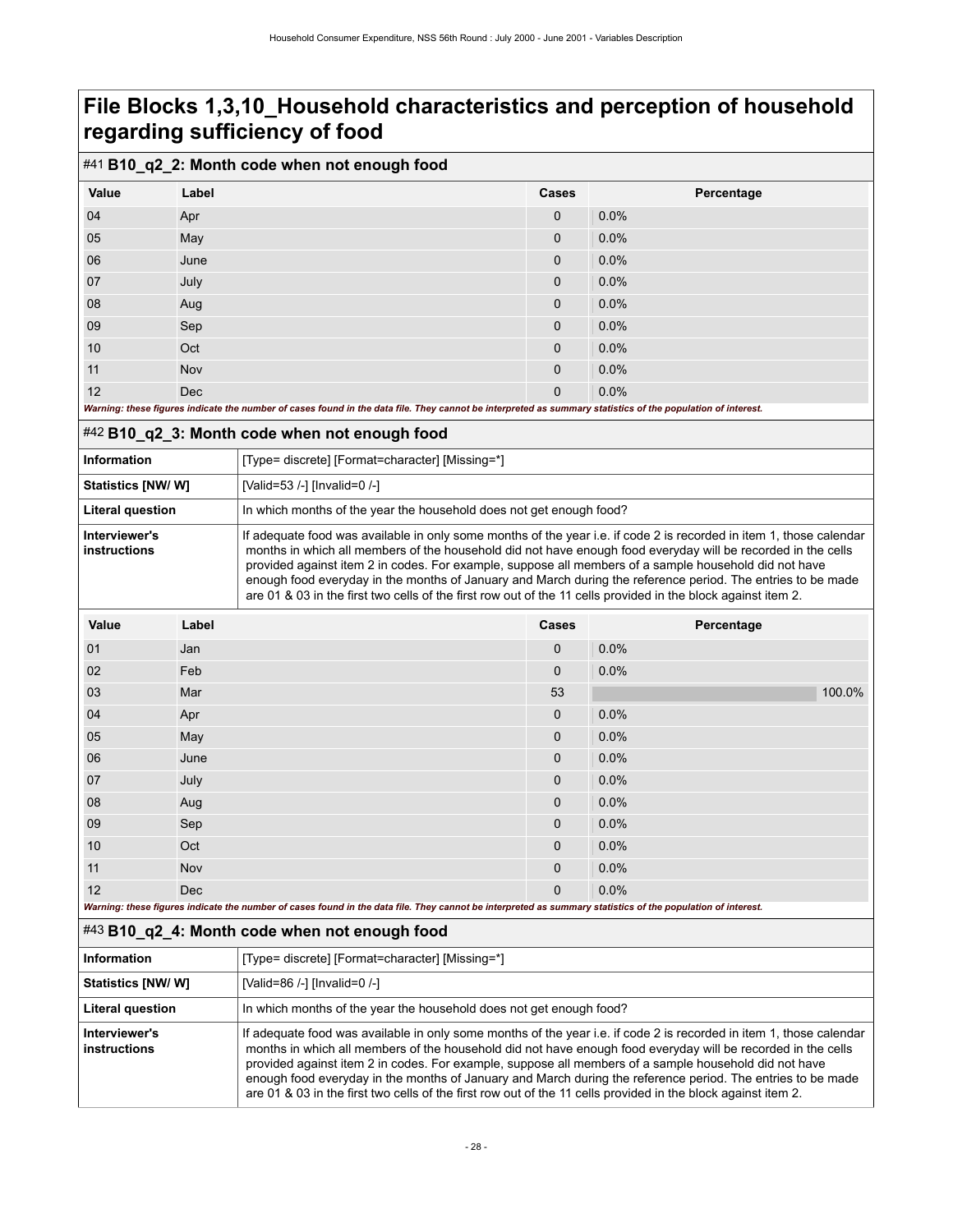### #43 **B10\_q2\_4: Month code when not enough food**

| Value                                                                                                                                                       | Label      | Cases        | Percentage |
|-------------------------------------------------------------------------------------------------------------------------------------------------------------|------------|--------------|------------|
|                                                                                                                                                             |            |              |            |
| 01                                                                                                                                                          | Jan        | $\mathbf{0}$ | 0.0%       |
| 02                                                                                                                                                          | Feb        | $\mathbf 0$  | 0.0%       |
| 03                                                                                                                                                          | Mar        | $\mathbf{0}$ | 0.0%       |
| 04                                                                                                                                                          | Apr        | 86           | 100.0%     |
| 05                                                                                                                                                          | May        | $\mathbf 0$  | 0.0%       |
| 06                                                                                                                                                          | June       | $\mathbf 0$  | 0.0%       |
| 07                                                                                                                                                          | July       | $\mathbf{0}$ | 0.0%       |
| 08                                                                                                                                                          | Aug        | $\mathbf 0$  | 0.0%       |
| 09                                                                                                                                                          | Sep        | $\mathbf 0$  | 0.0%       |
| 10                                                                                                                                                          | Oct        | $\mathbf{0}$ | 0.0%       |
| 11                                                                                                                                                          | Nov        | $\mathbf 0$  | 0.0%       |
| 12                                                                                                                                                          | <b>Dec</b> | $\mathbf{0}$ | 0.0%       |
| Warning: these figures indicate the number of cases found in the data file. They cannot be interpreted as summary statistics of the population of interest. |            |              |            |

### <span id="page-32-0"></span>#44 **B10\_q2\_5: Month code when not enough food**

| <b>Information</b>            | [Type= discrete] [Format=character] [Missing=*]                                                                                                                                                                                                                                                                                                                                                                                                                                                                                                                              |
|-------------------------------|------------------------------------------------------------------------------------------------------------------------------------------------------------------------------------------------------------------------------------------------------------------------------------------------------------------------------------------------------------------------------------------------------------------------------------------------------------------------------------------------------------------------------------------------------------------------------|
| Statistics [NW/ W]            | [Valid=168 /-] [Invalid=0 /-]                                                                                                                                                                                                                                                                                                                                                                                                                                                                                                                                                |
| <b>Literal question</b>       | In which months of the year the household does not get enough food?                                                                                                                                                                                                                                                                                                                                                                                                                                                                                                          |
| Interviewer's<br>instructions | If adequate food was available in only some months of the year i.e. if code 2 is recorded in item 1, those calendar<br>months in which all members of the household did not have enough food everyday will be recorded in the cells<br>provided against item 2 in codes. For example, suppose all members of a sample household did not have<br>enough food everyday in the months of January and March during the reference period. The entries to be made<br>are 01 & 03 in the first two cells of the first row out of the 11 cells provided in the block against item 2. |

| Value | Label | Cases       | Percentage |
|-------|-------|-------------|------------|
| 01    | Jan   | $\mathbf 0$ | 0.0%       |
| 02    | Feb   | $\mathbf 0$ | 0.0%       |
| 03    | Mar   | $\mathbf 0$ | 0.0%       |
| 04    | Apr   | $\mathbf 0$ | 0.0%       |
| 05    | May   | 168         | 100.0%     |
| 06    | June  | $\mathbf 0$ | 0.0%       |
| 07    | July  | $\mathbf 0$ | 0.0%       |
| 08    | Aug   | $\mathbf 0$ | 0.0%       |
| 09    | Sep   | $\mathbf 0$ | 0.0%       |
| $10$  | Oct   | $\mathbf 0$ | 0.0%       |
| 11    | Nov   | $\mathbf 0$ | 0.0%       |
| 12    | Dec   | $\mathbf 0$ | 0.0%       |

*Warning: these figures indicate the number of cases found in the data file. They cannot be interpreted as summary statistics of the population of interest.*

#### <span id="page-32-1"></span>#45 **B10\_q2\_6: Month code when not enough food**

| Information                   | [Type= discrete] [Format=character] [Missing=*]                                                                                                                                                                                     |  |
|-------------------------------|-------------------------------------------------------------------------------------------------------------------------------------------------------------------------------------------------------------------------------------|--|
| <b>Statistics [NW/ W]</b>     | [Valid=293 /-] [Invalid=0 /-]                                                                                                                                                                                                       |  |
| <b>Literal question</b>       | In which months of the year the household does not get enough food?                                                                                                                                                                 |  |
| Interviewer's<br>instructions | If adequate food was available in only some months of the year i.e. if code 2 is recorded in item 1, those calendar<br>months in which all members of the household did not have enough food everyday will be recorded in the cells |  |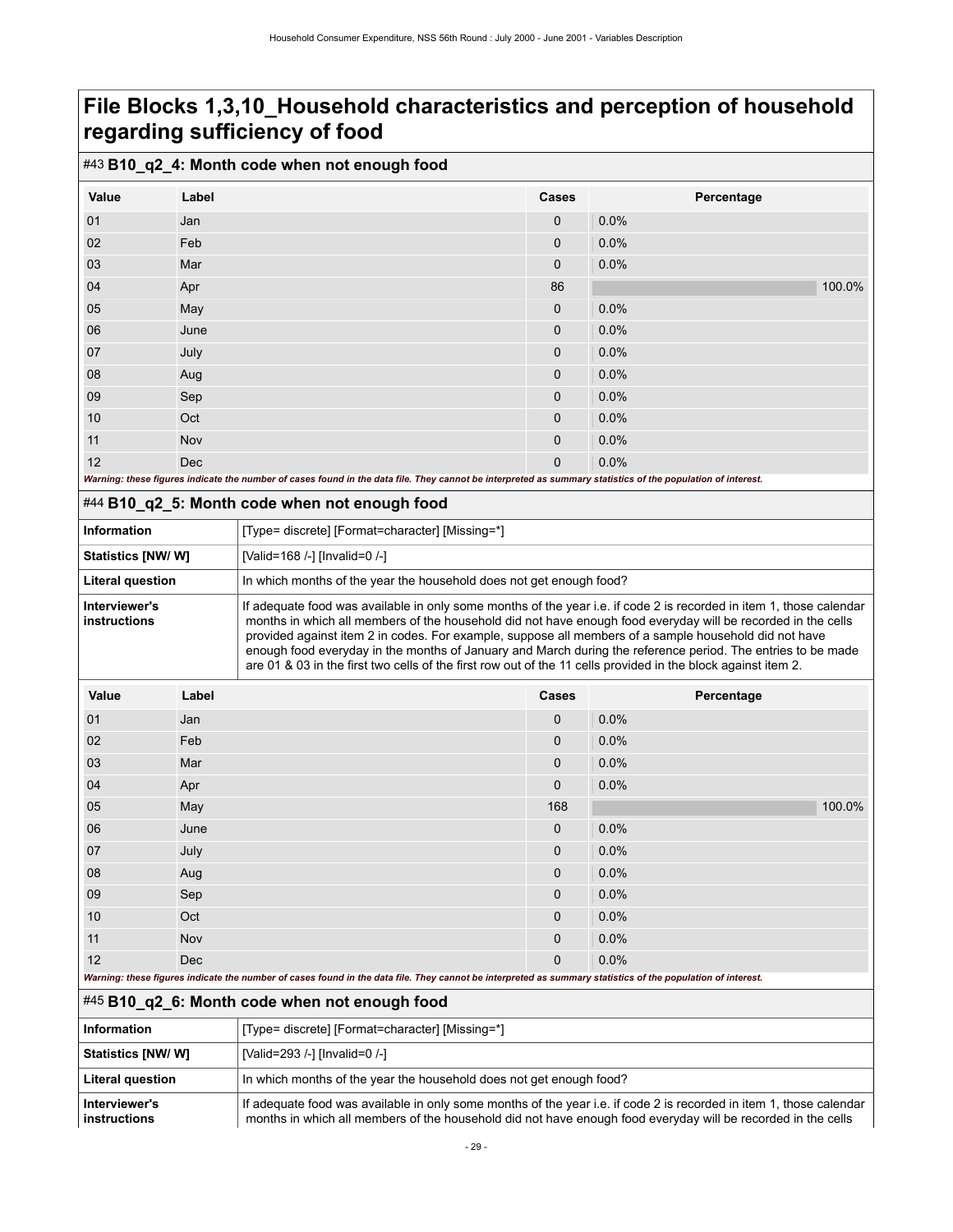### #45 **B10\_q2\_6: Month code when not enough food**

|                                                                                                                                                             |            | provided against item 2 in codes. For example, suppose all members of a sample household did not have<br>enough food everyday in the months of January and March during the reference period. The entries to be made<br>are 01 & 03 in the first two cells of the first row out of the 11 cells provided in the block against item 2. |              |            |
|-------------------------------------------------------------------------------------------------------------------------------------------------------------|------------|---------------------------------------------------------------------------------------------------------------------------------------------------------------------------------------------------------------------------------------------------------------------------------------------------------------------------------------|--------------|------------|
| Value                                                                                                                                                       | Label      |                                                                                                                                                                                                                                                                                                                                       | <b>Cases</b> | Percentage |
| 01                                                                                                                                                          | Jan        |                                                                                                                                                                                                                                                                                                                                       | $\Omega$     | 0.0%       |
| 02                                                                                                                                                          | Feb        |                                                                                                                                                                                                                                                                                                                                       | $\Omega$     | 0.0%       |
| 03                                                                                                                                                          | Mar        |                                                                                                                                                                                                                                                                                                                                       | $\Omega$     | 0.0%       |
| 04                                                                                                                                                          | Apr        |                                                                                                                                                                                                                                                                                                                                       | $\Omega$     | 0.0%       |
| 05                                                                                                                                                          | May        |                                                                                                                                                                                                                                                                                                                                       | 0            | 0.0%       |
| 06                                                                                                                                                          | June       |                                                                                                                                                                                                                                                                                                                                       | 293          | 100.0%     |
| 07                                                                                                                                                          | July       |                                                                                                                                                                                                                                                                                                                                       | $\mathbf{0}$ | 0.0%       |
| 08                                                                                                                                                          | Aug        |                                                                                                                                                                                                                                                                                                                                       | $\Omega$     | 0.0%       |
| 09                                                                                                                                                          | Sep        |                                                                                                                                                                                                                                                                                                                                       | $\mathbf{0}$ | 0.0%       |
| 10                                                                                                                                                          | Oct        |                                                                                                                                                                                                                                                                                                                                       | $\Omega$     | 0.0%       |
| 11                                                                                                                                                          | Nov        |                                                                                                                                                                                                                                                                                                                                       | $\Omega$     | 0.0%       |
| 12                                                                                                                                                          | <b>Dec</b> |                                                                                                                                                                                                                                                                                                                                       | $\Omega$     | 0.0%       |
| Warning: these figures indicate the number of cases found in the data file. They cannot be interpreted as summary statistics of the population of interest. |            |                                                                                                                                                                                                                                                                                                                                       |              |            |

<span id="page-33-0"></span>

| 12                                                                                                                                                                                                                                                                                                                                                                                                                                                                                                                                                                                                            | Dec   | Warning: these figures indicate the number of cases found in the data file. They cannot be interpreted as summary statistics of the population of interest. | $\mathbf{0}$ | $0.0\%$    |        |
|---------------------------------------------------------------------------------------------------------------------------------------------------------------------------------------------------------------------------------------------------------------------------------------------------------------------------------------------------------------------------------------------------------------------------------------------------------------------------------------------------------------------------------------------------------------------------------------------------------------|-------|-------------------------------------------------------------------------------------------------------------------------------------------------------------|--------------|------------|--------|
|                                                                                                                                                                                                                                                                                                                                                                                                                                                                                                                                                                                                               |       | #46 B10_q2_7: Month code when not enough food                                                                                                               |              |            |        |
| <b>Information</b>                                                                                                                                                                                                                                                                                                                                                                                                                                                                                                                                                                                            |       | [Type= discrete] [Format=character] [Missing=*]                                                                                                             |              |            |        |
| Statistics [NW/ W]                                                                                                                                                                                                                                                                                                                                                                                                                                                                                                                                                                                            |       | [Valid=378 /-] [Invalid=0 /-]                                                                                                                               |              |            |        |
| Literal question                                                                                                                                                                                                                                                                                                                                                                                                                                                                                                                                                                                              |       | In which months of the year the household does not get enough food?                                                                                         |              |            |        |
| Interviewer's<br>If adequate food was available in only some months of the year i.e. if code 2 is recorded in item 1, those calendar<br>months in which all members of the household did not have enough food everyday will be recorded in the cells<br>instructions<br>provided against item 2 in codes. For example, suppose all members of a sample household did not have<br>enough food everyday in the months of January and March during the reference period. The entries to be made<br>are 01 & 03 in the first two cells of the first row out of the 11 cells provided in the block against item 2. |       |                                                                                                                                                             |              |            |        |
| Value                                                                                                                                                                                                                                                                                                                                                                                                                                                                                                                                                                                                         | Label |                                                                                                                                                             | Cases        | Percentage |        |
| 01                                                                                                                                                                                                                                                                                                                                                                                                                                                                                                                                                                                                            | Jan   |                                                                                                                                                             | $\mathbf 0$  | 0.0%       |        |
| 02                                                                                                                                                                                                                                                                                                                                                                                                                                                                                                                                                                                                            | Feb   |                                                                                                                                                             | $\mathbf 0$  | 0.0%       |        |
| 03                                                                                                                                                                                                                                                                                                                                                                                                                                                                                                                                                                                                            | Mar   |                                                                                                                                                             | 0            | 0.0%       |        |
| 04                                                                                                                                                                                                                                                                                                                                                                                                                                                                                                                                                                                                            | Apr   |                                                                                                                                                             | 0            | 0.0%       |        |
| 05                                                                                                                                                                                                                                                                                                                                                                                                                                                                                                                                                                                                            | May   |                                                                                                                                                             | 0            | 0.0%       |        |
| 06                                                                                                                                                                                                                                                                                                                                                                                                                                                                                                                                                                                                            | June  |                                                                                                                                                             | $\mathbf 0$  | 0.0%       |        |
| 07                                                                                                                                                                                                                                                                                                                                                                                                                                                                                                                                                                                                            | July  |                                                                                                                                                             | 378          |            | 100.0% |
| 08                                                                                                                                                                                                                                                                                                                                                                                                                                                                                                                                                                                                            | Aug   |                                                                                                                                                             | $\mathbf{0}$ | 0.0%       |        |
| 09                                                                                                                                                                                                                                                                                                                                                                                                                                                                                                                                                                                                            | Sep   |                                                                                                                                                             | 0            | 0.0%       |        |
| 10                                                                                                                                                                                                                                                                                                                                                                                                                                                                                                                                                                                                            | Oct   |                                                                                                                                                             | 0            | 0.0%       |        |
| 11                                                                                                                                                                                                                                                                                                                                                                                                                                                                                                                                                                                                            | Nov   |                                                                                                                                                             | 0            | 0.0%       |        |
| 12                                                                                                                                                                                                                                                                                                                                                                                                                                                                                                                                                                                                            | Dec   |                                                                                                                                                             | $\Omega$     | 0.0%       |        |
|                                                                                                                                                                                                                                                                                                                                                                                                                                                                                                                                                                                                               |       | Warning: these figures indicate the number of cases found in the data file. They cannot be interpreted as summary statistics of the population of interest. |              |            |        |
|                                                                                                                                                                                                                                                                                                                                                                                                                                                                                                                                                                                                               |       | $#47$ D40, a0, 0. Members and subscription as $f \circ \circ d$                                                                                             |              |            |        |

<span id="page-33-1"></span>

|  |  | #47 B10_q2_8: Month code when not enough food |
|--|--|-----------------------------------------------|
|--|--|-----------------------------------------------|

| Information       | Type= discrete] [Format=character] [Missing=*] |
|-------------------|------------------------------------------------|
| Statistics [NW/W] | [Valid=398 /-] [Invalid=0 /-]                  |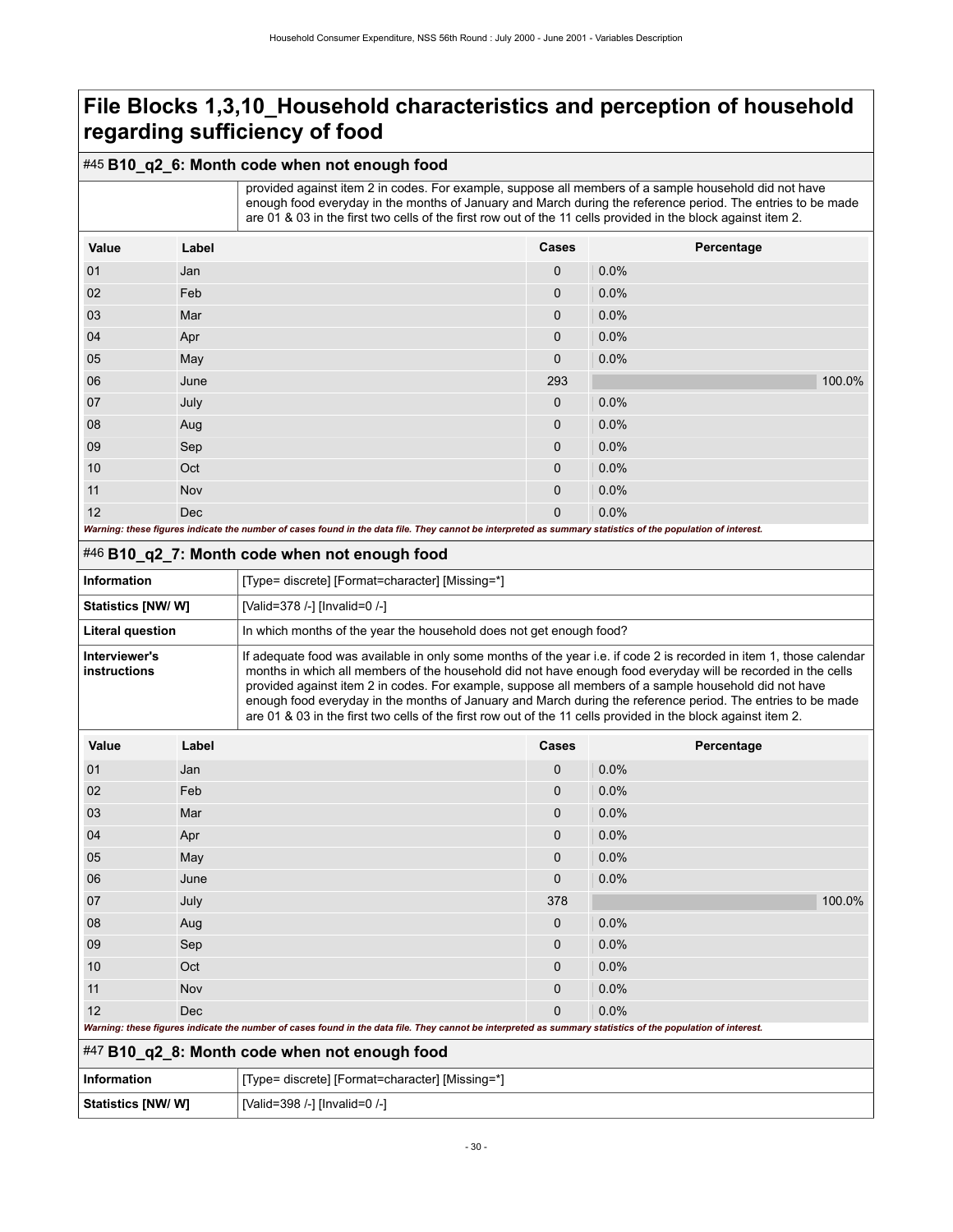### #47 **B10\_q2\_8: Month code when not enough food**

| <b>Literal question</b>       | In which months of the year the household does not get enough food?                                                                                                                                                                                                                                                                                                                                                                                                                                                                                                          |  |
|-------------------------------|------------------------------------------------------------------------------------------------------------------------------------------------------------------------------------------------------------------------------------------------------------------------------------------------------------------------------------------------------------------------------------------------------------------------------------------------------------------------------------------------------------------------------------------------------------------------------|--|
| Interviewer's<br>instructions | If adequate food was available in only some months of the year i.e. if code 2 is recorded in item 1, those calendar<br>months in which all members of the household did not have enough food everyday will be recorded in the cells<br>provided against item 2 in codes. For example, suppose all members of a sample household did not have<br>enough food everyday in the months of January and March during the reference period. The entries to be made<br>are 01 & 03 in the first two cells of the first row out of the 11 cells provided in the block against item 2. |  |
|                               |                                                                                                                                                                                                                                                                                                                                                                                                                                                                                                                                                                              |  |

| Value | Label | <b>Cases</b> | Percentage                                                                                                              |        |
|-------|-------|--------------|-------------------------------------------------------------------------------------------------------------------------|--------|
| 01    | Jan   | $\mathbf{0}$ | 0.0%                                                                                                                    |        |
| 02    | Feb   | $\mathbf 0$  | 0.0%                                                                                                                    |        |
| 03    | Mar   | $\mathbf 0$  | 0.0%                                                                                                                    |        |
| 04    | Apr   | $\mathbf{0}$ | 0.0%                                                                                                                    |        |
| 05    | May   | $\mathbf{0}$ | 0.0%                                                                                                                    |        |
| 06    | June  | $\mathbf 0$  | 0.0%                                                                                                                    |        |
| 07    | July  | $\mathbf 0$  | 0.0%                                                                                                                    |        |
| 08    | Aug   | 398          |                                                                                                                         | 100.0% |
| 09    | Sep   | $\mathbf 0$  | 0.0%                                                                                                                    |        |
| 10    | Oct   | $\mathbf{0}$ | 0.0%                                                                                                                    |        |
| 11    | Nov   | $\mathbf 0$  | 0.0%                                                                                                                    |        |
| 12    | Dec   | $\mathbf 0$  | 0.0%<br>the contract of the contract of the contract of the contract of the contract of the contract of the contract of |        |

| Warning: these figures indicate the number of cases found in the data file. They cannot be interpreted as summary statistics of the population of interest. |  |
|-------------------------------------------------------------------------------------------------------------------------------------------------------------|--|
|-------------------------------------------------------------------------------------------------------------------------------------------------------------|--|

### <span id="page-34-0"></span>#48 **B10\_q2\_9: Month code when not enough food**

| Information                   | [Type= discrete] [Format=character] [Missing=*]                                                                                                                                                                                                                                                                                                                                                                                                                                                                                                                              |
|-------------------------------|------------------------------------------------------------------------------------------------------------------------------------------------------------------------------------------------------------------------------------------------------------------------------------------------------------------------------------------------------------------------------------------------------------------------------------------------------------------------------------------------------------------------------------------------------------------------------|
| Statistics [NW/ W]            | [Valid=336 /-] [Invalid=0 /-]                                                                                                                                                                                                                                                                                                                                                                                                                                                                                                                                                |
| <b>Literal question</b>       | In which months of the year the household does not get enough food?                                                                                                                                                                                                                                                                                                                                                                                                                                                                                                          |
| Interviewer's<br>instructions | If adequate food was available in only some months of the year i.e. if code 2 is recorded in item 1, those calendar<br>months in which all members of the household did not have enough food everyday will be recorded in the cells<br>provided against item 2 in codes. For example, suppose all members of a sample household did not have<br>enough food everyday in the months of January and March during the reference period. The entries to be made<br>are 01 & 03 in the first two cells of the first row out of the 11 cells provided in the block against item 2. |

| Value                                                                                                                                                       | Label      | Cases        | Percentage |  |  |
|-------------------------------------------------------------------------------------------------------------------------------------------------------------|------------|--------------|------------|--|--|
| 01                                                                                                                                                          | Jan        | $\mathbf{0}$ | 0.0%       |  |  |
| 02                                                                                                                                                          | Feb        | $\mathbf 0$  | 0.0%       |  |  |
| 03                                                                                                                                                          | Mar        | $\mathbf{0}$ | 0.0%       |  |  |
| 04                                                                                                                                                          | Apr        | $\mathbf 0$  | 0.0%       |  |  |
| 05                                                                                                                                                          | May        | $\mathbf 0$  | 0.0%       |  |  |
| 06                                                                                                                                                          | June       | $\mathbf 0$  | 0.0%       |  |  |
| 07                                                                                                                                                          | July       | $\mathbf{0}$ | 0.0%       |  |  |
| 08                                                                                                                                                          | Aug        | $\mathbf 0$  | 0.0%       |  |  |
| 09                                                                                                                                                          | Sep        | 336          | 100.0%     |  |  |
| 10                                                                                                                                                          | Oct        | $\mathbf 0$  | 0.0%       |  |  |
| 11                                                                                                                                                          | Nov        | $\mathbf{0}$ | 0.0%       |  |  |
| 12                                                                                                                                                          | <b>Dec</b> | $\mathbf{0}$ | 0.0%       |  |  |
| Warning: these figures indicate the number of cases found in the data file. They cannot be interpreted as summary statistics of the population of interest. |            |              |            |  |  |

*Warning: these figures indicate the number of cases found in the data file. They cannot be interpreted as summary statistics of the population of interest.*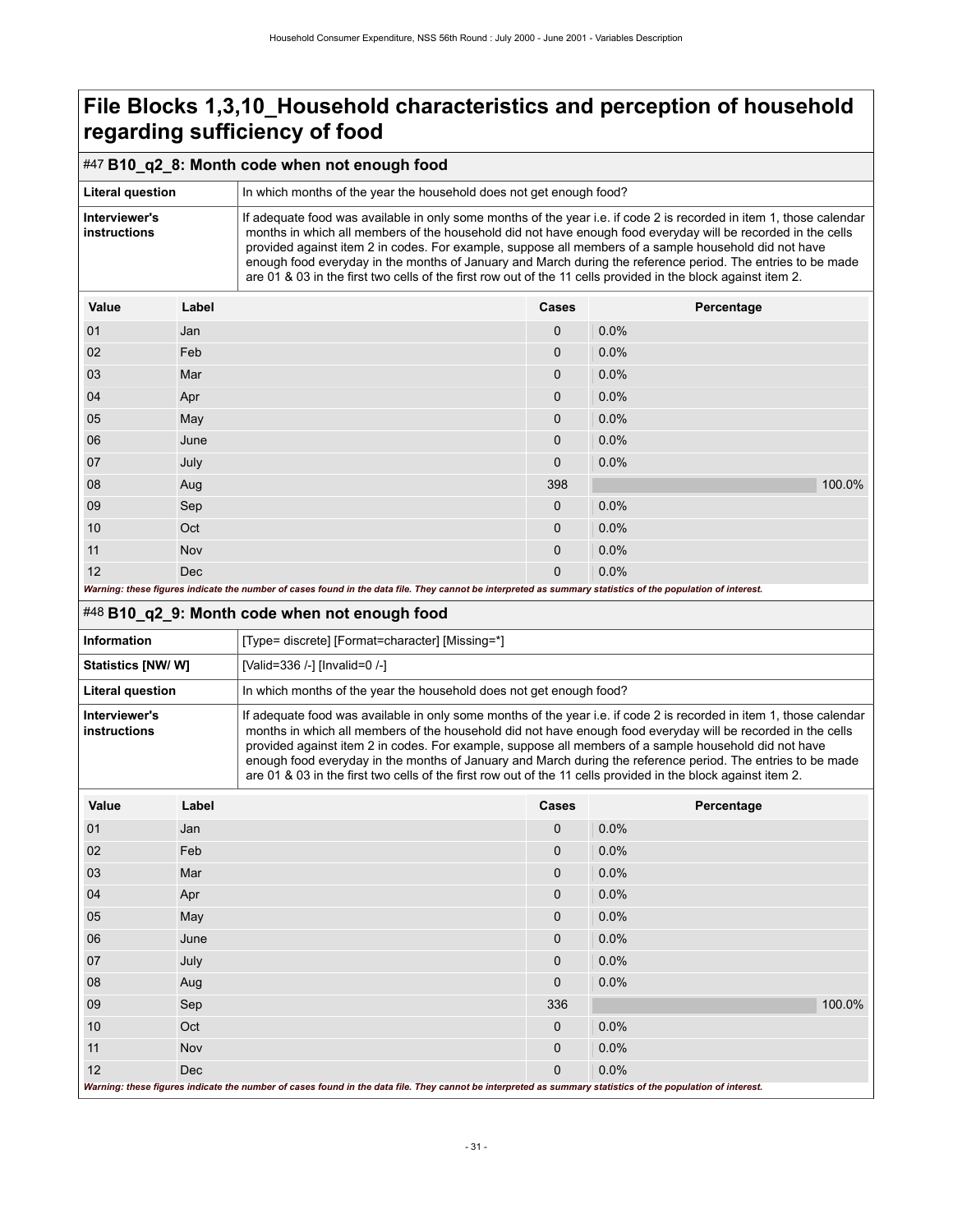<span id="page-35-0"></span>

| #49 B10_q2_10: Month code when not enough food                                                                                                              |       |                                                                                                                                                                                                                                                                                                                                                                                                                                                                                                                                                                              |             |            |        |  |
|-------------------------------------------------------------------------------------------------------------------------------------------------------------|-------|------------------------------------------------------------------------------------------------------------------------------------------------------------------------------------------------------------------------------------------------------------------------------------------------------------------------------------------------------------------------------------------------------------------------------------------------------------------------------------------------------------------------------------------------------------------------------|-------------|------------|--------|--|
| <b>Information</b>                                                                                                                                          |       | [Type= discrete] [Format=character] [Missing=*]                                                                                                                                                                                                                                                                                                                                                                                                                                                                                                                              |             |            |        |  |
| <b>Statistics [NW/W]</b>                                                                                                                                    |       | [Valid=191 /-] [Invalid=0 /-]                                                                                                                                                                                                                                                                                                                                                                                                                                                                                                                                                |             |            |        |  |
| <b>Literal question</b>                                                                                                                                     |       | In which months of the year the household does not get enough food?                                                                                                                                                                                                                                                                                                                                                                                                                                                                                                          |             |            |        |  |
| Interviewer's<br>instructions                                                                                                                               |       | If adequate food was available in only some months of the year i.e. if code 2 is recorded in item 1, those calendar<br>months in which all members of the household did not have enough food everyday will be recorded in the cells<br>provided against item 2 in codes. For example, suppose all members of a sample household did not have<br>enough food everyday in the months of January and March during the reference period. The entries to be made<br>are 01 & 03 in the first two cells of the first row out of the 11 cells provided in the block against item 2. |             |            |        |  |
| Value                                                                                                                                                       | Label |                                                                                                                                                                                                                                                                                                                                                                                                                                                                                                                                                                              | Cases       | Percentage |        |  |
| 01                                                                                                                                                          | Jan   |                                                                                                                                                                                                                                                                                                                                                                                                                                                                                                                                                                              | $\mathbf 0$ | 0.0%       |        |  |
| 02                                                                                                                                                          | Feb   |                                                                                                                                                                                                                                                                                                                                                                                                                                                                                                                                                                              | 0           | 0.0%       |        |  |
| 03                                                                                                                                                          | Mar   |                                                                                                                                                                                                                                                                                                                                                                                                                                                                                                                                                                              | $\Omega$    | 0.0%       |        |  |
| 04                                                                                                                                                          | Apr   |                                                                                                                                                                                                                                                                                                                                                                                                                                                                                                                                                                              | 0           | 0.0%       |        |  |
| 05                                                                                                                                                          | May   |                                                                                                                                                                                                                                                                                                                                                                                                                                                                                                                                                                              | $\Omega$    | 0.0%       |        |  |
| 06                                                                                                                                                          | June  |                                                                                                                                                                                                                                                                                                                                                                                                                                                                                                                                                                              | 0           | 0.0%       |        |  |
| 07                                                                                                                                                          | July  |                                                                                                                                                                                                                                                                                                                                                                                                                                                                                                                                                                              | $\Omega$    | 0.0%       |        |  |
| 08                                                                                                                                                          | Aug   |                                                                                                                                                                                                                                                                                                                                                                                                                                                                                                                                                                              | $\Omega$    | 0.0%       |        |  |
| 09                                                                                                                                                          | Sep   |                                                                                                                                                                                                                                                                                                                                                                                                                                                                                                                                                                              | 0           | 0.0%       |        |  |
| 10                                                                                                                                                          | Oct   |                                                                                                                                                                                                                                                                                                                                                                                                                                                                                                                                                                              | 191         |            | 100.0% |  |
| 11                                                                                                                                                          | Nov   |                                                                                                                                                                                                                                                                                                                                                                                                                                                                                                                                                                              | 0           | 0.0%       |        |  |
| 12<br>Dec                                                                                                                                                   |       | $\Omega$                                                                                                                                                                                                                                                                                                                                                                                                                                                                                                                                                                     | 0.0%        |            |        |  |
| Warning: these figures indicate the number of cases found in the data file. They cannot be interpreted as summary statistics of the population of interest. |       |                                                                                                                                                                                                                                                                                                                                                                                                                                                                                                                                                                              |             |            |        |  |
| #50 B10_q2_11: Month code when not enough food                                                                                                              |       |                                                                                                                                                                                                                                                                                                                                                                                                                                                                                                                                                                              |             |            |        |  |
| Information                                                                                                                                                 |       | [Type= discrete] [Format=character] [Missing=*]                                                                                                                                                                                                                                                                                                                                                                                                                                                                                                                              |             |            |        |  |
| <b>Statistics [NW/ W]</b>                                                                                                                                   |       | TValid=85 /-1 [Invalid=0 /-1                                                                                                                                                                                                                                                                                                                                                                                                                                                                                                                                                 |             |            |        |  |

<span id="page-35-1"></span>Literal question **In which months of the year the household does not get enough food? Interviewer's instructions** If adequate food was available in only some months of the year i.e. if code 2 is recorded in item 1, those calendar months in which all members of the household did not have enough food everyday will be recorded in the cells provided against item 2 in codes. For example, suppose all members of a sample household did not have enough food everyday in the months of January and March during the reference period. The entries to be made are 01 & 03 in the first two cells of the first row out of the 11 cells provided in the block against item 2.

| Value | Label | Cases | Percentage |
|-------|-------|-------|------------|
| 01    | Jan   | 0     | 0.0%       |
| 02    | Feb   | 0     | 0.0%       |
| 03    | Mar   | 0     | 0.0%       |
| 04    | Apr   | 0     | 0.0%       |
| 05    | May   | 0     | 0.0%       |
| 06    | June  | 0     | 0.0%       |
| 07    | July  | 0     | 0.0%       |
| 08    | Aug   | 0     | 0.0%       |
| 09    | Sep   | 0     | 0.0%       |
| 10    | Oct   | 0     | 0.0%       |
| 11    | Nov   | 85    | 100.0%     |
| 12    | Dec   | 0     | 0.0%       |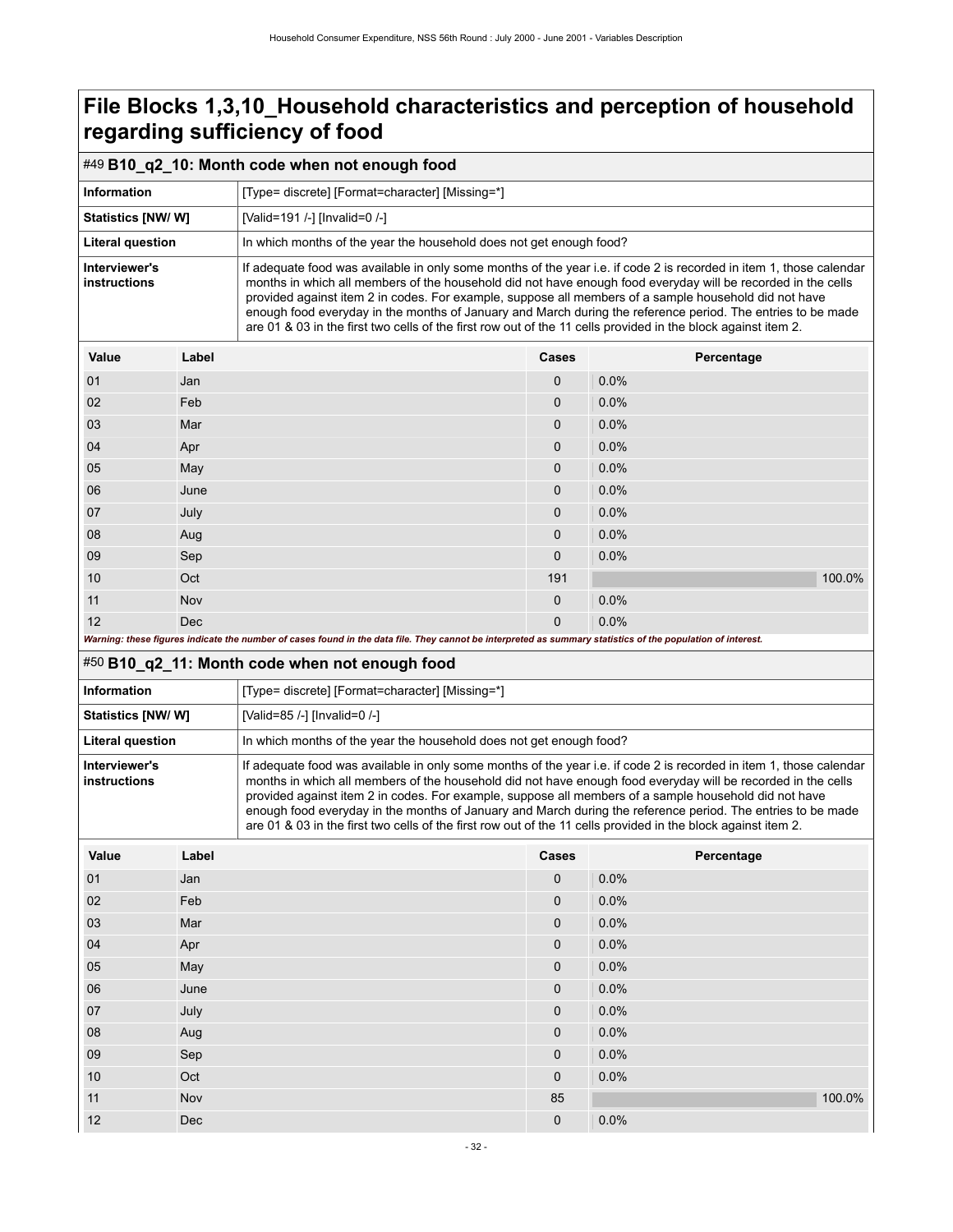### **File Blocks 1,3,10\_Household characteristics and perception of household regarding sufficiency of food**

#### #50 **B10\_q2\_11: Month code when not enough food**

*Warning: these figures indicate the number of cases found in the data file. They cannot be interpreted as summary statistics of the population of interest.*

#### #51 **B10\_q2\_12: Month code when not enough food**

| <b>Information</b>                        | [Type= discrete] [Format=character] [Missing=*]                                                                                                                                                                                                                                                                                                                                                                                                                                                                                                                              |
|-------------------------------------------|------------------------------------------------------------------------------------------------------------------------------------------------------------------------------------------------------------------------------------------------------------------------------------------------------------------------------------------------------------------------------------------------------------------------------------------------------------------------------------------------------------------------------------------------------------------------------|
| <b>Statistics [NW/W]</b>                  | [Valid=35 /-] [Invalid=0 /-]                                                                                                                                                                                                                                                                                                                                                                                                                                                                                                                                                 |
| Literal question                          | In which months of the year the household does not get enough food?                                                                                                                                                                                                                                                                                                                                                                                                                                                                                                          |
| Interviewer's<br>instructions             | If adequate food was available in only some months of the year i.e. if code 2 is recorded in item 1, those calendar<br>months in which all members of the household did not have enough food everyday will be recorded in the cells<br>provided against item 2 in codes. For example, suppose all members of a sample household did not have<br>enough food everyday in the months of January and March during the reference period. The entries to be made<br>are 01 & 03 in the first two cells of the first row out of the 11 cells provided in the block against item 2. |
| $\mathcal{L}_{\mathbf{a}}$<br><b>Ahal</b> | 0.000<br><b>Dovoontogo</b>                                                                                                                                                                                                                                                                                                                                                                                                                                                                                                                                                   |

| Value | Label                                                                                                                                                       | <b>Cases</b> | Percentage |
|-------|-------------------------------------------------------------------------------------------------------------------------------------------------------------|--------------|------------|
| 01    | Jan                                                                                                                                                         | $\mathbf{0}$ | 0.0%       |
| 02    | Feb                                                                                                                                                         | $\mathbf{0}$ | 0.0%       |
| 03    | Mar                                                                                                                                                         | $\mathbf{0}$ | 0.0%       |
| 04    | Apr                                                                                                                                                         | 0            | 0.0%       |
| 05    | May                                                                                                                                                         | 0            | 0.0%       |
| 06    | June                                                                                                                                                        | $\mathbf{0}$ | 0.0%       |
| 07    | July                                                                                                                                                        | $\mathbf{0}$ | 0.0%       |
| 08    | Aug                                                                                                                                                         | $\mathbf{0}$ | 0.0%       |
| 09    | Sep                                                                                                                                                         | 0            | 0.0%       |
| 10    | Oct                                                                                                                                                         | $\mathbf{0}$ | 0.0%       |
| 11    | Nov                                                                                                                                                         | $\mathbf{0}$ | 0.0%       |
| 12    | <b>Dec</b>                                                                                                                                                  | 35           | 100.0%     |
|       | Warning: these figures indicate the number of cases found in the data file. They cannot be interpreted as summary statistics of the population of interest. |              |            |

### #52 **TotalNoMonthsNotEnoughFood: Total number of months when not enough food**

| <b>Information</b>       |       | [Type= discrete] [Format=numeric] [Range= 0-11] [Missing=*]                                                                                                 |       |            |       |
|--------------------------|-------|-------------------------------------------------------------------------------------------------------------------------------------------------------------|-------|------------|-------|
| <b>Statistics [NW/W]</b> |       | [Valid=81500 /-] [Invalid=0 /-]                                                                                                                             |       |            |       |
| Value                    | Label |                                                                                                                                                             | Cases | Percentage |       |
| $\mathbf 0$              |       |                                                                                                                                                             | 80712 |            | 99.0% |
| $\mathbf 1$              |       |                                                                                                                                                             | 86    | 0.1%       |       |
| 2                        |       |                                                                                                                                                             | 336   | 0.4%       |       |
| 3                        |       |                                                                                                                                                             | 230   | 0.3%       |       |
| 4                        |       |                                                                                                                                                             | 78    | 0.1%       |       |
| 5                        |       |                                                                                                                                                             | 28    | 0.0%       |       |
| 6                        |       |                                                                                                                                                             | 11    | 0.0%       |       |
| 7                        |       |                                                                                                                                                             | 4     | 0.0%       |       |
| 8                        |       |                                                                                                                                                             | 3     | 0.0%       |       |
| 9                        |       |                                                                                                                                                             | 2     | 0.0%       |       |
| 10                       |       |                                                                                                                                                             | 2     | 0.0%       |       |
| 11                       |       |                                                                                                                                                             | 8     | 0.0%       |       |
|                          |       | Warning: these figures indicate the number of cases found in the data file. They cannot be interpreted as summary statistics of the population of interest. |       |            |       |
|                          |       | #53 B10_q3: Whether Question (Whether Enough food) actually asked?                                                                                          |       |            |       |
| <b>Information</b>       |       | [Type= discrete] [Format=character] [Missing=*]                                                                                                             |       |            |       |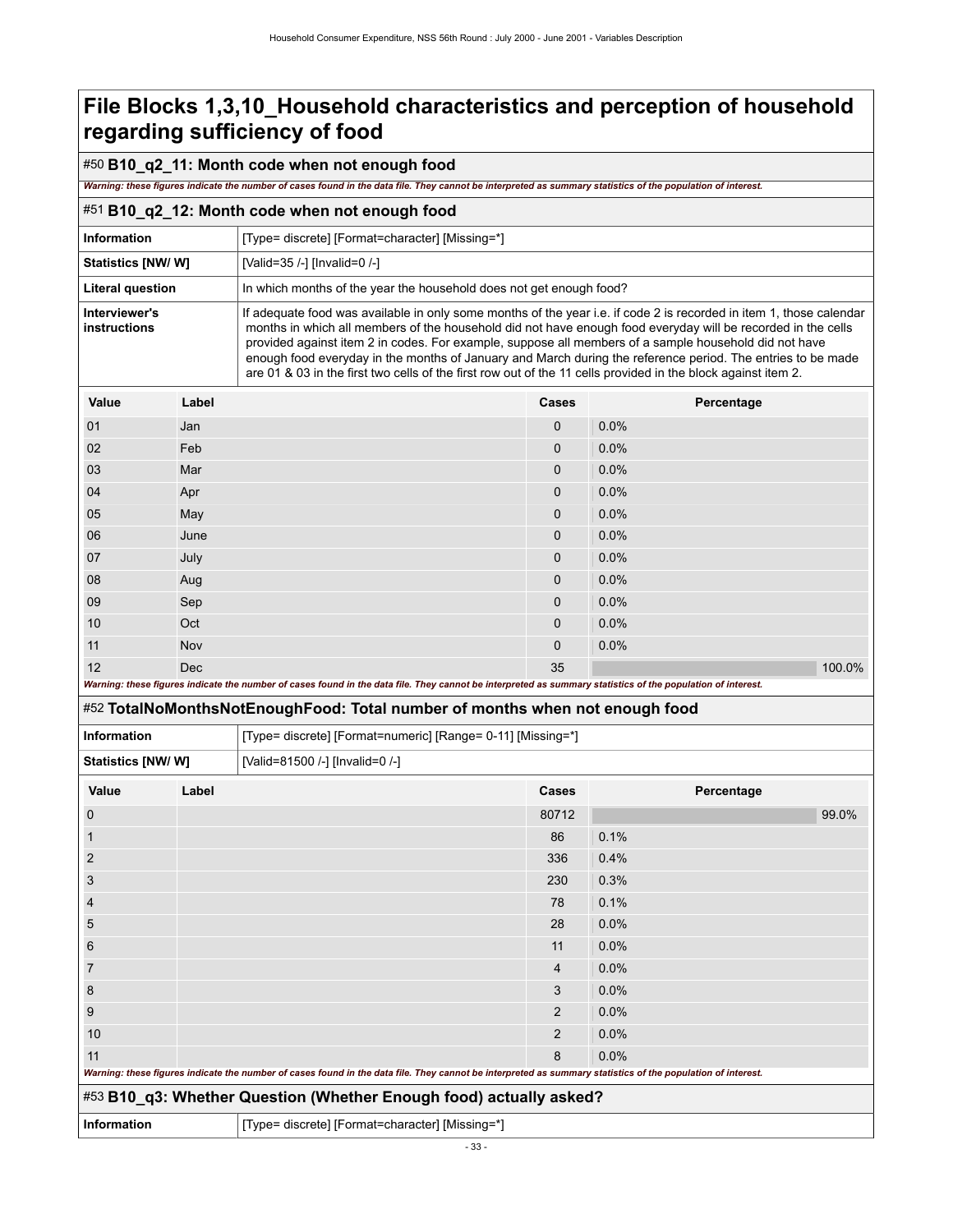## **File Blocks 1,3,10\_Household characteristics and perception of household regarding sufficiency of food**

|                                |                                                                                                                                                                                               | #53 B10_q3: Whether Question (Whether Enough food) actually asked?                                                                                                                                                                                                                                                                                                           |       |            |  |
|--------------------------------|-----------------------------------------------------------------------------------------------------------------------------------------------------------------------------------------------|------------------------------------------------------------------------------------------------------------------------------------------------------------------------------------------------------------------------------------------------------------------------------------------------------------------------------------------------------------------------------|-------|------------|--|
| Statistics [NW/ W]             |                                                                                                                                                                                               | [Valid=81278 /-] [Invalid=0 /-]                                                                                                                                                                                                                                                                                                                                              |       |            |  |
| Literal question               |                                                                                                                                                                                               | Whether the question (Whether enough food) actually asked?                                                                                                                                                                                                                                                                                                                   |       |            |  |
| Interviewer's<br>instructions  |                                                                                                                                                                                               | If for the purpose of making an entry in item 1, the investigator has actually put the relevant question to the<br>informant and got his answer, then code 1 will be entered in item 3. Otherwise, i.e., if he has inferred the answer<br>to item 1 from the schedule entries or otherwise without actually asking the informant, code 2 will be recorded<br>against item 3. |       |            |  |
| Value                          | Label                                                                                                                                                                                         |                                                                                                                                                                                                                                                                                                                                                                              | Cases | Percentage |  |
| 1                              | Yes                                                                                                                                                                                           |                                                                                                                                                                                                                                                                                                                                                                              | 39736 | 48.9%      |  |
| $\overline{2}$                 | No                                                                                                                                                                                            |                                                                                                                                                                                                                                                                                                                                                                              | 41542 | 51.1%      |  |
|                                |                                                                                                                                                                                               | Warning: these figures indicate the number of cases found in the data file. They cannot be interpreted as summary statistics of the population of interest.                                                                                                                                                                                                                  |       |            |  |
|                                |                                                                                                                                                                                               | #54 TimeToCanvass: Time to canvass (mins.)                                                                                                                                                                                                                                                                                                                                   |       |            |  |
| <b>Information</b>             |                                                                                                                                                                                               | [Type= discrete] [Format=character] [Missing=*]                                                                                                                                                                                                                                                                                                                              |       |            |  |
| Statistics [NW/W]              |                                                                                                                                                                                               | [Valid=81164 /-] [Invalid=0 /-]                                                                                                                                                                                                                                                                                                                                              |       |            |  |
|                                |                                                                                                                                                                                               | #55 Wgt_SubSample: Sub sample Multiplier                                                                                                                                                                                                                                                                                                                                     |       |            |  |
| <b>Information</b>             |                                                                                                                                                                                               | [Type= continuous] [Format=numeric] [Range= 1-1362357] [Missing=*]                                                                                                                                                                                                                                                                                                           |       |            |  |
| <b>Statistics [NW/W]</b>       |                                                                                                                                                                                               | [Valid=81500 /-] [Invalid=0 /-] [Mean=4598.911 /-] [StdDev=19005.706 /-]                                                                                                                                                                                                                                                                                                     |       |            |  |
| <b>Recoding and Derivation</b> |                                                                                                                                                                                               | For generating sub sample estimates, this weight should be applied. It has been calculated as follows:<br>Wgt_SubSample = MLT/100                                                                                                                                                                                                                                            |       |            |  |
|                                |                                                                                                                                                                                               | #56 Wgt_Combined: Combined Multiplier                                                                                                                                                                                                                                                                                                                                        |       |            |  |
| <b>Information</b>             |                                                                                                                                                                                               | [Type= continuous] [Format=numeric] [Range= 0.5-681178.5] [Missing=*]                                                                                                                                                                                                                                                                                                        |       |            |  |
| Statistics [NW/ W]             |                                                                                                                                                                                               | [Valid=81500 /-] [Invalid=0 /-] [Mean=2300.54 /-] [StdDev=9503.314 /-]                                                                                                                                                                                                                                                                                                       |       |            |  |
| <b>Recoding and Derivation</b> |                                                                                                                                                                                               | For generating sub sample combined estimates, this weight should be applied. It has been calculated as follows:                                                                                                                                                                                                                                                              |       |            |  |
|                                |                                                                                                                                                                                               | Wgt_Combined = MLT/100, if NSS=NSC,                                                                                                                                                                                                                                                                                                                                          |       |            |  |
|                                |                                                                                                                                                                                               | if NSC>NSS                                                                                                                                                                                                                                                                                                                                                                   |       |            |  |
|                                |                                                                                                                                                                                               | Wgt_Combined = MLT/200                                                                                                                                                                                                                                                                                                                                                       |       |            |  |
|                                |                                                                                                                                                                                               | File Block 4_Person records                                                                                                                                                                                                                                                                                                                                                  |       |            |  |
|                                |                                                                                                                                                                                               | #1 Person_key: Key to identify a person in a household                                                                                                                                                                                                                                                                                                                       |       |            |  |
| Information                    |                                                                                                                                                                                               | [Type= discrete] [Format=character] [Missing=*]                                                                                                                                                                                                                                                                                                                              |       |            |  |
| <b>Statistics [NW/W]</b>       |                                                                                                                                                                                               | [Valid=388836 /-] [Invalid=0 /-]                                                                                                                                                                                                                                                                                                                                             |       |            |  |
|                                | <b>Recoding and Derivation</b><br>This variable has been derived for identifying a person within a household by combining HHID (key to identify a<br>household) and serial number of members. |                                                                                                                                                                                                                                                                                                                                                                              |       |            |  |
|                                |                                                                                                                                                                                               | #2 HHID: Key to identify a household                                                                                                                                                                                                                                                                                                                                         |       |            |  |
| Information                    |                                                                                                                                                                                               | [Type= discrete] [Format=character] [Missing=*]                                                                                                                                                                                                                                                                                                                              |       |            |  |

| Statistics [NW/W]              | [Valid=388836 /-] [Invalid=0 /-]                                                                                                                                  |  |  |  |
|--------------------------------|-------------------------------------------------------------------------------------------------------------------------------------------------------------------|--|--|--|
| <b>Recoding and Derivation</b> | This variable has been derived for identifying a person within a household by combining HHID (key to identify a<br>household) and serial number of members.       |  |  |  |
|                                | #2 HHID: Key to identify a household                                                                                                                              |  |  |  |
| <b>Information</b>             | [Type= discrete] [Format=character] [Missing=*]                                                                                                                   |  |  |  |
| <b>Statistics [NW/ W]</b>      | [Valid=388836 /-] [Invalid=0 /-]                                                                                                                                  |  |  |  |
| <b>Recoding and Derivation</b> | This variable has been derived for identifying a household by combining SS Revised, serial no. of village / block,<br>segment number and sample household number. |  |  |  |
| $#3$ ID: ID                    |                                                                                                                                                                   |  |  |  |
| <b>Information</b>             | [Type= discrete] [Format=character] [Missing=*]                                                                                                                   |  |  |  |
| Statistics [NW/W]              | [Valid=388836 /-] [Invalid=0 /-]                                                                                                                                  |  |  |  |
| $-34-$                         |                                                                                                                                                                   |  |  |  |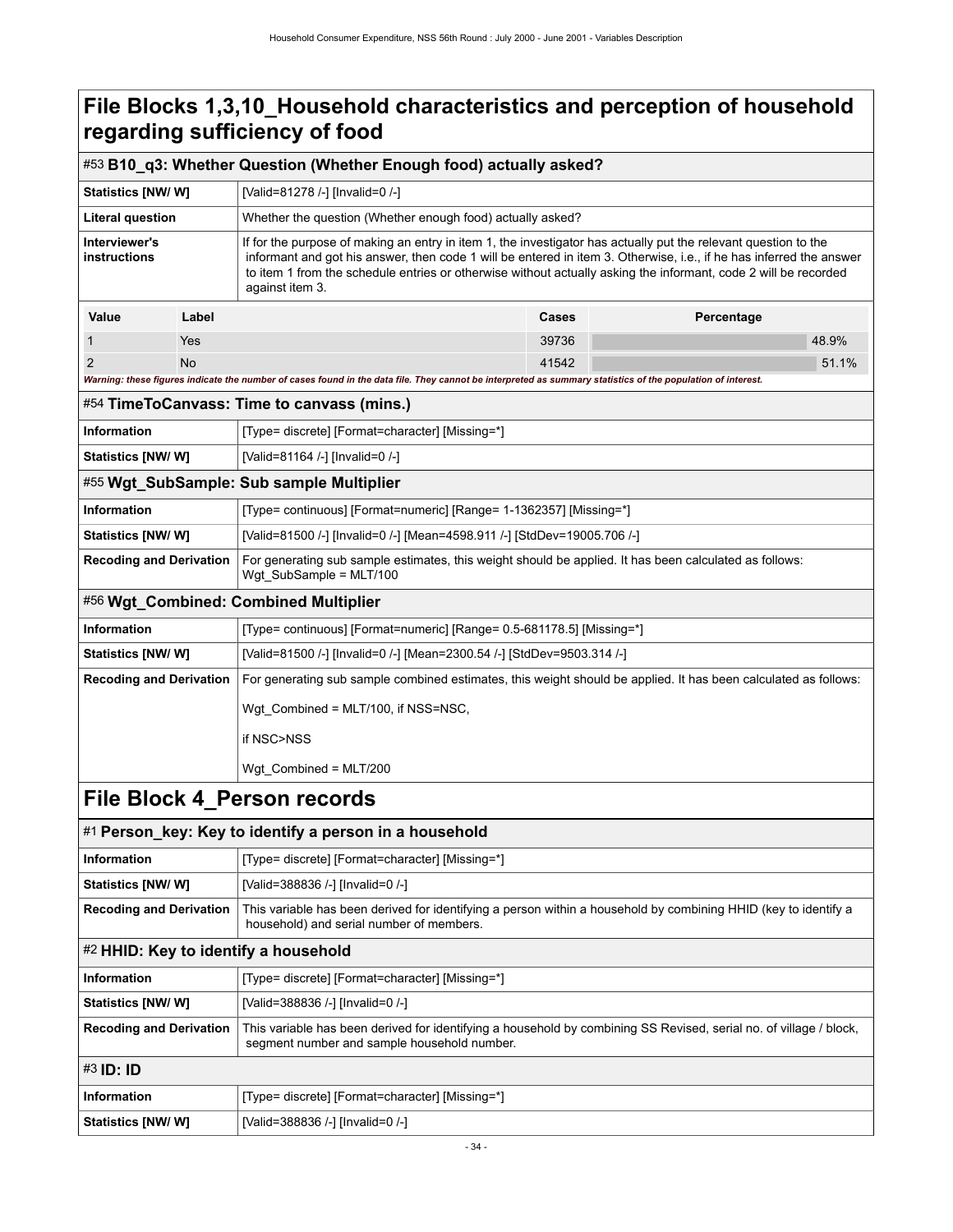| #4 RoundSchedule: Round Schedule<br><b>Information</b><br>[Type= discrete] [Format=character] [Missing=*]<br><b>Statistics [NW/ W]</b><br>[Valid=388836 /-] [Invalid=0 /-]<br><b>Definition</b><br>Indicates the NSS round and schedule number of this survey.<br>Label<br>Value<br>Cases<br>Percentage<br>561<br>388836<br>100.0%<br>Warning: these figures indicate the number of cases found in the data file. They cannot be interpreted as summary statistics of the population of interest.<br>#5 SS_Original: SS_Original<br><b>Information</b><br>[Type= discrete] [Format=character] [Missing=*]<br><b>Statistics [NW/ W]</b><br>[Valid=388836 /-] [Invalid=0 /-]<br>#6 Sector: Sector<br><b>Information</b><br>[Type= discrete] [Format=character] [Missing=*]<br>Statistics [NW/W]<br>[Valid=388836 /-] [Invalid=0 /-]<br><b>Definition</b><br>Sector: A word used for the rural-urban demarcation.<br>Label<br>Cases<br>Percentage<br>Value<br>39.0%<br>1<br>Rural<br>151706<br>61.0%<br>2<br>Urban<br>237130<br>Warning: these figures indicate the number of cases found in the data file. They cannot be interpreted as summary statistics of the population of interest.<br>#7 State_region: State region<br><b>Information</b><br>[Type= discrete] [Format=character] [Missing=*]<br>Statistics [NW/W]<br>[Valid=388836 /-] [Invalid=0 /-]<br><b>Definition</b><br>Regions are hierarchical domains of study below the level of State/ Union Territory in the NSS.<br>#8 State: State<br><b>Information</b><br>[Type= discrete] [Format=character] [Missing=*]<br><b>Statistics [NW/W]</b><br>[Valid=388836 /-] [Invalid=0 /-]<br>This variable has been derived from the variable "State_Region" to enable the users to easily access state wise<br><b>Recoding and Derivation</b><br>data.<br>Frequency table not shown (35 Modalities)<br>#9 Stratum: Stratum number<br><b>Information</b><br>[Type= discrete] [Format=character] [Missing=*]<br>Statistics [NW/W]<br>[Valid=388836 /-] [Invalid=0 /-]<br><b>Definition</b><br>Within each district of a State/ UT, two basic strata were formed:<br>(i) rural stratum comprising of all rural areas of the district and<br>(ii) urban stratum comprising of all the urban areas of the district.<br>#10 SubStratum: Sub Stratum<br><b>Information</b><br>[Type= discrete] [Format=character] [Missing=*]<br>Statistics [NW/W]<br>[Valid=388836 /-] [Invalid=0 /-]<br>#11 District: District |                   |                                  |  |  |  |
|------------------------------------------------------------------------------------------------------------------------------------------------------------------------------------------------------------------------------------------------------------------------------------------------------------------------------------------------------------------------------------------------------------------------------------------------------------------------------------------------------------------------------------------------------------------------------------------------------------------------------------------------------------------------------------------------------------------------------------------------------------------------------------------------------------------------------------------------------------------------------------------------------------------------------------------------------------------------------------------------------------------------------------------------------------------------------------------------------------------------------------------------------------------------------------------------------------------------------------------------------------------------------------------------------------------------------------------------------------------------------------------------------------------------------------------------------------------------------------------------------------------------------------------------------------------------------------------------------------------------------------------------------------------------------------------------------------------------------------------------------------------------------------------------------------------------------------------------------------------------------------------------------------------------------------------------------------------------------------------------------------------------------------------------------------------------------------------------------------------------------------------------------------------------------------------------------------------------------------------------------------------------------------------------------------------------------------------------------------------------------------------------------------------------------------------------------------------|-------------------|----------------------------------|--|--|--|
|                                                                                                                                                                                                                                                                                                                                                                                                                                                                                                                                                                                                                                                                                                                                                                                                                                                                                                                                                                                                                                                                                                                                                                                                                                                                                                                                                                                                                                                                                                                                                                                                                                                                                                                                                                                                                                                                                                                                                                                                                                                                                                                                                                                                                                                                                                                                                                                                                                                                  |                   |                                  |  |  |  |
|                                                                                                                                                                                                                                                                                                                                                                                                                                                                                                                                                                                                                                                                                                                                                                                                                                                                                                                                                                                                                                                                                                                                                                                                                                                                                                                                                                                                                                                                                                                                                                                                                                                                                                                                                                                                                                                                                                                                                                                                                                                                                                                                                                                                                                                                                                                                                                                                                                                                  |                   |                                  |  |  |  |
|                                                                                                                                                                                                                                                                                                                                                                                                                                                                                                                                                                                                                                                                                                                                                                                                                                                                                                                                                                                                                                                                                                                                                                                                                                                                                                                                                                                                                                                                                                                                                                                                                                                                                                                                                                                                                                                                                                                                                                                                                                                                                                                                                                                                                                                                                                                                                                                                                                                                  |                   |                                  |  |  |  |
|                                                                                                                                                                                                                                                                                                                                                                                                                                                                                                                                                                                                                                                                                                                                                                                                                                                                                                                                                                                                                                                                                                                                                                                                                                                                                                                                                                                                                                                                                                                                                                                                                                                                                                                                                                                                                                                                                                                                                                                                                                                                                                                                                                                                                                                                                                                                                                                                                                                                  |                   |                                  |  |  |  |
|                                                                                                                                                                                                                                                                                                                                                                                                                                                                                                                                                                                                                                                                                                                                                                                                                                                                                                                                                                                                                                                                                                                                                                                                                                                                                                                                                                                                                                                                                                                                                                                                                                                                                                                                                                                                                                                                                                                                                                                                                                                                                                                                                                                                                                                                                                                                                                                                                                                                  |                   |                                  |  |  |  |
|                                                                                                                                                                                                                                                                                                                                                                                                                                                                                                                                                                                                                                                                                                                                                                                                                                                                                                                                                                                                                                                                                                                                                                                                                                                                                                                                                                                                                                                                                                                                                                                                                                                                                                                                                                                                                                                                                                                                                                                                                                                                                                                                                                                                                                                                                                                                                                                                                                                                  |                   |                                  |  |  |  |
|                                                                                                                                                                                                                                                                                                                                                                                                                                                                                                                                                                                                                                                                                                                                                                                                                                                                                                                                                                                                                                                                                                                                                                                                                                                                                                                                                                                                                                                                                                                                                                                                                                                                                                                                                                                                                                                                                                                                                                                                                                                                                                                                                                                                                                                                                                                                                                                                                                                                  |                   |                                  |  |  |  |
|                                                                                                                                                                                                                                                                                                                                                                                                                                                                                                                                                                                                                                                                                                                                                                                                                                                                                                                                                                                                                                                                                                                                                                                                                                                                                                                                                                                                                                                                                                                                                                                                                                                                                                                                                                                                                                                                                                                                                                                                                                                                                                                                                                                                                                                                                                                                                                                                                                                                  |                   |                                  |  |  |  |
|                                                                                                                                                                                                                                                                                                                                                                                                                                                                                                                                                                                                                                                                                                                                                                                                                                                                                                                                                                                                                                                                                                                                                                                                                                                                                                                                                                                                                                                                                                                                                                                                                                                                                                                                                                                                                                                                                                                                                                                                                                                                                                                                                                                                                                                                                                                                                                                                                                                                  |                   |                                  |  |  |  |
|                                                                                                                                                                                                                                                                                                                                                                                                                                                                                                                                                                                                                                                                                                                                                                                                                                                                                                                                                                                                                                                                                                                                                                                                                                                                                                                                                                                                                                                                                                                                                                                                                                                                                                                                                                                                                                                                                                                                                                                                                                                                                                                                                                                                                                                                                                                                                                                                                                                                  |                   |                                  |  |  |  |
|                                                                                                                                                                                                                                                                                                                                                                                                                                                                                                                                                                                                                                                                                                                                                                                                                                                                                                                                                                                                                                                                                                                                                                                                                                                                                                                                                                                                                                                                                                                                                                                                                                                                                                                                                                                                                                                                                                                                                                                                                                                                                                                                                                                                                                                                                                                                                                                                                                                                  |                   |                                  |  |  |  |
|                                                                                                                                                                                                                                                                                                                                                                                                                                                                                                                                                                                                                                                                                                                                                                                                                                                                                                                                                                                                                                                                                                                                                                                                                                                                                                                                                                                                                                                                                                                                                                                                                                                                                                                                                                                                                                                                                                                                                                                                                                                                                                                                                                                                                                                                                                                                                                                                                                                                  |                   |                                  |  |  |  |
|                                                                                                                                                                                                                                                                                                                                                                                                                                                                                                                                                                                                                                                                                                                                                                                                                                                                                                                                                                                                                                                                                                                                                                                                                                                                                                                                                                                                                                                                                                                                                                                                                                                                                                                                                                                                                                                                                                                                                                                                                                                                                                                                                                                                                                                                                                                                                                                                                                                                  |                   |                                  |  |  |  |
|                                                                                                                                                                                                                                                                                                                                                                                                                                                                                                                                                                                                                                                                                                                                                                                                                                                                                                                                                                                                                                                                                                                                                                                                                                                                                                                                                                                                                                                                                                                                                                                                                                                                                                                                                                                                                                                                                                                                                                                                                                                                                                                                                                                                                                                                                                                                                                                                                                                                  |                   |                                  |  |  |  |
|                                                                                                                                                                                                                                                                                                                                                                                                                                                                                                                                                                                                                                                                                                                                                                                                                                                                                                                                                                                                                                                                                                                                                                                                                                                                                                                                                                                                                                                                                                                                                                                                                                                                                                                                                                                                                                                                                                                                                                                                                                                                                                                                                                                                                                                                                                                                                                                                                                                                  |                   |                                  |  |  |  |
|                                                                                                                                                                                                                                                                                                                                                                                                                                                                                                                                                                                                                                                                                                                                                                                                                                                                                                                                                                                                                                                                                                                                                                                                                                                                                                                                                                                                                                                                                                                                                                                                                                                                                                                                                                                                                                                                                                                                                                                                                                                                                                                                                                                                                                                                                                                                                                                                                                                                  |                   |                                  |  |  |  |
|                                                                                                                                                                                                                                                                                                                                                                                                                                                                                                                                                                                                                                                                                                                                                                                                                                                                                                                                                                                                                                                                                                                                                                                                                                                                                                                                                                                                                                                                                                                                                                                                                                                                                                                                                                                                                                                                                                                                                                                                                                                                                                                                                                                                                                                                                                                                                                                                                                                                  |                   |                                  |  |  |  |
|                                                                                                                                                                                                                                                                                                                                                                                                                                                                                                                                                                                                                                                                                                                                                                                                                                                                                                                                                                                                                                                                                                                                                                                                                                                                                                                                                                                                                                                                                                                                                                                                                                                                                                                                                                                                                                                                                                                                                                                                                                                                                                                                                                                                                                                                                                                                                                                                                                                                  |                   |                                  |  |  |  |
|                                                                                                                                                                                                                                                                                                                                                                                                                                                                                                                                                                                                                                                                                                                                                                                                                                                                                                                                                                                                                                                                                                                                                                                                                                                                                                                                                                                                                                                                                                                                                                                                                                                                                                                                                                                                                                                                                                                                                                                                                                                                                                                                                                                                                                                                                                                                                                                                                                                                  |                   |                                  |  |  |  |
|                                                                                                                                                                                                                                                                                                                                                                                                                                                                                                                                                                                                                                                                                                                                                                                                                                                                                                                                                                                                                                                                                                                                                                                                                                                                                                                                                                                                                                                                                                                                                                                                                                                                                                                                                                                                                                                                                                                                                                                                                                                                                                                                                                                                                                                                                                                                                                                                                                                                  |                   |                                  |  |  |  |
|                                                                                                                                                                                                                                                                                                                                                                                                                                                                                                                                                                                                                                                                                                                                                                                                                                                                                                                                                                                                                                                                                                                                                                                                                                                                                                                                                                                                                                                                                                                                                                                                                                                                                                                                                                                                                                                                                                                                                                                                                                                                                                                                                                                                                                                                                                                                                                                                                                                                  |                   |                                  |  |  |  |
|                                                                                                                                                                                                                                                                                                                                                                                                                                                                                                                                                                                                                                                                                                                                                                                                                                                                                                                                                                                                                                                                                                                                                                                                                                                                                                                                                                                                                                                                                                                                                                                                                                                                                                                                                                                                                                                                                                                                                                                                                                                                                                                                                                                                                                                                                                                                                                                                                                                                  |                   |                                  |  |  |  |
|                                                                                                                                                                                                                                                                                                                                                                                                                                                                                                                                                                                                                                                                                                                                                                                                                                                                                                                                                                                                                                                                                                                                                                                                                                                                                                                                                                                                                                                                                                                                                                                                                                                                                                                                                                                                                                                                                                                                                                                                                                                                                                                                                                                                                                                                                                                                                                                                                                                                  |                   |                                  |  |  |  |
|                                                                                                                                                                                                                                                                                                                                                                                                                                                                                                                                                                                                                                                                                                                                                                                                                                                                                                                                                                                                                                                                                                                                                                                                                                                                                                                                                                                                                                                                                                                                                                                                                                                                                                                                                                                                                                                                                                                                                                                                                                                                                                                                                                                                                                                                                                                                                                                                                                                                  |                   |                                  |  |  |  |
|                                                                                                                                                                                                                                                                                                                                                                                                                                                                                                                                                                                                                                                                                                                                                                                                                                                                                                                                                                                                                                                                                                                                                                                                                                                                                                                                                                                                                                                                                                                                                                                                                                                                                                                                                                                                                                                                                                                                                                                                                                                                                                                                                                                                                                                                                                                                                                                                                                                                  |                   |                                  |  |  |  |
|                                                                                                                                                                                                                                                                                                                                                                                                                                                                                                                                                                                                                                                                                                                                                                                                                                                                                                                                                                                                                                                                                                                                                                                                                                                                                                                                                                                                                                                                                                                                                                                                                                                                                                                                                                                                                                                                                                                                                                                                                                                                                                                                                                                                                                                                                                                                                                                                                                                                  |                   |                                  |  |  |  |
|                                                                                                                                                                                                                                                                                                                                                                                                                                                                                                                                                                                                                                                                                                                                                                                                                                                                                                                                                                                                                                                                                                                                                                                                                                                                                                                                                                                                                                                                                                                                                                                                                                                                                                                                                                                                                                                                                                                                                                                                                                                                                                                                                                                                                                                                                                                                                                                                                                                                  |                   |                                  |  |  |  |
|                                                                                                                                                                                                                                                                                                                                                                                                                                                                                                                                                                                                                                                                                                                                                                                                                                                                                                                                                                                                                                                                                                                                                                                                                                                                                                                                                                                                                                                                                                                                                                                                                                                                                                                                                                                                                                                                                                                                                                                                                                                                                                                                                                                                                                                                                                                                                                                                                                                                  |                   |                                  |  |  |  |
|                                                                                                                                                                                                                                                                                                                                                                                                                                                                                                                                                                                                                                                                                                                                                                                                                                                                                                                                                                                                                                                                                                                                                                                                                                                                                                                                                                                                                                                                                                                                                                                                                                                                                                                                                                                                                                                                                                                                                                                                                                                                                                                                                                                                                                                                                                                                                                                                                                                                  |                   |                                  |  |  |  |
|                                                                                                                                                                                                                                                                                                                                                                                                                                                                                                                                                                                                                                                                                                                                                                                                                                                                                                                                                                                                                                                                                                                                                                                                                                                                                                                                                                                                                                                                                                                                                                                                                                                                                                                                                                                                                                                                                                                                                                                                                                                                                                                                                                                                                                                                                                                                                                                                                                                                  |                   |                                  |  |  |  |
|                                                                                                                                                                                                                                                                                                                                                                                                                                                                                                                                                                                                                                                                                                                                                                                                                                                                                                                                                                                                                                                                                                                                                                                                                                                                                                                                                                                                                                                                                                                                                                                                                                                                                                                                                                                                                                                                                                                                                                                                                                                                                                                                                                                                                                                                                                                                                                                                                                                                  |                   |                                  |  |  |  |
|                                                                                                                                                                                                                                                                                                                                                                                                                                                                                                                                                                                                                                                                                                                                                                                                                                                                                                                                                                                                                                                                                                                                                                                                                                                                                                                                                                                                                                                                                                                                                                                                                                                                                                                                                                                                                                                                                                                                                                                                                                                                                                                                                                                                                                                                                                                                                                                                                                                                  |                   |                                  |  |  |  |
|                                                                                                                                                                                                                                                                                                                                                                                                                                                                                                                                                                                                                                                                                                                                                                                                                                                                                                                                                                                                                                                                                                                                                                                                                                                                                                                                                                                                                                                                                                                                                                                                                                                                                                                                                                                                                                                                                                                                                                                                                                                                                                                                                                                                                                                                                                                                                                                                                                                                  |                   |                                  |  |  |  |
|                                                                                                                                                                                                                                                                                                                                                                                                                                                                                                                                                                                                                                                                                                                                                                                                                                                                                                                                                                                                                                                                                                                                                                                                                                                                                                                                                                                                                                                                                                                                                                                                                                                                                                                                                                                                                                                                                                                                                                                                                                                                                                                                                                                                                                                                                                                                                                                                                                                                  |                   |                                  |  |  |  |
| <b>Information</b><br>[Type= discrete] [Format=character] [Missing=*]                                                                                                                                                                                                                                                                                                                                                                                                                                                                                                                                                                                                                                                                                                                                                                                                                                                                                                                                                                                                                                                                                                                                                                                                                                                                                                                                                                                                                                                                                                                                                                                                                                                                                                                                                                                                                                                                                                                                                                                                                                                                                                                                                                                                                                                                                                                                                                                            |                   |                                  |  |  |  |
|                                                                                                                                                                                                                                                                                                                                                                                                                                                                                                                                                                                                                                                                                                                                                                                                                                                                                                                                                                                                                                                                                                                                                                                                                                                                                                                                                                                                                                                                                                                                                                                                                                                                                                                                                                                                                                                                                                                                                                                                                                                                                                                                                                                                                                                                                                                                                                                                                                                                  | Statistics [NW/W] | [Valid=388836 /-] [Invalid=0 /-] |  |  |  |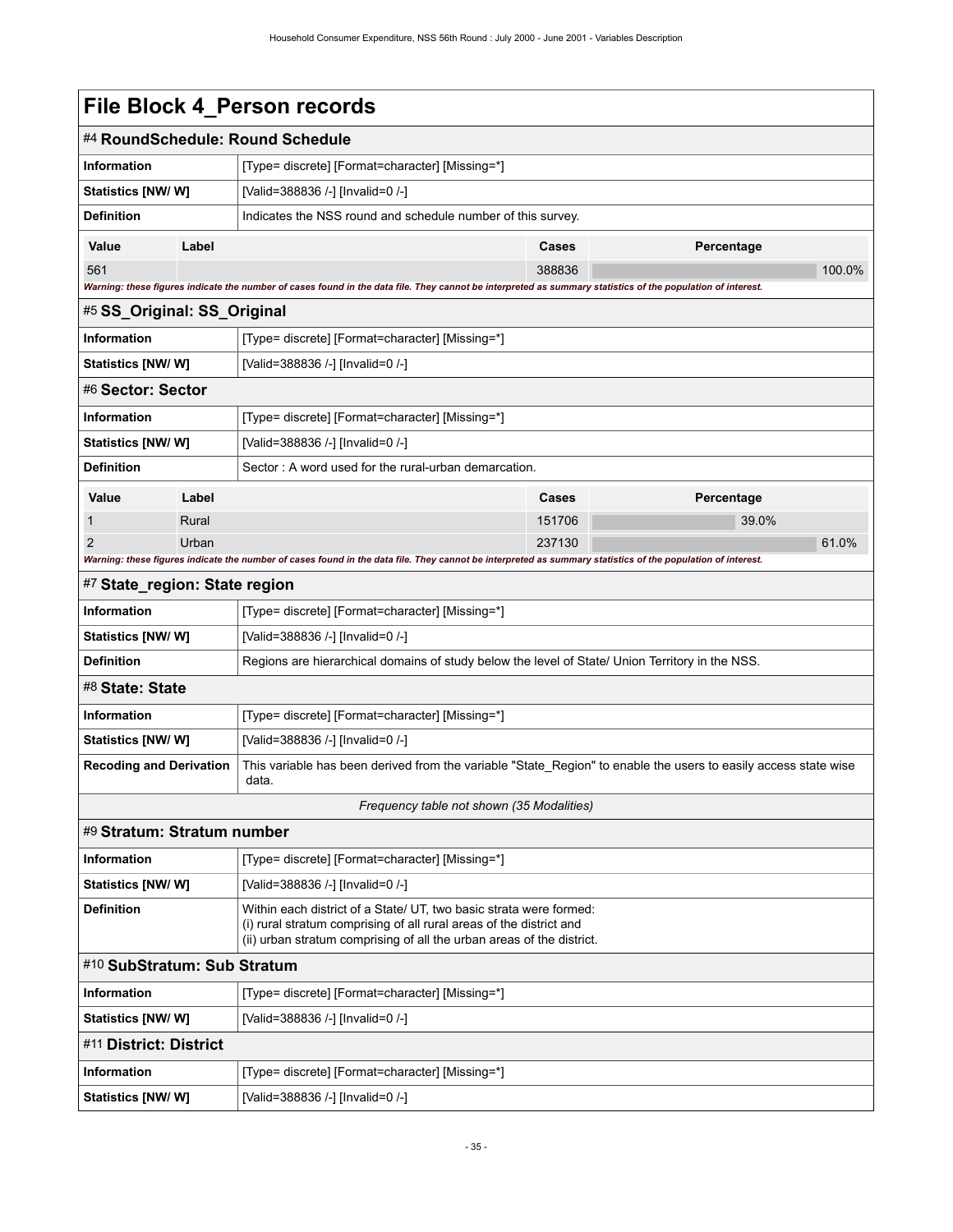#### #12 **SubRound: Sub Round**

| oupinounu. Oub nounu |             |                                                                                                                                                                                                                 |       |            |  |  |  |
|----------------------|-------------|-----------------------------------------------------------------------------------------------------------------------------------------------------------------------------------------------------------------|-------|------------|--|--|--|
| Information          |             | [Type= discrete] [Format=character] [Missing=*]                                                                                                                                                                 |       |            |  |  |  |
| Statistics [NW/W]    |             | [Valid=388836 /-] [Invalid=0 /-]                                                                                                                                                                                |       |            |  |  |  |
| <b>Definition</b>    |             | The survey period of one year of this round was divided into four sub-rounds of three months duration. Equal<br>number of sample villages and blocks were allotted for survey in each of these four sub-rounds. |       |            |  |  |  |
| Value                | Label       |                                                                                                                                                                                                                 | Cases | Percentage |  |  |  |
|                      |             | Sub round 1                                                                                                                                                                                                     |       | 24.9%      |  |  |  |
| $\mathcal{P}$        | Sub round 2 |                                                                                                                                                                                                                 | 97898 | 25.2%      |  |  |  |
| 3                    | Sub round 3 |                                                                                                                                                                                                                 | 96805 | 24.9%      |  |  |  |
| $\overline{4}$       | Sub round 4 |                                                                                                                                                                                                                 | 97316 | 25.0%      |  |  |  |

#### *Warning: these figures indicate the number of cases found in the data file. They cannot be interpreted as summary statistics of the population of interest.*

#### #13 **SS\_Revised: SS Revised**

| <b>Information</b>                                                                                                                                                                                                                                                                                                                                                                                                                                                                                                                                                                                                                                                                                                                                                                                                                                                                                                                           | [Type= discrete] [Format=character] [Missing=*]       |  |        |  |       |       |
|----------------------------------------------------------------------------------------------------------------------------------------------------------------------------------------------------------------------------------------------------------------------------------------------------------------------------------------------------------------------------------------------------------------------------------------------------------------------------------------------------------------------------------------------------------------------------------------------------------------------------------------------------------------------------------------------------------------------------------------------------------------------------------------------------------------------------------------------------------------------------------------------------------------------------------------------|-------------------------------------------------------|--|--------|--|-------|-------|
|                                                                                                                                                                                                                                                                                                                                                                                                                                                                                                                                                                                                                                                                                                                                                                                                                                                                                                                                              | Statistics [NW/W]<br>[Valid=388836 /-] [Invalid=0 /-] |  |        |  |       |       |
| <b>Definition</b><br>An important feature of the NSS sampling design is that the total sample of first stage units is drawn in the form<br>of two or more independent and parallel samples, termed as interpenetrating sub-samples. Each sub-sample is<br>drawn by the same<br>sampling scheme and is capable of providing valid estimates of the population parameters. The comparison of<br>sub-sample wise estimates shows the margin of uncertainty associated with the combined sample estimate.<br>Interpenetrating sub-samples have been used in NSS (i) to obtain valid estimates from each sub-round (season)<br>of the survey round, and (ii) to ensure that Central and State samples for any State/ UT cover independent and<br>equally valid samples of units.<br>The samples surveyed by the NSSO staff are termed as Central sample and the matched samples surveyed by<br>State Government staff are termed as State sample. |                                                       |  |        |  |       |       |
| Value                                                                                                                                                                                                                                                                                                                                                                                                                                                                                                                                                                                                                                                                                                                                                                                                                                                                                                                                        | Label<br><b>Cases</b><br>Percentage                   |  |        |  |       |       |
| $\mathbf{1}$                                                                                                                                                                                                                                                                                                                                                                                                                                                                                                                                                                                                                                                                                                                                                                                                                                                                                                                                 | Central sample                                        |  | 136595 |  | 35.1% |       |
| 2                                                                                                                                                                                                                                                                                                                                                                                                                                                                                                                                                                                                                                                                                                                                                                                                                                                                                                                                            | State sample                                          |  |        |  |       | 64.9% |
| Warning: these figures indicate the number of cases found in the data file. They cannot be interpreted as summary statistics of the population of interest.                                                                                                                                                                                                                                                                                                                                                                                                                                                                                                                                                                                                                                                                                                                                                                                  |                                                       |  |        |  |       |       |

#### #14 **Vill\_Blk\_Slno: Serial no of village / Block**

| <b>Information</b>                                                    |       | [Type= discrete] [Format=character] [Missing=*]                                                                                                                                                      |              |            |       |  |
|-----------------------------------------------------------------------|-------|------------------------------------------------------------------------------------------------------------------------------------------------------------------------------------------------------|--------------|------------|-------|--|
| Statistics [NW/W]                                                     |       | [Valid=388836 /-] [Invalid=0 /-]                                                                                                                                                                     |              |            |       |  |
| <b>Definition</b>                                                     |       | The first-stage units are census villages in the rural sector and the NSSO urban frame survey (UFS) blocks in the<br>urban sector. This variable indicates the serial number assigned to such units. |              |            |       |  |
| #15 SegmentNo: Segment number                                         |       |                                                                                                                                                                                                      |              |            |       |  |
| <b>Information</b><br>[Type= discrete] [Format=character] [Missing=*] |       |                                                                                                                                                                                                      |              |            |       |  |
| Statistics [NW/W]<br>[Valid=388836 /-] [Invalid=0 /-]                 |       |                                                                                                                                                                                                      |              |            |       |  |
| Value                                                                 | Label |                                                                                                                                                                                                      | <b>Cases</b> | Percentage |       |  |
|                                                                       |       |                                                                                                                                                                                                      | 312659       |            | 80.4% |  |
| 2                                                                     |       |                                                                                                                                                                                                      | 76177        | 19.6%      |       |  |
|                                                                       |       | Warning: these figures indicate the number of cases found in the data file. They cannot be interpreted as summary statistics of the population of interest.                                          |              |            |       |  |
| #16 Hhold_no: Sample Household number                                 |       |                                                                                                                                                                                                      |              |            |       |  |
| <b>Information</b>                                                    |       | [Type= discrete] [Format=character] [Missing=*]                                                                                                                                                      |              |            |       |  |
| Statistics [NW/W]                                                     |       | [Valid=388836 /-] [Invalid=0 /-]                                                                                                                                                                     |              |            |       |  |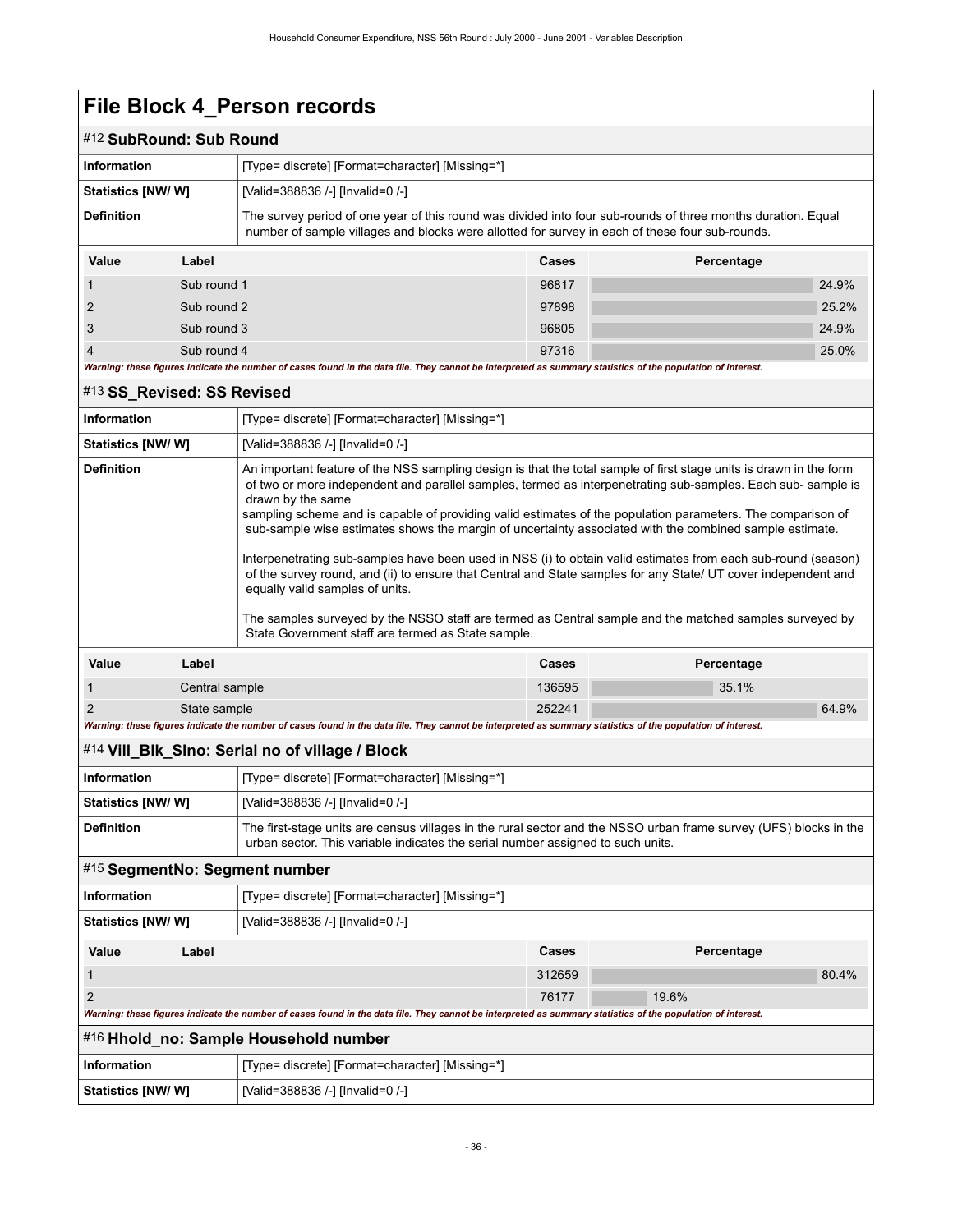|                           |                              | . <b>DIODINT_I</b> UIDOII I COOI GO                                                                                                                         |                |            |       |
|---------------------------|------------------------------|-------------------------------------------------------------------------------------------------------------------------------------------------------------|----------------|------------|-------|
|                           | #17 Survey_Code: Survey Code |                                                                                                                                                             |                |            |       |
| Information               |                              | [Type= discrete] [Format=character] [Missing=*]                                                                                                             |                |            |       |
| Statistics [NW/W]         |                              | [Valid=388515 /-] [Invalid=0 /-]                                                                                                                            |                |            |       |
| Value                     | Label                        |                                                                                                                                                             | Cases          | Percentage |       |
| 0                         |                              |                                                                                                                                                             | 21             | 0.0%       |       |
| 1                         |                              |                                                                                                                                                             | 370511         |            | 95.4% |
| 2                         |                              |                                                                                                                                                             | 17927          | 4.6%       |       |
| 4                         |                              |                                                                                                                                                             | 48             | 0.0%       |       |
| 5                         |                              |                                                                                                                                                             | $\mathbf{1}$   | 0.0%       |       |
| 9                         |                              | Warning: these figures indicate the number of cases found in the data file. They cannot be interpreted as summary statistics of the population of interest. | $\overline{7}$ | 0.0%       |       |
|                           |                              | #18 Substn_Code: Substitution Code                                                                                                                          |                |            |       |
| <b>Information</b>        |                              | [Type= discrete] [Format=character] [Missing=*]                                                                                                             |                |            |       |
| Statistics [NW/W]         |                              | [Valid=18145 /-] [Invalid=0 /-]                                                                                                                             |                |            |       |
| Value                     | Label                        |                                                                                                                                                             | Cases          | Percentage |       |
| 0                         |                              |                                                                                                                                                             | 22             | 0.1%       |       |
| 1                         |                              |                                                                                                                                                             | 1166           | 6.4%       |       |
| 2                         |                              |                                                                                                                                                             | 13516          |            | 74.5% |
| 3                         |                              |                                                                                                                                                             | 2283           | 12.6%      |       |
| 4                         |                              |                                                                                                                                                             | 14             | 0.1%       |       |
| 6                         |                              |                                                                                                                                                             | 12             | 0.1%       |       |
| 7                         |                              |                                                                                                                                                             | 8              | $0.0\%$    |       |
| 9                         |                              | Warning: these figures indicate the number of cases found in the data file. They cannot be interpreted as summary statistics of the population of interest. | 1124           | 6.2%       |       |
| #19 NSS: NSS              |                              |                                                                                                                                                             |                |            |       |
| Information               |                              | [Type= discrete] [Format=character] [Missing=*]                                                                                                             |                |            |       |
| <b>Statistics [NW/ W]</b> |                              | [Valid=388836 /-] [Invalid=0 /-]                                                                                                                            |                |            |       |
| #20 NSC: NSC              |                              |                                                                                                                                                             |                |            |       |
| <b>Information</b>        |                              | [Type= discrete] [Format=character] [Missing=*]                                                                                                             |                |            |       |
| Statistics [NW/W]         |                              | [Valid=388836 /-] [Invalid=0 /-]                                                                                                                            |                |            |       |
|                           | #21 MULT_SS: MULT_SS         |                                                                                                                                                             |                |            |       |
| Information               |                              | [Type= continuous] [Format=numeric] [Range= 100-136235700] [Missing=*]                                                                                      |                |            |       |
| Statistics [NW/W]         |                              | [Valid=388836 /-] [Invalid=0 /-] [Mean=473886.694 /-] [StdDev=1971905.994 /-]                                                                               |                |            |       |
|                           | #22 MPCE_CODE: MPCE_CODE     |                                                                                                                                                             |                |            |       |
| Information               |                              | [Type= discrete] [Format=character] [Missing=*]                                                                                                             |                |            |       |
| Statistics [NW/ W]        |                              | [Valid=388836 /-] [Invalid=0 /-]                                                                                                                            |                |            |       |
|                           |                              | #23 CMPCE_CODE: CMPCE_CODE                                                                                                                                  |                |            |       |
| Information               |                              | [Type= discrete] [Format=character] [Missing=*]                                                                                                             |                |            |       |
| Statistics [NW/W]         |                              | [Valid=388836 /-] [Invalid=0 /-]                                                                                                                            |                |            |       |
|                           |                              | #24 B4_q1: Serial No. of members                                                                                                                            |                |            |       |
| Information               |                              | [Type= discrete] [Format=character] [Missing=*]                                                                                                             |                |            |       |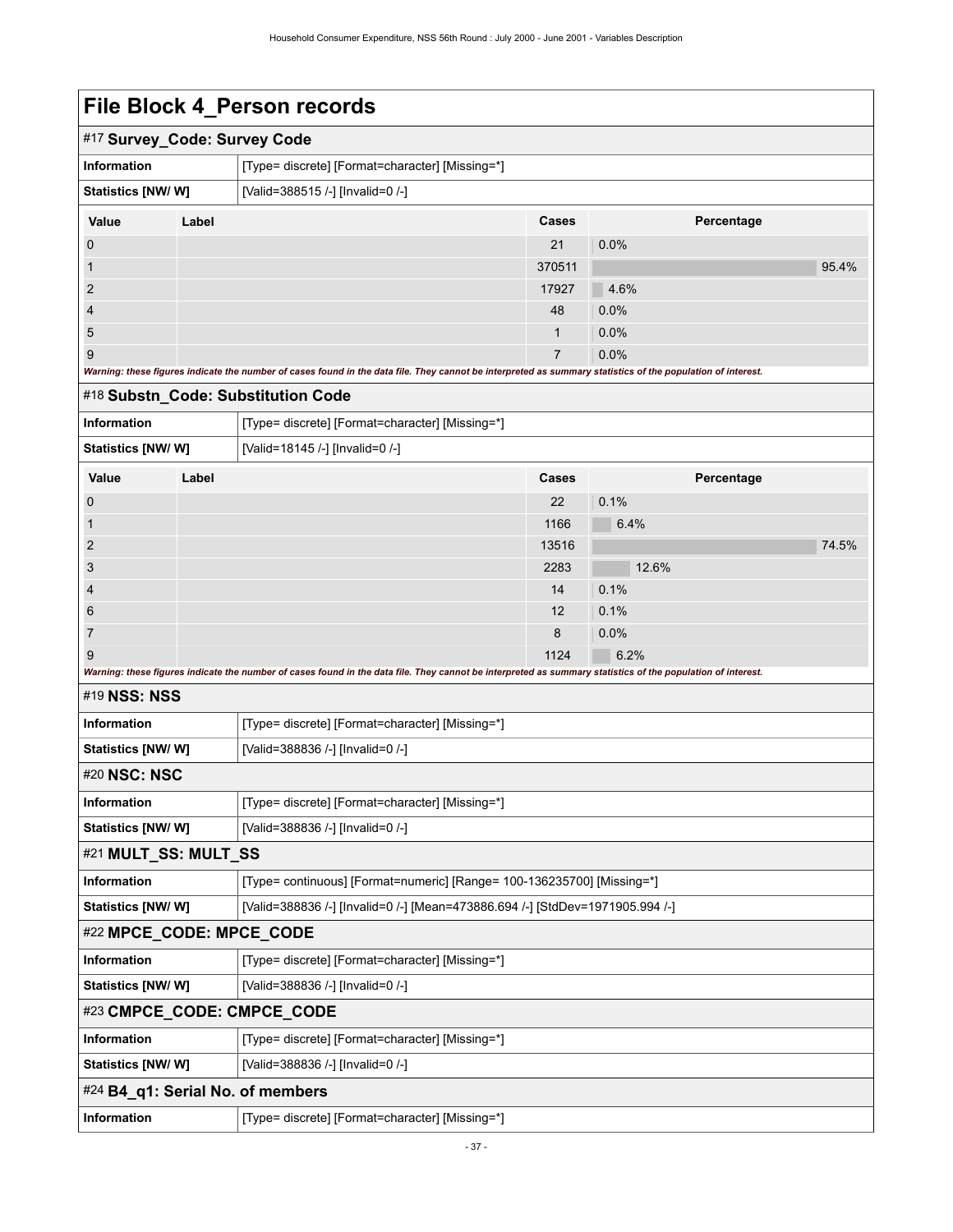### #24 **B4\_q1: Serial No. of members**

| <b>Statistics [NW/ W]</b>            | [Valid=388836 /-] [Invalid=0 /-]                                                                                                                                                                                                                                                                                                                                                                                                                 |
|--------------------------------------|--------------------------------------------------------------------------------------------------------------------------------------------------------------------------------------------------------------------------------------------------------------------------------------------------------------------------------------------------------------------------------------------------------------------------------------------------|
| Interviewer's<br><b>instructions</b> | All the members of the sample household will be listed in block 4 using a continuous serial number in column<br>(1). In the list, the head of the household will appear first followed by head's spouse, the first son, first son's wife<br>and their children, second son, second son's wife and their children & so on. After the sons are enumerated, the<br>daughters will be listed followed by other relations, dependants, servants, etc. |

### #25 **B4\_q3: Relation to Head Code**

| <b>Information</b>            | [Type= discrete] [Format=character] [Missing=*]                                                                                                                                                             |
|-------------------------------|-------------------------------------------------------------------------------------------------------------------------------------------------------------------------------------------------------------|
| <b>Statistics [NW/ W]</b>     | [Valid=388191 /-] [Invalid=0 /-]                                                                                                                                                                            |
| Literal question              | What is your relation to head of the household?                                                                                                                                                             |
| Interviewer's<br>instructions | The family relationship of each member of the household with the head of the household (for the head, the<br>relationship is 'self') expressed in terms of specified codes will be recorded in this column. |

| Value | Label                                                                                                                                                       | Cases  | Percentage |       |
|-------|-------------------------------------------------------------------------------------------------------------------------------------------------------------|--------|------------|-------|
|       | Self                                                                                                                                                        | 81500  | 21.0%      |       |
| 2     | Spouse of head                                                                                                                                              | 63677  | 16.4%      |       |
| 3     | Married child                                                                                                                                               | 17085  | 4.4%       |       |
| 4     | Spouse of married child                                                                                                                                     | 16083  | 4.1%       |       |
| 5     | Unmarried child                                                                                                                                             | 152319 |            | 39.2% |
| 6     | Grandchild                                                                                                                                                  | 27137  | 7.0%       |       |
|       | Father/mother/father-in-law/mother-in-law                                                                                                                   | 11150  | 2.9%       |       |
| 8     | Brother/sister/brother-in-law/sister-in-law/other relatives                                                                                                 | 17704  | 4.6%       |       |
| 9     | Servant/employee/or non-relatives                                                                                                                           | 1536   | 0.4%       |       |
|       | Warning: these figures indicate the number of cases found in the data file. They cannot be interpreted as summary statistics of the population of interest. |        |            |       |

### #26 **B4\_q4: Sex Code**

| <b>Information</b>                                                                                                                                          |        | [Type= discrete] [Format=character] [Missing=*]                                                                                                                    |        |            |       |
|-------------------------------------------------------------------------------------------------------------------------------------------------------------|--------|--------------------------------------------------------------------------------------------------------------------------------------------------------------------|--------|------------|-------|
| Statistics [NW/ W]                                                                                                                                          |        | [Valid=388836 /-] [Invalid=0 /-]                                                                                                                                   |        |            |       |
| <b>Literal question</b>                                                                                                                                     |        | Sex of the member                                                                                                                                                  |        |            |       |
| Interviewer's<br>instructions                                                                                                                               |        | For each and every member of the household, sex in terms of the code (male-1, female-2) will be recorded in this<br>column. For eunuch, code '1' will be recorded. |        |            |       |
| Value                                                                                                                                                       | Label  |                                                                                                                                                                    | Cases  | Percentage |       |
|                                                                                                                                                             | Male   |                                                                                                                                                                    | 202290 |            | 52.0% |
| $\overline{2}$                                                                                                                                              | Female |                                                                                                                                                                    | 186546 | 48.0%      |       |
| Warning: these figures indicate the number of cases found in the data file. They cannot be interpreted as summary statistics of the population of interest. |        |                                                                                                                                                                    |        |            |       |

#### #27 **B4\_q5: Age**

| Information                   | [Type= continuous] [Format=numeric] [Range= 0-99] [Missing=*]                                                                                                                                                                                                                              |  |  |
|-------------------------------|--------------------------------------------------------------------------------------------------------------------------------------------------------------------------------------------------------------------------------------------------------------------------------------------|--|--|
| Statistics [NW/ W]            | [Valid=388756 /-] [Invalid=80 /-] [Mean=26.284 /-] [StdDev=18.678 /-]                                                                                                                                                                                                                      |  |  |
| <b>Literal question</b>       | Age of the member                                                                                                                                                                                                                                                                          |  |  |
| Interviewer's<br>instructions | The age in completed years of all the members listed will be ascertained and recorded in column (5). For infants<br>below one year of age at the time of listing. 'O' will be entered in column (5). Similarly, for persons of age 99 years<br>or more, 99 will be entered in this column. |  |  |

# #28 **B4\_q6: Marital Status Code**

| ∣ Information           | [Type= discrete] [Format=character] [Missing=*] |
|-------------------------|-------------------------------------------------|
| Statistics [NW/ W]      | [Valid=388763 /-] [Invalid=0 /-]                |
| <b>Literal question</b> | Marital status of the member                    |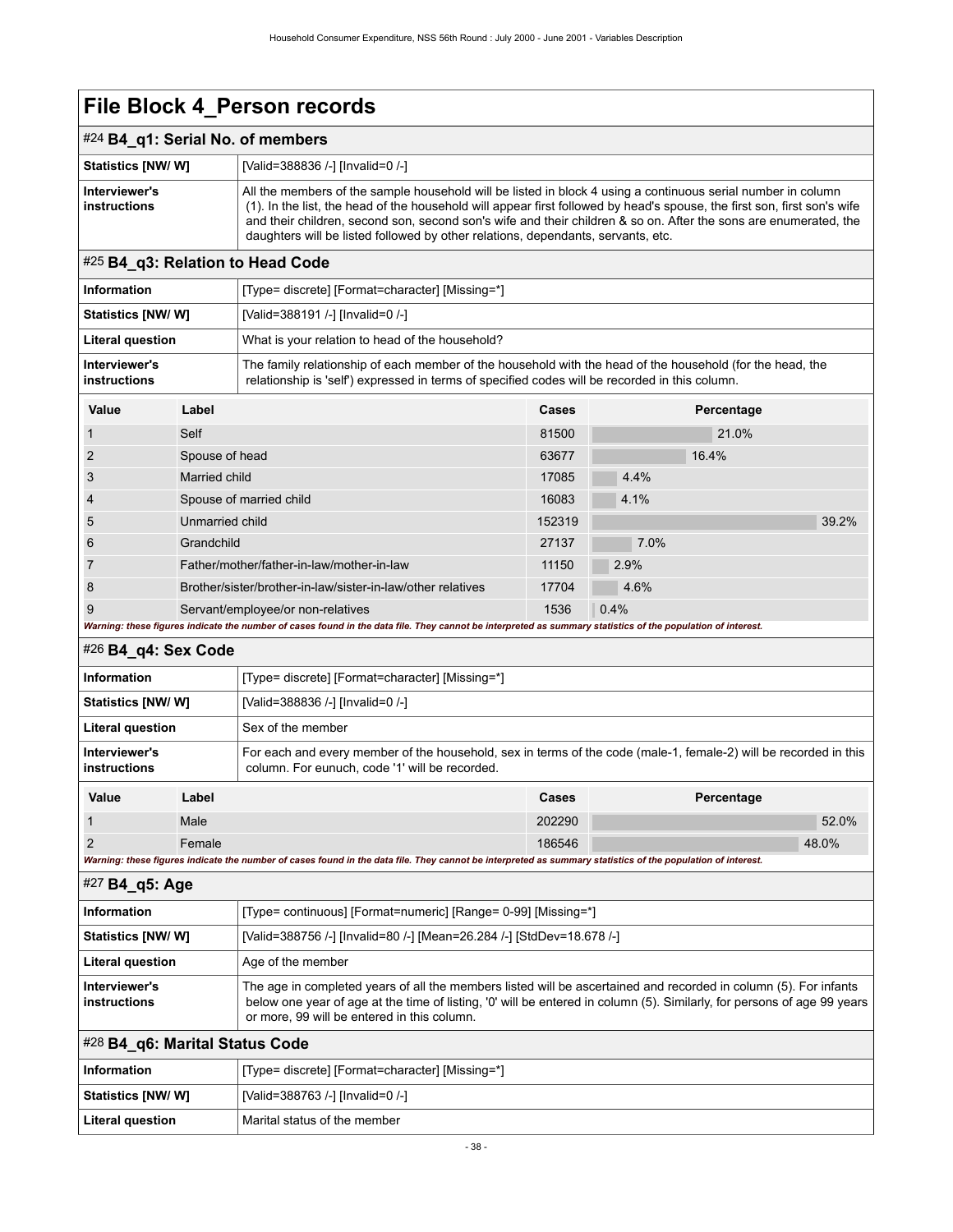### #28 **B4\_q6: Marital Status Code**

| Interviewer's<br><b>instructions</b> |                   | The marital status of each member will be recorded in terms of the specified code in this column. |        |            |       |
|--------------------------------------|-------------------|---------------------------------------------------------------------------------------------------|--------|------------|-------|
| Value                                | Label             |                                                                                                   | Cases  | Percentage |       |
| $\overline{1}$                       | Never married     |                                                                                                   | 196747 |            | 50.6% |
| $\overline{2}$                       | Currently married |                                                                                                   | 172304 |            | 44.3% |
| 3                                    | Widowed           |                                                                                                   | 18178  | 4.7%       |       |

4 Divorced/separated 1534 0.4%

*Warning: these figures indicate the number of cases found in the data file. They cannot be interpreted as summary statistics of the population of interest.*

#### #29 **B4\_q7: General Education Code**

| <b>Information</b>                   | [Type= discrete] [Format=character] [Missing=*]                                                                                                                                                                                                                                                                                                                                                                                                                                                                                                                                                                                                     |
|--------------------------------------|-----------------------------------------------------------------------------------------------------------------------------------------------------------------------------------------------------------------------------------------------------------------------------------------------------------------------------------------------------------------------------------------------------------------------------------------------------------------------------------------------------------------------------------------------------------------------------------------------------------------------------------------------------|
| Statistics [NW/ W]                   | [Valid=388836 /-] [Invalid=0 /-]                                                                                                                                                                                                                                                                                                                                                                                                                                                                                                                                                                                                                    |
| <b>Literal question</b>              | Education of the member                                                                                                                                                                                                                                                                                                                                                                                                                                                                                                                                                                                                                             |
| Interviewer's<br><b>instructions</b> | Information regarding the level of general education attained by the members of the household listed will be<br>recorded in column (7) in terms of the specified code. For the purpose of making entries in this column, only the<br>course successfully completed will be considered. For instance, for a person who has studied up to say, first<br>year B.A., his/her educational attainment will be considered as higher secondary (code 9). For a person who<br>has studied up to 12th standard but has not appeared for the final examination or has failed, his/her educational<br>attainment will be considered under 'secondary' (code 8). |

| Value          | Label                                                                                                                                                       | Cases  | Percentage |
|----------------|-------------------------------------------------------------------------------------------------------------------------------------------------------------|--------|------------|
| 01             | Not literate                                                                                                                                                | 131277 | 33.8%      |
| 02             | Literate without formal schooling                                                                                                                           | 4359   | 1.1%       |
| 03             | Literate but below primary                                                                                                                                  | 60290  | 15.5%      |
| 04             | Primary                                                                                                                                                     | 53129  | 13.7%      |
| 05             | Middle                                                                                                                                                      | 58513  | 15.0%      |
| 06             | Secondary                                                                                                                                                   | 36425  | 9.4%       |
| 07             | Higher secondary                                                                                                                                            | 20339  | 5.2%       |
| 08             | Diploma / certificate course                                                                                                                                | 2912   | 0.7%       |
| 09             | Graduate & above                                                                                                                                            | 21318  | 5.5%       |
| n <sub>r</sub> | Not reported                                                                                                                                                | 274    | 0.1%       |
|                | Warning: these figures indicate the number of cases found in the data file. They cannot be interpreted as summary statistics of the population of interest. |        |            |

### #30 **B4\_q8: Usual Activity. Principal Status**

12 worked in household enterprise (self employed) as an

employer

| <b>Information</b>                                                               |       | [Type= discrete] [Format=character] [Missing=*]                                                                                                                                                                                                                                                                                                                                                                                                                                                                                                                                                                                                                                                                                                                                                                                                                                                                                                                                       |       |            |  |
|----------------------------------------------------------------------------------|-------|---------------------------------------------------------------------------------------------------------------------------------------------------------------------------------------------------------------------------------------------------------------------------------------------------------------------------------------------------------------------------------------------------------------------------------------------------------------------------------------------------------------------------------------------------------------------------------------------------------------------------------------------------------------------------------------------------------------------------------------------------------------------------------------------------------------------------------------------------------------------------------------------------------------------------------------------------------------------------------------|-------|------------|--|
| <b>Statistics [NW/ W]</b>                                                        |       | [Valid=388836 /-] [Invalid=0 /-]                                                                                                                                                                                                                                                                                                                                                                                                                                                                                                                                                                                                                                                                                                                                                                                                                                                                                                                                                      |       |            |  |
| Interviewer's<br>instructions                                                    |       | Classification of each individual into a unique status poses a problem when more than one of the three activity<br>statuses listed above concurrently obtain for a person. In such an eventuality, the identification uniquely under<br>any one of the three activity statuses is done by adopting either the major time or priority criterion. The former<br>is used for classification of persons under 'usual activity status' and the latter for classification of persons under<br>'current activity status'. The three major activity statuses have been further sub-divided into several detailed<br>activity categories. If a person categorised as engaged in economic/non-economic activity, by adopting one of<br>the two criteria mentioned above, is found to be pursuing more than one economic/non-economic activity during<br>the reference period, the appropriate detailed status code will relate to the activity in which relatively more time<br>has been spent. |       |            |  |
| Value                                                                            | Label |                                                                                                                                                                                                                                                                                                                                                                                                                                                                                                                                                                                                                                                                                                                                                                                                                                                                                                                                                                                       | Cases | Percentage |  |
| 11<br>worked in household enterprise (self employed) as an own<br>account worker |       | 47078                                                                                                                                                                                                                                                                                                                                                                                                                                                                                                                                                                                                                                                                                                                                                                                                                                                                                                                                                                                 | 12.1% |            |  |

1376 0.4%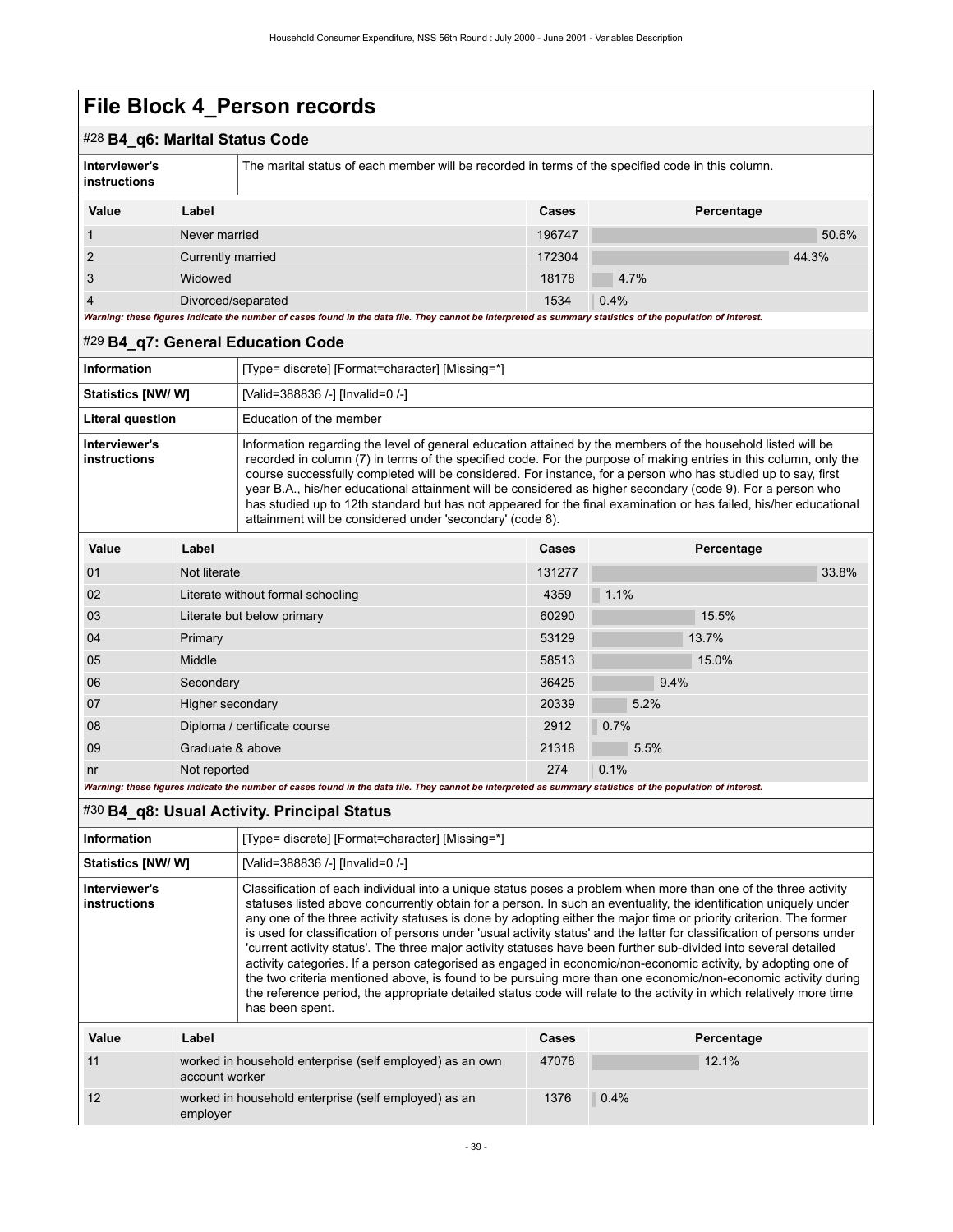### #30 **B4\_q8: Usual Activity. Principal Status**

| Value | Label                                                                                                                                                       | <b>Cases</b> | Percentage |       |
|-------|-------------------------------------------------------------------------------------------------------------------------------------------------------------|--------------|------------|-------|
| 21    | worked in household enterprise (self employed) as 'helper'                                                                                                  | 23733        | 6.1%       |       |
| 31    | worked as regular salaried/wage employee                                                                                                                    | 34456        | 8.9%       |       |
| 41    | worked as casual wage labour in public works                                                                                                                | 587          | 0.2%       |       |
| 51    | casual wage labour in other types of works                                                                                                                  | 30280        | 7.8%       |       |
| 81    | seeking work and available for work                                                                                                                         | 4189         | 1.1%       |       |
| 91    | attended educational institution                                                                                                                            | 98940        |            | 25.4% |
| 92    | attended domestic duties only                                                                                                                               | 61156        | 15.7%      |       |
| 93    | attended domestic duties and was also engaged in free<br>collection of goods, tailoring, weaving, etc. for household use                                    | 19085        | 4.9%       |       |
| 94    | recipients of rent, pension, remittance, etc.                                                                                                               | 4094         | 1.1%       |       |
| 95    | not able to work due to disability                                                                                                                          | 2271         | 0.6%       |       |
| 96    | beggars, prostitutes, etc.                                                                                                                                  | 113          | $0.0\%$    |       |
| 97    | others                                                                                                                                                      | 23254        | 6.0%       |       |
| 99    | invalid                                                                                                                                                     | 38224        | 9.8%       |       |
|       | Warning: these figures indicate the number of cases found in the data file. They cannot be interpreted as summary statistics of the population of interest. |              |            |       |

#### #31 **B4\_q9: Usual Activity. Principal NIC code**

| <b>Information</b>            | [Type= discrete] [Format=character] [Missing=*]                                                                                                                                                                                                                                                                                                                                                                                                                                                                                                                                                                                                                                                                                                                                                                                                                                                                                                                                       |
|-------------------------------|---------------------------------------------------------------------------------------------------------------------------------------------------------------------------------------------------------------------------------------------------------------------------------------------------------------------------------------------------------------------------------------------------------------------------------------------------------------------------------------------------------------------------------------------------------------------------------------------------------------------------------------------------------------------------------------------------------------------------------------------------------------------------------------------------------------------------------------------------------------------------------------------------------------------------------------------------------------------------------------|
| <b>Statistics [NW/W]</b>      | [Valid=137510 /-] [Invalid=0 /-]                                                                                                                                                                                                                                                                                                                                                                                                                                                                                                                                                                                                                                                                                                                                                                                                                                                                                                                                                      |
| Interviewer's<br>instructions | Classification of each individual into a unique status poses a problem when more than one of the three activity<br>statuses listed above concurrently obtain for a person. In such an eventuality, the identification uniquely under<br>any one of the three activity statuses is done by adopting either the major time or priority criterion. The former<br>is used for classification of persons under 'usual activity status' and the latter for classification of persons under<br>'current activity status'. The three major activity statuses have been further sub-divided into several detailed<br>activity categories. If a person categorised as engaged in economic/non-economic activity, by adopting one of<br>the two criteria mentioned above, is found to be pursuing more than one economic/non-economic activity during<br>the reference period, the appropriate detailed status code will relate to the activity in which relatively more time<br>has been spent. |

*Frequency table not shown (60 Modalities)*

### #32 **B4\_q10: Usual Activity. Subsidiary Status**

| <b>Information</b>                                   |                                              | [Type= discrete] [Format=character] [Missing=*]                                                                                                                                                                                                                                                                                                                                                                                                                                                                                                                                                                                                                                                                                                                                                                                                                                                                                                                                       |       |            |       |
|------------------------------------------------------|----------------------------------------------|---------------------------------------------------------------------------------------------------------------------------------------------------------------------------------------------------------------------------------------------------------------------------------------------------------------------------------------------------------------------------------------------------------------------------------------------------------------------------------------------------------------------------------------------------------------------------------------------------------------------------------------------------------------------------------------------------------------------------------------------------------------------------------------------------------------------------------------------------------------------------------------------------------------------------------------------------------------------------------------|-------|------------|-------|
| Statistics [NW/W]<br>[Valid=30326 /-] [Invalid=0 /-] |                                              |                                                                                                                                                                                                                                                                                                                                                                                                                                                                                                                                                                                                                                                                                                                                                                                                                                                                                                                                                                                       |       |            |       |
| Interviewer's<br><b>instructions</b>                 |                                              | Classification of each individual into a unique status poses a problem when more than one of the three activity<br>statuses listed above concurrently obtain for a person. In such an eventuality, the identification uniquely under<br>any one of the three activity statuses is done by adopting either the major time or priority criterion. The former<br>is used for classification of persons under 'usual activity status' and the latter for classification of persons under<br>'current activity status'. The three major activity statuses have been further sub-divided into several detailed<br>activity categories. If a person categorised as engaged in economic/non-economic activity, by adopting one of<br>the two criteria mentioned above, is found to be pursuing more than one economic/non-economic activity during<br>the reference period, the appropriate detailed status code will relate to the activity in which relatively more time<br>has been spent. |       |            |       |
| Value                                                | Label                                        |                                                                                                                                                                                                                                                                                                                                                                                                                                                                                                                                                                                                                                                                                                                                                                                                                                                                                                                                                                                       | Cases | Percentage |       |
| 11                                                   |                                              | worked in household enterprise (self employed) as an own<br>account worker                                                                                                                                                                                                                                                                                                                                                                                                                                                                                                                                                                                                                                                                                                                                                                                                                                                                                                            |       |            | 37.6% |
| 12                                                   | employer                                     | worked in household enterprise (self employed) as an                                                                                                                                                                                                                                                                                                                                                                                                                                                                                                                                                                                                                                                                                                                                                                                                                                                                                                                                  | 414   | 1.4%       |       |
| 21                                                   |                                              | worked in household enterprise (self employed) as 'helper'                                                                                                                                                                                                                                                                                                                                                                                                                                                                                                                                                                                                                                                                                                                                                                                                                                                                                                                            | 11219 |            | 37.0% |
| 31                                                   | worked as regular salaried/wage employee     |                                                                                                                                                                                                                                                                                                                                                                                                                                                                                                                                                                                                                                                                                                                                                                                                                                                                                                                                                                                       | 540   | 1.8%       |       |
| 41                                                   | worked as casual wage labour in public works |                                                                                                                                                                                                                                                                                                                                                                                                                                                                                                                                                                                                                                                                                                                                                                                                                                                                                                                                                                                       | 181   | 0.6%       |       |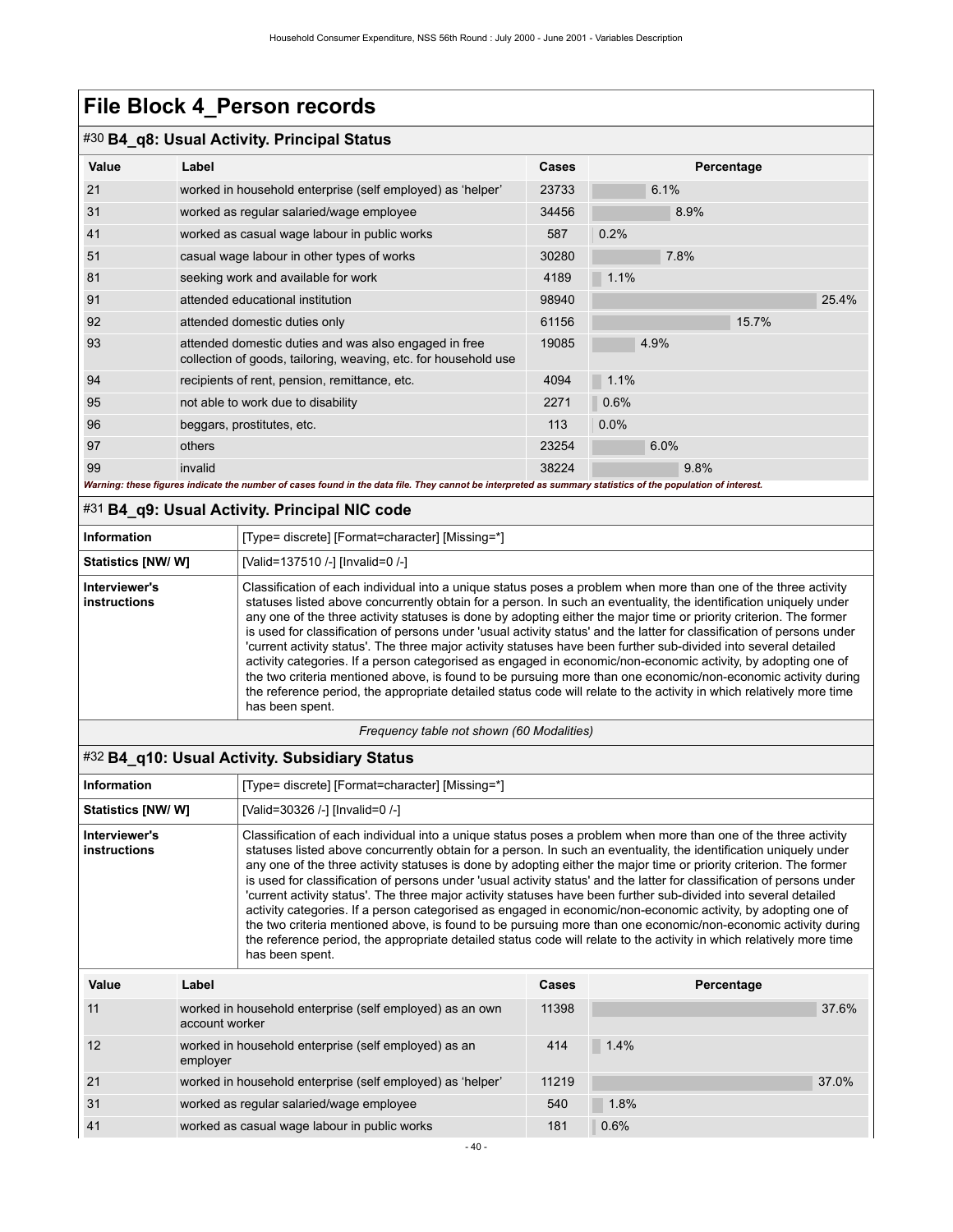### #32 **B4\_q10: Usual Activity. Subsidiary Status**

| Value                                                                                                                                                       | ∟abel                                      | Cases | Percentage |  |  |
|-------------------------------------------------------------------------------------------------------------------------------------------------------------|--------------------------------------------|-------|------------|--|--|
| 51                                                                                                                                                          | casual wage labour in other types of works | 6574  | 21.7%      |  |  |
| Warning: these figures indicate the number of cases found in the data file. They cannot be interpreted as summary statistics of the population of interest. |                                            |       |            |  |  |

### #33 **B4\_q11: Usual Activity. Subsidiary NIC code**

| Information                               | [Type= discrete] [Format=character] [Missing=*]                                                                                                                                                                                                                                                                                                                                                                                                                                                                                                                                                                                                                                                                                                                                                                                                                                                                                                                                       |
|-------------------------------------------|---------------------------------------------------------------------------------------------------------------------------------------------------------------------------------------------------------------------------------------------------------------------------------------------------------------------------------------------------------------------------------------------------------------------------------------------------------------------------------------------------------------------------------------------------------------------------------------------------------------------------------------------------------------------------------------------------------------------------------------------------------------------------------------------------------------------------------------------------------------------------------------------------------------------------------------------------------------------------------------|
| Statistics [NW/W]                         | [Valid=30326 /-] [Invalid=0 /-]                                                                                                                                                                                                                                                                                                                                                                                                                                                                                                                                                                                                                                                                                                                                                                                                                                                                                                                                                       |
| Interviewer's<br>instructions             | Classification of each individual into a unique status poses a problem when more than one of the three activity<br>statuses listed above concurrently obtain for a person. In such an eventuality, the identification uniquely under<br>any one of the three activity statuses is done by adopting either the major time or priority criterion. The former<br>is used for classification of persons under 'usual activity status' and the latter for classification of persons under<br>'current activity status'. The three major activity statuses have been further sub-divided into several detailed<br>activity categories. If a person categorised as engaged in economic/non-economic activity, by adopting one of<br>the two criteria mentioned above, is found to be pursuing more than one economic/non-economic activity during<br>the reference period, the appropriate detailed status code will relate to the activity in which relatively more time<br>has been spent. |
| Frequency table not shown (60 Modalities) |                                                                                                                                                                                                                                                                                                                                                                                                                                                                                                                                                                                                                                                                                                                                                                                                                                                                                                                                                                                       |

### #34 **B4\_q12: Weekly Activity. Status**

| <b>Information</b>                   | [Type= discrete] [Format=character] [Missing=*]                                                                                                                                                                                                                                                                                                                                                                                                                                                                                                                                                                                                                                                                                                                                                                                                                                                                                                                                       |
|--------------------------------------|---------------------------------------------------------------------------------------------------------------------------------------------------------------------------------------------------------------------------------------------------------------------------------------------------------------------------------------------------------------------------------------------------------------------------------------------------------------------------------------------------------------------------------------------------------------------------------------------------------------------------------------------------------------------------------------------------------------------------------------------------------------------------------------------------------------------------------------------------------------------------------------------------------------------------------------------------------------------------------------|
| <b>Statistics [NW/ W]</b>            | [Valid=388836 /-] [Invalid=0 /-]                                                                                                                                                                                                                                                                                                                                                                                                                                                                                                                                                                                                                                                                                                                                                                                                                                                                                                                                                      |
| Interviewer's<br><b>instructions</b> | Classification of each individual into a unique status poses a problem when more than one of the three activity<br>statuses listed above concurrently obtain for a person. In such an eventuality, the identification uniquely under<br>any one of the three activity statuses is done by adopting either the major time or priority criterion. The former<br>is used for classification of persons under 'usual activity status' and the latter for classification of persons under<br>'current activity status'. The three major activity statuses have been further sub-divided into several detailed<br>activity categories. If a person categorised as engaged in economic/non-economic activity, by adopting one of<br>the two criteria mentioned above, is found to be pursuing more than one economic/non-economic activity during<br>the reference period, the appropriate detailed status code will relate to the activity in which relatively more time<br>has been spent. |

| Value | Label                                                                              | Cases | Percentage |
|-------|------------------------------------------------------------------------------------|-------|------------|
| 11    | worked in household enterprise (self employed) as an own<br>account worker         | 47206 | 12.1%      |
| 12    | worked in household enterprise (self employed) as an<br>employer                   | 1328  | 0.3%       |
| 21    | worked in household enterprise (self employed) as 'helper'                         | 24513 | 6.3%       |
| 31    | worked as regular salaried/wage employee                                           | 34003 | 8.7%       |
| 41    | worked as casual wage labour in public works                                       | 654   | 0.2%       |
| 51    | casual wage labour in other types of works                                         | 28630 | 7.4%       |
| 61    | did not work due to sickness though there was work in<br>household enterprise      | 97    | 0.0%       |
| 62    | did not work due to other reasons though there was work in<br>household enterprise | 172   | 0.0%       |
| 71    | did not work due to sickness but had regular salaried/wage<br>employment           | 78    | 0.0%       |
| 72    | did not work due to other reasons but had regular salaried/<br>wage employment     | 79    | 0.0%       |
| 81    | sought work                                                                        | 4768  | 1.2%       |
| 82    | did not seek but was available for work                                            | 154   | 0.0%       |
| 91    | attended educational institution                                                   | 93382 | 24.0%      |
| 92    | attended domestic duties only                                                      | 59561 | 15.3%      |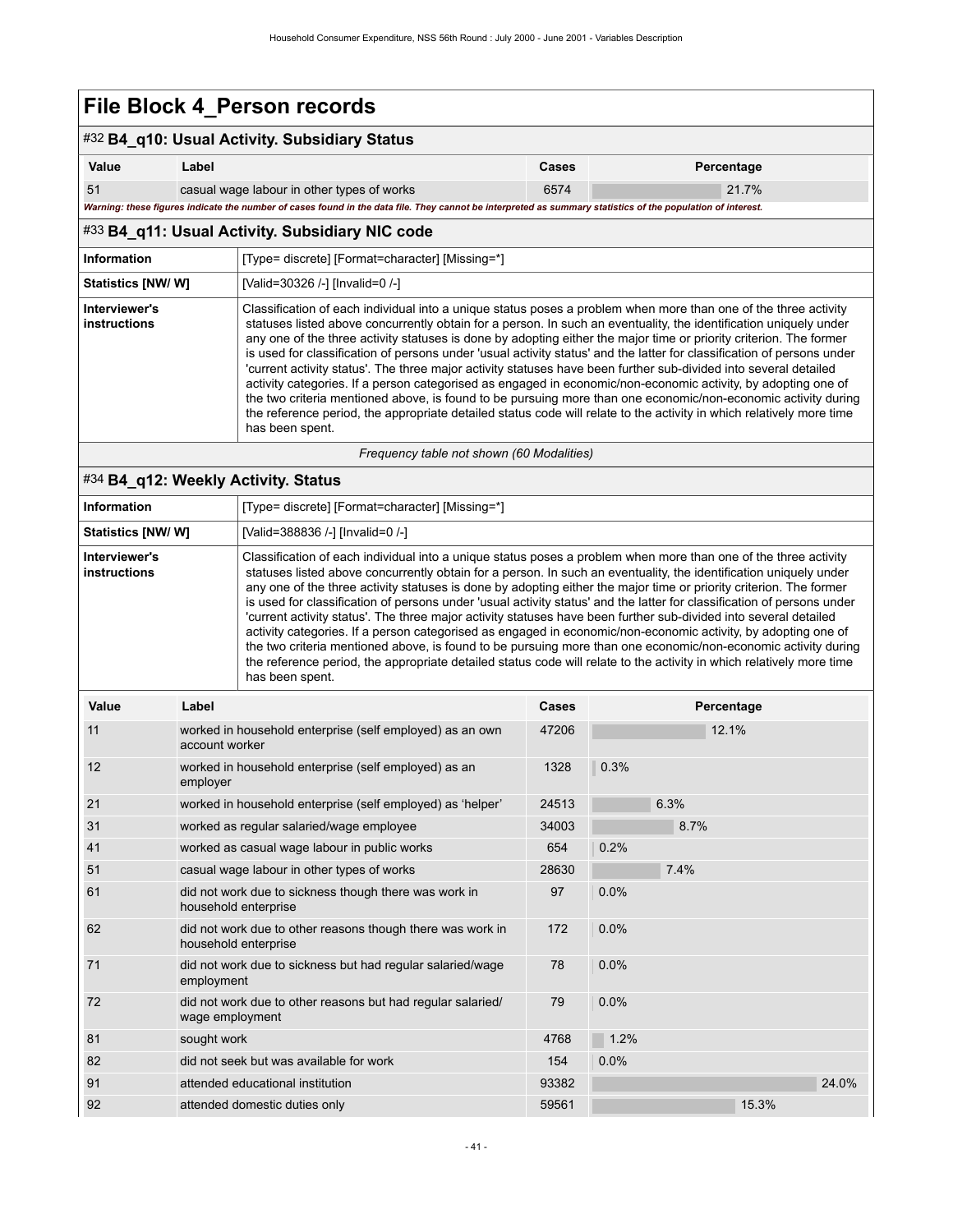### #34 **B4\_q12: Weekly Activity. Status**

| Value                                                                                                                                                       | Label                                                                                                                    | Cases | Percentage |
|-------------------------------------------------------------------------------------------------------------------------------------------------------------|--------------------------------------------------------------------------------------------------------------------------|-------|------------|
| 93                                                                                                                                                          | attended domestic duties and was also engaged in free<br>collection of goods, tailoring, weaving, etc. for household use | 17581 | 4.5%       |
| 94                                                                                                                                                          | recipients of rent, pension, remittance, etc.                                                                            | 3938  | 1.0%       |
| 95                                                                                                                                                          | not able to work due to disability                                                                                       | 2337  | 0.6%       |
| 96                                                                                                                                                          | beggars, prostitutes, etc.                                                                                               | 116   | 0.0%       |
| 97                                                                                                                                                          | others                                                                                                                   | 31859 | 8.2%       |
| 98                                                                                                                                                          | did not work due to sickness (for casual workers only)                                                                   | 156   | 0.0%       |
| 99                                                                                                                                                          | Not reported                                                                                                             | 38224 | 9.8%       |
| Warning: these figures indicate the number of cases found in the data file. They cannot be interpreted as summary statistics of the population of interest. |                                                                                                                          |       |            |

### #35 **B4\_q13: Weekly Activity NIC code**

| <b>Information</b>            | [Type= discrete] [Format=character] [Missing=*]                                                                                                                                                                                                                                                                                                                                                                                                                                                                                                                                                                                                                                                                                                                                                                                                                                                                                                                                       |
|-------------------------------|---------------------------------------------------------------------------------------------------------------------------------------------------------------------------------------------------------------------------------------------------------------------------------------------------------------------------------------------------------------------------------------------------------------------------------------------------------------------------------------------------------------------------------------------------------------------------------------------------------------------------------------------------------------------------------------------------------------------------------------------------------------------------------------------------------------------------------------------------------------------------------------------------------------------------------------------------------------------------------------|
| <b>Statistics [NW/W]</b>      | [Valid=136760 /-] [Invalid=0 /-]                                                                                                                                                                                                                                                                                                                                                                                                                                                                                                                                                                                                                                                                                                                                                                                                                                                                                                                                                      |
| Interviewer's<br>instructions | Classification of each individual into a unique status poses a problem when more than one of the three activity<br>statuses listed above concurrently obtain for a person. In such an eventuality, the identification uniquely under<br>any one of the three activity statuses is done by adopting either the major time or priority criterion. The former<br>is used for classification of persons under 'usual activity status' and the latter for classification of persons under<br>'current activity status'. The three major activity statuses have been further sub-divided into several detailed<br>activity categories. If a person categorised as engaged in economic/non-economic activity, by adopting one of<br>the two criteria mentioned above, is found to be pursuing more than one economic/non-economic activity during<br>the reference period, the appropriate detailed status code will relate to the activity in which relatively more time<br>has been spent. |

#### *Frequency table not shown (60 Modalities)*

### #36 **B4\_q14: Days Stayed away**

| <b>Information</b>            | [Type= continuous] [Format=numeric] [Range= 0-30] [Missing=*]                                                                                                                                                                                                                                                                                                                                                                                                                                                                                                                                                                  |
|-------------------------------|--------------------------------------------------------------------------------------------------------------------------------------------------------------------------------------------------------------------------------------------------------------------------------------------------------------------------------------------------------------------------------------------------------------------------------------------------------------------------------------------------------------------------------------------------------------------------------------------------------------------------------|
| <b>Statistics [NW/W]</b>      | [Valid=108018 /-] [Invalid=280818 /-] [Mean=2.009 /-] [StdDev=5.112 /-]                                                                                                                                                                                                                                                                                                                                                                                                                                                                                                                                                        |
| <b>Literal question</b>       | How many days a member has stayed away from the household?                                                                                                                                                                                                                                                                                                                                                                                                                                                                                                                                                                     |
| Interviewer's<br>instructions | The number of days for which the member 'stayed away from home' during the 30 days preceding the date of<br>enquiry should be recorded here. A continuous absence from home for 24 hours will be reckoned as a 'day<br>stayed away'. That is, the entry will be made in completed number of days and any fraction of a day will be<br>ignored. The location of the place where the person stayed, having been away from his/her own household,<br>may also be within the same village/town and staying away will not only mean physical absence but also non-<br>participation in food consumption from his/her own household. |

### #37 **B4\_q15: No. of Meals per day**

| Information                          | [Type= continuous] [Format=numeric] [Range= 0-3] [Missing=*]                                                                                                                                                                                                                                                                                                                                                                                                                                                                                                                                                                                                                                                                                                                                                                                                                                                 |
|--------------------------------------|--------------------------------------------------------------------------------------------------------------------------------------------------------------------------------------------------------------------------------------------------------------------------------------------------------------------------------------------------------------------------------------------------------------------------------------------------------------------------------------------------------------------------------------------------------------------------------------------------------------------------------------------------------------------------------------------------------------------------------------------------------------------------------------------------------------------------------------------------------------------------------------------------------------|
| <b>Statistics [NW/ W]</b>            | [Valid=387737 /-] [Invalid=1099 /-] [Mean=2.399 /-] [StdDev=0.554 /-]                                                                                                                                                                                                                                                                                                                                                                                                                                                                                                                                                                                                                                                                                                                                                                                                                                        |
| <b>Definition</b>                    | A 'meal' is composed of one or more readily eatable (generally cooked) items of food, the usually major<br>constituent of which is cereals. The meals consumed by a person twice or thrice a day provide him/her the<br>required energy (calorie) and other nutrients for living and for pursuing his/her normal avocations. A 'meal', as<br>opposed to 'snacks', 'nashta' or 'high tea', contains larger quantum and variety of food. In rare cases, a full meal<br>may contain larger quantity of non-cereal food. Even then, if the quantum of food in a plate is heavy as a meal,<br>the contents of the food plate will also be considered as a 'meal'. Sometimes the contents of a 'nashta' may not<br>be very different from the contents of a 'meal'. The difference in quantity will therefore be the quiding factor for<br>deciding whether the plate is to be labelled as a 'meal' or a 'nashta'. |
| <b>Literal question</b>              | How many meals do you usually take in a day?                                                                                                                                                                                                                                                                                                                                                                                                                                                                                                                                                                                                                                                                                                                                                                                                                                                                 |
| Interviewer's<br><b>instructions</b> | The number of meals consumed by a person is usually reported as 2 or 3. In rare cases, one may come across a<br>person who may be taking food only once in a day or more than three times a day. While in the former case the<br>number of meals for the person will be 1 per day, in the latter case, however, only 3 should be entered. That is, in<br>this column, the recorded number of meals taken in a day, even if it is reported to be higher, should not exceed<br>3. A breast-fed baby does not directly share the food consumed by members of the household. Hence for such                                                                                                                                                                                                                                                                                                                      |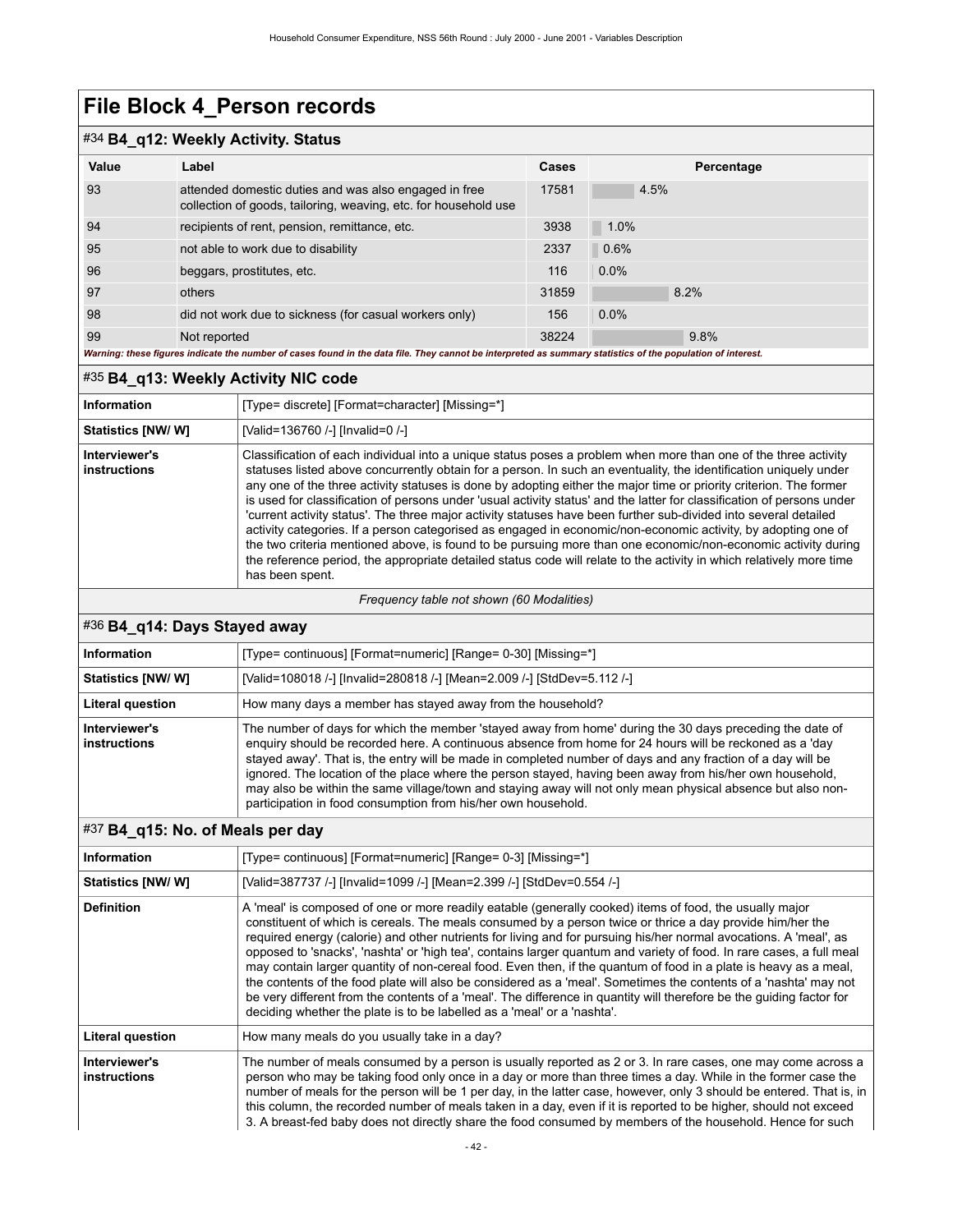### #37 **B4\_q15: No. of Meals per day**

 babies the entry in this column will be '0'. To have a clear idea of what constitutes a meal, the following three paragraphs may be referred to.

| $\#38$ B4 q16: Meals (School) |                                                                                                                                         |  |
|-------------------------------|-----------------------------------------------------------------------------------------------------------------------------------------|--|
| Information                   | [Type= continuous] [Format=numeric] [Range= 0-90] [Missing=*]                                                                           |  |
| <b>Statistics [NW/ W]</b>     | [Valid=41573 /-] [Invalid=347263 /-] [Mean=1.94 /-] [StdDev=6.858 /-]                                                                   |  |
| <b>Literal question</b>       | If you or any member of the household take meals free of cost from school, balwadi etc, then how many such<br>meals are taken in a day? |  |
| Interviewer's<br>instructions | Columns (16), (17) & (18) pertain to meals taken away from home without payment.                                                        |  |

#### #39 **B4\_q17: Meals (Employer)**

| <b>Information</b>            | [Type= continuous] [Format=numeric] [Range= 0-90] [Missing=*]                                                                  |
|-------------------------------|--------------------------------------------------------------------------------------------------------------------------------|
| <b>Statistics [NW/ W]</b>     | [Valid=39800 /-] [Invalid=349036 /-] [Mean=1.584 /-] [StdDev=8.759 /-]                                                         |
| <b>Literal question</b>       | If you or any member of the household take meals free of cost from employer, then how many such meals do you<br>take in a day? |
| Interviewer's<br>instructions | Columns (16), (17) & (18) pertain to meals taken away from home without payment.                                               |

### #40 **B4\_q18: Meals (Others)**

| <b>Information</b>            | [Type= continuous] [Format=numeric] [Range= 0-90] [Missing=*]                                                                |
|-------------------------------|------------------------------------------------------------------------------------------------------------------------------|
| <b>Statistics [NW/ W]</b>     | [Valid=68504 /-] [Invalid=320332 /-] [Mean=6.573 /-] [StdDev=13.756 /-]                                                      |
| <b>Literal question</b>       | If you or any member of the household take meals free of cost from others, then how many such meals do you<br>take in a day? |
| Interviewer's<br>instructions | Columns (16), (17) & (18) pertain to meals taken away from home without payment.                                             |

### #41 **B4\_q19: Meals (Payment)**

| Information               | [Type= continuous] [Format=numeric] [Range= 0-90] [Missing=*]                                                        |
|---------------------------|----------------------------------------------------------------------------------------------------------------------|
| <b>Statistics [NW/ W]</b> | [Valid=48344 /-] [Invalid=340492 /-] [Mean=4.372 /-] [StdDev=13.245 /-]                                              |
| <b>Literal question</b>   | If you or any member of the household take meals away from home on payment, then how many such meals do<br>vou take? |

### #42 **B4\_q20: Meals(At Home)**

| <b>Information</b>                       | [Type= continuous] [Format=numeric] [Range= 0-99] [Missing=*]                                                                       |  |
|------------------------------------------|-------------------------------------------------------------------------------------------------------------------------------------|--|
| Statistics [NW/ W]                       | [Valid=384450 /-] [Invalid=4386 /-] [Mean=70.277 /-] [StdDev=17.3 /-]                                                               |  |
| <b>Literal question</b>                  | How many meals are taken at home in a day?                                                                                          |  |
| #43 Wgt_SubSample: Sub sample Multiplier |                                                                                                                                     |  |
| <b>Information</b>                       | [Type= continuous] [Format=numeric] [Range= 1-1362357] [Missing=*]                                                                  |  |
| <b>Statistics [NW/W]</b>                 | [Valid=388836 /-] [Invalid=0 /-] [Mean=4738.867 /-] [StdDev=19719.06 /-]                                                            |  |
| <b>Recoding and Derivation</b>           | For generating sub sample estimates, this weight should be applied. It has been calculated as follows:<br>Wgt SubSample = $MLT/100$ |  |
| #44 Wgt Combined: Combined Multiplier    |                                                                                                                                     |  |

| Information                    | [Type= continuous] [Format=numeric] [Range= 0.5-681178.5] [Missing=*]                                           |
|--------------------------------|-----------------------------------------------------------------------------------------------------------------|
| <b>Statistics [NW/W]</b>       | [Valid=388836 /-] [Invalid=0 /-] [Mean=2370.561 /-] [StdDev=9859.977 /-]                                        |
| <b>Recoding and Derivation</b> | For generating sub sample combined estimates, this weight should be applied. It has been calculated as follows: |
|                                | Wgt Combined = MLT/100, if NSS=NSC,                                                                             |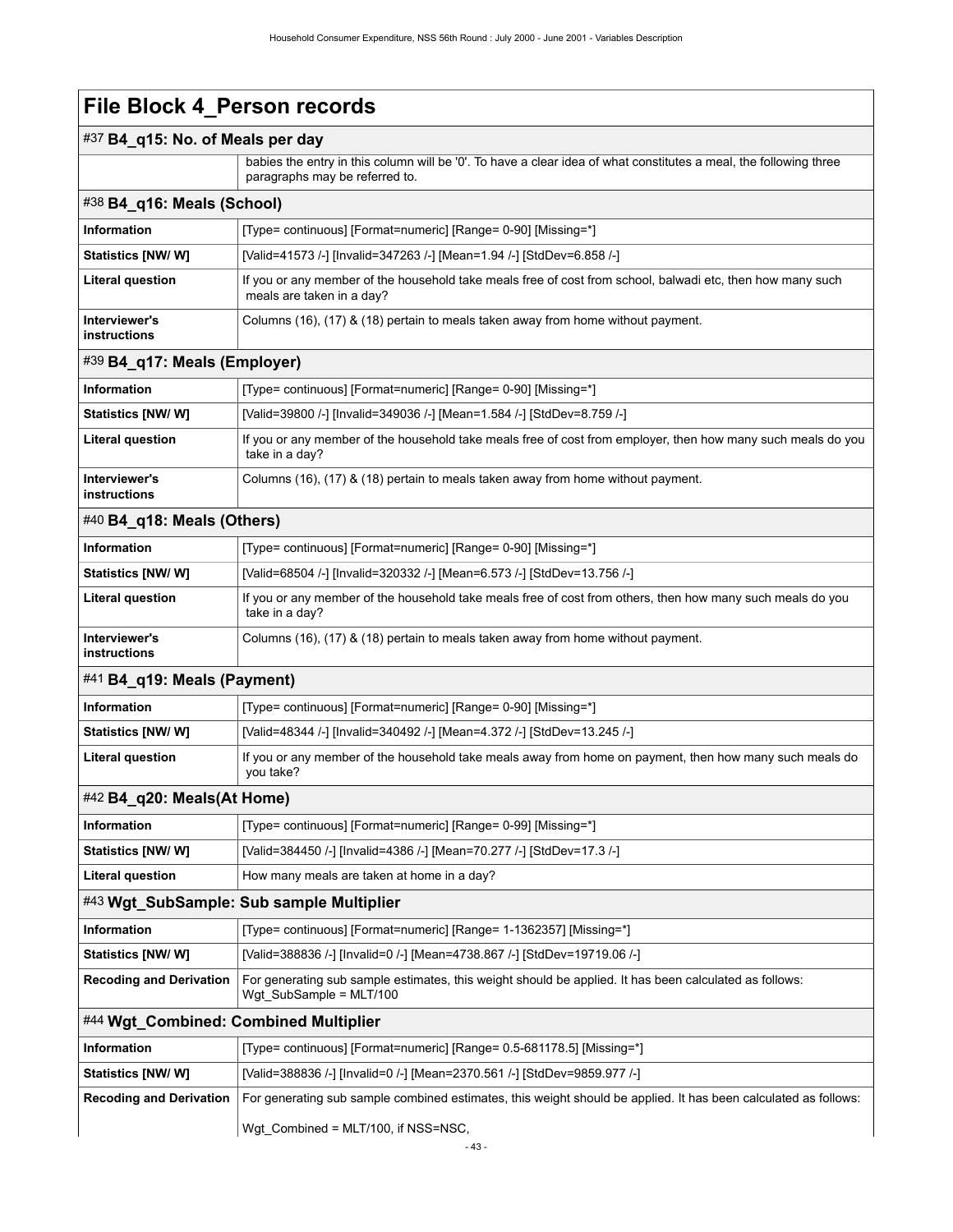|                                |       | File Block 4_Person records                                                                                                                                       |         |            |  |  |
|--------------------------------|-------|-------------------------------------------------------------------------------------------------------------------------------------------------------------------|---------|------------|--|--|
|                                |       | #44 Wgt_Combined: Combined Multiplier                                                                                                                             |         |            |  |  |
|                                |       | if NSC>NSS                                                                                                                                                        |         |            |  |  |
|                                |       | Wgt_Combined = MLT/200                                                                                                                                            |         |            |  |  |
|                                |       |                                                                                                                                                                   |         |            |  |  |
|                                |       | File Block 5_Monthly household expenditure on food and non-food items                                                                                             |         |            |  |  |
|                                |       | #1 HHID: Key to identify a household                                                                                                                              |         |            |  |  |
| <b>Information</b>             |       | [Type= discrete] [Format=character] [Missing=*]                                                                                                                   |         |            |  |  |
| <b>Statistics [NW/W]</b>       |       | [Valid=3707564 /-] [Invalid=0 /-]                                                                                                                                 |         |            |  |  |
| <b>Recoding and Derivation</b> |       | This variable has been derived for identifying a household by combining SS Revised, serial no. of village / block,<br>segment number and sample household number. |         |            |  |  |
| #2 <b>ID: ID</b>               |       |                                                                                                                                                                   |         |            |  |  |
| Information                    |       | [Type= discrete] [Format=character] [Missing=*]                                                                                                                   |         |            |  |  |
| <b>Statistics [NW/W]</b>       |       | [Valid=3707564 /-] [Invalid=0 /-]                                                                                                                                 |         |            |  |  |
|                                |       | #3 RoundSchedule: Round Schedule                                                                                                                                  |         |            |  |  |
| Information                    |       | [Type= discrete] [Format=character] [Missing=*]                                                                                                                   |         |            |  |  |
| <b>Statistics [NW/W]</b>       |       | [Valid=3707564 /-] [Invalid=0 /-]                                                                                                                                 |         |            |  |  |
| <b>Definition</b>              |       | Indicates the NSS round and schedule number of this survey.                                                                                                       |         |            |  |  |
| Value                          | Label |                                                                                                                                                                   | Cases   | Percentage |  |  |
| 561                            |       |                                                                                                                                                                   | 3707564 | 100.0%     |  |  |
|                                |       | Warning: these figures indicate the number of cases found in the data file. They cannot be interpreted as summary statistics of the population of interest.       |         |            |  |  |
| #4 SS_Original: SS_Original    |       |                                                                                                                                                                   |         |            |  |  |
| <b>Information</b>             |       | [Type= discrete] [Format=character] [Missing=*]                                                                                                                   |         |            |  |  |
| Statistics [NW/W]              |       | [Valid=3707564 /-] [Invalid=0 /-]                                                                                                                                 |         |            |  |  |
| #5 Sector: Sector              |       |                                                                                                                                                                   |         |            |  |  |
| <b>Information</b>             |       | [Type= discrete] [Format=character] [Missing=*]                                                                                                                   |         |            |  |  |
| Statistics [NW/W]              |       | [Valid=3707564 /-] [Invalid=0 /-]                                                                                                                                 |         |            |  |  |
| <b>Definition</b>              |       | Sector: A word used for the rural-urban demarcation.                                                                                                              |         |            |  |  |
| Value                          | Label |                                                                                                                                                                   | Cases   | Percentage |  |  |
| 1                              | Rural |                                                                                                                                                                   | 1328956 | 35.8%      |  |  |
| $\overline{2}$                 | Urban | Warning: these figures indicate the number of cases found in the data file. They cannot be interpreted as summary statistics of the population of interest.       | 2378608 | 64.2%      |  |  |
| #6 State_region: State region  |       |                                                                                                                                                                   |         |            |  |  |
| Information                    |       | [Type= discrete] [Format=character] [Missing=*]                                                                                                                   |         |            |  |  |
| <b>Statistics [NW/W]</b>       |       | [Valid=3707564 /-] [Invalid=0 /-]                                                                                                                                 |         |            |  |  |
| <b>Definition</b>              |       | Regions are hierarchical domains of study below the level of State/ Union Territory in the NSS.                                                                   |         |            |  |  |
| #7 State: State                |       |                                                                                                                                                                   |         |            |  |  |
| Information                    |       | [Type= discrete] [Format=character] [Missing=*]                                                                                                                   |         |            |  |  |
| Statistics [NW/W]              |       | [Valid=3707564 /-] [Invalid=0 /-]                                                                                                                                 |         |            |  |  |
| <b>Recoding and Derivation</b> |       | This variable has been derived from the variable "State_Region" to enable the users to easily access state wise<br>data.                                          |         |            |  |  |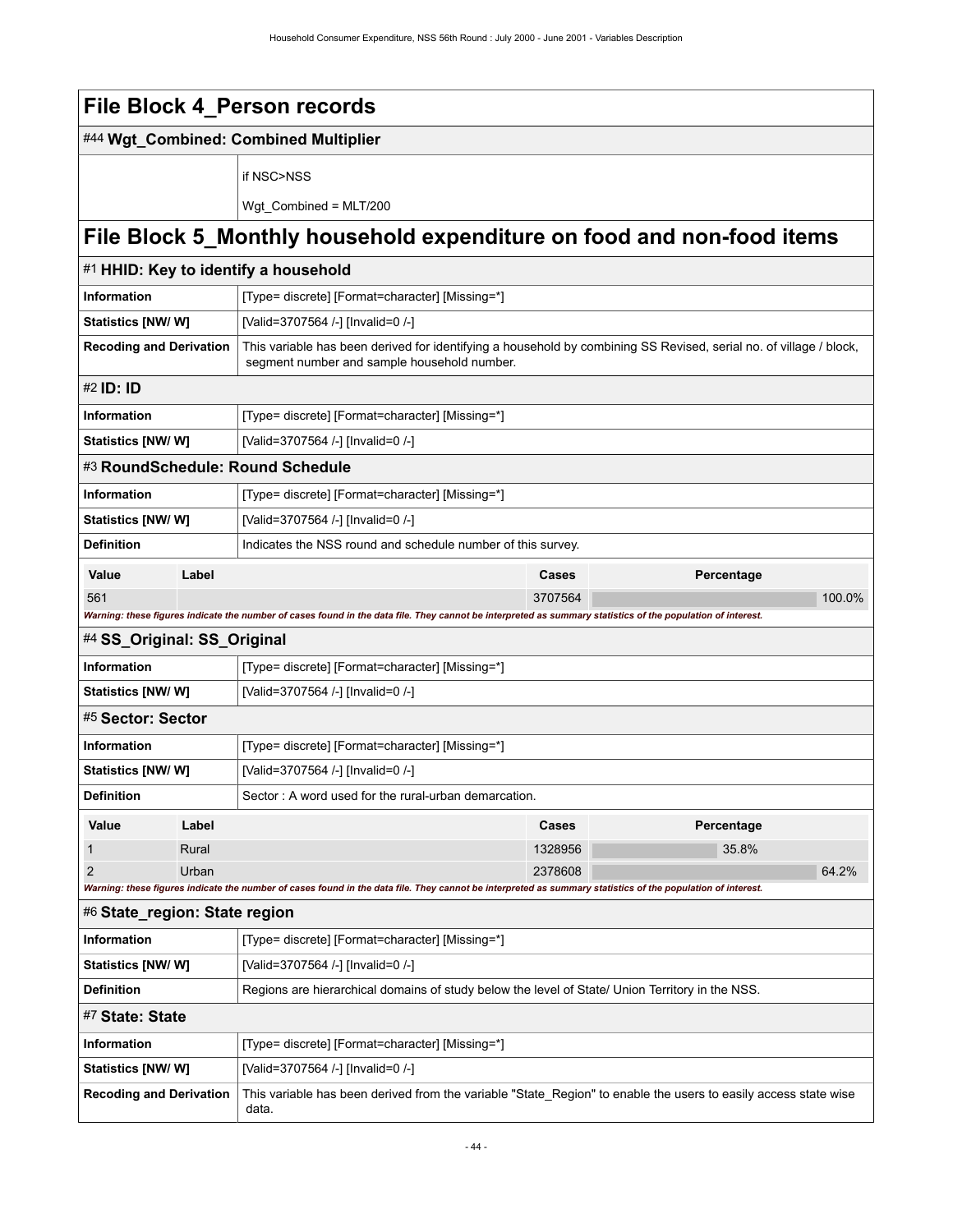### #7 **State: State**

|                            |                                                                                                                                                                                                                                                                                                                                                                                                                                                                                                       | Frequency table not shown (35 Modalities)                                                                                                                                                                                                                                                                                                                                     |         |            |       |
|----------------------------|-------------------------------------------------------------------------------------------------------------------------------------------------------------------------------------------------------------------------------------------------------------------------------------------------------------------------------------------------------------------------------------------------------------------------------------------------------------------------------------------------------|-------------------------------------------------------------------------------------------------------------------------------------------------------------------------------------------------------------------------------------------------------------------------------------------------------------------------------------------------------------------------------|---------|------------|-------|
| #8 Stratum: Stratum number |                                                                                                                                                                                                                                                                                                                                                                                                                                                                                                       |                                                                                                                                                                                                                                                                                                                                                                               |         |            |       |
| Information                |                                                                                                                                                                                                                                                                                                                                                                                                                                                                                                       | [Type= discrete] [Format=character] [Missing=*]                                                                                                                                                                                                                                                                                                                               |         |            |       |
| Statistics [NW/ W]         |                                                                                                                                                                                                                                                                                                                                                                                                                                                                                                       | [Valid=3707564 /-] [Invalid=0 /-]                                                                                                                                                                                                                                                                                                                                             |         |            |       |
| <b>Definition</b>          |                                                                                                                                                                                                                                                                                                                                                                                                                                                                                                       | Within each district of a State/ UT, two basic strata were formed:<br>(i) rural stratum comprising of all rural areas of the district and<br>(ii) urban stratum comprising of all the urban areas of the district.                                                                                                                                                            |         |            |       |
| #9 SubStratum: Sub Stratum |                                                                                                                                                                                                                                                                                                                                                                                                                                                                                                       |                                                                                                                                                                                                                                                                                                                                                                               |         |            |       |
| <b>Information</b>         |                                                                                                                                                                                                                                                                                                                                                                                                                                                                                                       | [Type= discrete] [Format=character] [Missing=*]                                                                                                                                                                                                                                                                                                                               |         |            |       |
| Statistics [NW/W]          |                                                                                                                                                                                                                                                                                                                                                                                                                                                                                                       | [Valid=3707564 /-] [Invalid=0 /-]                                                                                                                                                                                                                                                                                                                                             |         |            |       |
| #10 District: District     |                                                                                                                                                                                                                                                                                                                                                                                                                                                                                                       |                                                                                                                                                                                                                                                                                                                                                                               |         |            |       |
| <b>Information</b>         |                                                                                                                                                                                                                                                                                                                                                                                                                                                                                                       | [Type= discrete] [Format=character] [Missing=*]                                                                                                                                                                                                                                                                                                                               |         |            |       |
| <b>Statistics [NW/W]</b>   |                                                                                                                                                                                                                                                                                                                                                                                                                                                                                                       | [Valid=3707564 /-] [Invalid=0 /-]                                                                                                                                                                                                                                                                                                                                             |         |            |       |
| #11 SubRound: Sub Round    |                                                                                                                                                                                                                                                                                                                                                                                                                                                                                                       |                                                                                                                                                                                                                                                                                                                                                                               |         |            |       |
| Information                |                                                                                                                                                                                                                                                                                                                                                                                                                                                                                                       | [Type= discrete] [Format=character] [Missing=*]                                                                                                                                                                                                                                                                                                                               |         |            |       |
| Statistics [NW/ W]         |                                                                                                                                                                                                                                                                                                                                                                                                                                                                                                       | [Valid=3707564 /-] [Invalid=0 /-]                                                                                                                                                                                                                                                                                                                                             |         |            |       |
| <b>Definition</b>          |                                                                                                                                                                                                                                                                                                                                                                                                                                                                                                       | The survey period of one year of this round was divided into four sub-rounds of three months duration. Equal<br>number of sample villages and blocks were allotted for survey in each of these four sub-rounds.                                                                                                                                                               |         |            |       |
| Value                      | Label                                                                                                                                                                                                                                                                                                                                                                                                                                                                                                 |                                                                                                                                                                                                                                                                                                                                                                               | Cases   | Percentage |       |
| 1                          | Sub round 1                                                                                                                                                                                                                                                                                                                                                                                                                                                                                           |                                                                                                                                                                                                                                                                                                                                                                               | 904418  |            | 24.4% |
| 2                          | Sub round 2                                                                                                                                                                                                                                                                                                                                                                                                                                                                                           |                                                                                                                                                                                                                                                                                                                                                                               | 928565  |            | 25.0% |
| 3                          | Sub round 3                                                                                                                                                                                                                                                                                                                                                                                                                                                                                           |                                                                                                                                                                                                                                                                                                                                                                               | 948038  |            | 25.6% |
| $\overline{4}$             | Sub round 4                                                                                                                                                                                                                                                                                                                                                                                                                                                                                           |                                                                                                                                                                                                                                                                                                                                                                               | 926543  |            | 25.0% |
| #12 SS_Revised: SS Revised |                                                                                                                                                                                                                                                                                                                                                                                                                                                                                                       | Warning: these figures indicate the number of cases found in the data file. They cannot be interpreted as summary statistics of the population of interest.                                                                                                                                                                                                                   |         |            |       |
| <b>Information</b>         |                                                                                                                                                                                                                                                                                                                                                                                                                                                                                                       |                                                                                                                                                                                                                                                                                                                                                                               |         |            |       |
|                            |                                                                                                                                                                                                                                                                                                                                                                                                                                                                                                       | [Type= discrete] [Format=character] [Missing=*]                                                                                                                                                                                                                                                                                                                               |         |            |       |
| Statistics [NW/ W]         |                                                                                                                                                                                                                                                                                                                                                                                                                                                                                                       | [Valid=3707564 /-] [Invalid=0 /-]                                                                                                                                                                                                                                                                                                                                             |         |            |       |
|                            | <b>Definition</b><br>An important feature of the NSS sampling design is that the total sample of first stage units is drawn in the form<br>of two or more independent and parallel samples, termed as interpenetrating sub-samples. Each sub-sample is<br>drawn by the same<br>sampling scheme and is capable of providing valid estimates of the population parameters. The comparison of<br>sub-sample wise estimates shows the margin of uncertainty associated with the combined sample estimate. |                                                                                                                                                                                                                                                                                                                                                                               |         |            |       |
|                            |                                                                                                                                                                                                                                                                                                                                                                                                                                                                                                       | Interpenetrating sub-samples have been used in NSS (i) to obtain valid estimates from each sub-round (season)<br>of the survey round, and (ii) to ensure that Central and State samples for any State/ UT cover independent and<br>equally valid samples of units.<br>The samples surveyed by the NSSO staff are termed as Central sample and the matched samples surveyed by |         |            |       |
|                            |                                                                                                                                                                                                                                                                                                                                                                                                                                                                                                       | State Government staff are termed as State sample.                                                                                                                                                                                                                                                                                                                            |         |            |       |
| Value                      | Label                                                                                                                                                                                                                                                                                                                                                                                                                                                                                                 |                                                                                                                                                                                                                                                                                                                                                                               | Cases   | Percentage |       |
| $\mathbf{1}$               | Central sample                                                                                                                                                                                                                                                                                                                                                                                                                                                                                        |                                                                                                                                                                                                                                                                                                                                                                               | 1301282 | 35.1%      |       |
| 2                          | State sample                                                                                                                                                                                                                                                                                                                                                                                                                                                                                          | Warning: these figures indicate the number of cases found in the data file. They cannot be interpreted as summary statistics of the population of interest.                                                                                                                                                                                                                   | 2406282 |            | 64.9% |
|                            |                                                                                                                                                                                                                                                                                                                                                                                                                                                                                                       | #13 Vill_BIk_SIno: Serial no of village / Block                                                                                                                                                                                                                                                                                                                               |         |            |       |
| Information                |                                                                                                                                                                                                                                                                                                                                                                                                                                                                                                       | [Type= discrete] [Format=character] [Missing=*]                                                                                                                                                                                                                                                                                                                               |         |            |       |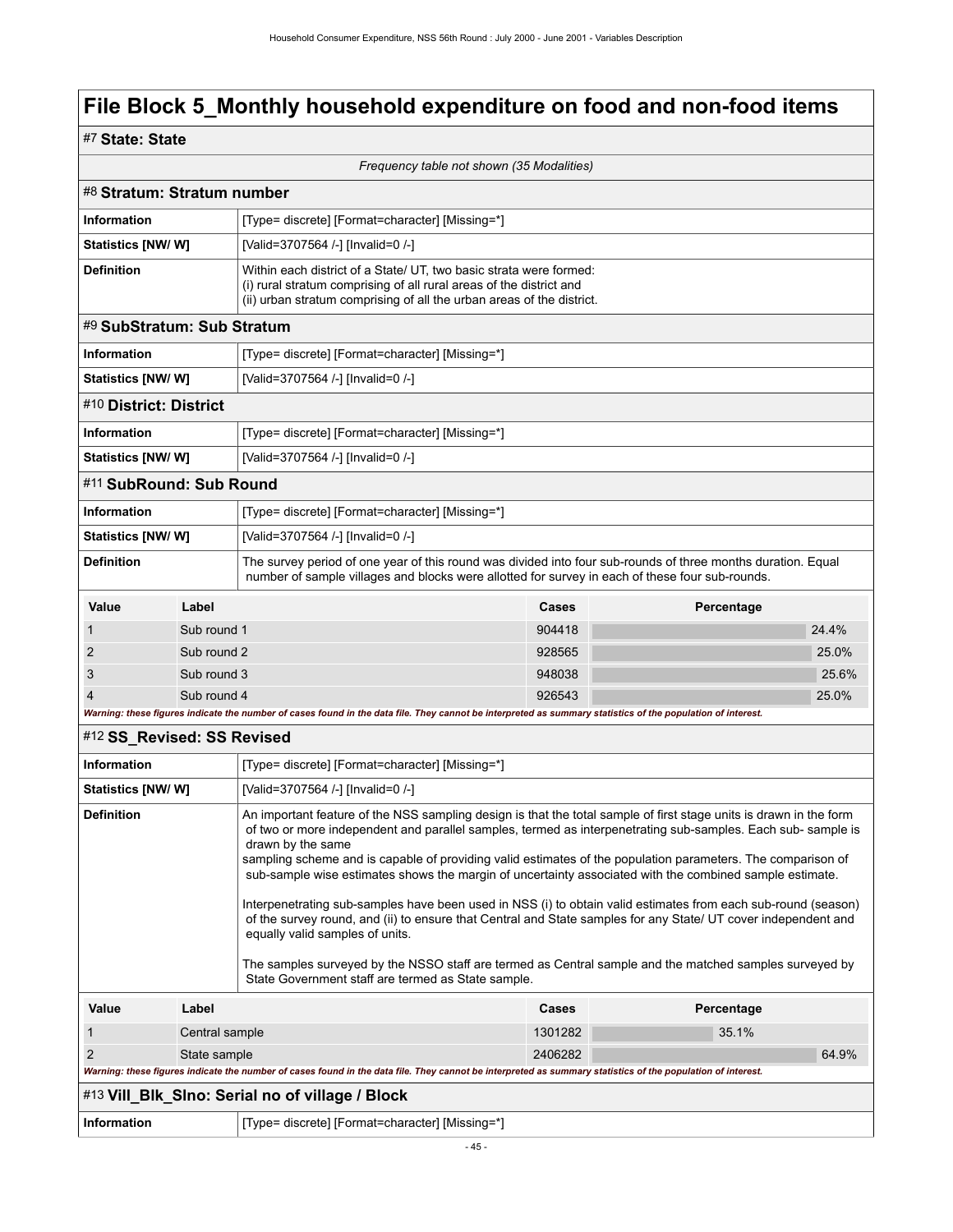|                                       | #13 Vill_Blk_Slno: Serial no of village / Block                                                                                                                                                      |                                                 |            |       |  |
|---------------------------------------|------------------------------------------------------------------------------------------------------------------------------------------------------------------------------------------------------|-------------------------------------------------|------------|-------|--|
| Statistics [NW/W]                     | [Valid=3707564 /-] [Invalid=0 /-]                                                                                                                                                                    |                                                 |            |       |  |
| <b>Definition</b>                     | The first-stage units are census villages in the rural sector and the NSSO urban frame survey (UFS) blocks in the<br>urban sector. This variable indicates the serial number assigned to such units. |                                                 |            |       |  |
| #14 SegmentNo: Segment number         |                                                                                                                                                                                                      |                                                 |            |       |  |
| <b>Information</b>                    | [Type= discrete] [Format=character] [Missing=*]                                                                                                                                                      |                                                 |            |       |  |
| Statistics [NW/W]                     | [Valid=3707564 /-] [Invalid=0 /-]                                                                                                                                                                    |                                                 |            |       |  |
| Value<br>Label                        |                                                                                                                                                                                                      | Cases                                           | Percentage |       |  |
| $\mathbf{1}$                          |                                                                                                                                                                                                      | 2991106                                         |            | 80.7% |  |
| 2                                     |                                                                                                                                                                                                      | 716458                                          | 19.3%      |       |  |
|                                       | Warning: these figures indicate the number of cases found in the data file. They cannot be interpreted as summary statistics of the population of interest.                                          |                                                 |            |       |  |
| #15 Hhold_no: Sample Household number |                                                                                                                                                                                                      |                                                 |            |       |  |
| Information                           | [Type= discrete] [Format=character] [Missing=*]                                                                                                                                                      |                                                 |            |       |  |
| <b>Statistics [NW/ W]</b>             | [Valid=3707564 /-] [Invalid=0 /-]                                                                                                                                                                    |                                                 |            |       |  |
| #16 Survey_Code: Survey Code          |                                                                                                                                                                                                      |                                                 |            |       |  |
| <b>Information</b>                    |                                                                                                                                                                                                      | [Type= discrete] [Format=character] [Missing=*] |            |       |  |
| <b>Statistics [NW/ W]</b>             | [Valid=3704826 /-] [Invalid=0 /-]                                                                                                                                                                    |                                                 |            |       |  |
| Value<br>Label                        |                                                                                                                                                                                                      | Cases                                           | Percentage |       |  |
| 0                                     |                                                                                                                                                                                                      | 158                                             | 0.0%       |       |  |
| 1                                     |                                                                                                                                                                                                      | 3511682                                         |            | 94.8% |  |
| $\overline{2}$                        |                                                                                                                                                                                                      | 192404                                          | 5.2%       |       |  |
| 4                                     |                                                                                                                                                                                                      | 429                                             | 0.0%       |       |  |
| 5                                     |                                                                                                                                                                                                      | 34                                              | 0.0%       |       |  |
| 9                                     |                                                                                                                                                                                                      | 119                                             | 0.0%       |       |  |
|                                       | Warning: these figures indicate the number of cases found in the data file. They cannot be interpreted as summary statistics of the population of interest.                                          |                                                 |            |       |  |
| #17 Substn_Code: Substitution Code    |                                                                                                                                                                                                      |                                                 |            |       |  |
| Information                           | [Type= discrete] [Format=character] [Missing=*]                                                                                                                                                      |                                                 |            |       |  |
| Statistics [NW/ W]                    | [Valid=194340 /-] [Invalid=0 /-]                                                                                                                                                                     |                                                 |            |       |  |
| Value<br>Label                        |                                                                                                                                                                                                      | Cases                                           | Percentage |       |  |
| $\boldsymbol{0}$                      |                                                                                                                                                                                                      | 191                                             | 0.1%       |       |  |
| $\mathbf{1}$                          |                                                                                                                                                                                                      | 11448                                           | 5.9%       |       |  |
| $\overline{2}$                        |                                                                                                                                                                                                      | 148825                                          |            | 76.6% |  |
| 3                                     |                                                                                                                                                                                                      | 22093                                           | 11.4%      |       |  |
| 4                                     |                                                                                                                                                                                                      | 72                                              | 0.0%       |       |  |
| 6                                     |                                                                                                                                                                                                      | 128                                             | 0.1%       |       |  |
| $\overline{7}$                        |                                                                                                                                                                                                      | 106                                             | 0.1%       |       |  |
| 9                                     | Warning: these figures indicate the number of cases found in the data file. They cannot be interpreted as summary statistics of the population of interest.                                          | 11477                                           | 5.9%       |       |  |
| #18 NSS: NSS                          |                                                                                                                                                                                                      |                                                 |            |       |  |
| <b>Information</b>                    | [Type= discrete] [Format=character] [Missing=*]                                                                                                                                                      |                                                 |            |       |  |
| Statistics [NW/W]                     | [Valid=3707564 /-] [Invalid=0 /-]                                                                                                                                                                    |                                                 |            |       |  |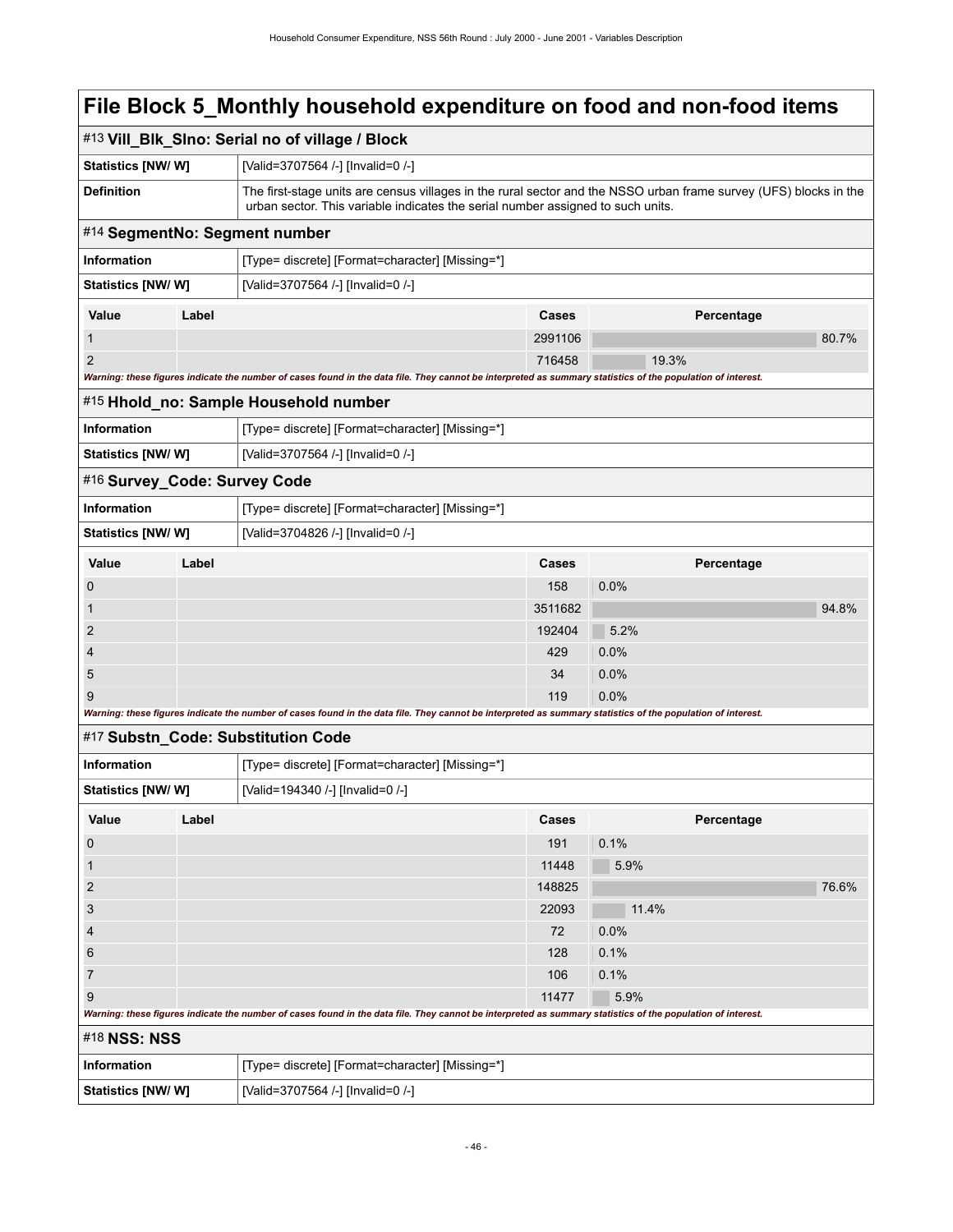| #19 NSC: NSC                          |                                                                                                                                   |  |  |  |
|---------------------------------------|-----------------------------------------------------------------------------------------------------------------------------------|--|--|--|
| Information                           | [Type= discrete] [Format=character] [Missing=*]                                                                                   |  |  |  |
| Statistics [NW/ W]                    | [Valid=3707564 /-] [Invalid=0 /-]                                                                                                 |  |  |  |
| #20 MULT_SS: MULT_SS                  |                                                                                                                                   |  |  |  |
| Information                           | [Type= continuous] [Format=numeric] [Range= 100-136235700] [Missing=*]                                                            |  |  |  |
| <b>Statistics [NW/W]</b>              | [Valid=3707564 /-] [Invalid=0 /-] [Mean=451208.335 /-] [StdDev=1880131.353 /-]                                                    |  |  |  |
| #21 MPCE_CODE: MPCE_CODE              |                                                                                                                                   |  |  |  |
| Information                           | [Type= discrete] [Format=character] [Missing=*]                                                                                   |  |  |  |
| Statistics [NW/W]                     | [Valid=3707564 /-] [Invalid=0 /-]                                                                                                 |  |  |  |
| #22 CMPCE_CODE: CMPCE_CODE            |                                                                                                                                   |  |  |  |
| Information                           | [Type= discrete] [Format=character] [Missing=*]                                                                                   |  |  |  |
| Statistics [NW/W]                     | [Valid=3707564 /-] [Invalid=0 /-]                                                                                                 |  |  |  |
| #23 B5_q1: Block 5 Item code          |                                                                                                                                   |  |  |  |
| Information                           | [Type= discrete] [Format=character] [Missing=*]                                                                                   |  |  |  |
| <b>Statistics [NW/W]</b>              | [Valid=3707564 /-] [Invalid=0 /-]                                                                                                 |  |  |  |
|                                       | Frequency table not shown (176 Modalities)                                                                                        |  |  |  |
| #24 B5_q3: Quantity (0.00)            |                                                                                                                                   |  |  |  |
| Information                           | [Type= continuous] [Format=numeric] [Range= 0-115125] [Missing=*]                                                                 |  |  |  |
| Statistics [NW/W]                     | [Valid=3707564 /-] [Invalid=0 /-] [Mean=69.769 /-] [StdDev=259.081 /-]                                                            |  |  |  |
| <b>Literal question</b>               | How much quantity of the item was consumed by the household in the last 30 days?                                                  |  |  |  |
| #25 B5_q4: Value (Rs. 0.00)           |                                                                                                                                   |  |  |  |
| Information                           | [Type= continuous] [Format=numeric] [Range= 0-28257] [Missing=*]                                                                  |  |  |  |
| <b>Statistics [NW/W]</b>              | [Valid=3707564 /-] [Invalid=0 /-] [Mean=78.952 /-] [StdDev=164.675 /-]                                                            |  |  |  |
| <b>Literal question</b>               | What was the value of the items consumed by the household in the last 30 days?                                                    |  |  |  |
| #26 FoodCode: FoodCode                |                                                                                                                                   |  |  |  |
| Information                           | [Type= discrete] [Format=character] [Missing=*]                                                                                   |  |  |  |
| Statistics [NW/W]                     | [Valid=3707564 /-] [Invalid=0 /-]                                                                                                 |  |  |  |
| #27 OnUseOfDurable: OnUseOfDurable    |                                                                                                                                   |  |  |  |
| Information                           | [Type= discrete] [Format=character] [Missing=*]                                                                                   |  |  |  |
| Statistics [NW/W]                     | [Valid=0 /-] [Invalid=0 /-]                                                                                                       |  |  |  |
|                                       | #28 Wgt_SubSample: Sub sample Multiplier                                                                                          |  |  |  |
| <b>Information</b>                    | [Type= continuous] [Format=numeric] [Range= 1-1362357] [Missing=*]                                                                |  |  |  |
| Statistics [NW/W]                     | [Valid=3707564 /-] [Invalid=0 /-] [Mean=4512.083 /-] [StdDev=18801.314 /-]                                                        |  |  |  |
| <b>Recoding and Derivation</b>        | For generating sub sample estimates, this weight should be applied. It has been calculated as follows:<br>Wgt SubSample = MLT/100 |  |  |  |
| #29 Wgt_Combined: Combined Multiplier |                                                                                                                                   |  |  |  |
| Information                           | [Type= continuous] [Format=numeric] [Range= 0.5-681178.5] [Missing=*]                                                             |  |  |  |
| Statistics [NW/W]                     | [Valid=3707564 /-] [Invalid=0 /-] [Mean=2256.971 /-] [StdDev=9401.039 /-]                                                         |  |  |  |
| <b>Recoding and Derivation</b>        | For generating sub sample combined estimates, this weight should be applied. It has been calculated as follows:                   |  |  |  |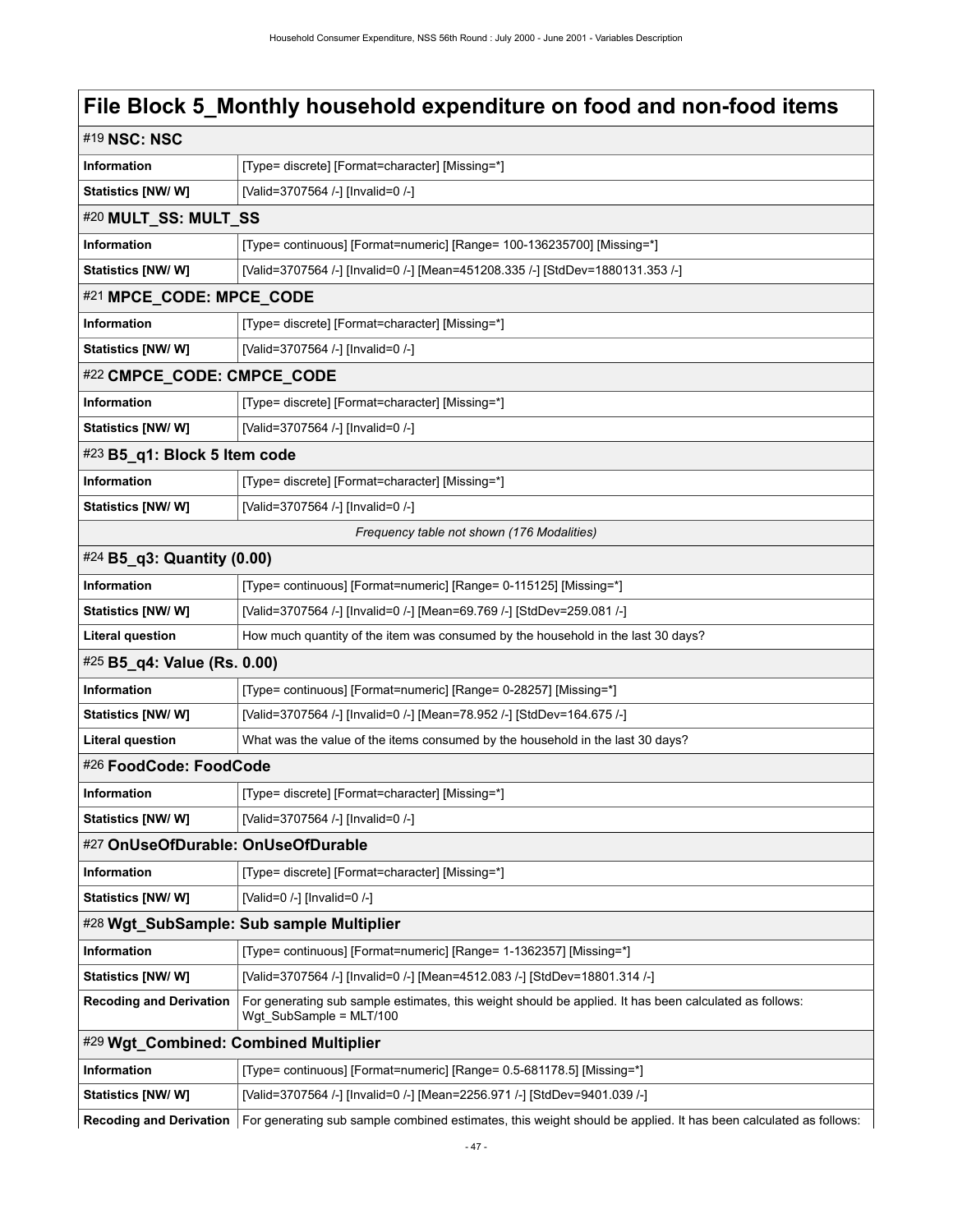|                                |       | #29 Wgt_Combined: Combined Multiplier                                                                                                                             |              |            |        |
|--------------------------------|-------|-------------------------------------------------------------------------------------------------------------------------------------------------------------------|--------------|------------|--------|
|                                |       | Wgt_Combined = MLT/100, if NSS=NSC,                                                                                                                               |              |            |        |
|                                |       | if NSC>NSS                                                                                                                                                        |              |            |        |
|                                |       | Wgt Combined = MLT/200                                                                                                                                            |              |            |        |
|                                |       | File Block 5pt1_Monthly household expenditure on fuel and light                                                                                                   |              |            |        |
|                                |       | #1 HHID: Key to identify a household                                                                                                                              |              |            |        |
| Information                    |       | [Type= discrete] [Format=character] [Missing=*]                                                                                                                   |              |            |        |
| Statistics [NW/ W]             |       | [Valid=400000 /-] [Invalid=0 /-]                                                                                                                                  |              |            |        |
| <b>Recoding and Derivation</b> |       | This variable has been derived for identifying a household by combining SS Revised, serial no. of village / block,<br>segment number and sample household number. |              |            |        |
| #2 <b>ID: ID</b>               |       |                                                                                                                                                                   |              |            |        |
| Information                    |       | [Type= discrete] [Format=character] [Missing=*]                                                                                                                   |              |            |        |
| Statistics [NW/ W]             |       | [Valid=400000 /-] [Invalid=0 /-]                                                                                                                                  |              |            |        |
|                                |       | #3 RoundSchedule: Round Schedule                                                                                                                                  |              |            |        |
| Information                    |       | [Type= discrete] [Format=character] [Missing=*]                                                                                                                   |              |            |        |
| <b>Statistics [NW/ W]</b>      |       | [Valid=400000 /-] [Invalid=0 /-]                                                                                                                                  |              |            |        |
| <b>Definition</b>              |       | Indicates the NSS round and schedule number of this survey.                                                                                                       |              |            |        |
| Value                          | Label |                                                                                                                                                                   | <b>Cases</b> | Percentage |        |
| 561                            |       |                                                                                                                                                                   | 400000       |            | 100.0% |
|                                |       | Warning: these figures indicate the number of cases found in the data file. They cannot be interpreted as summary statistics of the population of interest.       |              |            |        |
| #4 SS_Original: SS_Original    |       |                                                                                                                                                                   |              |            |        |
| <b>Information</b>             |       | [Type= discrete] [Format=character] [Missing=*]                                                                                                                   |              |            |        |
| <b>Statistics [NW/ W]</b>      |       | [Valid=400000 /-] [Invalid=0 /-]                                                                                                                                  |              |            |        |
| #5 Sector: Sector              |       |                                                                                                                                                                   |              |            |        |
| <b>Information</b>             |       | [Type= discrete] [Format=character] [Missing=*]                                                                                                                   |              |            |        |
| Statistics [NW/W]              |       | [Valid=400000 /-] [Invalid=0 /-]                                                                                                                                  |              |            |        |
| <b>Definition</b>              |       | Sector: A word used for the rural-urban demarcation.                                                                                                              |              |            |        |
| Value                          | Label |                                                                                                                                                                   | Cases        | Percentage |        |
| $\mathbf{1}$                   | Rural |                                                                                                                                                                   | 154491       | 38.6%      |        |
| $\overline{2}$                 | Urban | Warning: these figures indicate the number of cases found in the data file. They cannot be interpreted as summary statistics of the population of interest.       | 245509       |            | 61.4%  |
| #6 State_region: State region  |       |                                                                                                                                                                   |              |            |        |
| <b>Information</b>             |       | [Type= discrete] [Format=character] [Missing=*]                                                                                                                   |              |            |        |
| <b>Statistics [NW/ W]</b>      |       | [Valid=400000 /-] [Invalid=0 /-]                                                                                                                                  |              |            |        |
| <b>Definition</b>              |       | Regions are hierarchical domains of study below the level of State/ Union Territory in the NSS.                                                                   |              |            |        |
| #7 State: State                |       |                                                                                                                                                                   |              |            |        |
| Information                    |       | [Type= discrete] [Format=character] [Missing=*]                                                                                                                   |              |            |        |
| <b>Statistics [NW/ W]</b>      |       | [Valid=400000 /-] [Invalid=0 /-]                                                                                                                                  |              |            |        |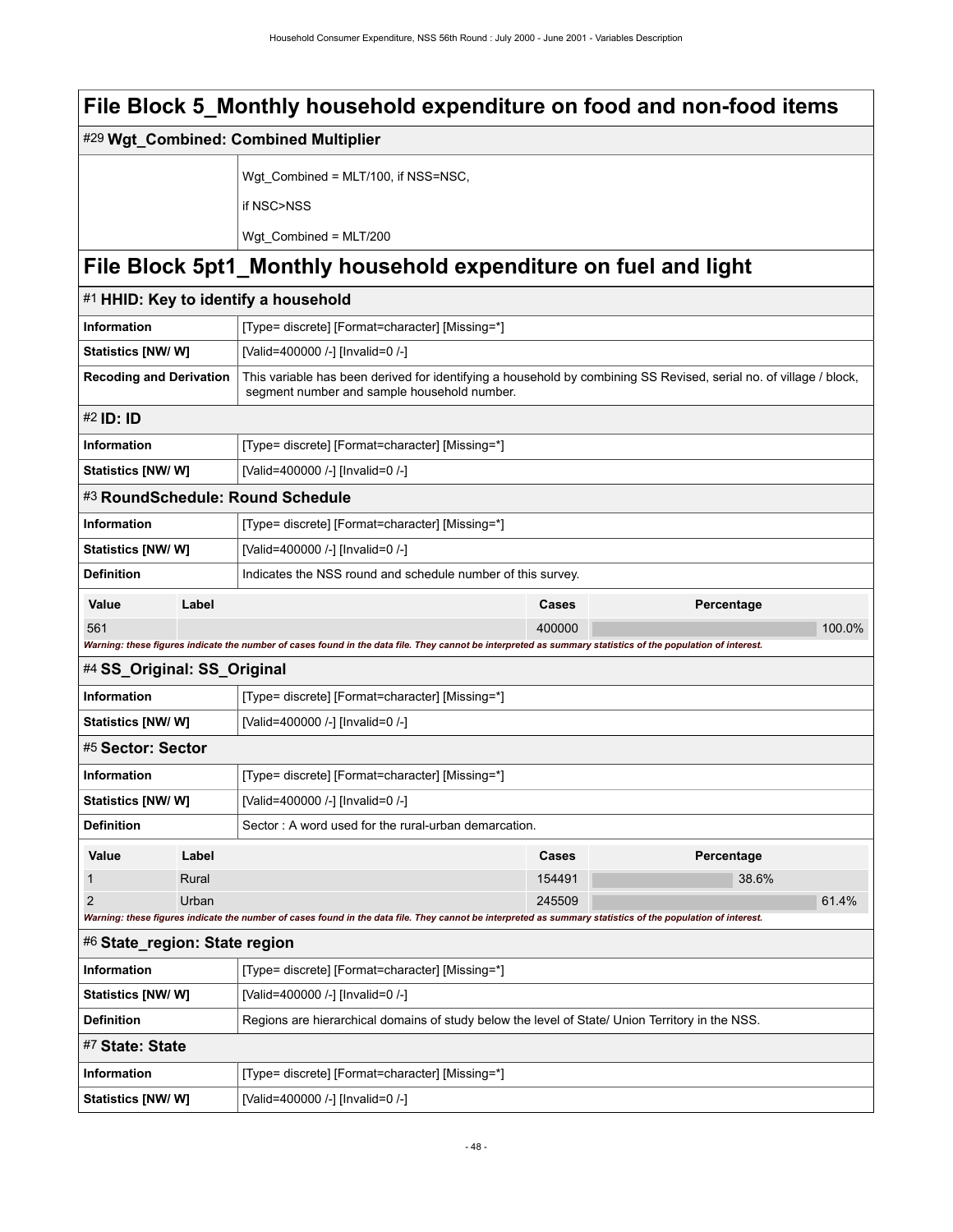| #7 State: State                                                                                                                                                                                                                                                                                                                                                                                                                                                                                                                                                                                                                                                                                                                                                                                                                                                                                                                              |                |                                                                                                                                                                                                                    |        |            |  |  |
|----------------------------------------------------------------------------------------------------------------------------------------------------------------------------------------------------------------------------------------------------------------------------------------------------------------------------------------------------------------------------------------------------------------------------------------------------------------------------------------------------------------------------------------------------------------------------------------------------------------------------------------------------------------------------------------------------------------------------------------------------------------------------------------------------------------------------------------------------------------------------------------------------------------------------------------------|----------------|--------------------------------------------------------------------------------------------------------------------------------------------------------------------------------------------------------------------|--------|------------|--|--|
| <b>Recoding and Derivation</b>                                                                                                                                                                                                                                                                                                                                                                                                                                                                                                                                                                                                                                                                                                                                                                                                                                                                                                               |                | This variable has been derived from the variable "State_Region" to enable the users to easily access state wise<br>data.                                                                                           |        |            |  |  |
|                                                                                                                                                                                                                                                                                                                                                                                                                                                                                                                                                                                                                                                                                                                                                                                                                                                                                                                                              |                | Frequency table not shown (35 Modalities)                                                                                                                                                                          |        |            |  |  |
| #8 Stratum: Stratum number                                                                                                                                                                                                                                                                                                                                                                                                                                                                                                                                                                                                                                                                                                                                                                                                                                                                                                                   |                |                                                                                                                                                                                                                    |        |            |  |  |
| <b>Information</b>                                                                                                                                                                                                                                                                                                                                                                                                                                                                                                                                                                                                                                                                                                                                                                                                                                                                                                                           |                | [Type= discrete] [Format=character] [Missing=*]                                                                                                                                                                    |        |            |  |  |
| <b>Statistics [NW/ W]</b>                                                                                                                                                                                                                                                                                                                                                                                                                                                                                                                                                                                                                                                                                                                                                                                                                                                                                                                    |                | [Valid=400000 /-] [Invalid=0 /-]                                                                                                                                                                                   |        |            |  |  |
| <b>Definition</b>                                                                                                                                                                                                                                                                                                                                                                                                                                                                                                                                                                                                                                                                                                                                                                                                                                                                                                                            |                | Within each district of a State/ UT, two basic strata were formed:<br>(i) rural stratum comprising of all rural areas of the district and<br>(ii) urban stratum comprising of all the urban areas of the district. |        |            |  |  |
| #9 SubStratum: Sub Stratum                                                                                                                                                                                                                                                                                                                                                                                                                                                                                                                                                                                                                                                                                                                                                                                                                                                                                                                   |                |                                                                                                                                                                                                                    |        |            |  |  |
| <b>Information</b>                                                                                                                                                                                                                                                                                                                                                                                                                                                                                                                                                                                                                                                                                                                                                                                                                                                                                                                           |                | [Type= discrete] [Format=character] [Missing=*]                                                                                                                                                                    |        |            |  |  |
| <b>Statistics [NW/ W]</b>                                                                                                                                                                                                                                                                                                                                                                                                                                                                                                                                                                                                                                                                                                                                                                                                                                                                                                                    |                | [Valid=400000 /-] [Invalid=0 /-]                                                                                                                                                                                   |        |            |  |  |
| #10 District: District                                                                                                                                                                                                                                                                                                                                                                                                                                                                                                                                                                                                                                                                                                                                                                                                                                                                                                                       |                |                                                                                                                                                                                                                    |        |            |  |  |
| <b>Information</b>                                                                                                                                                                                                                                                                                                                                                                                                                                                                                                                                                                                                                                                                                                                                                                                                                                                                                                                           |                | [Type= discrete] [Format=character] [Missing=*]                                                                                                                                                                    |        |            |  |  |
| Statistics [NW/ W]                                                                                                                                                                                                                                                                                                                                                                                                                                                                                                                                                                                                                                                                                                                                                                                                                                                                                                                           |                | [Valid=400000 /-] [Invalid=0 /-]                                                                                                                                                                                   |        |            |  |  |
| #11 SubRound: Sub Round                                                                                                                                                                                                                                                                                                                                                                                                                                                                                                                                                                                                                                                                                                                                                                                                                                                                                                                      |                |                                                                                                                                                                                                                    |        |            |  |  |
| <b>Information</b>                                                                                                                                                                                                                                                                                                                                                                                                                                                                                                                                                                                                                                                                                                                                                                                                                                                                                                                           |                | [Type= discrete] [Format=character] [Missing=*]                                                                                                                                                                    |        |            |  |  |
| <b>Statistics [NW/ W]</b>                                                                                                                                                                                                                                                                                                                                                                                                                                                                                                                                                                                                                                                                                                                                                                                                                                                                                                                    |                | [Valid=400000 /-] [Invalid=0 /-]                                                                                                                                                                                   |        |            |  |  |
| <b>Definition</b>                                                                                                                                                                                                                                                                                                                                                                                                                                                                                                                                                                                                                                                                                                                                                                                                                                                                                                                            |                | The survey period of one year of this round was divided into four sub-rounds of three months duration. Equal<br>number of sample villages and blocks were allotted for survey in each of these four sub-rounds.    |        |            |  |  |
| Value                                                                                                                                                                                                                                                                                                                                                                                                                                                                                                                                                                                                                                                                                                                                                                                                                                                                                                                                        | Label          |                                                                                                                                                                                                                    | Cases  | Percentage |  |  |
| 1                                                                                                                                                                                                                                                                                                                                                                                                                                                                                                                                                                                                                                                                                                                                                                                                                                                                                                                                            | Sub round 1    |                                                                                                                                                                                                                    | 98751  | 24.7%      |  |  |
| 2                                                                                                                                                                                                                                                                                                                                                                                                                                                                                                                                                                                                                                                                                                                                                                                                                                                                                                                                            | Sub round 2    |                                                                                                                                                                                                                    | 99965  | 25.0%      |  |  |
| 3                                                                                                                                                                                                                                                                                                                                                                                                                                                                                                                                                                                                                                                                                                                                                                                                                                                                                                                                            | Sub round 3    |                                                                                                                                                                                                                    | 101200 | 25.3%      |  |  |
| 4                                                                                                                                                                                                                                                                                                                                                                                                                                                                                                                                                                                                                                                                                                                                                                                                                                                                                                                                            | Sub round 4    | 100084<br>25.0%                                                                                                                                                                                                    |        |            |  |  |
|                                                                                                                                                                                                                                                                                                                                                                                                                                                                                                                                                                                                                                                                                                                                                                                                                                                                                                                                              |                | Warning: these figures indicate the number of cases found in the data file. They cannot be interpreted as summary statistics of the population of interest.                                                        |        |            |  |  |
| #12 SS_Revised: SS Revised                                                                                                                                                                                                                                                                                                                                                                                                                                                                                                                                                                                                                                                                                                                                                                                                                                                                                                                   |                |                                                                                                                                                                                                                    |        |            |  |  |
| <b>Information</b>                                                                                                                                                                                                                                                                                                                                                                                                                                                                                                                                                                                                                                                                                                                                                                                                                                                                                                                           |                | [Type= discrete] [Format=character] [Missing=*]                                                                                                                                                                    |        |            |  |  |
| <b>Statistics [NW/W]</b>                                                                                                                                                                                                                                                                                                                                                                                                                                                                                                                                                                                                                                                                                                                                                                                                                                                                                                                     |                | [Valid=400000 /-] [Invalid=0 /-]                                                                                                                                                                                   |        |            |  |  |
| <b>Definition</b><br>An important feature of the NSS sampling design is that the total sample of first stage units is drawn in the form<br>of two or more independent and parallel samples, termed as interpenetrating sub-samples. Each sub-sample is<br>drawn by the same<br>sampling scheme and is capable of providing valid estimates of the population parameters. The comparison of<br>sub-sample wise estimates shows the margin of uncertainty associated with the combined sample estimate.<br>Interpenetrating sub-samples have been used in NSS (i) to obtain valid estimates from each sub-round (season)<br>of the survey round, and (ii) to ensure that Central and State samples for any State/ UT cover independent and<br>equally valid samples of units.<br>The samples surveyed by the NSSO staff are termed as Central sample and the matched samples surveyed by<br>State Government staff are termed as State sample. |                |                                                                                                                                                                                                                    |        |            |  |  |
|                                                                                                                                                                                                                                                                                                                                                                                                                                                                                                                                                                                                                                                                                                                                                                                                                                                                                                                                              |                |                                                                                                                                                                                                                    |        |            |  |  |
| Value                                                                                                                                                                                                                                                                                                                                                                                                                                                                                                                                                                                                                                                                                                                                                                                                                                                                                                                                        | Label          |                                                                                                                                                                                                                    | Cases  | Percentage |  |  |
| 1                                                                                                                                                                                                                                                                                                                                                                                                                                                                                                                                                                                                                                                                                                                                                                                                                                                                                                                                            | Central sample |                                                                                                                                                                                                                    | 140524 | 35.1%      |  |  |

*Warning: these figures indicate the number of cases found in the data file. They cannot be interpreted as summary statistics of the population of interest.*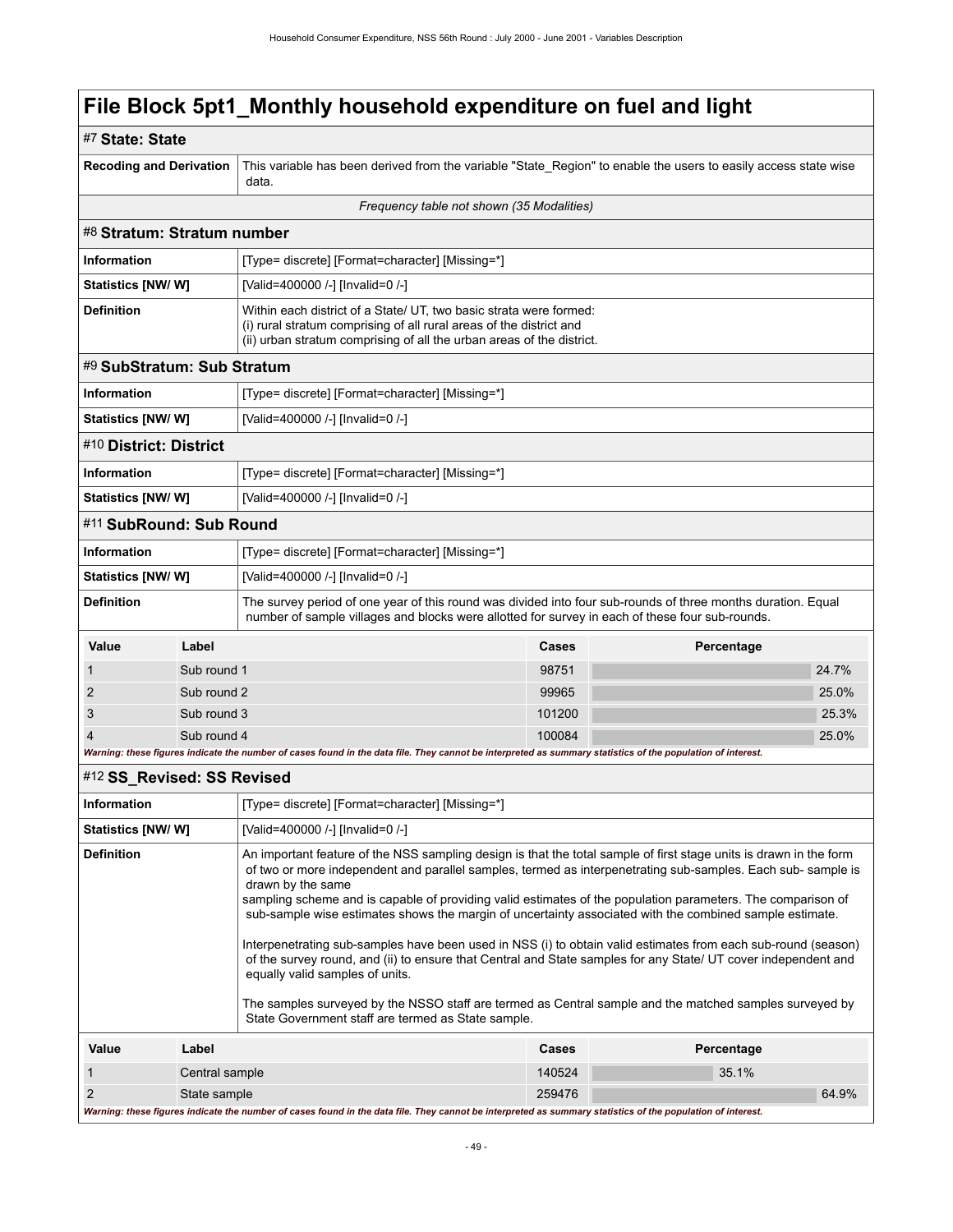|                                                                                                                                                             |                                                       | #13 Vill_Blk_SIno: Serial no of village / Block                                                                                                                                                      |        |            |       |  |
|-------------------------------------------------------------------------------------------------------------------------------------------------------------|-------------------------------------------------------|------------------------------------------------------------------------------------------------------------------------------------------------------------------------------------------------------|--------|------------|-------|--|
| <b>Information</b>                                                                                                                                          |                                                       | [Type= discrete] [Format=character] [Missing=*]                                                                                                                                                      |        |            |       |  |
| Statistics [NW/ W]                                                                                                                                          |                                                       | [Valid=400000 /-] [Invalid=0 /-]                                                                                                                                                                     |        |            |       |  |
| <b>Definition</b>                                                                                                                                           |                                                       | The first-stage units are census villages in the rural sector and the NSSO urban frame survey (UFS) blocks in the<br>urban sector. This variable indicates the serial number assigned to such units. |        |            |       |  |
| #14 SegmentNo: Segment number                                                                                                                               |                                                       |                                                                                                                                                                                                      |        |            |       |  |
| Information                                                                                                                                                 |                                                       | [Type= discrete] [Format=character] [Missing=*]                                                                                                                                                      |        |            |       |  |
| Statistics [NW/ W]                                                                                                                                          |                                                       | [Valid=400000 /-] [Invalid=0 /-]                                                                                                                                                                     |        |            |       |  |
| Value                                                                                                                                                       | Label                                                 |                                                                                                                                                                                                      | Cases  | Percentage |       |  |
| 1                                                                                                                                                           |                                                       |                                                                                                                                                                                                      | 320400 |            | 80.1% |  |
| 2                                                                                                                                                           |                                                       |                                                                                                                                                                                                      | 79600  | 19.9%      |       |  |
| Warning: these figures indicate the number of cases found in the data file. They cannot be interpreted as summary statistics of the population of interest. |                                                       |                                                                                                                                                                                                      |        |            |       |  |
|                                                                                                                                                             |                                                       | #15 Hhold_no: Sample Household number                                                                                                                                                                |        |            |       |  |
| Information                                                                                                                                                 |                                                       | [Type= discrete] [Format=character] [Missing=*]                                                                                                                                                      |        |            |       |  |
|                                                                                                                                                             | Statistics [NW/W]<br>[Valid=400000 /-] [Invalid=0 /-] |                                                                                                                                                                                                      |        |            |       |  |
| #16 Survey_Code: Survey Code                                                                                                                                |                                                       |                                                                                                                                                                                                      |        |            |       |  |
| <b>Information</b>                                                                                                                                          | [Type= discrete] [Format=character] [Missing=*]       |                                                                                                                                                                                                      |        |            |       |  |
| Statistics [NW/ W]<br>[Valid=399682 /-] [Invalid=0 /-]                                                                                                      |                                                       |                                                                                                                                                                                                      |        |            |       |  |
| Value                                                                                                                                                       | Label                                                 |                                                                                                                                                                                                      | Cases  | Percentage |       |  |
| 0                                                                                                                                                           |                                                       |                                                                                                                                                                                                      | 14     | 0.0%       |       |  |
| 1                                                                                                                                                           |                                                       |                                                                                                                                                                                                      | 380730 |            | 95.3% |  |
| 2                                                                                                                                                           |                                                       |                                                                                                                                                                                                      | 18864  | 4.7%       |       |  |
| 4                                                                                                                                                           |                                                       |                                                                                                                                                                                                      | 52     | 0.0%       |       |  |
| 5                                                                                                                                                           |                                                       |                                                                                                                                                                                                      | 5      | 0.0%       |       |  |
| 9                                                                                                                                                           |                                                       |                                                                                                                                                                                                      | 17     | 0.0%       |       |  |
|                                                                                                                                                             |                                                       | Warning: these figures indicate the number of cases found in the data file. They cannot be interpreted as summary statistics of the population of interest.<br>#17 Substn_Code: Substitution Code    |        |            |       |  |
| <b>Information</b>                                                                                                                                          |                                                       | [Type= discrete] [Format=character] [Missing=*]                                                                                                                                                      |        |            |       |  |
| <b>Statistics [NW/ W]</b>                                                                                                                                   |                                                       | [Valid=19128 /-] [Invalid=0 /-]                                                                                                                                                                      |        |            |       |  |
| Value                                                                                                                                                       | Label                                                 |                                                                                                                                                                                                      | Cases  | Percentage |       |  |
| 0                                                                                                                                                           |                                                       |                                                                                                                                                                                                      | 22     | 0.1%       |       |  |
| $\mathbf 1$                                                                                                                                                 |                                                       |                                                                                                                                                                                                      | 1155   | 6.0%       |       |  |
| $\overline{c}$                                                                                                                                              |                                                       |                                                                                                                                                                                                      | 14612  |            | 76.4% |  |
| 3                                                                                                                                                           |                                                       |                                                                                                                                                                                                      | 2125   | 11.1%      |       |  |
| 4                                                                                                                                                           |                                                       |                                                                                                                                                                                                      | 10     | 0.1%       |       |  |
| $\,6$                                                                                                                                                       |                                                       |                                                                                                                                                                                                      | 14     | 0.1%       |       |  |
| 7                                                                                                                                                           |                                                       |                                                                                                                                                                                                      | 10     | 0.1%       |       |  |
| 9                                                                                                                                                           |                                                       |                                                                                                                                                                                                      | 1180   | 6.2%       |       |  |
|                                                                                                                                                             |                                                       | Warning: these figures indicate the number of cases found in the data file. They cannot be interpreted as summary statistics of the population of interest.                                          |        |            |       |  |
| #18 NSS: NSS                                                                                                                                                |                                                       |                                                                                                                                                                                                      |        |            |       |  |
| Information                                                                                                                                                 |                                                       | [Type= discrete] [Format=character] [Missing=*]                                                                                                                                                      |        |            |       |  |
| Statistics [NW/W]<br>[Valid=400000 /-] [Invalid=0 /-]                                                                                                       |                                                       |                                                                                                                                                                                                      |        |            |       |  |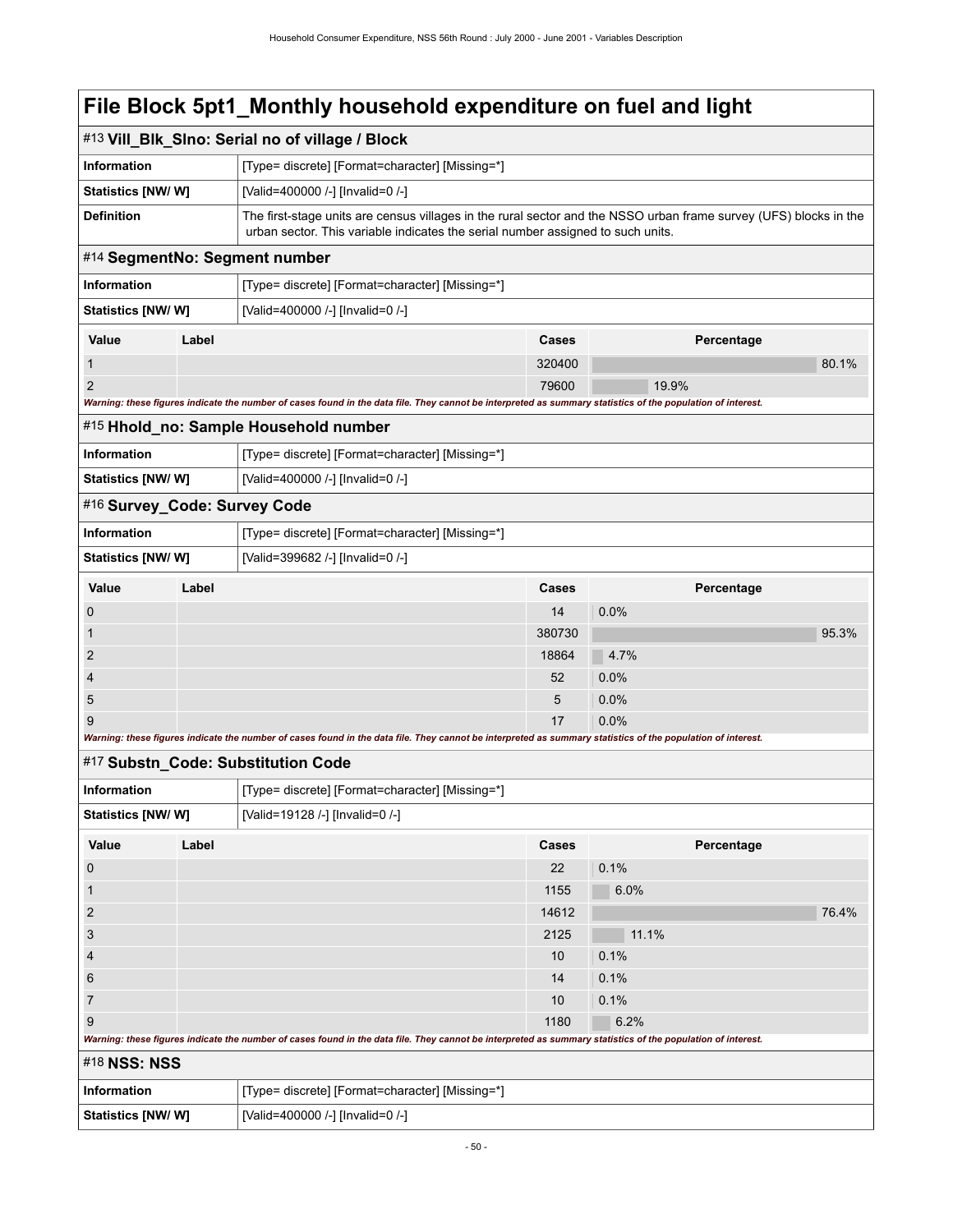| #19 NSC: NSC                                                   |                                                 |                                                                                                                                                             |       |         |            |       |
|----------------------------------------------------------------|-------------------------------------------------|-------------------------------------------------------------------------------------------------------------------------------------------------------------|-------|---------|------------|-------|
| Information                                                    |                                                 | [Type= discrete] [Format=character] [Missing=*]                                                                                                             |       |         |            |       |
| Statistics [NW/W]                                              |                                                 | [Valid=400000 /-] [Invalid=0 /-]                                                                                                                            |       |         |            |       |
|                                                                | #20 MULT_SS: MULT_SS                            |                                                                                                                                                             |       |         |            |       |
| Information                                                    |                                                 | [Type= continuous] [Format=numeric] [Range= 100-136235700] [Missing=*]                                                                                      |       |         |            |       |
| <b>Statistics [NW/W]</b>                                       |                                                 | [Valid=400000 /-] [Invalid=0 /-] [Mean=464369.542 /-] [StdDev=1908297.846 /-]                                                                               |       |         |            |       |
| #21 MPCE_CODE: MPCE_CODE                                       |                                                 |                                                                                                                                                             |       |         |            |       |
| Information                                                    | [Type= discrete] [Format=character] [Missing=*] |                                                                                                                                                             |       |         |            |       |
| Statistics [NW/W]                                              |                                                 | [Valid=400000 /-] [Invalid=0 /-]                                                                                                                            |       |         |            |       |
|                                                                |                                                 | #22 CMPCE_CODE: CMPCE_CODE                                                                                                                                  |       |         |            |       |
| Information                                                    |                                                 | [Type= discrete] [Format=character] [Missing=*]                                                                                                             |       |         |            |       |
| Statistics [NW/ W]                                             |                                                 | [Valid=400000 /-] [Invalid=0 /-]                                                                                                                            |       |         |            |       |
| #23 B5_1_q1: Block 5.1 Item Code                               |                                                 |                                                                                                                                                             |       |         |            |       |
| Information                                                    |                                                 | [Type= discrete] [Format=character] [Missing=*]                                                                                                             |       |         |            |       |
| Statistics [NW/ W]                                             |                                                 | [Valid=400000 /-] [Invalid=0 /-]                                                                                                                            |       |         |            |       |
| Value                                                          | Label                                           |                                                                                                                                                             | Cases |         | Percentage |       |
| 340                                                            | coke                                            |                                                                                                                                                             | 872   | 0.2%    |            |       |
| 341                                                            | firewood and chips                              |                                                                                                                                                             | 43022 |         | 10.8%      |       |
| 342                                                            | electricity (std. Unit)                         |                                                                                                                                                             | 59259 |         | 14.8%      |       |
| 343                                                            | dung cake                                       |                                                                                                                                                             | 15498 | 3.9%    |            |       |
| 344                                                            |                                                 | kerosene - P.D.S. (litre)                                                                                                                                   | 42002 |         | 10.5%      |       |
| 345                                                            |                                                 | kerosene - other sources (litre)                                                                                                                            | 29087 | 7.3%    |            |       |
| 346                                                            | matches (box)                                   |                                                                                                                                                             | 77394 |         |            | 19.3% |
| 347                                                            | coal                                            |                                                                                                                                                             | 2244  | 0.6%    |            |       |
| 348                                                            | <b>LPG</b>                                      |                                                                                                                                                             | 27798 | 6.9%    |            |       |
| 350                                                            | charcoal                                        |                                                                                                                                                             | 702   | 0.2%    |            |       |
| 351                                                            | candle (no.)                                    |                                                                                                                                                             | 17335 | 4.3%    |            |       |
| 352                                                            | gobar gas                                       |                                                                                                                                                             | 237   | 0.1%    |            |       |
| 353                                                            | other fuel                                      |                                                                                                                                                             | 3876  | $1.0\%$ |            |       |
| 359                                                            |                                                 | fuel and light: s.t. $(340-353)$                                                                                                                            | 80674 |         |            | 20.2% |
| $#24$ B5 1 q3: Quantity (0.00)                                 |                                                 | Warning: these figures indicate the number of cases found in the data file. They cannot be interpreted as summary statistics of the population of interest. |       |         |            |       |
| Information                                                    |                                                 | [Type= continuous] [Format=numeric] [Range= 0-4000] [Missing=*]                                                                                             |       |         |            |       |
| Statistics [NW/W]                                              |                                                 | [Valid=400000 /-] [Invalid=0 /-] [Mean=28.348 /-] [StdDev=63.011 /-]                                                                                        |       |         |            |       |
| <b>Literal question</b>                                        |                                                 | How much quantity of the item was consumed by the household in the last 30 days?                                                                            |       |         |            |       |
| #25 B5_1_q4: Value (Rs. 0.00)                                  |                                                 |                                                                                                                                                             |       |         |            |       |
| Information                                                    |                                                 | [Type= continuous] [Format=numeric] [Range= 0.1-7600] [Missing=*]                                                                                           |       |         |            |       |
| Statistics [NW/W]                                              |                                                 | [Valid=400000 /-] [Invalid=0 /-] [Mean=122.292 /-] [StdDev=168.594 /-]                                                                                      |       |         |            |       |
| <b>Literal question</b>                                        |                                                 | What was the value of the items consumed by the household in the last 30 days?                                                                              |       |         |            |       |
| #26 FoodCode: FoodCode                                         |                                                 |                                                                                                                                                             |       |         |            |       |
| Information<br>[Type= discrete] [Format=character] [Missing=*] |                                                 |                                                                                                                                                             |       |         |            |       |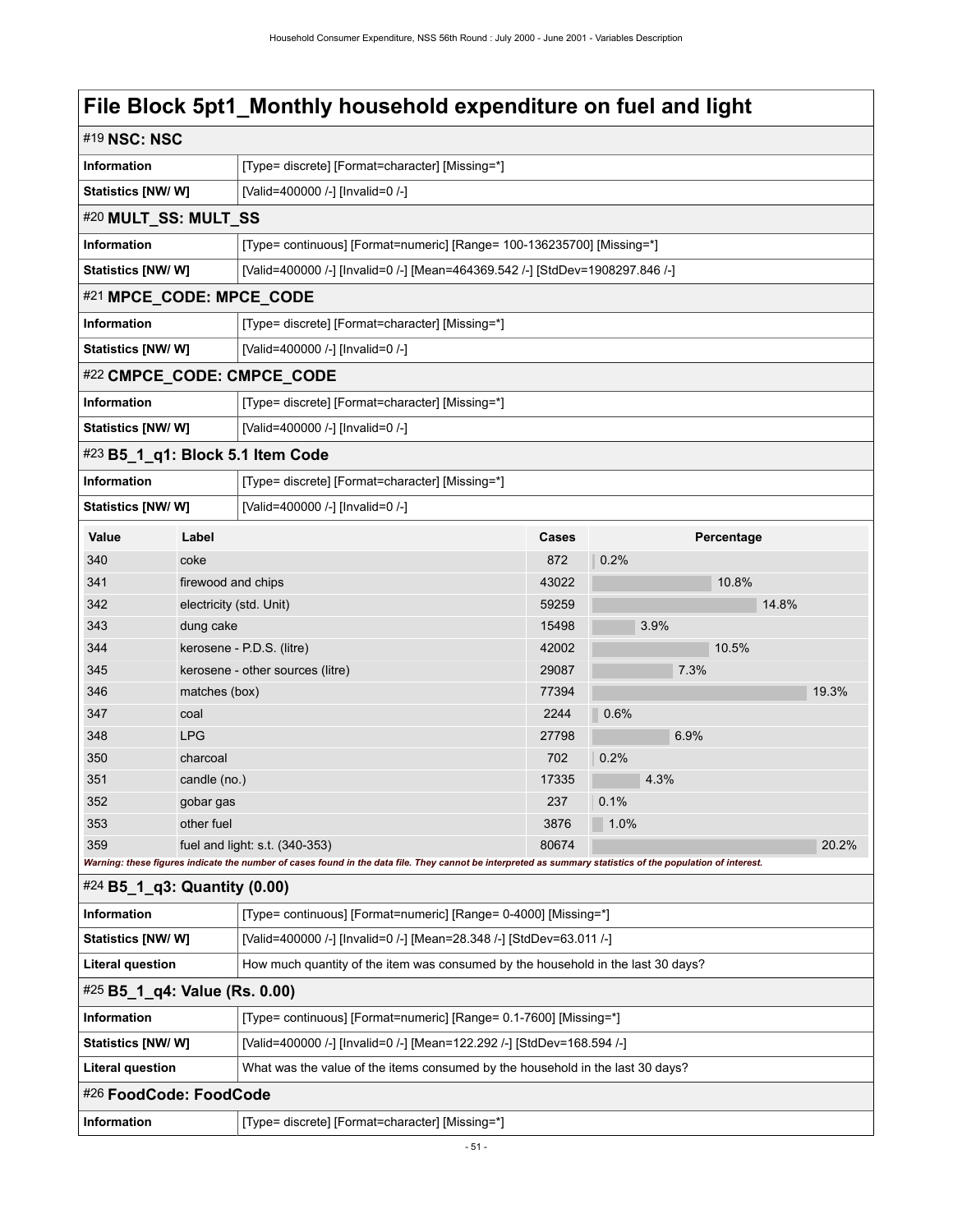| #26 FoodCode: FoodCode         |                                    |                                                                                                                                                                   |  |  |
|--------------------------------|------------------------------------|-------------------------------------------------------------------------------------------------------------------------------------------------------------------|--|--|
| <b>Statistics [NW/ W]</b>      |                                    | [Valid=400000 /-] [Invalid=0 /-]                                                                                                                                  |  |  |
|                                | #27 OnUseOfDurable: OnUseOfDurable |                                                                                                                                                                   |  |  |
| Information                    |                                    | [Type= discrete] [Format=character] [Missing=*]                                                                                                                   |  |  |
| <b>Statistics [NW/ W]</b>      |                                    | [Valid=0 /-] [Invalid=0 /-]                                                                                                                                       |  |  |
|                                |                                    | #28 Wgt_SubSample: Sub sample Multiplier                                                                                                                          |  |  |
| <b>Information</b>             |                                    | [Type= continuous] [Format=numeric] [Range= 1-1362357] [Missing=*]                                                                                                |  |  |
| Statistics [NW/ W]             |                                    | [Valid=400000 /-] [Invalid=0 /-] [Mean=4643.695 /-] [StdDev=19082.978 /-]                                                                                         |  |  |
| <b>Recoding and Derivation</b> |                                    | For generating sub sample estimates, this weight should be applied. It has been calculated as follows:<br>Wgt SubSample = MLT/100                                 |  |  |
|                                |                                    | #29 Wgt_Combined: Combined Multiplier                                                                                                                             |  |  |
| Information                    |                                    | [Type= continuous] [Format=numeric] [Range= 0.5-681178.5] [Missing=*]                                                                                             |  |  |
| <b>Statistics [NW/ W]</b>      |                                    | [Valid=400000 /-] [Invalid=0 /-] [Mean=2323.028 /-] [StdDev=9542.005 /-]                                                                                          |  |  |
| <b>Recoding and Derivation</b> |                                    | For generating sub sample combined estimates, this weight should be applied. It has been calculated as follows:                                                   |  |  |
|                                |                                    | Wgt_Combined = MLT/100, if NSS=NSC,                                                                                                                               |  |  |
|                                |                                    | if NSC>NSS                                                                                                                                                        |  |  |
|                                |                                    | Wgt_Combined = MLT/200                                                                                                                                            |  |  |
|                                |                                    | File Block 6_Annual household expenditure on clothing                                                                                                             |  |  |
|                                |                                    | #1 HHID: Key to identify a household                                                                                                                              |  |  |
| Information                    |                                    | [Type= discrete] [Format=character] [Missing=*]                                                                                                                   |  |  |
| <b>Statistics [NW/ W]</b>      |                                    | [Valid=719734 /-] [Invalid=0 /-]                                                                                                                                  |  |  |
| <b>Recoding and Derivation</b> |                                    | This variable has been derived for identifying a household by combining SS Revised, serial no. of village / block,<br>segment number and sample household number. |  |  |
| #2 <b>ID</b> : <b>ID</b>       |                                    |                                                                                                                                                                   |  |  |
| <b>Information</b>             |                                    | [Type= discrete] [Format=character] [Missing=*]                                                                                                                   |  |  |
| <b>Statistics [NW/ W]</b>      |                                    | [Valid=719734 /-] [Invalid=0 /-]                                                                                                                                  |  |  |
|                                |                                    | #3 RoundSchedule: Round Schedule                                                                                                                                  |  |  |
| Information                    |                                    | [Type= discrete] [Format=character] [Missing=*]                                                                                                                   |  |  |
| Statistics [NW/W]              |                                    | [Valid=719734 /-] [Invalid=0 /-]                                                                                                                                  |  |  |
| <b>Definition</b>              |                                    | Indicates the NSS round and schedule number of this survey.                                                                                                       |  |  |
| Value                          | Label                              | Cases<br>Percentage                                                                                                                                               |  |  |
| 561                            |                                    | 719734<br>100.0%                                                                                                                                                  |  |  |
|                                |                                    | Warning: these figures indicate the number of cases found in the data file. They cannot be interpreted as summary statistics of the population of interest.       |  |  |
| #4 SS Original: SS Original    |                                    |                                                                                                                                                                   |  |  |
| <b>Information</b>             |                                    | [Type= discrete] [Format=character] [Missing=*]                                                                                                                   |  |  |
| Statistics [NW/W]              |                                    | [Valid=719734 /-] [Invalid=0 /-]                                                                                                                                  |  |  |
| #5 Sector: Sector              |                                    |                                                                                                                                                                   |  |  |
| Information                    |                                    | [Type= discrete] [Format=character] [Missing=*]                                                                                                                   |  |  |
| <b>Statistics [NW/W]</b>       |                                    | [Valid=719734 /-] [Invalid=0 /-]                                                                                                                                  |  |  |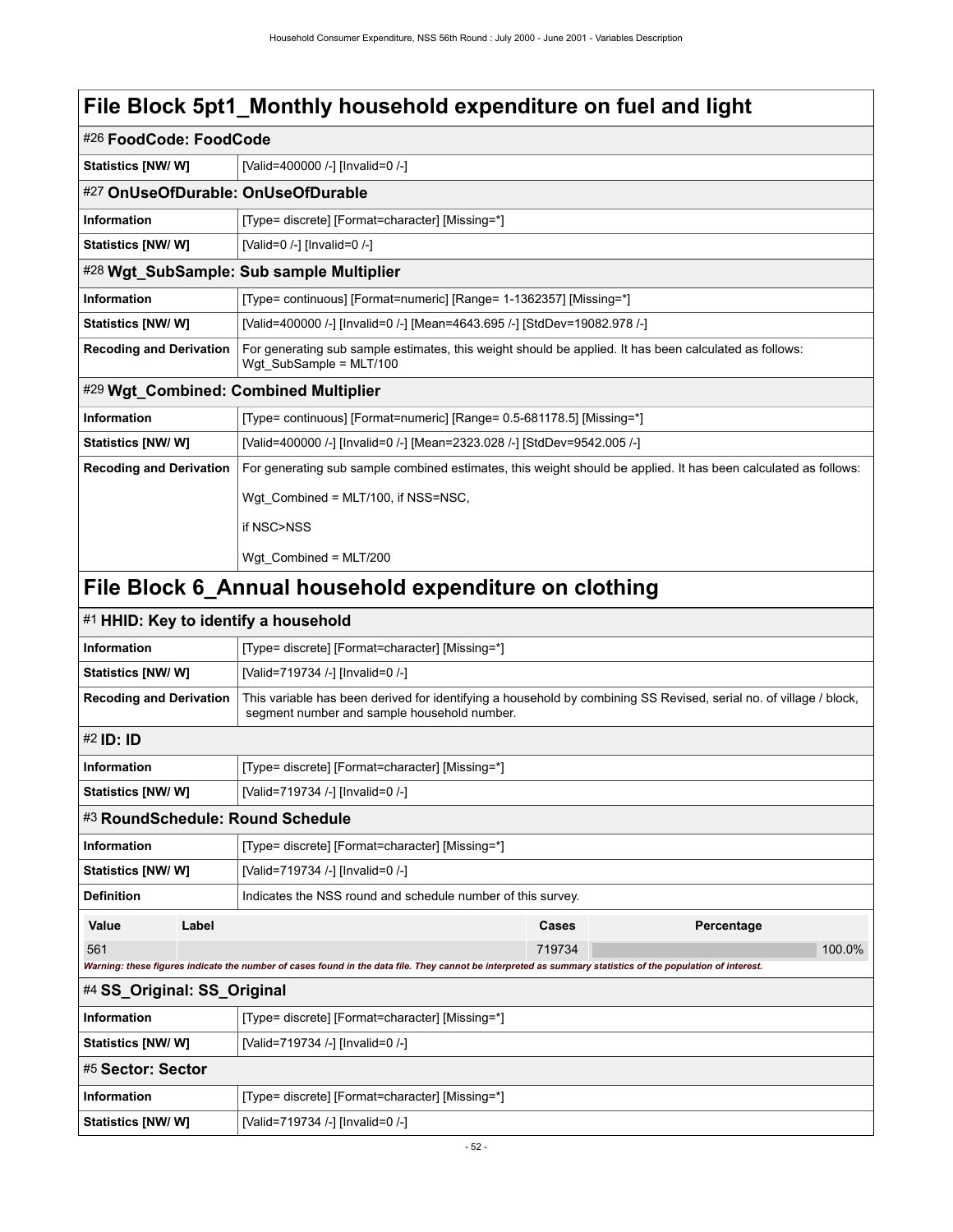| #5 Sector: Sector              |                                  |                                                                                                                                                                                                                    |        |            |       |
|--------------------------------|----------------------------------|--------------------------------------------------------------------------------------------------------------------------------------------------------------------------------------------------------------------|--------|------------|-------|
| <b>Definition</b>              |                                  | Sector: A word used for the rural-urban demarcation.                                                                                                                                                               |        |            |       |
| Value                          | Label                            |                                                                                                                                                                                                                    | Cases  | Percentage |       |
|                                | Rural                            |                                                                                                                                                                                                                    | 265073 | 36.8%      |       |
| 2                              | Urban                            |                                                                                                                                                                                                                    | 454661 |            | 63.2% |
|                                |                                  | Warning: these figures indicate the number of cases found in the data file. They cannot be interpreted as summary statistics of the population of interest.                                                        |        |            |       |
| #6 State_region: State region  |                                  |                                                                                                                                                                                                                    |        |            |       |
| <b>Information</b>             |                                  | [Type= discrete] [Format=character] [Missing=*]                                                                                                                                                                    |        |            |       |
| Statistics [NW/ W]             | [Valid=719734 /-] [Invalid=0 /-] |                                                                                                                                                                                                                    |        |            |       |
| <b>Definition</b>              |                                  | Regions are hierarchical domains of study below the level of State/ Union Territory in the NSS.                                                                                                                    |        |            |       |
| #7 State: State                |                                  |                                                                                                                                                                                                                    |        |            |       |
| Information                    |                                  | [Type= discrete] [Format=character] [Missing=*]                                                                                                                                                                    |        |            |       |
| Statistics [NW/W]              |                                  | [Valid=719734 /-] [Invalid=0 /-]                                                                                                                                                                                   |        |            |       |
| <b>Recoding and Derivation</b> |                                  | This variable has been derived from the variable "State_Region" to enable the users to easily access state wise<br>data.                                                                                           |        |            |       |
|                                |                                  | Frequency table not shown (35 Modalities)                                                                                                                                                                          |        |            |       |
| #8 Stratum: Stratum number     |                                  |                                                                                                                                                                                                                    |        |            |       |
| <b>Information</b>             |                                  | [Type= discrete] [Format=character] [Missing=*]                                                                                                                                                                    |        |            |       |
| Statistics [NW/ W]             |                                  | [Valid=719734 /-] [Invalid=0 /-]                                                                                                                                                                                   |        |            |       |
| <b>Definition</b>              |                                  | Within each district of a State/ UT, two basic strata were formed:<br>(i) rural stratum comprising of all rural areas of the district and<br>(ii) urban stratum comprising of all the urban areas of the district. |        |            |       |
| #9 SubStratum: Sub Stratum     |                                  |                                                                                                                                                                                                                    |        |            |       |
| <b>Information</b>             |                                  | [Type= discrete] [Format=character] [Missing=*]                                                                                                                                                                    |        |            |       |
| <b>Statistics [NW/W]</b>       |                                  | [Valid=719734 /-] [Invalid=0 /-]                                                                                                                                                                                   |        |            |       |
| #10 District: District         |                                  |                                                                                                                                                                                                                    |        |            |       |
| Information                    |                                  | [Type= discrete] [Format=character] [Missing=*]                                                                                                                                                                    |        |            |       |
| <b>Statistics [NW/ W]</b>      |                                  | [Valid=719734 /-] [Invalid=0 /-]                                                                                                                                                                                   |        |            |       |
| #11 SubRound: Sub Round        |                                  |                                                                                                                                                                                                                    |        |            |       |
| <b>Information</b>             |                                  | [Type= discrete] [Format=character] [Missing=*]                                                                                                                                                                    |        |            |       |
| Statistics [NW/ W]             |                                  | [Valid=719734 /-] [Invalid=0 /-]                                                                                                                                                                                   |        |            |       |
| <b>Definition</b>              |                                  | The survey period of one year of this round was divided into four sub-rounds of three months duration. Equal<br>number of sample villages and blocks were allotted for survey in each of these four sub-rounds.    |        |            |       |
| Value                          | Label                            |                                                                                                                                                                                                                    | Cases  | Percentage |       |
| 1                              | Sub round 1                      |                                                                                                                                                                                                                    | 179760 |            | 25.0% |
| $\overline{c}$                 | Sub round 2                      |                                                                                                                                                                                                                    | 181436 |            | 25.2% |
| 3<br>Sub round 3               |                                  |                                                                                                                                                                                                                    | 180056 |            | 25.0% |
| 4                              | Sub round 4                      |                                                                                                                                                                                                                    | 178482 |            | 24.8% |
|                                |                                  | Warning: these figures indicate the number of cases found in the data file. They cannot be interpreted as summary statistics of the population of interest.                                                        |        |            |       |
| #12 SS_Revised: SS Revised     |                                  |                                                                                                                                                                                                                    |        |            |       |
| <b>Information</b>             |                                  | [Type= discrete] [Format=character] [Missing=*]                                                                                                                                                                    |        |            |       |
| Statistics [NW/W]              |                                  | [Valid=719734 /-] [Invalid=0 /-]                                                                                                                                                                                   |        |            |       |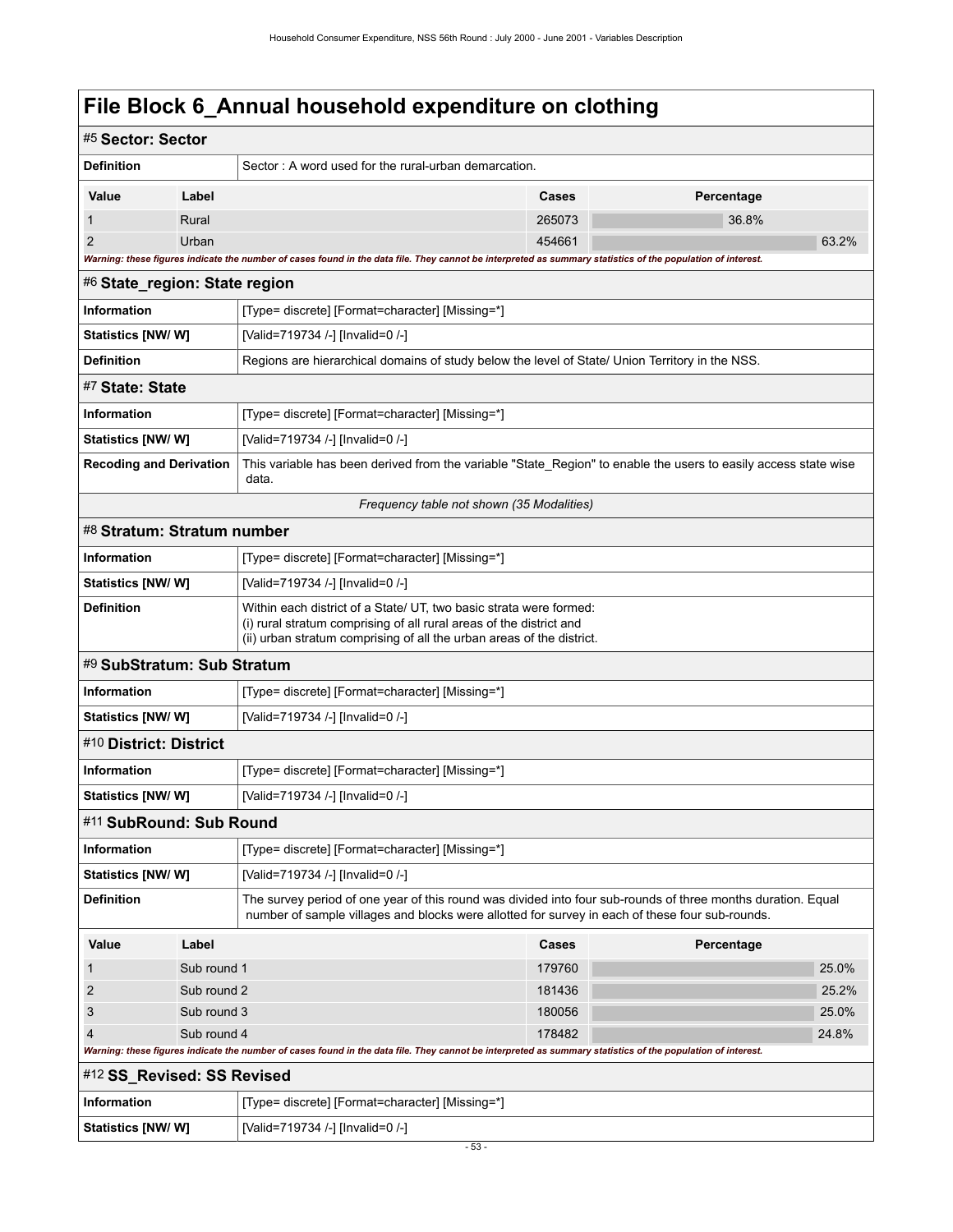### #12 **SS\_Revised: SS Revised**

| <b>Definition</b>            |                | An important feature of the NSS sampling design is that the total sample of first stage units is drawn in the form<br>drawn by the same<br>sampling scheme and is capable of providing valid estimates of the population parameters. The comparison of<br>sub-sample wise estimates shows the margin of uncertainty associated with the combined sample estimate.<br>of the survey round, and (ii) to ensure that Central and State samples for any State/ UT cover independent and<br>equally valid samples of units.<br>The samples surveyed by the NSSO staff are termed as Central sample and the matched samples surveyed by<br>State Government staff are termed as State sample. |              | of two or more independent and parallel samples, termed as interpenetrating sub-samples. Each sub-sample is<br>Interpenetrating sub-samples have been used in NSS (i) to obtain valid estimates from each sub-round (season) |  |
|------------------------------|----------------|-----------------------------------------------------------------------------------------------------------------------------------------------------------------------------------------------------------------------------------------------------------------------------------------------------------------------------------------------------------------------------------------------------------------------------------------------------------------------------------------------------------------------------------------------------------------------------------------------------------------------------------------------------------------------------------------|--------------|------------------------------------------------------------------------------------------------------------------------------------------------------------------------------------------------------------------------------|--|
| <b>Value</b>                 | Label          |                                                                                                                                                                                                                                                                                                                                                                                                                                                                                                                                                                                                                                                                                         |              | Percentage                                                                                                                                                                                                                   |  |
| 1                            | Central sample |                                                                                                                                                                                                                                                                                                                                                                                                                                                                                                                                                                                                                                                                                         | 252747       | 35.1%                                                                                                                                                                                                                        |  |
| 2                            | State sample   |                                                                                                                                                                                                                                                                                                                                                                                                                                                                                                                                                                                                                                                                                         | 466987       | 64.9%                                                                                                                                                                                                                        |  |
|                              |                | Warning: these figures indicate the number of cases found in the data file. They cannot be interpreted as summary statistics of the population of interest.                                                                                                                                                                                                                                                                                                                                                                                                                                                                                                                             |              |                                                                                                                                                                                                                              |  |
|                              |                | #13 Vill_BIk_SIno: Serial no of village / Block                                                                                                                                                                                                                                                                                                                                                                                                                                                                                                                                                                                                                                         |              |                                                                                                                                                                                                                              |  |
| Information                  |                | [Type= discrete] [Format=character] [Missing=*]                                                                                                                                                                                                                                                                                                                                                                                                                                                                                                                                                                                                                                         |              |                                                                                                                                                                                                                              |  |
| Statistics [NW/ W]           |                | [Valid=719734 /-] [Invalid=0 /-]                                                                                                                                                                                                                                                                                                                                                                                                                                                                                                                                                                                                                                                        |              |                                                                                                                                                                                                                              |  |
| <b>Definition</b>            |                | urban sector. This variable indicates the serial number assigned to such units.                                                                                                                                                                                                                                                                                                                                                                                                                                                                                                                                                                                                         |              | The first-stage units are census villages in the rural sector and the NSSO urban frame survey (UFS) blocks in the                                                                                                            |  |
|                              |                | #14 SegmentNo: Segment number                                                                                                                                                                                                                                                                                                                                                                                                                                                                                                                                                                                                                                                           |              |                                                                                                                                                                                                                              |  |
| <b>Information</b>           |                | [Type= discrete] [Format=character] [Missing=*]                                                                                                                                                                                                                                                                                                                                                                                                                                                                                                                                                                                                                                         |              |                                                                                                                                                                                                                              |  |
| <b>Statistics [NW/W]</b>     |                | [Valid=719734 /-] [Invalid=0 /-]                                                                                                                                                                                                                                                                                                                                                                                                                                                                                                                                                                                                                                                        |              |                                                                                                                                                                                                                              |  |
| Value                        | Label          |                                                                                                                                                                                                                                                                                                                                                                                                                                                                                                                                                                                                                                                                                         | Cases        | Percentage                                                                                                                                                                                                                   |  |
| 1                            |                |                                                                                                                                                                                                                                                                                                                                                                                                                                                                                                                                                                                                                                                                                         | 579084       | 80.5%                                                                                                                                                                                                                        |  |
| 2                            |                |                                                                                                                                                                                                                                                                                                                                                                                                                                                                                                                                                                                                                                                                                         | 140650       | 19.5%                                                                                                                                                                                                                        |  |
|                              |                | Warning: these figures indicate the number of cases found in the data file. They cannot be interpreted as summary statistics of the population of interest.                                                                                                                                                                                                                                                                                                                                                                                                                                                                                                                             |              |                                                                                                                                                                                                                              |  |
|                              |                | #15 Hhold_no: Sample Household number                                                                                                                                                                                                                                                                                                                                                                                                                                                                                                                                                                                                                                                   |              |                                                                                                                                                                                                                              |  |
| <b>Information</b>           |                | [Type= discrete] [Format=character] [Missing=*]                                                                                                                                                                                                                                                                                                                                                                                                                                                                                                                                                                                                                                         |              |                                                                                                                                                                                                                              |  |
| <b>Statistics [NW/W]</b>     |                | [Valid=719734 /-] [Invalid=0 /-]                                                                                                                                                                                                                                                                                                                                                                                                                                                                                                                                                                                                                                                        |              |                                                                                                                                                                                                                              |  |
| #16 Survey_Code: Survey Code |                |                                                                                                                                                                                                                                                                                                                                                                                                                                                                                                                                                                                                                                                                                         |              |                                                                                                                                                                                                                              |  |
| <b>Information</b>           |                | [Type= discrete] [Format=character] [Missing=*]                                                                                                                                                                                                                                                                                                                                                                                                                                                                                                                                                                                                                                         |              |                                                                                                                                                                                                                              |  |
| Statistics [NW/ W]           |                | [Valid=719217 /-] [Invalid=0 /-]                                                                                                                                                                                                                                                                                                                                                                                                                                                                                                                                                                                                                                                        |              |                                                                                                                                                                                                                              |  |
| Value                        | Label          |                                                                                                                                                                                                                                                                                                                                                                                                                                                                                                                                                                                                                                                                                         | <b>Cases</b> | Percentage                                                                                                                                                                                                                   |  |
| 0                            |                |                                                                                                                                                                                                                                                                                                                                                                                                                                                                                                                                                                                                                                                                                         | 24           | 0.0%                                                                                                                                                                                                                         |  |
| 1                            |                |                                                                                                                                                                                                                                                                                                                                                                                                                                                                                                                                                                                                                                                                                         | 684260       | 95.1%                                                                                                                                                                                                                        |  |
| 2                            |                |                                                                                                                                                                                                                                                                                                                                                                                                                                                                                                                                                                                                                                                                                         | 34808        | 4.8%                                                                                                                                                                                                                         |  |
| 4                            |                |                                                                                                                                                                                                                                                                                                                                                                                                                                                                                                                                                                                                                                                                                         | 99           | 0.0%                                                                                                                                                                                                                         |  |
| 5                            |                |                                                                                                                                                                                                                                                                                                                                                                                                                                                                                                                                                                                                                                                                                         | 3            | 0.0%                                                                                                                                                                                                                         |  |
| 9                            |                |                                                                                                                                                                                                                                                                                                                                                                                                                                                                                                                                                                                                                                                                                         | 23           | 0.0%                                                                                                                                                                                                                         |  |
|                              |                | Warning: these figures indicate the number of cases found in the data file. They cannot be interpreted as summary statistics of the population of interest.                                                                                                                                                                                                                                                                                                                                                                                                                                                                                                                             |              |                                                                                                                                                                                                                              |  |
|                              |                | #17 Substn_Code: Substitution Code                                                                                                                                                                                                                                                                                                                                                                                                                                                                                                                                                                                                                                                      |              |                                                                                                                                                                                                                              |  |
| Information                  |                | [Type= discrete] [Format=character] [Missing=*]                                                                                                                                                                                                                                                                                                                                                                                                                                                                                                                                                                                                                                         |              |                                                                                                                                                                                                                              |  |
| Statistics [NW/ W]           |                | [Valid=35150 /-] [Invalid=0 /-]                                                                                                                                                                                                                                                                                                                                                                                                                                                                                                                                                                                                                                                         |              |                                                                                                                                                                                                                              |  |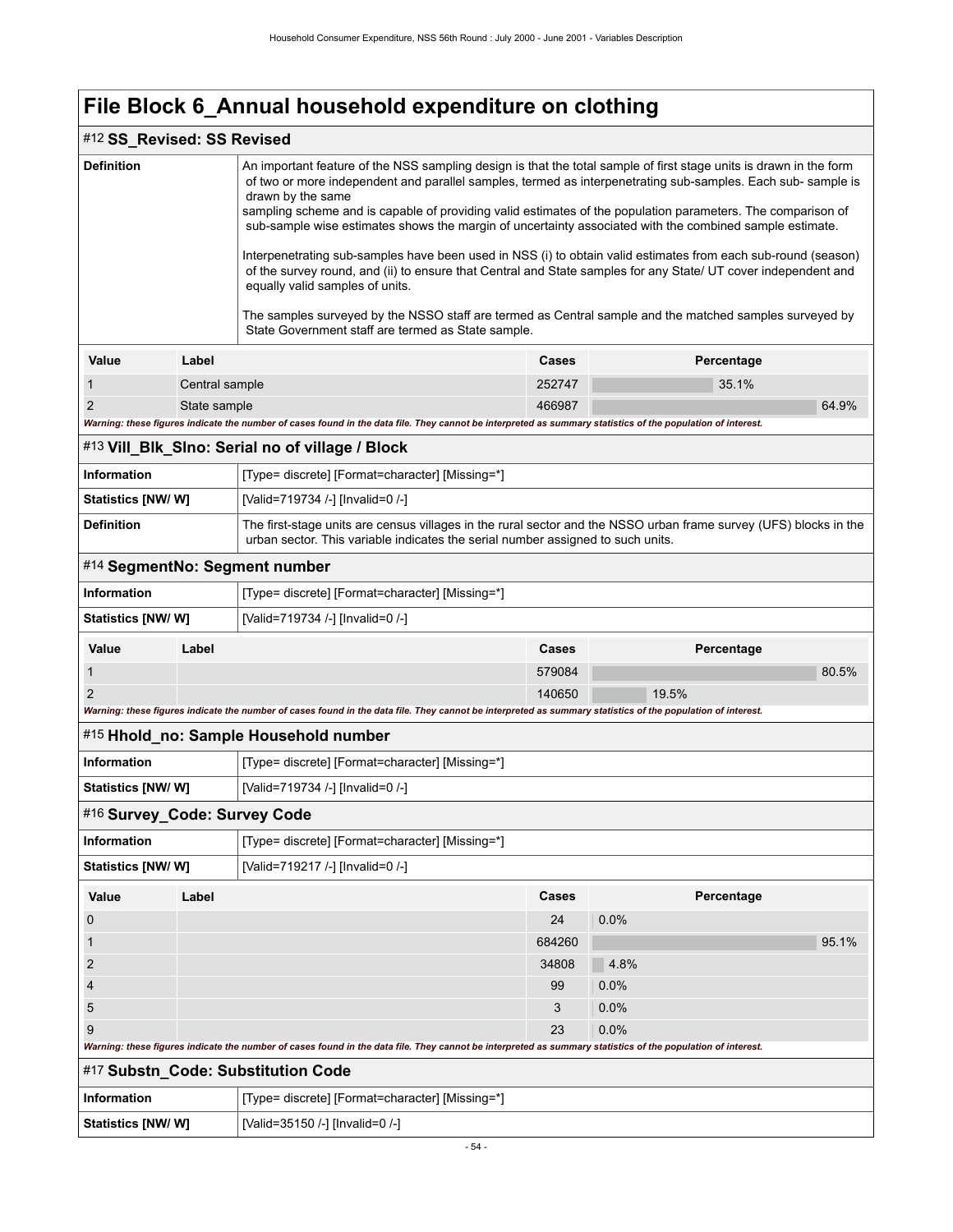|                                                                                              |                                                 | #17 Substn_Code: Substitution Code                                                                                                                          |              |            |       |
|----------------------------------------------------------------------------------------------|-------------------------------------------------|-------------------------------------------------------------------------------------------------------------------------------------------------------------|--------------|------------|-------|
| Value                                                                                        | Label                                           |                                                                                                                                                             | <b>Cases</b> | Percentage |       |
| 0                                                                                            |                                                 |                                                                                                                                                             | 36           | 0.1%       |       |
| 1                                                                                            |                                                 |                                                                                                                                                             | 2122         | 6.0%       |       |
| $\overline{2}$                                                                               |                                                 |                                                                                                                                                             | 26658        |            | 75.8% |
| 3                                                                                            |                                                 |                                                                                                                                                             | 4109         | 11.7%      |       |
| 4                                                                                            |                                                 |                                                                                                                                                             | 12           | 0.0%       |       |
| 6                                                                                            |                                                 |                                                                                                                                                             | 26           | 0.1%       |       |
| 7                                                                                            |                                                 |                                                                                                                                                             | 22           | 0.1%       |       |
| 9                                                                                            |                                                 |                                                                                                                                                             | 2165         | 6.2%       |       |
|                                                                                              |                                                 | Warning: these figures indicate the number of cases found in the data file. They cannot be interpreted as summary statistics of the population of interest. |              |            |       |
| #18 NSS: NSS                                                                                 |                                                 |                                                                                                                                                             |              |            |       |
| <b>Information</b>                                                                           |                                                 | [Type= discrete] [Format=character] [Missing=*]                                                                                                             |              |            |       |
| <b>Statistics [NW/W]</b>                                                                     |                                                 | [Valid=719734 /-] [Invalid=0 /-]                                                                                                                            |              |            |       |
| #19 NSC: NSC                                                                                 |                                                 |                                                                                                                                                             |              |            |       |
| Information                                                                                  |                                                 | [Type= discrete] [Format=character] [Missing=*]                                                                                                             |              |            |       |
| <b>Statistics [NW/W]</b>                                                                     |                                                 | [Valid=719734 /-] [Invalid=0 /-]                                                                                                                            |              |            |       |
| #20 MULT_SS: MULT_SS                                                                         |                                                 |                                                                                                                                                             |              |            |       |
| <b>Information</b><br>[Type= continuous] [Format=numeric] [Range= 100-136235700] [Missing=*] |                                                 |                                                                                                                                                             |              |            |       |
| <b>Statistics [NW/W]</b>                                                                     |                                                 | [Valid=719734 /-] [Invalid=0 /-] [Mean=460781.118 /-] [StdDev=1891839.934 /-]                                                                               |              |            |       |
| #21 MPCE_CODE: MPCE_CODE                                                                     |                                                 |                                                                                                                                                             |              |            |       |
| Information                                                                                  |                                                 | [Type= discrete] [Format=character] [Missing=*]                                                                                                             |              |            |       |
| <b>Statistics [NW/W]</b>                                                                     |                                                 | [Valid=719734 /-] [Invalid=0 /-]                                                                                                                            |              |            |       |
|                                                                                              |                                                 | #22 CMPCE_CODE: CMPCE_CODE                                                                                                                                  |              |            |       |
| Information                                                                                  |                                                 | [Type= discrete] [Format=character] [Missing=*]                                                                                                             |              |            |       |
| <b>Statistics [NW/ W]</b>                                                                    |                                                 | [Valid=719734 /-] [Invalid=0 /-]                                                                                                                            |              |            |       |
| #23 B6_q1: Block 6 item code                                                                 |                                                 |                                                                                                                                                             |              |            |       |
| <b>Information</b>                                                                           |                                                 | [Type= discrete] [Format=character] [Missing=*]                                                                                                             |              |            |       |
| Statistics [NW/W]                                                                            |                                                 | [Valid=719734 /-] [Invalid=0 /-]                                                                                                                            |              |            |       |
| Value                                                                                        | Label                                           |                                                                                                                                                             | Cases        | Percentage |       |
| 360                                                                                          | dhoti (metre)                                   |                                                                                                                                                             | 19434        | 2.7%       |       |
| 361                                                                                          | sari (metre)                                    |                                                                                                                                                             | 57255        |            | 8.0%  |
| 362                                                                                          |                                                 | cloth for shirt, pyjama, salwar etc. (metre)                                                                                                                | 69718        |            | 9.7%  |
| 363                                                                                          | cloth for coat, trousers, overcoat etc. (metre) |                                                                                                                                                             | 53211        |            | 7.4%  |
| 364                                                                                          |                                                 | chaddar, dupatta, shawl etc. (no.)                                                                                                                          | 26994        | 3.8%       |       |
| 365                                                                                          | lungi (no.)                                     |                                                                                                                                                             | 49329        |            | 6.9%  |
| 366                                                                                          |                                                 | gamchha, towel, handkerchief (no.)                                                                                                                          | 68307        |            | 9.5%  |
| 367                                                                                          |                                                 | hosiery articles, stockings, under-garments etc. (no.)                                                                                                      | 71638        |            | 10.0% |
| 368                                                                                          |                                                 | ready-made garments (no.)                                                                                                                                   | 60970        |            | 8.5%  |
| 370                                                                                          | headwear (no.)                                  |                                                                                                                                                             | 5789         | 0.8%       |       |
| 371                                                                                          | etc. (no.)                                      | knitted garments, sweater, pullover, cardigan, muffler, scarf                                                                                               | 22799        | 3.2%       |       |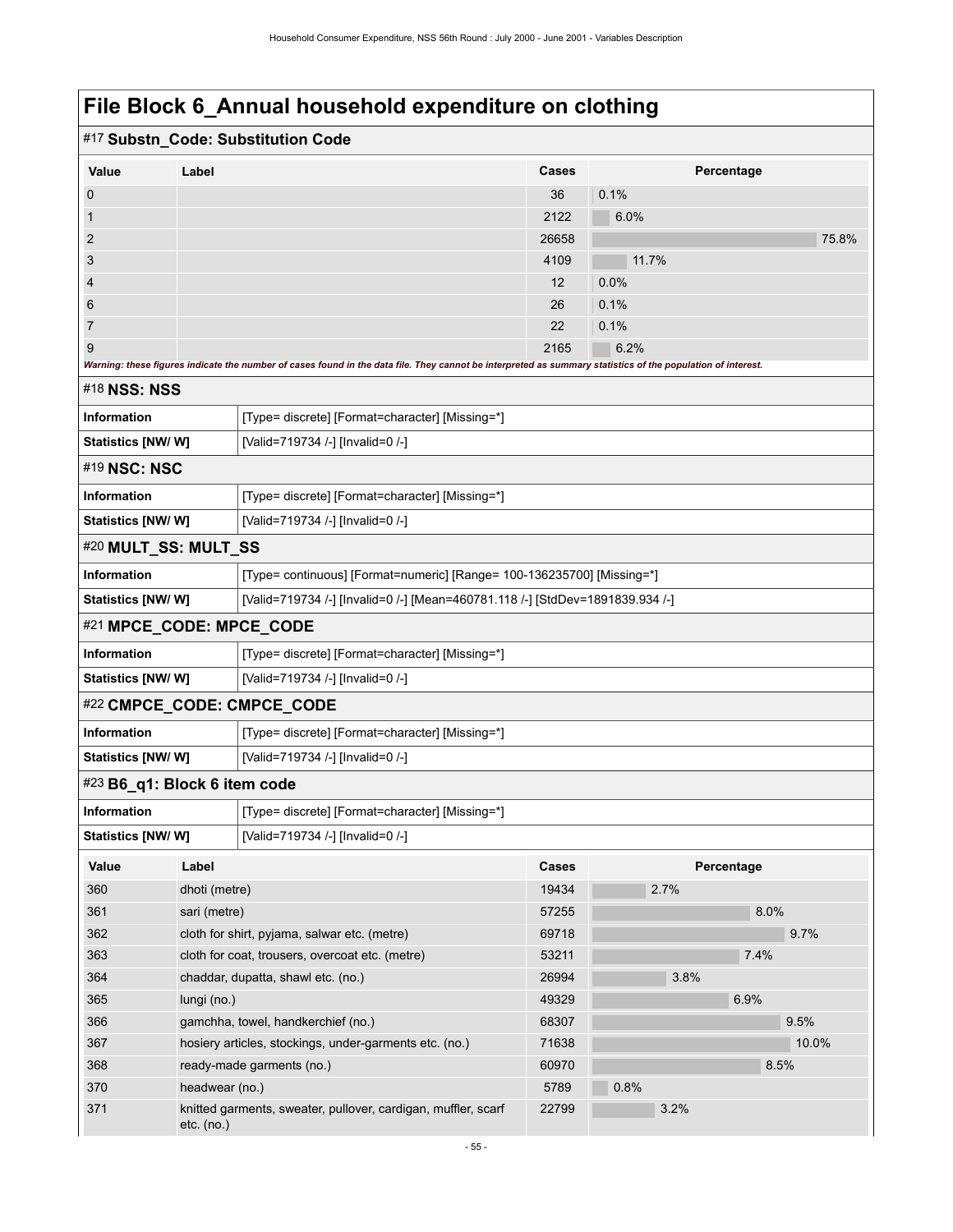# #23 **B6\_q1: Block 6 item code**

| #23 B6_q1: Block 6 item code   |                    |                                                                                                                                                                                                |              |              |       |
|--------------------------------|--------------------|------------------------------------------------------------------------------------------------------------------------------------------------------------------------------------------------|--------------|--------------|-------|
| Value                          | Label              |                                                                                                                                                                                                | Cases        | Percentage   |       |
| 372                            |                    | knitting wool, cotton yarn (gm)                                                                                                                                                                | 3792         | 0.5%         |       |
| 373                            | clothing: others   |                                                                                                                                                                                                | 18391        | 2.6%         |       |
| 374                            |                    | clothing: second-hand                                                                                                                                                                          | 6564         | 0.9%         |       |
| 379                            |                    | clothing: s.t. (360-374)                                                                                                                                                                       | 81155        |              | 11.3% |
| 380                            |                    | bed sheet, bed cover (no.)                                                                                                                                                                     | 31470        | 4.4%         |       |
| 381                            | rug, blanket (no.) |                                                                                                                                                                                                | 8016         | 1.1%         |       |
| 382                            |                    | pillow, quilt, mattress (no.)                                                                                                                                                                  | 8265         | 1.1%         |       |
| 383                            |                    | cloth for upholstery, curtain, table-cloth etc. (metre)                                                                                                                                        | 2352         | 0.3%         |       |
| 384                            | mosquito net (no.) |                                                                                                                                                                                                | 4628         | 0.6%         |       |
| 385                            |                    | mats and matting (no.)                                                                                                                                                                         | 4478         | 0.6%         |       |
| 386<br>387                     | cotton (gm)        |                                                                                                                                                                                                | 1394<br>2874 | 0.2%         |       |
| 389                            | bedding: others    |                                                                                                                                                                                                |              | 0.4%<br>5.7% |       |
|                                |                    | bedding, etc.: s.t. $(380-387)$<br>Warning: these figures indicate the number of cases found in the data file. They cannot be interpreted as summary statistics of the population of interest. | 40911        |              |       |
| $#24$ B6_q3: Quantity (0.00)   |                    |                                                                                                                                                                                                |              |              |       |
| <b>Information</b>             |                    | [Type= continuous] [Format=numeric] [Range= 0-2465.75] [Missing=*]                                                                                                                             |              |              |       |
| <b>Statistics [NW/W]</b>       |                    | [Valid=719734 /-] [Invalid=0 /-] [Mean=1.155 /-] [StdDev=16.848 /-]                                                                                                                            |              |              |       |
| <b>Literal question</b>        |                    | How much quantity of the item was consumed by the household in the last 365 days?                                                                                                              |              |              |       |
| #25 B6_q4: Value (Rs. 0.00)    |                    |                                                                                                                                                                                                |              |              |       |
| <b>Information</b>             |                    | [Type= continuous] [Format=numeric] [Range= 0-11095.89] [Missing=*]                                                                                                                            |              |              |       |
| <b>Statistics [NW/W]</b>       |                    | [Valid=719734 /-] [Invalid=0 /-] [Mean=52.606 /-] [StdDev=99.221 /-]                                                                                                                           |              |              |       |
| <b>Literal question</b>        |                    | What was the value of the items consumed by the household in the last 365 days?                                                                                                                |              |              |       |
| #26 FoodCode: FoodCode         |                    |                                                                                                                                                                                                |              |              |       |
| <b>Information</b>             |                    | [Type= discrete] [Format=character] [Missing=*]                                                                                                                                                |              |              |       |
| Statistics [NW/W]              |                    | [Valid=719734 /-] [Invalid=0 /-]                                                                                                                                                               |              |              |       |
|                                |                    | #27 OnUseOfDurable: OnUseOfDurable                                                                                                                                                             |              |              |       |
| <b>Information</b>             |                    | [Type= discrete] [Format=character] [Missing=*]                                                                                                                                                |              |              |       |
| Statistics [NW/W]              |                    | [Valid=0 /-] [Invalid=0 /-]                                                                                                                                                                    |              |              |       |
|                                |                    | #28 Wgt_SubSample: Sub sample Multiplier                                                                                                                                                       |              |              |       |
| Information                    |                    | [Type= continuous] [Format=numeric] [Range= 1-1362357] [Missing=*]                                                                                                                             |              |              |       |
| Statistics [NW/W]              |                    | [Valid=719734 /-] [Invalid=0 /-] [Mean=4607.811 /-] [StdDev=18918.399 /-]                                                                                                                      |              |              |       |
| <b>Recoding and Derivation</b> |                    | For generating sub sample estimates, this weight should be applied. It has been calculated as follows:<br>Wgt SubSample = MLT/100                                                              |              |              |       |
|                                |                    | #29 Wgt_Combined: Combined Multiplier                                                                                                                                                          |              |              |       |
| Information                    |                    | [Type= continuous] [Format=numeric] [Range= 0.5-681178.5] [Missing=*]                                                                                                                          |              |              |       |
| <b>Statistics [NW/W]</b>       |                    | [Valid=719734 /-] [Invalid=0 /-] [Mean=2304.808 /-] [StdDev=9459.548 /-]                                                                                                                       |              |              |       |
| <b>Recoding and Derivation</b> |                    | For generating sub sample combined estimates, this weight should be applied. It has been calculated as follows:                                                                                |              |              |       |
|                                |                    | Wgt_Combined = MLT/100, if NSS=NSC,                                                                                                                                                            |              |              |       |
|                                |                    | if NSC>NSS                                                                                                                                                                                     |              |              |       |
|                                |                    |                                                                                                                                                                                                |              |              |       |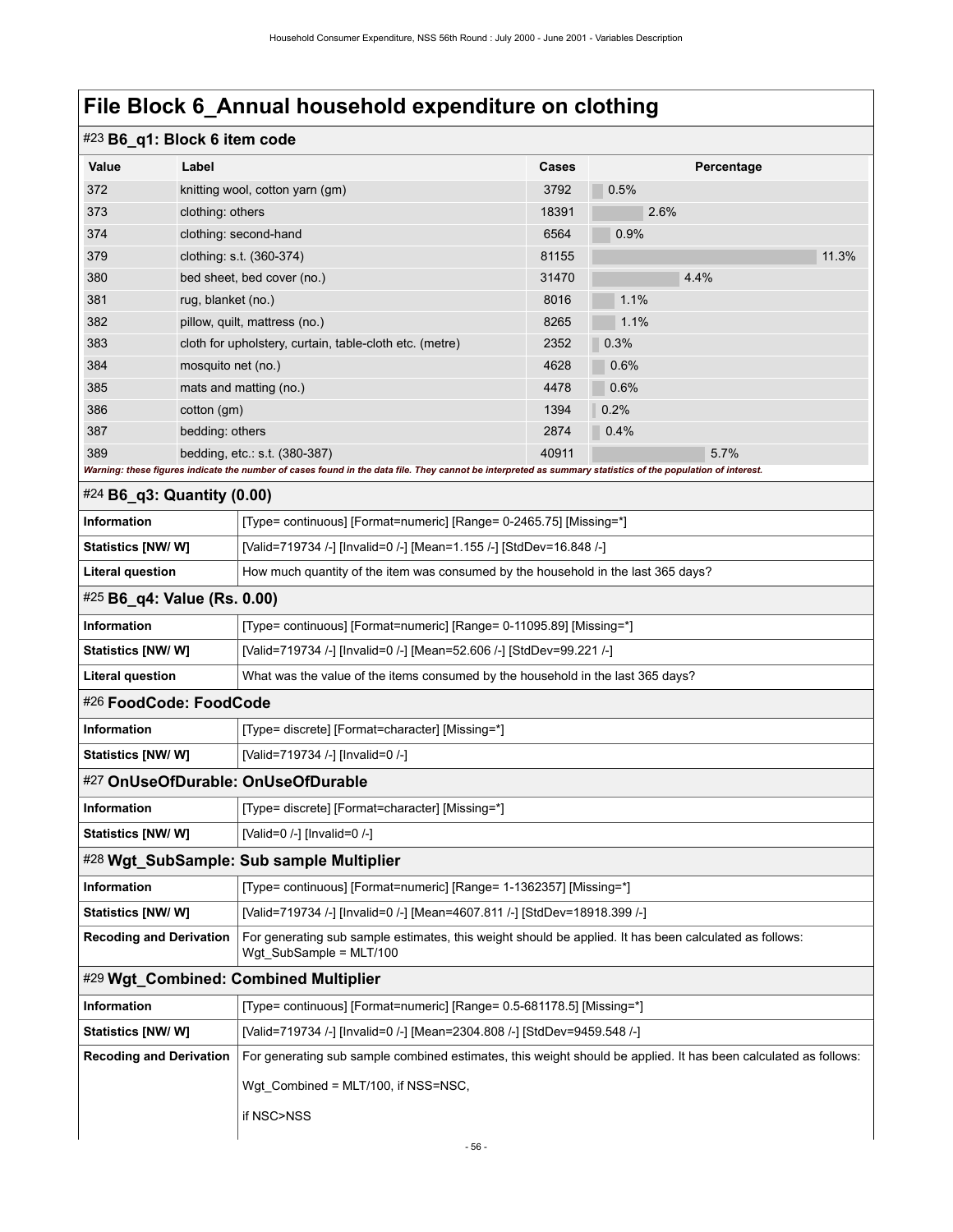### #29 **Wgt\_Combined: Combined Multiplier**

Wgt\_Combined = MLT/200

## **File Block 7\_Annual household expenditure on footwear**

|                                                       |                                                 | #1 HHID: Key to identify a household                                                                                                                              |        |            |  |  |  |
|-------------------------------------------------------|-------------------------------------------------|-------------------------------------------------------------------------------------------------------------------------------------------------------------------|--------|------------|--|--|--|
| Information                                           |                                                 | [Type= discrete] [Format=character] [Missing=*]                                                                                                                   |        |            |  |  |  |
| Statistics [NW/ W]                                    |                                                 | [Valid=243446 /-] [Invalid=0 /-]                                                                                                                                  |        |            |  |  |  |
| <b>Recoding and Derivation</b>                        |                                                 | This variable has been derived for identifying a household by combining SS Revised, serial no. of village / block,<br>segment number and sample household number. |        |            |  |  |  |
| #2 <b>ID: ID</b>                                      |                                                 |                                                                                                                                                                   |        |            |  |  |  |
| <b>Information</b>                                    | [Type= discrete] [Format=character] [Missing=*] |                                                                                                                                                                   |        |            |  |  |  |
| Statistics [NW/W]<br>[Valid=243446 /-] [Invalid=0 /-] |                                                 |                                                                                                                                                                   |        |            |  |  |  |
|                                                       |                                                 | #3 RoundSchedule: Round Schedule                                                                                                                                  |        |            |  |  |  |
| <b>Information</b>                                    |                                                 | [Type= discrete] [Format=character] [Missing=*]                                                                                                                   |        |            |  |  |  |
| Statistics [NW/W]                                     |                                                 | [Valid=243446 /-] [Invalid=0 /-]                                                                                                                                  |        |            |  |  |  |
| <b>Definition</b>                                     |                                                 | Indicates the NSS round and schedule number of this survey.                                                                                                       |        |            |  |  |  |
| Value                                                 | Label                                           |                                                                                                                                                                   | Cases  | Percentage |  |  |  |
| 561                                                   |                                                 |                                                                                                                                                                   | 243446 | 100.0%     |  |  |  |
|                                                       |                                                 | Warning: these figures indicate the number of cases found in the data file. They cannot be interpreted as summary statistics of the population of interest.       |        |            |  |  |  |
| #4 SS_Original: SS_Original                           |                                                 |                                                                                                                                                                   |        |            |  |  |  |
| <b>Information</b>                                    |                                                 | [Type= discrete] [Format=character] [Missing=*]                                                                                                                   |        |            |  |  |  |
| Statistics [NW/ W]                                    |                                                 | [Valid=243446 /-] [Invalid=0 /-]                                                                                                                                  |        |            |  |  |  |
| #5 Sector: Sector                                     |                                                 |                                                                                                                                                                   |        |            |  |  |  |
| <b>Information</b>                                    |                                                 | [Type= discrete] [Format=character] [Missing=*]                                                                                                                   |        |            |  |  |  |
| Statistics [NW/W]                                     |                                                 | [Valid=243446 /-] [Invalid=0 /-]                                                                                                                                  |        |            |  |  |  |
| <b>Definition</b>                                     |                                                 | Sector: A word used for the rural-urban demarcation.                                                                                                              |        |            |  |  |  |
| Value                                                 | Label                                           |                                                                                                                                                                   | Cases  | Percentage |  |  |  |
| 1                                                     | Rural                                           |                                                                                                                                                                   | 83071  | 34.1%      |  |  |  |
| 2                                                     | Urban                                           | Warning: these figures indicate the number of cases found in the data file. They cannot be interpreted as summary statistics of the population of interest.       | 160375 | 65.9%      |  |  |  |
| #6 State_region: State region                         |                                                 |                                                                                                                                                                   |        |            |  |  |  |
| <b>Information</b>                                    |                                                 | [Type= discrete] [Format=character] [Missing=*]                                                                                                                   |        |            |  |  |  |
| Statistics [NW/W]                                     |                                                 | [Valid=243446 /-] [Invalid=0 /-]                                                                                                                                  |        |            |  |  |  |
| <b>Definition</b>                                     |                                                 | Regions are hierarchical domains of study below the level of State/ Union Territory in the NSS.                                                                   |        |            |  |  |  |
| #7 State: State                                       |                                                 |                                                                                                                                                                   |        |            |  |  |  |
| Information                                           |                                                 | [Type= discrete] [Format=character] [Missing=*]                                                                                                                   |        |            |  |  |  |
| Statistics [NW/W]                                     |                                                 | [Valid=243446 /-] [Invalid=0 /-]                                                                                                                                  |        |            |  |  |  |
| <b>Recoding and Derivation</b>                        |                                                 | This variable has been derived from the variable "State_Region" to enable the users to easily access state wise<br>data.                                          |        |            |  |  |  |
| Frequency table not shown (35 Modalities)             |                                                 |                                                                                                                                                                   |        |            |  |  |  |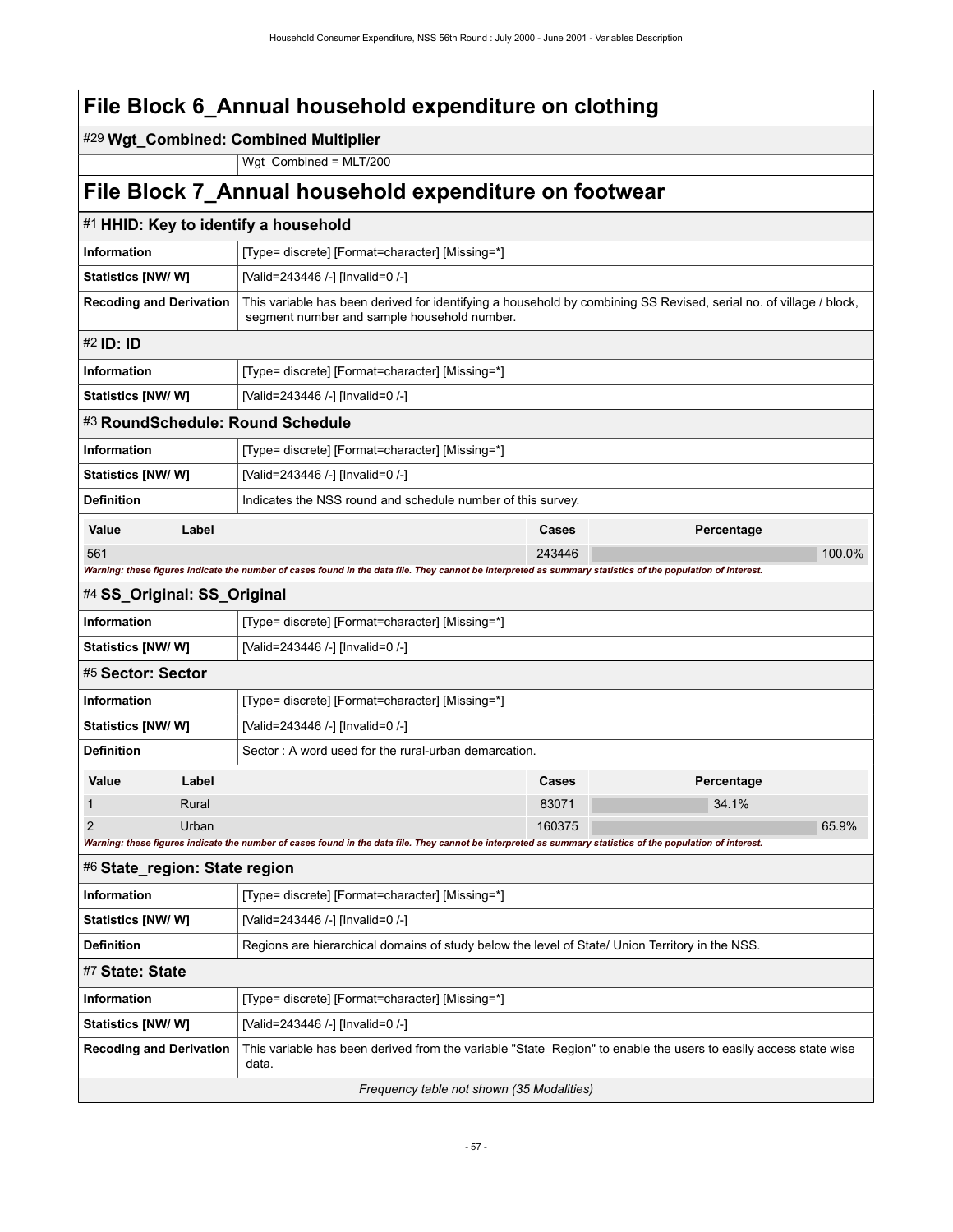| #8 Stratum: Stratum number                                                                                                                                                                                                                                                                                                                                                                                                                                                                                                                                                                                                                                                                                                                                                                                                                                                                                                                   |                |                                                                                                                                                                                                                    |        |            |       |  |
|----------------------------------------------------------------------------------------------------------------------------------------------------------------------------------------------------------------------------------------------------------------------------------------------------------------------------------------------------------------------------------------------------------------------------------------------------------------------------------------------------------------------------------------------------------------------------------------------------------------------------------------------------------------------------------------------------------------------------------------------------------------------------------------------------------------------------------------------------------------------------------------------------------------------------------------------|----------------|--------------------------------------------------------------------------------------------------------------------------------------------------------------------------------------------------------------------|--------|------------|-------|--|
| <b>Information</b>                                                                                                                                                                                                                                                                                                                                                                                                                                                                                                                                                                                                                                                                                                                                                                                                                                                                                                                           |                | [Type= discrete] [Format=character] [Missing=*]                                                                                                                                                                    |        |            |       |  |
| Statistics [NW/W]                                                                                                                                                                                                                                                                                                                                                                                                                                                                                                                                                                                                                                                                                                                                                                                                                                                                                                                            |                | [Valid=243446 /-] [Invalid=0 /-]                                                                                                                                                                                   |        |            |       |  |
| <b>Definition</b>                                                                                                                                                                                                                                                                                                                                                                                                                                                                                                                                                                                                                                                                                                                                                                                                                                                                                                                            |                | Within each district of a State/ UT, two basic strata were formed:<br>(i) rural stratum comprising of all rural areas of the district and<br>(ii) urban stratum comprising of all the urban areas of the district. |        |            |       |  |
| #9 SubStratum: Sub Stratum                                                                                                                                                                                                                                                                                                                                                                                                                                                                                                                                                                                                                                                                                                                                                                                                                                                                                                                   |                |                                                                                                                                                                                                                    |        |            |       |  |
| <b>Information</b>                                                                                                                                                                                                                                                                                                                                                                                                                                                                                                                                                                                                                                                                                                                                                                                                                                                                                                                           |                | [Type= discrete] [Format=character] [Missing=*]                                                                                                                                                                    |        |            |       |  |
| Statistics [NW/ W]                                                                                                                                                                                                                                                                                                                                                                                                                                                                                                                                                                                                                                                                                                                                                                                                                                                                                                                           |                | [Valid=243446 /-] [Invalid=0 /-]                                                                                                                                                                                   |        |            |       |  |
| #10 District: District                                                                                                                                                                                                                                                                                                                                                                                                                                                                                                                                                                                                                                                                                                                                                                                                                                                                                                                       |                |                                                                                                                                                                                                                    |        |            |       |  |
| <b>Information</b>                                                                                                                                                                                                                                                                                                                                                                                                                                                                                                                                                                                                                                                                                                                                                                                                                                                                                                                           |                | [Type= discrete] [Format=character] [Missing=*]                                                                                                                                                                    |        |            |       |  |
| Statistics [NW/W]                                                                                                                                                                                                                                                                                                                                                                                                                                                                                                                                                                                                                                                                                                                                                                                                                                                                                                                            |                | [Valid=243446 /-] [Invalid=0 /-]                                                                                                                                                                                   |        |            |       |  |
| #11 SubRound: Sub Round                                                                                                                                                                                                                                                                                                                                                                                                                                                                                                                                                                                                                                                                                                                                                                                                                                                                                                                      |                |                                                                                                                                                                                                                    |        |            |       |  |
| <b>Information</b>                                                                                                                                                                                                                                                                                                                                                                                                                                                                                                                                                                                                                                                                                                                                                                                                                                                                                                                           |                | [Type= discrete] [Format=character] [Missing=*]                                                                                                                                                                    |        |            |       |  |
| Statistics [NW/ W]                                                                                                                                                                                                                                                                                                                                                                                                                                                                                                                                                                                                                                                                                                                                                                                                                                                                                                                           |                | [Valid=243446 /-] [Invalid=0 /-]                                                                                                                                                                                   |        |            |       |  |
| <b>Definition</b>                                                                                                                                                                                                                                                                                                                                                                                                                                                                                                                                                                                                                                                                                                                                                                                                                                                                                                                            |                | The survey period of one year of this round was divided into four sub-rounds of three months duration. Equal<br>number of sample villages and blocks were allotted for survey in each of these four sub-rounds.    |        |            |       |  |
| Value                                                                                                                                                                                                                                                                                                                                                                                                                                                                                                                                                                                                                                                                                                                                                                                                                                                                                                                                        | Label          |                                                                                                                                                                                                                    | Cases  | Percentage |       |  |
| 1                                                                                                                                                                                                                                                                                                                                                                                                                                                                                                                                                                                                                                                                                                                                                                                                                                                                                                                                            | Sub round 1    |                                                                                                                                                                                                                    | 60718  |            | 24.9% |  |
| 2                                                                                                                                                                                                                                                                                                                                                                                                                                                                                                                                                                                                                                                                                                                                                                                                                                                                                                                                            | Sub round 2    |                                                                                                                                                                                                                    | 60897  |            | 25.0% |  |
| 3                                                                                                                                                                                                                                                                                                                                                                                                                                                                                                                                                                                                                                                                                                                                                                                                                                                                                                                                            | Sub round 3    |                                                                                                                                                                                                                    | 61170  |            | 25.1% |  |
| 4                                                                                                                                                                                                                                                                                                                                                                                                                                                                                                                                                                                                                                                                                                                                                                                                                                                                                                                                            | Sub round 4    |                                                                                                                                                                                                                    | 60661  |            | 24.9% |  |
|                                                                                                                                                                                                                                                                                                                                                                                                                                                                                                                                                                                                                                                                                                                                                                                                                                                                                                                                              |                | Warning: these figures indicate the number of cases found in the data file. They cannot be interpreted as summary statistics of the population of interest.                                                        |        |            |       |  |
| #12 SS_Revised: SS Revised                                                                                                                                                                                                                                                                                                                                                                                                                                                                                                                                                                                                                                                                                                                                                                                                                                                                                                                   |                |                                                                                                                                                                                                                    |        |            |       |  |
| <b>Information</b>                                                                                                                                                                                                                                                                                                                                                                                                                                                                                                                                                                                                                                                                                                                                                                                                                                                                                                                           |                | [Type= discrete] [Format=character] [Missing=*]                                                                                                                                                                    |        |            |       |  |
| Statistics [NW/W]                                                                                                                                                                                                                                                                                                                                                                                                                                                                                                                                                                                                                                                                                                                                                                                                                                                                                                                            |                | [Valid=243446 /-] [Invalid=0 /-]                                                                                                                                                                                   |        |            |       |  |
| <b>Definition</b><br>An important feature of the NSS sampling design is that the total sample of first stage units is drawn in the form<br>of two or more independent and parallel samples, termed as interpenetrating sub-samples. Each sub-sample is<br>drawn by the same<br>sampling scheme and is capable of providing valid estimates of the population parameters. The comparison of<br>sub-sample wise estimates shows the margin of uncertainty associated with the combined sample estimate.<br>Interpenetrating sub-samples have been used in NSS (i) to obtain valid estimates from each sub-round (season)<br>of the survey round, and (ii) to ensure that Central and State samples for any State/ UT cover independent and<br>equally valid samples of units.<br>The samples surveyed by the NSSO staff are termed as Central sample and the matched samples surveyed by<br>State Government staff are termed as State sample. |                |                                                                                                                                                                                                                    |        |            |       |  |
| Value                                                                                                                                                                                                                                                                                                                                                                                                                                                                                                                                                                                                                                                                                                                                                                                                                                                                                                                                        | Label          |                                                                                                                                                                                                                    | Cases  | Percentage |       |  |
| 1                                                                                                                                                                                                                                                                                                                                                                                                                                                                                                                                                                                                                                                                                                                                                                                                                                                                                                                                            | Central sample |                                                                                                                                                                                                                    | 85526  | 35.1%      |       |  |
| 2                                                                                                                                                                                                                                                                                                                                                                                                                                                                                                                                                                                                                                                                                                                                                                                                                                                                                                                                            | State sample   |                                                                                                                                                                                                                    | 157920 |            | 64.9% |  |
|                                                                                                                                                                                                                                                                                                                                                                                                                                                                                                                                                                                                                                                                                                                                                                                                                                                                                                                                              |                | Warning: these figures indicate the number of cases found in the data file. They cannot be interpreted as summary statistics of the population of interest.                                                        |        |            |       |  |
|                                                                                                                                                                                                                                                                                                                                                                                                                                                                                                                                                                                                                                                                                                                                                                                                                                                                                                                                              |                | #13 Vill_Blk_SIno: Serial no of village / Block                                                                                                                                                                    |        |            |       |  |
| <b>Information</b>                                                                                                                                                                                                                                                                                                                                                                                                                                                                                                                                                                                                                                                                                                                                                                                                                                                                                                                           |                | [Type= discrete] [Format=character] [Missing=*]                                                                                                                                                                    |        |            |       |  |
| <b>Statistics [NW/W]</b>                                                                                                                                                                                                                                                                                                                                                                                                                                                                                                                                                                                                                                                                                                                                                                                                                                                                                                                     |                | [Valid=243446 /-] [Invalid=0 /-]                                                                                                                                                                                   |        |            |       |  |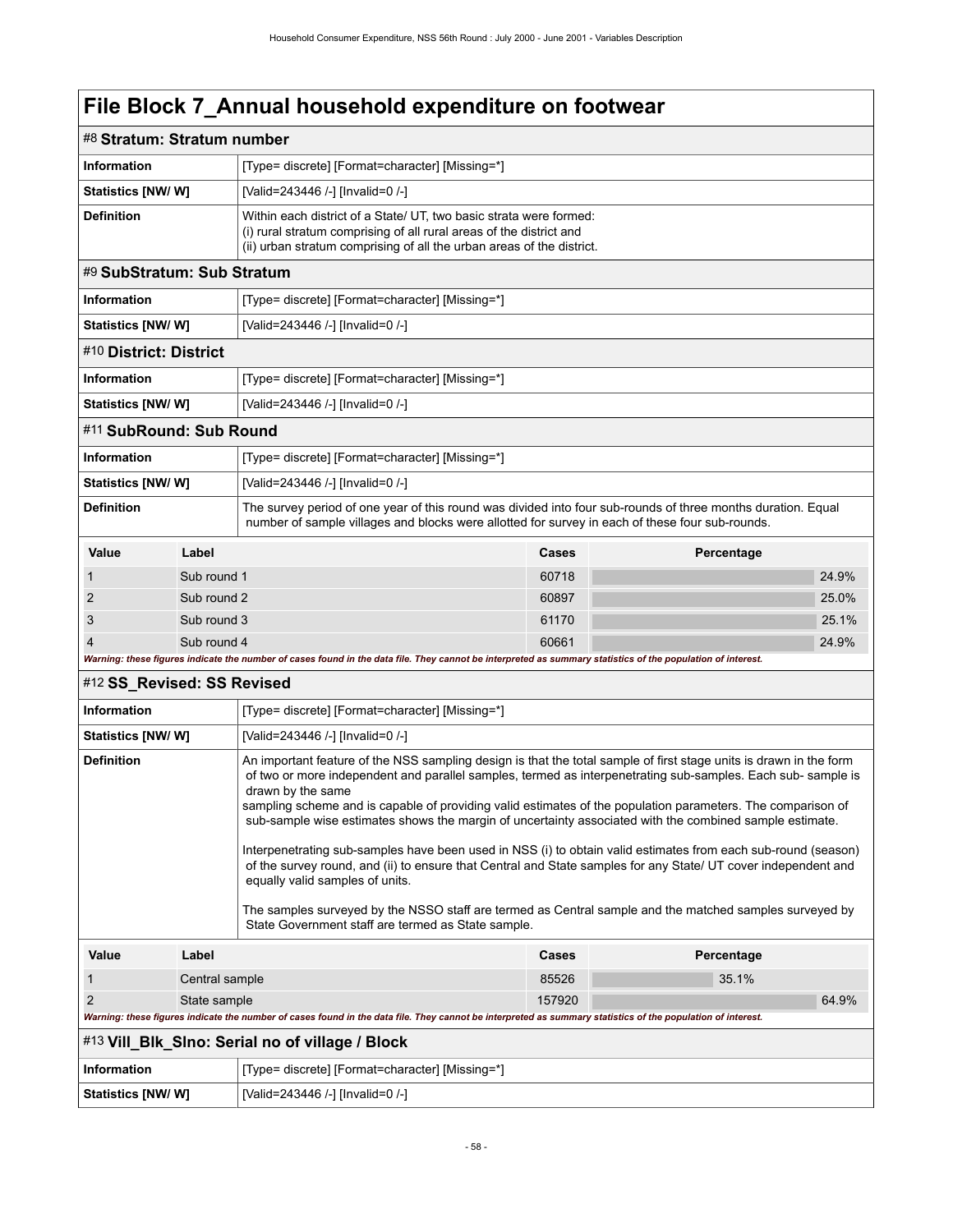|                                                                |                                                                                                                                                                                 | #13 Vill_Blk_Slno: Serial no of village / Block                                                                                                                                                      |        |       |            |       |
|----------------------------------------------------------------|---------------------------------------------------------------------------------------------------------------------------------------------------------------------------------|------------------------------------------------------------------------------------------------------------------------------------------------------------------------------------------------------|--------|-------|------------|-------|
| <b>Definition</b>                                              |                                                                                                                                                                                 | The first-stage units are census villages in the rural sector and the NSSO urban frame survey (UFS) blocks in the<br>urban sector. This variable indicates the serial number assigned to such units. |        |       |            |       |
| #14 SegmentNo: Segment number                                  |                                                                                                                                                                                 |                                                                                                                                                                                                      |        |       |            |       |
| <b>Information</b>                                             |                                                                                                                                                                                 | [Type= discrete] [Format=character] [Missing=*]                                                                                                                                                      |        |       |            |       |
| Statistics [NW/W]                                              |                                                                                                                                                                                 | [Valid=243446 /-] [Invalid=0 /-]                                                                                                                                                                     |        |       |            |       |
| Value                                                          | Label                                                                                                                                                                           |                                                                                                                                                                                                      | Cases  |       | Percentage |       |
| $\mathbf{1}$                                                   |                                                                                                                                                                                 |                                                                                                                                                                                                      | 197586 |       |            | 81.2% |
| $\overline{2}$                                                 |                                                                                                                                                                                 |                                                                                                                                                                                                      | 45860  | 18.8% |            |       |
|                                                                |                                                                                                                                                                                 | Warning: these figures indicate the number of cases found in the data file. They cannot be interpreted as summary statistics of the population of interest.                                          |        |       |            |       |
|                                                                |                                                                                                                                                                                 | #15 Hhold_no: Sample Household number                                                                                                                                                                |        |       |            |       |
| Information                                                    |                                                                                                                                                                                 | [Type= discrete] [Format=character] [Missing=*]                                                                                                                                                      |        |       |            |       |
| <b>Statistics [NW/ W]</b>                                      |                                                                                                                                                                                 | [Valid=243446 /-] [Invalid=0 /-]                                                                                                                                                                     |        |       |            |       |
| #16 Survey_Code: Survey Code                                   |                                                                                                                                                                                 |                                                                                                                                                                                                      |        |       |            |       |
| Information                                                    |                                                                                                                                                                                 | [Type= discrete] [Format=character] [Missing=*]                                                                                                                                                      |        |       |            |       |
| <b>Statistics [NW/ W]</b>                                      |                                                                                                                                                                                 | [Valid=243254 /-] [Invalid=0 /-]                                                                                                                                                                     |        |       |            |       |
| Value                                                          | Label                                                                                                                                                                           |                                                                                                                                                                                                      | Cases  |       | Percentage |       |
| 0                                                              |                                                                                                                                                                                 |                                                                                                                                                                                                      | 9      | 0.0%  |            |       |
| 1                                                              |                                                                                                                                                                                 |                                                                                                                                                                                                      | 230767 |       |            | 94.9% |
| $\overline{2}$                                                 |                                                                                                                                                                                 |                                                                                                                                                                                                      | 12430  | 5.1%  |            |       |
| $\overline{4}$                                                 |                                                                                                                                                                                 |                                                                                                                                                                                                      | 38     | 0.0%  |            |       |
| 5                                                              |                                                                                                                                                                                 |                                                                                                                                                                                                      | 2      | 0.0%  |            |       |
| 9                                                              |                                                                                                                                                                                 | Warning: these figures indicate the number of cases found in the data file. They cannot be interpreted as summary statistics of the population of interest.                                          | 8      | 0.0%  |            |       |
|                                                                |                                                                                                                                                                                 | #17 Substn_Code: Substitution Code                                                                                                                                                                   |        |       |            |       |
| Information                                                    |                                                                                                                                                                                 | [Type= discrete] [Format=character] [Missing=*]                                                                                                                                                      |        |       |            |       |
| <b>Statistics [NW/ W]</b>                                      |                                                                                                                                                                                 | [Valid=12537 /-] [Invalid=0 /-]                                                                                                                                                                      |        |       |            |       |
| Value                                                          | Label                                                                                                                                                                           |                                                                                                                                                                                                      | Cases  |       | Percentage |       |
| $\mathbf 0$                                                    |                                                                                                                                                                                 |                                                                                                                                                                                                      | 10     | 0.1%  |            |       |
| $\mathbf{1}$                                                   |                                                                                                                                                                                 |                                                                                                                                                                                                      | 715    | 5.7%  |            |       |
| $\overline{\mathbf{c}}$                                        |                                                                                                                                                                                 |                                                                                                                                                                                                      | 9482   |       |            | 75.6% |
| 3                                                              |                                                                                                                                                                                 |                                                                                                                                                                                                      | 1564   | 12.5% |            |       |
| 4                                                              |                                                                                                                                                                                 |                                                                                                                                                                                                      | 4      | 0.0%  |            |       |
| 6                                                              |                                                                                                                                                                                 |                                                                                                                                                                                                      | 8      | 0.1%  |            |       |
| $\overline{7}$                                                 |                                                                                                                                                                                 |                                                                                                                                                                                                      | 8      | 0.1%  |            |       |
|                                                                | 9<br>6.0%<br>746<br>Warning: these figures indicate the number of cases found in the data file. They cannot be interpreted as summary statistics of the population of interest. |                                                                                                                                                                                                      |        |       |            |       |
| #18 NSS: NSS                                                   |                                                                                                                                                                                 |                                                                                                                                                                                                      |        |       |            |       |
| Information                                                    |                                                                                                                                                                                 | [Type= discrete] [Format=character] [Missing=*]                                                                                                                                                      |        |       |            |       |
| Statistics [NW/W]                                              |                                                                                                                                                                                 | [Valid=243446 /-] [Invalid=0 /-]                                                                                                                                                                     |        |       |            |       |
| #19 NSC: NSC                                                   |                                                                                                                                                                                 |                                                                                                                                                                                                      |        |       |            |       |
| Information<br>[Type= discrete] [Format=character] [Missing=*] |                                                                                                                                                                                 |                                                                                                                                                                                                      |        |       |            |       |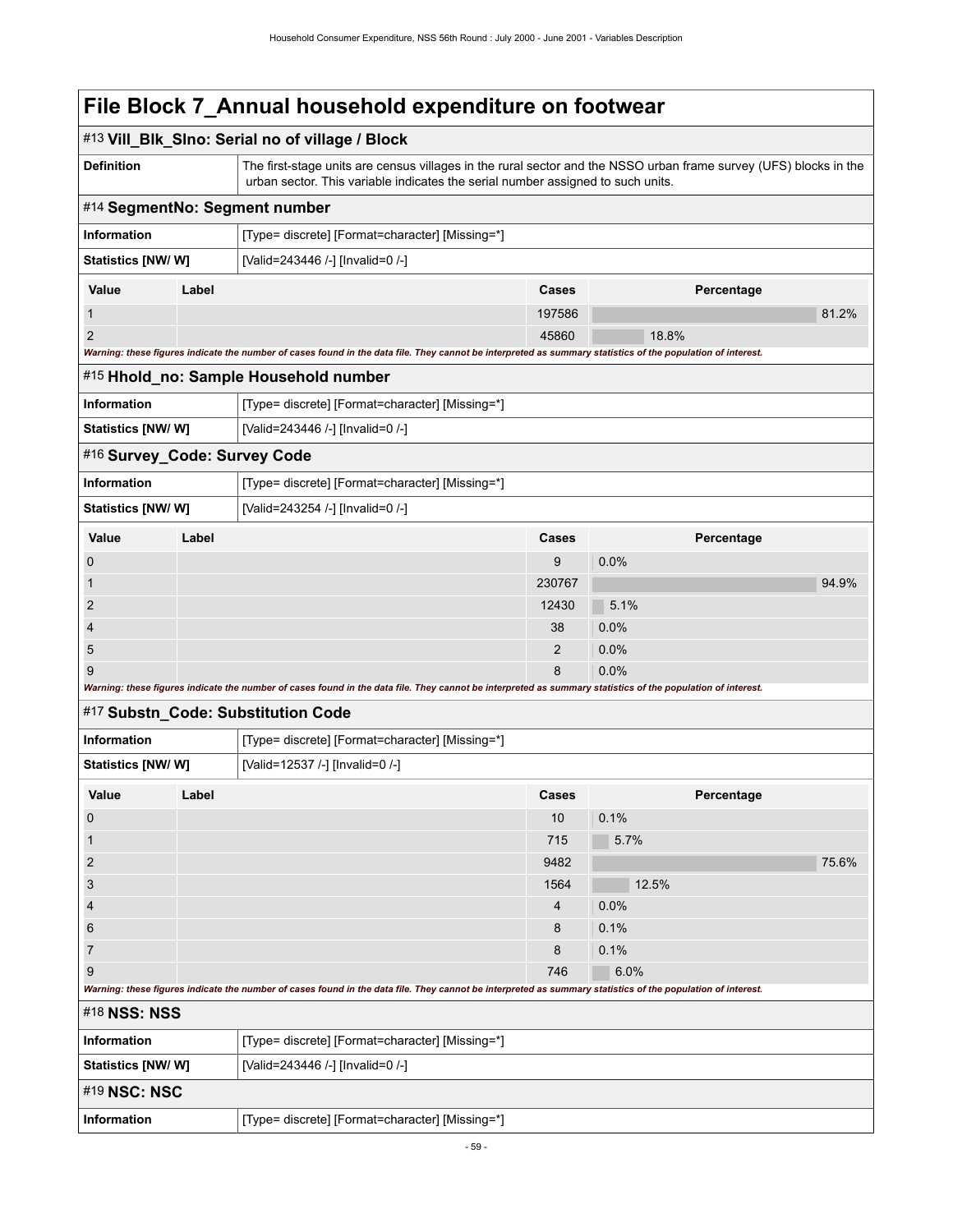| #19 NSC: NSC                  |                                                                                                                                          |                                                                                                                                                             |       |      |            |       |
|-------------------------------|------------------------------------------------------------------------------------------------------------------------------------------|-------------------------------------------------------------------------------------------------------------------------------------------------------------|-------|------|------------|-------|
|                               | Statistics [NW/W]<br>[Valid=243446 /-] [Invalid=0 /-]                                                                                    |                                                                                                                                                             |       |      |            |       |
| #20 MULT_SS: MULT_SS          |                                                                                                                                          |                                                                                                                                                             |       |      |            |       |
| Information                   | [Type= continuous] [Format=numeric] [Range= 100-136235700] [Missing=*]                                                                   |                                                                                                                                                             |       |      |            |       |
|                               | [Valid=243446 /-] [Invalid=0 /-] [Mean=430590.409 /-] [StdDev=1832520.332 /-]<br><b>Statistics [NW/ W]</b>                               |                                                                                                                                                             |       |      |            |       |
| #21 MPCE_CODE: MPCE_CODE      |                                                                                                                                          |                                                                                                                                                             |       |      |            |       |
| Information                   |                                                                                                                                          | [Type= discrete] [Format=character] [Missing=*]                                                                                                             |       |      |            |       |
| <b>Statistics [NW/ W]</b>     |                                                                                                                                          | [Valid=243446 /-] [Invalid=0 /-]                                                                                                                            |       |      |            |       |
|                               |                                                                                                                                          | #22 CMPCE_CODE: CMPCE_CODE                                                                                                                                  |       |      |            |       |
| Information                   |                                                                                                                                          | [Type= discrete] [Format=character] [Missing=*]                                                                                                             |       |      |            |       |
| Statistics [NW/W]             |                                                                                                                                          | [Valid=243446 /-] [Invalid=0 /-]                                                                                                                            |       |      |            |       |
| #23 B7_q1: Footwear item code |                                                                                                                                          |                                                                                                                                                             |       |      |            |       |
| Information                   |                                                                                                                                          | [Type= discrete] [Format=character] [Missing=*]                                                                                                             |       |      |            |       |
| Statistics [NW/W]             |                                                                                                                                          | [Valid=243446 /-] [Invalid=0 /-]                                                                                                                            |       |      |            |       |
| Value                         | Label                                                                                                                                    |                                                                                                                                                             | Cases |      | Percentage |       |
| 390                           | leather boots, shoes                                                                                                                     |                                                                                                                                                             | 28136 |      | 11.6%      |       |
| 391                           |                                                                                                                                          | leather sandals, chappals etc.                                                                                                                              | 34963 |      | 14.4%      |       |
| 392                           |                                                                                                                                          | other leather footwear                                                                                                                                      | 12443 | 5.1% |            |       |
| 393                           |                                                                                                                                          | rubber / PVC footwear                                                                                                                                       | 65406 |      |            | 26.9% |
| 394                           | other footwear                                                                                                                           |                                                                                                                                                             | 23280 | 9.6% |            |       |
| 399                           |                                                                                                                                          | footwear: s.t. (390-394)                                                                                                                                    | 79218 |      |            | 32.5% |
|                               |                                                                                                                                          | Warning: these figures indicate the number of cases found in the data file. They cannot be interpreted as summary statistics of the population of interest. |       |      |            |       |
| #24 B7_q3: No. of pairs       |                                                                                                                                          |                                                                                                                                                             |       |      |            |       |
| <b>Information</b>            |                                                                                                                                          | [Type= continuous] [Format=numeric] [Range= 0-66] [Missing=*]                                                                                               |       |      |            |       |
| <b>Statistics [NW/ W]</b>     |                                                                                                                                          | [Valid=243446 /-] [Invalid=0 /-] [Mean=0.166 /-] [StdDev=0.486 /-]                                                                                          |       |      |            |       |
| <b>Literal question</b>       |                                                                                                                                          | How many pairs of the item were consumed by the household in the last 365 days?                                                                             |       |      |            |       |
| #25 B7_q4: Value (Rs.)        |                                                                                                                                          |                                                                                                                                                             |       |      |            |       |
| <b>Information</b>            |                                                                                                                                          | [Type= continuous] [Format=numeric] [Range= 0-11178] [Missing=*]                                                                                            |       |      |            |       |
| <b>Statistics [NW/ W]</b>     |                                                                                                                                          | [Valid=243446 /-] [Invalid=0 /-] [Mean=29.349 /-] [StdDev=51.821 /-]                                                                                        |       |      |            |       |
| <b>Literal question</b>       |                                                                                                                                          | What was the value of the items consumed by the household in the last 365 days?                                                                             |       |      |            |       |
| #26 FoodCode: FoodCode        |                                                                                                                                          |                                                                                                                                                             |       |      |            |       |
| Information                   |                                                                                                                                          | [Type= discrete] [Format=character] [Missing=*]                                                                                                             |       |      |            |       |
| <b>Statistics [NW/ W]</b>     |                                                                                                                                          | [Valid=243446 /-] [Invalid=0 /-]                                                                                                                            |       |      |            |       |
|                               |                                                                                                                                          | #27 OnUseOfDurable: OnUseOfDurable                                                                                                                          |       |      |            |       |
| Information                   |                                                                                                                                          | [Type= discrete] [Format=character] [Missing=*]                                                                                                             |       |      |            |       |
|                               | Statistics [NW/W]<br>[Valid=0 /-] [Invalid=0 /-]                                                                                         |                                                                                                                                                             |       |      |            |       |
|                               |                                                                                                                                          | #28 Wgt_SubSample: Sub sample Multiplier                                                                                                                    |       |      |            |       |
| Information                   |                                                                                                                                          | [Type= continuous] [Format=numeric] [Range= 1-1362357] [Missing=*]                                                                                          |       |      |            |       |
| <b>Statistics [NW/ W]</b>     |                                                                                                                                          | [Valid=243446 /-] [Invalid=0 /-] [Mean=4305.904 /-] [StdDev=18325.203 /-]                                                                                   |       |      |            |       |
|                               | <b>Recoding and Derivation</b><br>For generating sub sample estimates, this weight should be applied. It has been calculated as follows: |                                                                                                                                                             |       |      |            |       |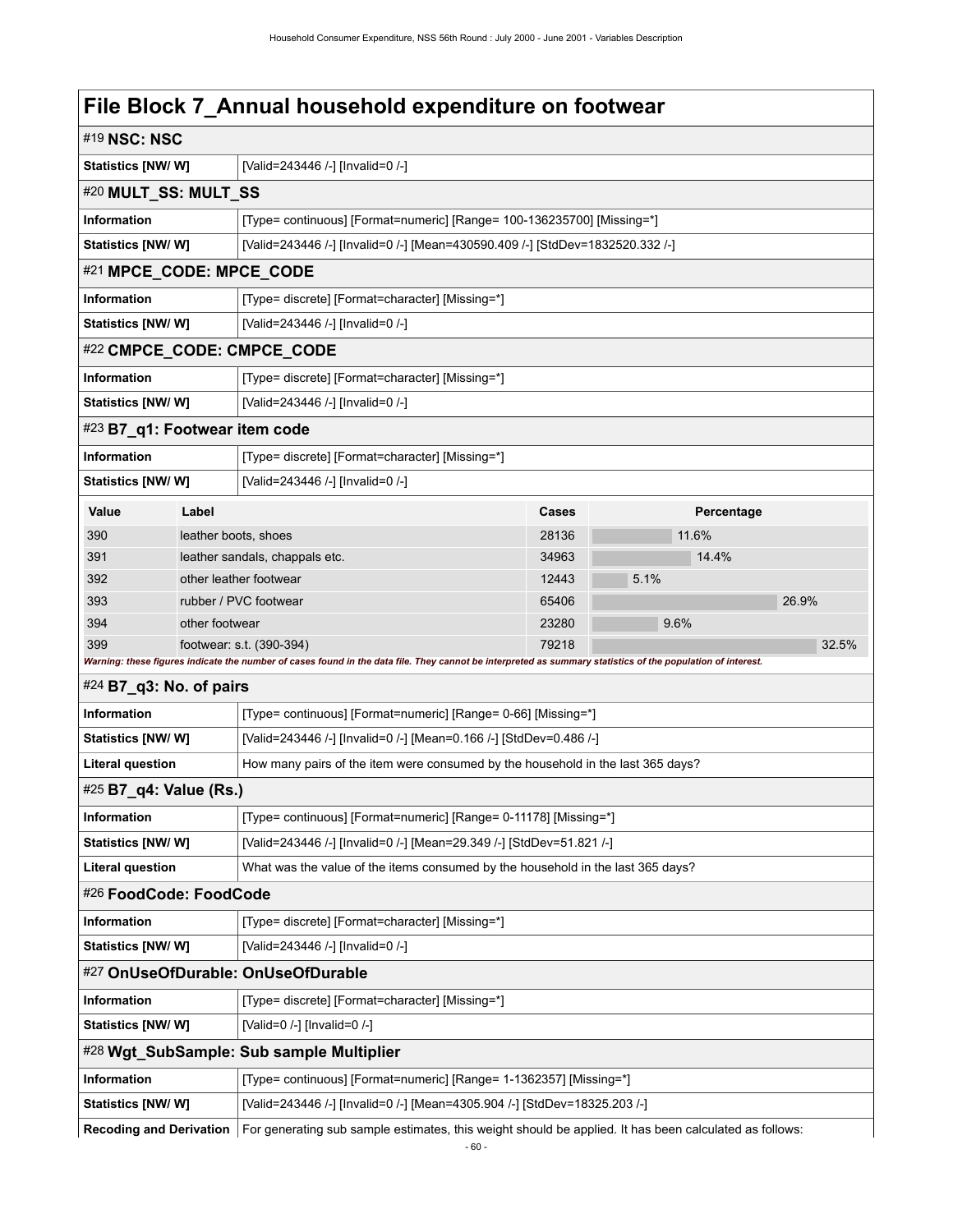|                                                                                                             | #28 Wgt_SubSample: Sub sample Multiplier                                                                                                                          |  |  |  |  |
|-------------------------------------------------------------------------------------------------------------|-------------------------------------------------------------------------------------------------------------------------------------------------------------------|--|--|--|--|
|                                                                                                             | Wgt SubSample = $MLT/100$                                                                                                                                         |  |  |  |  |
|                                                                                                             | #29 Wgt_Combined: Combined Multiplier                                                                                                                             |  |  |  |  |
| Information                                                                                                 | [Type= continuous] [Format=numeric] [Range= 0.5-681178.5] [Missing=*]                                                                                             |  |  |  |  |
| Statistics [NW/ W]                                                                                          | [Valid=243446 /-] [Invalid=0 /-] [Mean=2153.91 /-] [StdDev=9163.044 /-]                                                                                           |  |  |  |  |
| <b>Recoding and Derivation</b>                                                                              | For generating sub sample combined estimates, this weight should be applied. It has been calculated as follows:                                                   |  |  |  |  |
|                                                                                                             | Wgt Combined = MLT/100, if NSS=NSC,                                                                                                                               |  |  |  |  |
|                                                                                                             | if NSC>NSS                                                                                                                                                        |  |  |  |  |
|                                                                                                             | Wgt Combined = $MLT/200$                                                                                                                                          |  |  |  |  |
| File Block 8pt1_Annual household expenditure on education and medical<br>(institutional) goods and services |                                                                                                                                                                   |  |  |  |  |
| #1 HHID: Key to identify a household                                                                        |                                                                                                                                                                   |  |  |  |  |
| Information                                                                                                 | [Type= discrete] [Format=character] [Missing=*]                                                                                                                   |  |  |  |  |
| <b>Statistics [NW/ W]</b>                                                                                   | [Valid=279144 /-] [Invalid=0 /-]                                                                                                                                  |  |  |  |  |
| <b>Recoding and Derivation</b>                                                                              | This variable has been derived for identifying a household by combining SS Revised, serial no. of village / block,<br>segment number and sample household number. |  |  |  |  |

| #2 ID: ID                        |       |                                                             |       |            |  |
|----------------------------------|-------|-------------------------------------------------------------|-------|------------|--|
| Information                      |       | [Type= discrete] [Format=character] [Missing=*]             |       |            |  |
| Statistics [NW/W]                |       | [Valid=279144 /-] [Invalid=0 /-]                            |       |            |  |
| #3 RoundSchedule: Round Schedule |       |                                                             |       |            |  |
| Information                      |       | [Type= discrete] [Format=character] [Missing=*]             |       |            |  |
| <b>Statistics [NW/ W]</b>        |       | [Valid=279144 /-] [Invalid=0 /-]                            |       |            |  |
| <b>Definition</b>                |       | Indicates the NSS round and schedule number of this survey. |       |            |  |
| Value                            | Label |                                                             | Cases | Percentage |  |

561 279144 100.0% *Warning: these figures indicate the number of cases found in the data file. They cannot be interpreted as summary statistics of the population of interest.* #4 **SS\_Original: SS\_Original**

| <b>Information</b>                                                                                                                                          |                                                               | [Type= discrete] [Format=character] [Missing=*] |        |            |       |  |
|-------------------------------------------------------------------------------------------------------------------------------------------------------------|---------------------------------------------------------------|-------------------------------------------------|--------|------------|-------|--|
| <b>Statistics [NW/ W]</b>                                                                                                                                   |                                                               | [Valid=279144 /-] [Invalid=0 /-]                |        |            |       |  |
| #5 Sector: Sector                                                                                                                                           |                                                               |                                                 |        |            |       |  |
| <b>Information</b>                                                                                                                                          |                                                               | [Type= discrete] [Format=character] [Missing=*] |        |            |       |  |
|                                                                                                                                                             | <b>Statistics [NW/ W]</b><br>[Valid=279144 /-] [Invalid=0 /-] |                                                 |        |            |       |  |
| <b>Definition</b><br>Sector: A word used for the rural-urban demarcation.                                                                                   |                                                               |                                                 |        |            |       |  |
| Value                                                                                                                                                       | Label                                                         |                                                 | Cases  | Percentage |       |  |
|                                                                                                                                                             | Rural                                                         |                                                 | 92813  | 33.2%      |       |  |
| 2                                                                                                                                                           | Urban                                                         |                                                 | 186331 |            | 66.8% |  |
| Warning: these figures indicate the number of cases found in the data file. They cannot be interpreted as summary statistics of the population of interest. |                                                               |                                                 |        |            |       |  |
| #6 State_region: State region                                                                                                                               |                                                               |                                                 |        |            |       |  |

**Information information** [Type= discrete] [Format=character] [Missing=\*]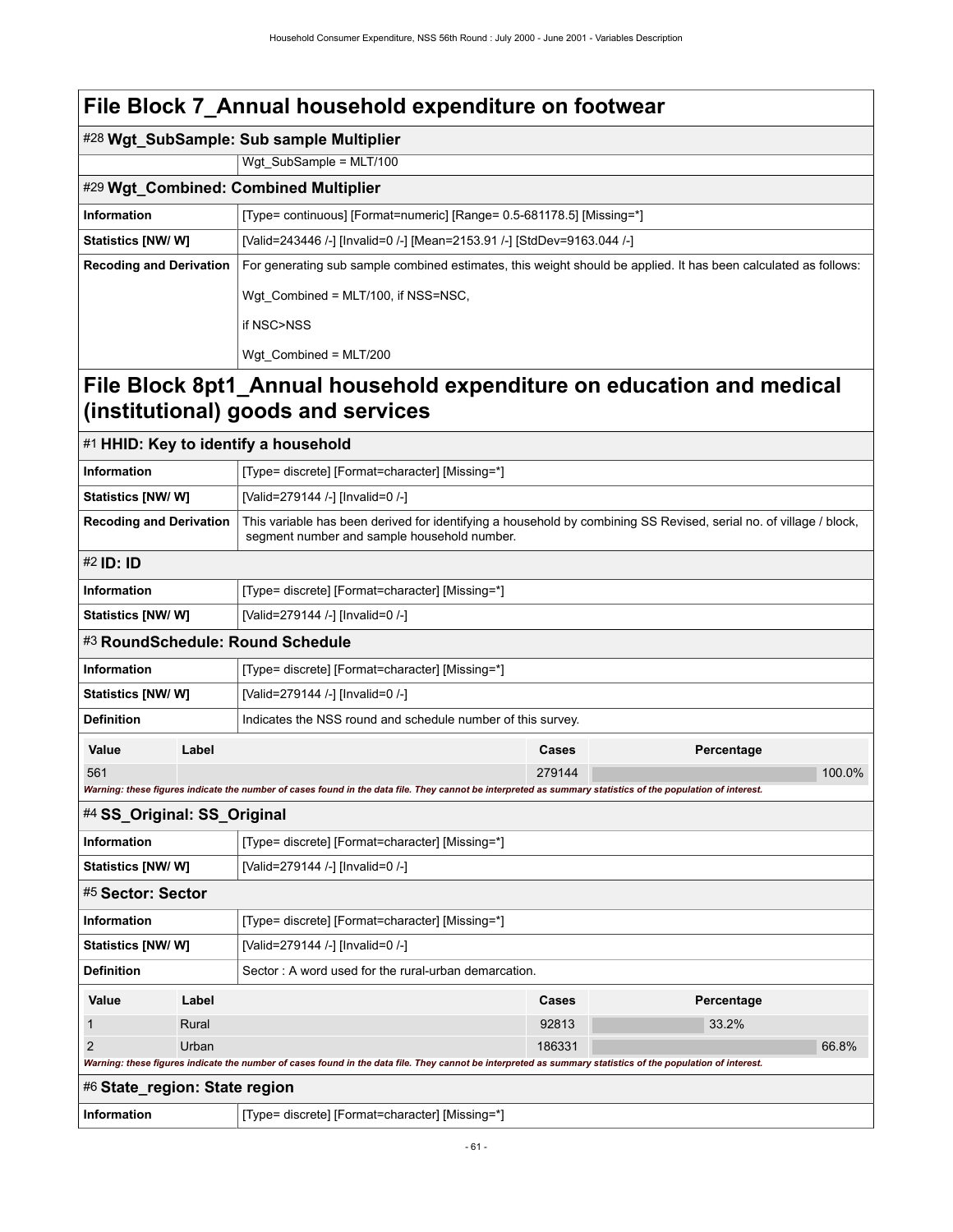| #6 State_region: State region                                                                                                                                                                            |             |                                                                                                                                                                                                                    |       |            |       |  |
|----------------------------------------------------------------------------------------------------------------------------------------------------------------------------------------------------------|-------------|--------------------------------------------------------------------------------------------------------------------------------------------------------------------------------------------------------------------|-------|------------|-------|--|
| Statistics [NW/W]                                                                                                                                                                                        |             | [Valid=279144 /-] [Invalid=0 /-]                                                                                                                                                                                   |       |            |       |  |
| <b>Definition</b>                                                                                                                                                                                        |             | Regions are hierarchical domains of study below the level of State/ Union Territory in the NSS.                                                                                                                    |       |            |       |  |
| #7 State: State                                                                                                                                                                                          |             |                                                                                                                                                                                                                    |       |            |       |  |
| <b>Information</b>                                                                                                                                                                                       |             | [Type= discrete] [Format=character] [Missing=*]                                                                                                                                                                    |       |            |       |  |
| Statistics [NW/W]                                                                                                                                                                                        |             | [Valid=279144 /-] [Invalid=0 /-]                                                                                                                                                                                   |       |            |       |  |
| <b>Recoding and Derivation</b>                                                                                                                                                                           |             | This variable has been derived from the variable "State_Region" to enable the users to easily access state wise<br>data.                                                                                           |       |            |       |  |
|                                                                                                                                                                                                          |             | Frequency table not shown (35 Modalities)                                                                                                                                                                          |       |            |       |  |
| #8 Stratum: Stratum number                                                                                                                                                                               |             |                                                                                                                                                                                                                    |       |            |       |  |
| <b>Information</b>                                                                                                                                                                                       |             | [Type= discrete] [Format=character] [Missing=*]                                                                                                                                                                    |       |            |       |  |
| Statistics [NW/W]                                                                                                                                                                                        |             | [Valid=279144 /-] [Invalid=0 /-]                                                                                                                                                                                   |       |            |       |  |
| <b>Definition</b>                                                                                                                                                                                        |             | Within each district of a State/ UT, two basic strata were formed:<br>(i) rural stratum comprising of all rural areas of the district and<br>(ii) urban stratum comprising of all the urban areas of the district. |       |            |       |  |
| #9 SubStratum: Sub Stratum                                                                                                                                                                               |             |                                                                                                                                                                                                                    |       |            |       |  |
| <b>Information</b>                                                                                                                                                                                       |             | [Type= discrete] [Format=character] [Missing=*]                                                                                                                                                                    |       |            |       |  |
| Statistics [NW/W]                                                                                                                                                                                        |             | [Valid=279144 /-] [Invalid=0 /-]                                                                                                                                                                                   |       |            |       |  |
| #10 District: District                                                                                                                                                                                   |             |                                                                                                                                                                                                                    |       |            |       |  |
| <b>Information</b>                                                                                                                                                                                       |             | [Type= discrete] [Format=character] [Missing=*]                                                                                                                                                                    |       |            |       |  |
| Statistics [NW/W]                                                                                                                                                                                        |             | [Valid=279144 /-] [Invalid=0 /-]                                                                                                                                                                                   |       |            |       |  |
| #11 SubRound: Sub Round                                                                                                                                                                                  |             |                                                                                                                                                                                                                    |       |            |       |  |
| <b>Information</b>                                                                                                                                                                                       |             | [Type= discrete] [Format=character] [Missing=*]                                                                                                                                                                    |       |            |       |  |
| Statistics [NW/W]                                                                                                                                                                                        |             | [Valid=279144 /-] [Invalid=0 /-]                                                                                                                                                                                   |       |            |       |  |
| <b>Definition</b>                                                                                                                                                                                        |             | The survey period of one year of this round was divided into four sub-rounds of three months duration. Equal<br>number of sample villages and blocks were allotted for survey in each of these four sub-rounds.    |       |            |       |  |
| Value                                                                                                                                                                                                    | Label       |                                                                                                                                                                                                                    | Cases | Percentage |       |  |
| 1                                                                                                                                                                                                        | Sub round 1 |                                                                                                                                                                                                                    | 70623 |            | 25.3% |  |
| $\overline{2}$                                                                                                                                                                                           | Sub round 2 |                                                                                                                                                                                                                    | 70023 |            | 25.1% |  |
| 3                                                                                                                                                                                                        | Sub round 3 |                                                                                                                                                                                                                    | 69854 |            | 25.0% |  |
| 4                                                                                                                                                                                                        | Sub round 4 |                                                                                                                                                                                                                    | 68644 |            | 24.6% |  |
| Warning: these figures indicate the number of cases found in the data file. They cannot be interpreted as summary statistics of the population of interest.<br>$\sim$ $\sim$ $\sim$ $\sim$ $\sim$ $\sim$ |             |                                                                                                                                                                                                                    |       |            |       |  |

#### #12 **SS\_Revised: SS Revised**

| <b>Information</b> | [Type= discrete] [Format=character] [Missing=*]                                                                                                                                                                                                                                                                                                                                                                                                                                                                                                                                                                                                                                                                                                        |
|--------------------|--------------------------------------------------------------------------------------------------------------------------------------------------------------------------------------------------------------------------------------------------------------------------------------------------------------------------------------------------------------------------------------------------------------------------------------------------------------------------------------------------------------------------------------------------------------------------------------------------------------------------------------------------------------------------------------------------------------------------------------------------------|
| Statistics [NW/W]  | [Valid=279144 /-] [Invalid=0 /-]                                                                                                                                                                                                                                                                                                                                                                                                                                                                                                                                                                                                                                                                                                                       |
| <b>Definition</b>  | An important feature of the NSS sampling design is that the total sample of first stage units is drawn in the form<br>of two or more independent and parallel samples, termed as interpenetrating sub-samples. Each sub-sample is<br>drawn by the same<br>sampling scheme and is capable of providing valid estimates of the population parameters. The comparison of<br>sub-sample wise estimates shows the margin of uncertainty associated with the combined sample estimate.<br>Interpenetrating sub-samples have been used in NSS (i) to obtain valid estimates from each sub-round (season)<br>of the survey round, and (ii) to ensure that Central and State samples for any State/ UT cover independent and<br>equally valid samples of units. |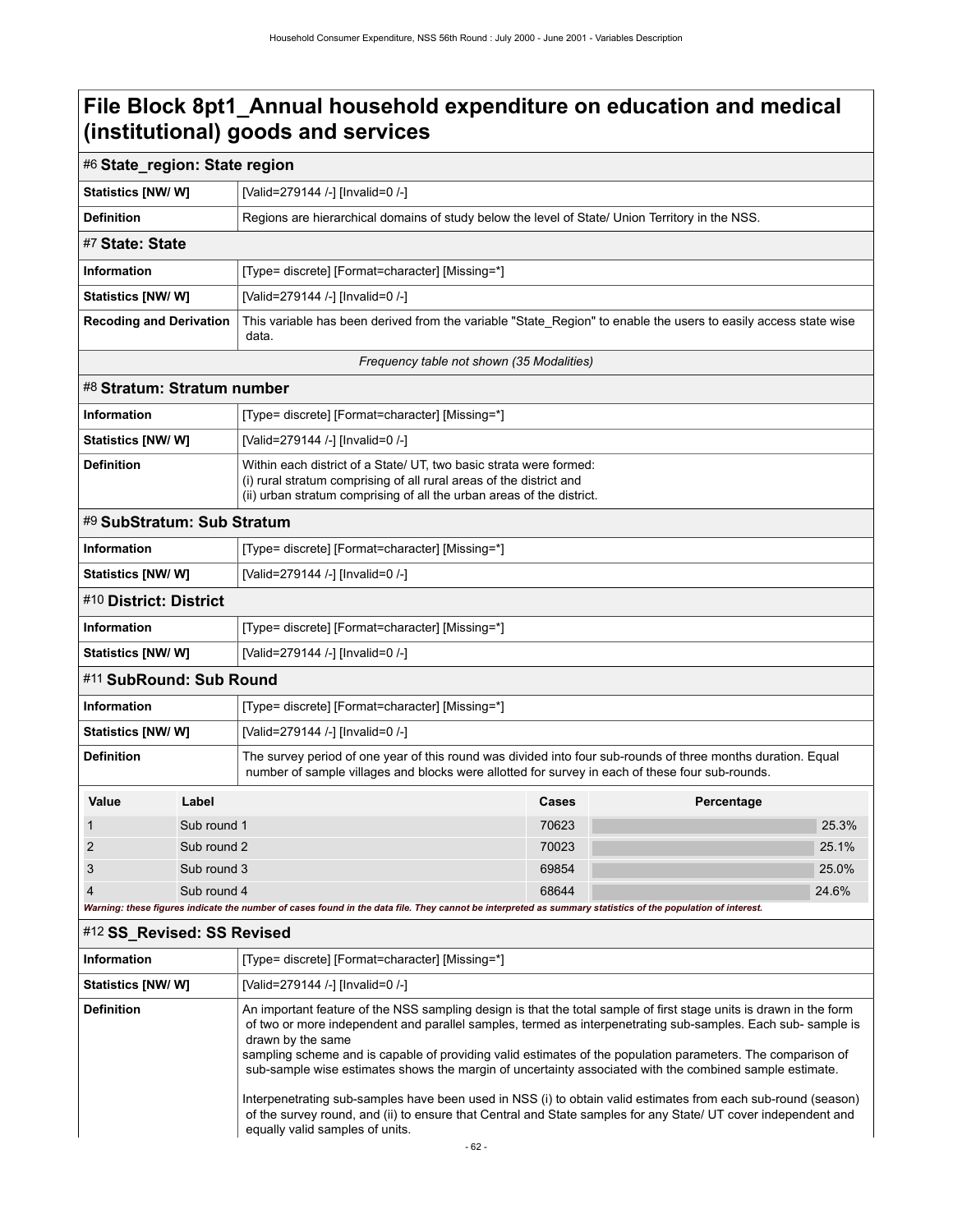### #12 **SS\_Revised: SS Revised**

|                                                               |                                                              | The samples surveyed by the NSSO staff are termed as Central sample and the matched samples surveyed by<br>State Government staff are termed as State sample.                                        |              |            |  |  |
|---------------------------------------------------------------|--------------------------------------------------------------|------------------------------------------------------------------------------------------------------------------------------------------------------------------------------------------------------|--------------|------------|--|--|
| Value                                                         | Label                                                        |                                                                                                                                                                                                      | Cases        | Percentage |  |  |
| 1                                                             | Central sample                                               |                                                                                                                                                                                                      | 97569        | 35.0%      |  |  |
| 2                                                             | State sample                                                 |                                                                                                                                                                                                      | 181575       | 65.0%      |  |  |
|                                                               |                                                              | Warning: these figures indicate the number of cases found in the data file. They cannot be interpreted as summary statistics of the population of interest.                                          |              |            |  |  |
|                                                               |                                                              | #13 Vill_BIk_SIno: Serial no of village / Block                                                                                                                                                      |              |            |  |  |
| Information                                                   |                                                              | [Type= discrete] [Format=character] [Missing=*]                                                                                                                                                      |              |            |  |  |
| <b>Statistics [NW/W]</b>                                      |                                                              | [Valid=279144 /-] [Invalid=0 /-]                                                                                                                                                                     |              |            |  |  |
| <b>Definition</b>                                             |                                                              | The first-stage units are census villages in the rural sector and the NSSO urban frame survey (UFS) blocks in the<br>urban sector. This variable indicates the serial number assigned to such units. |              |            |  |  |
| #14 SegmentNo: Segment number                                 |                                                              |                                                                                                                                                                                                      |              |            |  |  |
| <b>Information</b>                                            |                                                              | [Type= discrete] [Format=character] [Missing=*]                                                                                                                                                      |              |            |  |  |
| <b>Statistics [NW/ W]</b><br>[Valid=279144 /-] [Invalid=0 /-] |                                                              |                                                                                                                                                                                                      |              |            |  |  |
| Value                                                         | Label                                                        |                                                                                                                                                                                                      | Cases        | Percentage |  |  |
| 1                                                             |                                                              |                                                                                                                                                                                                      | 227495       | 81.5%      |  |  |
| $\overline{2}$                                                |                                                              |                                                                                                                                                                                                      | 51649        | 18.5%      |  |  |
|                                                               |                                                              | Warning: these figures indicate the number of cases found in the data file. They cannot be interpreted as summary statistics of the population of interest.                                          |              |            |  |  |
| #15 Hhold_no: Sample Household number                         |                                                              |                                                                                                                                                                                                      |              |            |  |  |
| <b>Information</b>                                            | [Type= discrete] [Format=character] [Missing=*]              |                                                                                                                                                                                                      |              |            |  |  |
| <b>Statistics [NW/ W]</b>                                     |                                                              | [Valid=279144 /-] [Invalid=0 /-]                                                                                                                                                                     |              |            |  |  |
| #16 Survey_Code: Survey Code                                  |                                                              |                                                                                                                                                                                                      |              |            |  |  |
| <b>Information</b>                                            |                                                              | [Type= discrete] [Format=character] [Missing=*]                                                                                                                                                      |              |            |  |  |
| <b>Statistics [NW/ W]</b>                                     |                                                              | [Valid=278963 /-] [Invalid=0 /-]                                                                                                                                                                     |              |            |  |  |
| Value                                                         | Label                                                        |                                                                                                                                                                                                      | <b>Cases</b> | Percentage |  |  |
| 0                                                             |                                                              |                                                                                                                                                                                                      | 15           | 0.0%       |  |  |
|                                                               |                                                              |                                                                                                                                                                                                      | 264560       | 94.8%      |  |  |
| 2                                                             |                                                              |                                                                                                                                                                                                      | 14351        | 5.1%       |  |  |
| 4                                                             |                                                              |                                                                                                                                                                                                      | 37           | 0.0%       |  |  |
|                                                               |                                                              | Warning: these figures indicate the number of cases found in the data file. They cannot be interpreted as summary statistics of the population of interest.                                          |              |            |  |  |
|                                                               |                                                              | #17 Substn_Code: Substitution Code                                                                                                                                                                   |              |            |  |  |
| Information                                                   |                                                              | [Type= discrete] [Format=character] [Missing=*]                                                                                                                                                      |              |            |  |  |
|                                                               | <b>Statistics [NW/ W]</b><br>[Valid=14569 /-] [Invalid=0 /-] |                                                                                                                                                                                                      |              |            |  |  |
| Value                                                         | Label                                                        |                                                                                                                                                                                                      | Cases        | Percentage |  |  |
| $\boldsymbol{0}$                                              |                                                              |                                                                                                                                                                                                      | 11           | 0.1%       |  |  |
| $\mathbf{1}$                                                  |                                                              |                                                                                                                                                                                                      | 911          | 6.3%       |  |  |
| $\overline{2}$                                                |                                                              |                                                                                                                                                                                                      | 10924        | 75.0%      |  |  |
| 3                                                             |                                                              |                                                                                                                                                                                                      | 1900         | 13.0%      |  |  |
| 4                                                             |                                                              |                                                                                                                                                                                                      | 10           | 0.1%       |  |  |
| 7                                                             |                                                              |                                                                                                                                                                                                      | 12           | 0.1%       |  |  |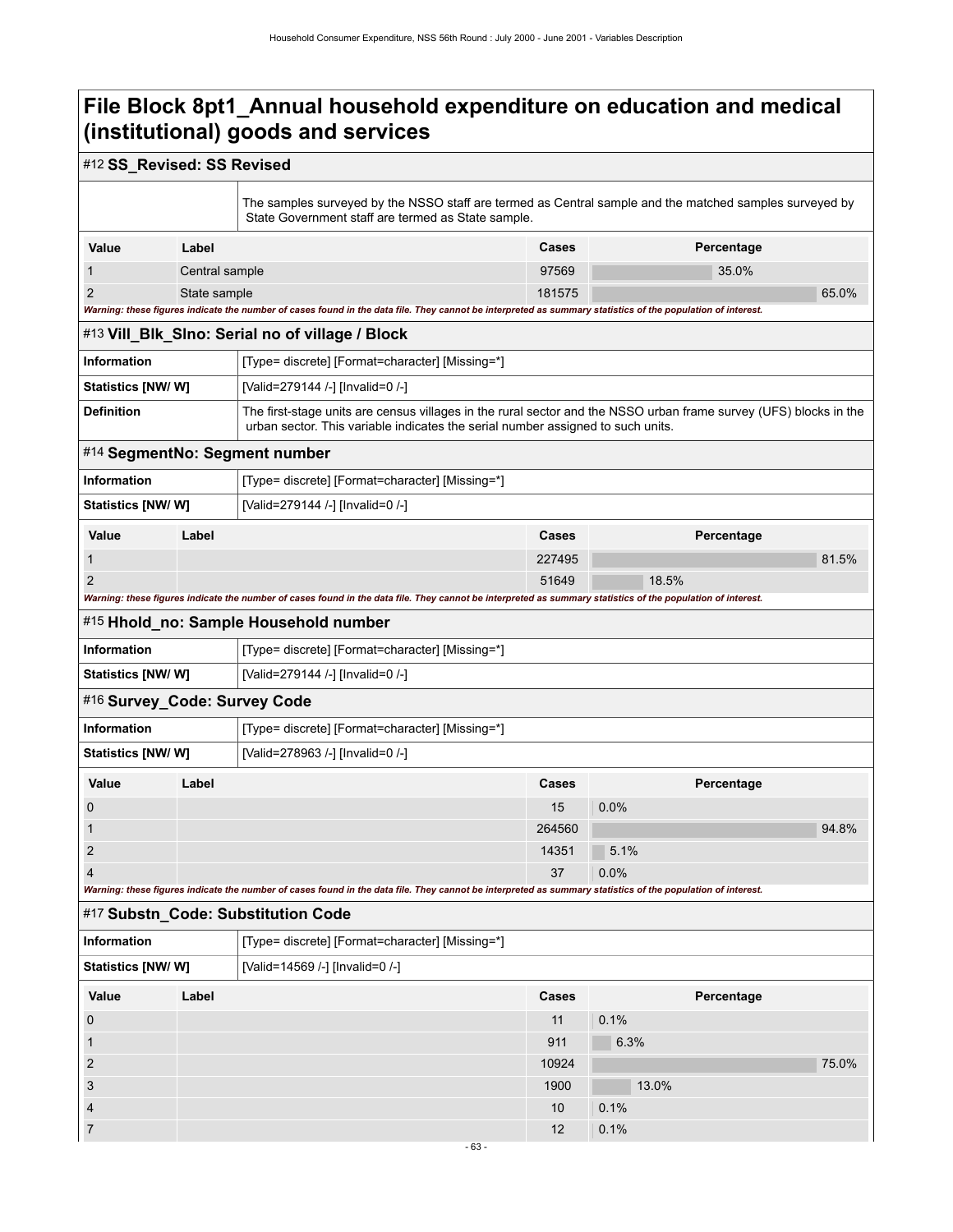#### #17 **Substn\_Code: Substitution Code**

|                                  |                                                                                                                                                                                             | #17 Substn_Code: Substitution Code                                                                                                                          |       |      |            |       |  |
|----------------------------------|---------------------------------------------------------------------------------------------------------------------------------------------------------------------------------------------|-------------------------------------------------------------------------------------------------------------------------------------------------------------|-------|------|------------|-------|--|
| Value                            | Label                                                                                                                                                                                       |                                                                                                                                                             | Cases |      | Percentage |       |  |
| 9                                |                                                                                                                                                                                             |                                                                                                                                                             | 801   | 5.5% |            |       |  |
|                                  |                                                                                                                                                                                             | Warning: these figures indicate the number of cases found in the data file. They cannot be interpreted as summary statistics of the population of interest. |       |      |            |       |  |
| #18 NSS: NSS                     |                                                                                                                                                                                             |                                                                                                                                                             |       |      |            |       |  |
| Information                      |                                                                                                                                                                                             | [Type= discrete] [Format=character] [Missing=*]                                                                                                             |       |      |            |       |  |
| <b>Statistics [NW/ W]</b>        |                                                                                                                                                                                             | [Valid=279144 /-] [Invalid=0 /-]                                                                                                                            |       |      |            |       |  |
| #19 NSC: NSC                     |                                                                                                                                                                                             |                                                                                                                                                             |       |      |            |       |  |
| Information                      |                                                                                                                                                                                             | [Type= discrete] [Format=character] [Missing=*]                                                                                                             |       |      |            |       |  |
| Statistics [NW/W]                |                                                                                                                                                                                             | [Valid=279144 /-] [Invalid=0 /-]                                                                                                                            |       |      |            |       |  |
| #20 MULT_SS: MULT_SS             |                                                                                                                                                                                             |                                                                                                                                                             |       |      |            |       |  |
| Information                      |                                                                                                                                                                                             | [Type= continuous] [Format=numeric] [Range= 100-136235700] [Missing=*]                                                                                      |       |      |            |       |  |
| <b>Statistics [NW/ W]</b>        |                                                                                                                                                                                             | [Valid=279144 /-] [Invalid=0 /-] [Mean=425998.455 /-] [StdDev=1794182.458 /-]                                                                               |       |      |            |       |  |
| #21 MPCE_CODE: MPCE_CODE         |                                                                                                                                                                                             |                                                                                                                                                             |       |      |            |       |  |
| Information                      |                                                                                                                                                                                             | [Type= discrete] [Format=character] [Missing=*]                                                                                                             |       |      |            |       |  |
| <b>Statistics [NW/ W]</b>        |                                                                                                                                                                                             | [Valid=279144 /-] [Invalid=0 /-]                                                                                                                            |       |      |            |       |  |
|                                  |                                                                                                                                                                                             | #22 CMPCE_CODE: CMPCE_CODE                                                                                                                                  |       |      |            |       |  |
| Information                      |                                                                                                                                                                                             | [Type= discrete] [Format=character] [Missing=*]                                                                                                             |       |      |            |       |  |
| <b>Statistics [NW/ W]</b>        |                                                                                                                                                                                             | [Valid=279144 /-] [Invalid=0 /-]                                                                                                                            |       |      |            |       |  |
| #23 B8_1_q1: Block 8.1 item code |                                                                                                                                                                                             |                                                                                                                                                             |       |      |            |       |  |
| Information                      |                                                                                                                                                                                             | [Type= discrete] [Format=character] [Missing=*]                                                                                                             |       |      |            |       |  |
| Statistics [NW/ W]               |                                                                                                                                                                                             | [Valid=279144 /-] [Invalid=0 /-]                                                                                                                            |       |      |            |       |  |
| Value                            | Label                                                                                                                                                                                       |                                                                                                                                                             | Cases |      | Percentage |       |  |
| 400                              | books, journals                                                                                                                                                                             |                                                                                                                                                             | 45238 |      |            | 16.2% |  |
| 401                              |                                                                                                                                                                                             | newspapers, periodicals                                                                                                                                     | 13613 | 4.9% |            |       |  |
| 402                              | library charges                                                                                                                                                                             |                                                                                                                                                             | 1356  | 0.5% |            |       |  |
| 403                              | stationery                                                                                                                                                                                  |                                                                                                                                                             | 46249 |      |            | 16.6% |  |
| 404                              |                                                                                                                                                                                             | tuition and other fees (school, college, etc.)                                                                                                              | 34163 |      | 12.2%      |       |  |
| 405                              |                                                                                                                                                                                             | private tutor/coaching centre                                                                                                                               | 12425 | 4.5% |            |       |  |
| 406                              |                                                                                                                                                                                             | other educational expenses                                                                                                                                  | 24413 |      | 8.7%       |       |  |
| 409                              |                                                                                                                                                                                             | education: s.t. (400-406)                                                                                                                                   | 53173 |      |            | 19.0% |  |
| 410                              | medicine                                                                                                                                                                                    |                                                                                                                                                             | 12539 | 4.5% |            |       |  |
| 411                              | X-ray, ECG, pathological test etc.                                                                                                                                                          |                                                                                                                                                             | 4759  | 1.7% |            |       |  |
| 412                              | doctor's/surgeon's fee                                                                                                                                                                      |                                                                                                                                                             | 7966  | 2.9% |            |       |  |
| 413                              |                                                                                                                                                                                             | hospital & nursing home charges                                                                                                                             | 5093  | 1.8% |            |       |  |
| 414                              |                                                                                                                                                                                             | other medical expenses                                                                                                                                      | 4886  | 1.8% |            |       |  |
| 419                              |                                                                                                                                                                                             | medical - institutional: s.t. (410-414)                                                                                                                     | 13271 | 4.8% |            |       |  |
|                                  | Warning: these figures indicate the number of cases found in the data file. They cannot be interpreted as summary statistics of the population of interest.<br>#24 B8_1_3: Value (Rs. 0.00) |                                                                                                                                                             |       |      |            |       |  |
|                                  |                                                                                                                                                                                             |                                                                                                                                                             |       |      |            |       |  |

**Information** [Type= continuous] [Format=numeric] [Range= 0-53835.62] [Missing=\*]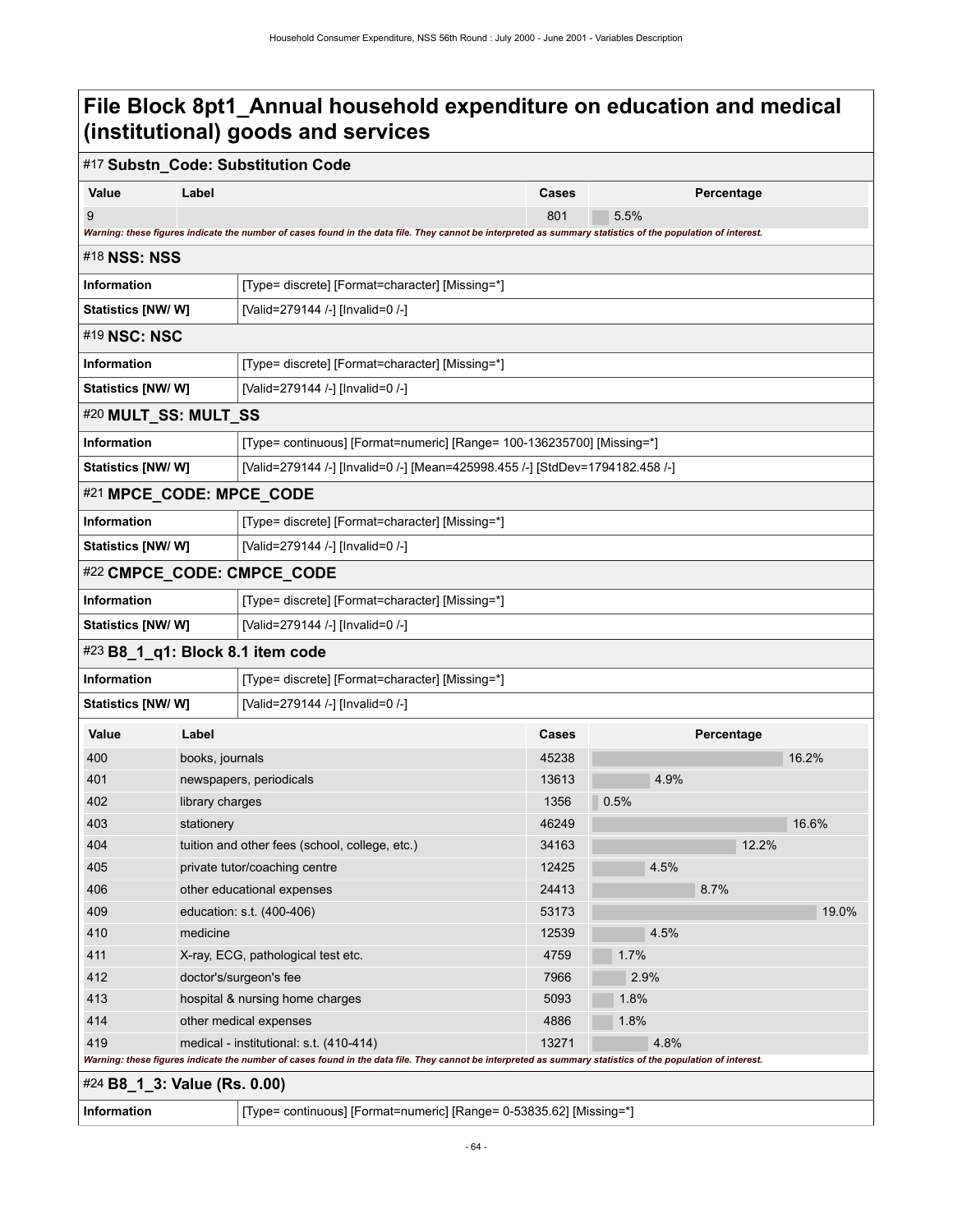|                                       | #24 B8_1_3: Value (Rs. 0.00)                                                                                                      |  |  |
|---------------------------------------|-----------------------------------------------------------------------------------------------------------------------------------|--|--|
| Statistics [NW/W]                     | [Valid=279144 /-] [Invalid=0 /-] [Mean=123.765 /-] [StdDev=400.671 /-]                                                            |  |  |
| <b>Literal question</b>               | What was the value of the items consumed by the household in the last 365 days?                                                   |  |  |
| #25 FoodCode: FoodCode                |                                                                                                                                   |  |  |
| <b>Information</b>                    | [Type= discrete] [Format=character] [Missing=*]                                                                                   |  |  |
| Statistics [NW/W]                     | [Valid=279144 /-] [Invalid=0 /-]                                                                                                  |  |  |
| #26 OnUseOfDurable: OnUseOfDurable    |                                                                                                                                   |  |  |
| <b>Information</b>                    | [Type= discrete] [Format=character] [Missing=*]                                                                                   |  |  |
| Statistics [NW/W]                     | [Valid=0 /-] [Invalid=0 /-]                                                                                                       |  |  |
|                                       | #27 Wgt_SubSample: Sub sample Multiplier                                                                                          |  |  |
| <b>Information</b>                    | [Type= continuous] [Format=numeric] [Range= 1-1362357] [Missing=*]                                                                |  |  |
| Statistics [NW/ W]                    | [Valid=279144 /-] [Invalid=0 /-] [Mean=4259.985 /-] [StdDev=17941.825 /-]                                                         |  |  |
| <b>Recoding and Derivation</b>        | For generating sub sample estimates, this weight should be applied. It has been calculated as follows:<br>Wgt SubSample = MLT/100 |  |  |
| #28 Wgt_Combined: Combined Multiplier |                                                                                                                                   |  |  |
| <b>Information</b>                    | [Type= continuous] [Format=numeric] [Range= 0.5-681178.5] [Missing=*]                                                             |  |  |
| Statistics [NW/ W]                    | [Valid=279144 /-] [Invalid=0 /-] [Mean=2131.209 /-] [StdDev=8971.624 /-]                                                          |  |  |
| <b>Recoding and Derivation</b>        | For generating sub sample combined estimates, this weight should be applied. It has been calculated as follows:                   |  |  |
|                                       | Wgt Combined = MLT/100, if NSS=NSC,                                                                                               |  |  |
|                                       | if NSC>NSS                                                                                                                        |  |  |
|                                       | Wqt Combined = MLT/200                                                                                                            |  |  |
|                                       | Eile Dleek Ont? Manthly heuseheld evnenditure en medical (nen                                                                     |  |  |

### **File Block 8pt2\_Monthly household expenditure on medical (noninstitutional) goods and services**

| $\neq$ HHID: Key to identify a household                                                                                                                                                            |                                                 |                                                                                                                                                             |         |            |        |  |  |
|-----------------------------------------------------------------------------------------------------------------------------------------------------------------------------------------------------|-------------------------------------------------|-------------------------------------------------------------------------------------------------------------------------------------------------------------|---------|------------|--------|--|--|
| Information                                                                                                                                                                                         | [Type= discrete] [Format=character] [Missing=*] |                                                                                                                                                             |         |            |        |  |  |
| Statistics [NW/W]                                                                                                                                                                                   |                                                 | [Valid=1563537 /-] [Invalid=0 /-]                                                                                                                           |         |            |        |  |  |
| <b>Recoding and Derivation</b><br>This variable has been derived for identifying a household by combining SS Revised, serial no. of village / block,<br>segment number and sample household number. |                                                 |                                                                                                                                                             |         |            |        |  |  |
| #2 <b>ID: ID</b>                                                                                                                                                                                    |                                                 |                                                                                                                                                             |         |            |        |  |  |
| <b>Information</b>                                                                                                                                                                                  |                                                 | [Type= discrete] [Format=character] [Missing=*]                                                                                                             |         |            |        |  |  |
| Statistics [NW/W]                                                                                                                                                                                   |                                                 | [Valid=1563537 /-] [Invalid=0 /-]                                                                                                                           |         |            |        |  |  |
|                                                                                                                                                                                                     |                                                 | #3 RoundSchedule: Round Schedule                                                                                                                            |         |            |        |  |  |
| Information                                                                                                                                                                                         |                                                 | [Type= discrete] [Format=character] [Missing=*]                                                                                                             |         |            |        |  |  |
| <b>Statistics [NW/ W]</b>                                                                                                                                                                           |                                                 | [Valid=1563537 /-] [Invalid=0 /-]                                                                                                                           |         |            |        |  |  |
| <b>Definition</b>                                                                                                                                                                                   |                                                 | Indicates the NSS round and schedule number of this survey.                                                                                                 |         |            |        |  |  |
| Value                                                                                                                                                                                               | Label                                           |                                                                                                                                                             | Cases   | Percentage |        |  |  |
| 561                                                                                                                                                                                                 |                                                 |                                                                                                                                                             | 1563537 |            | 100.0% |  |  |
|                                                                                                                                                                                                     |                                                 | Warning: these figures indicate the number of cases found in the data file. They cannot be interpreted as summary statistics of the population of interest. |         |            |        |  |  |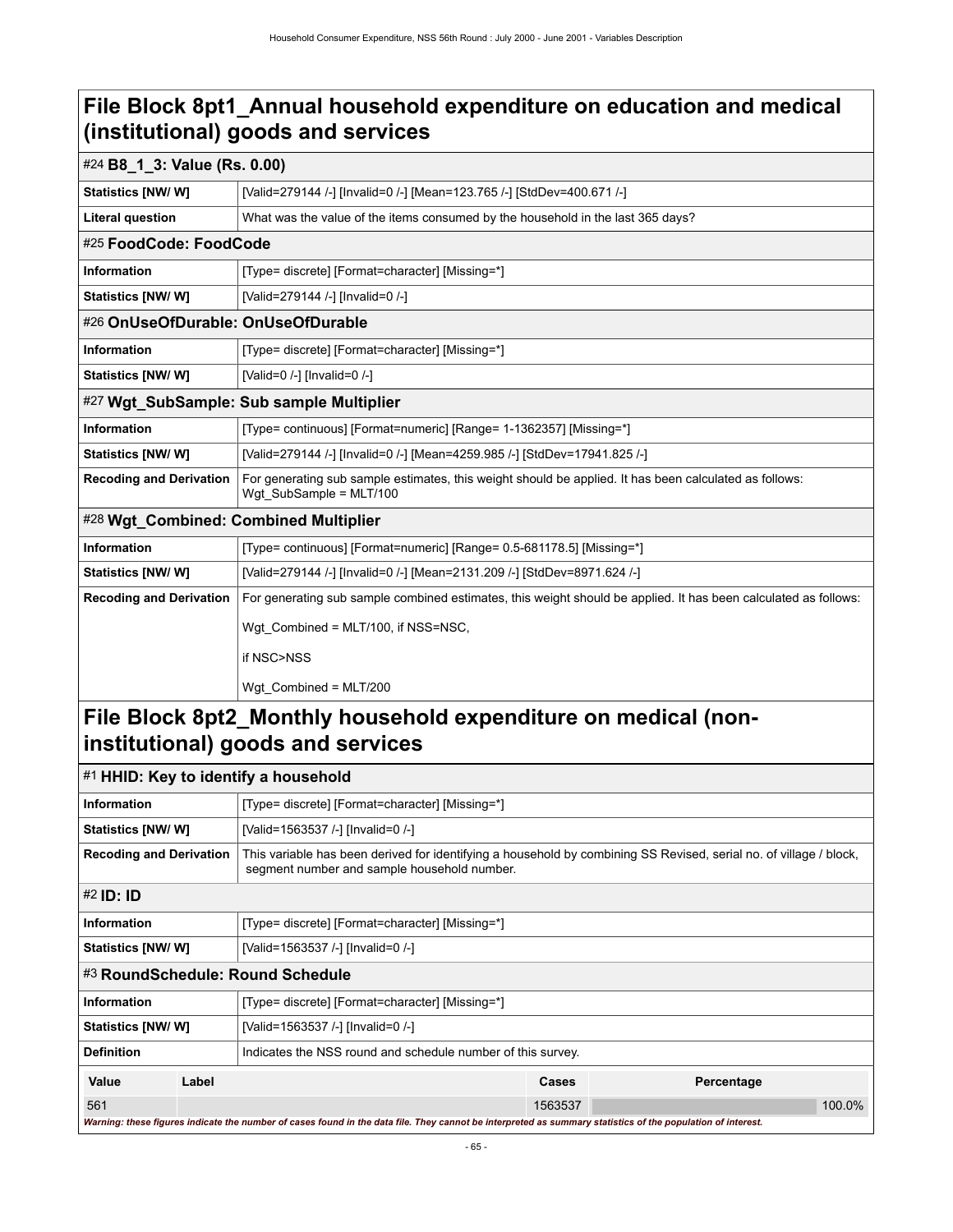### **File Block 8pt2\_Monthly household expenditure on medical (noninstitutional) goods and services**

| #4 SS_Original: SS_Original                                                                                                                                                                                                             |                                                                                                                                                            |                                                                                                                                                                                                                 |         |            |       |  |
|-----------------------------------------------------------------------------------------------------------------------------------------------------------------------------------------------------------------------------------------|------------------------------------------------------------------------------------------------------------------------------------------------------------|-----------------------------------------------------------------------------------------------------------------------------------------------------------------------------------------------------------------|---------|------------|-------|--|
| <b>Information</b>                                                                                                                                                                                                                      |                                                                                                                                                            | [Type= discrete] [Format=character] [Missing=*]                                                                                                                                                                 |         |            |       |  |
| Statistics [NW/ W]                                                                                                                                                                                                                      |                                                                                                                                                            | [Valid=1563537 /-] [Invalid=0 /-]                                                                                                                                                                               |         |            |       |  |
| #5 Sector: Sector                                                                                                                                                                                                                       |                                                                                                                                                            |                                                                                                                                                                                                                 |         |            |       |  |
| <b>Information</b>                                                                                                                                                                                                                      |                                                                                                                                                            | [Type= discrete] [Format=character] [Missing=*]                                                                                                                                                                 |         |            |       |  |
| <b>Statistics [NW/W]</b>                                                                                                                                                                                                                |                                                                                                                                                            | [Valid=1563537 /-] [Invalid=0 /-]                                                                                                                                                                               |         |            |       |  |
| <b>Definition</b><br>Sector: A word used for the rural-urban demarcation.                                                                                                                                                               |                                                                                                                                                            |                                                                                                                                                                                                                 |         |            |       |  |
| Value                                                                                                                                                                                                                                   | Label                                                                                                                                                      |                                                                                                                                                                                                                 | Cases   | Percentage |       |  |
|                                                                                                                                                                                                                                         | Rural                                                                                                                                                      |                                                                                                                                                                                                                 | 502668  | 32.1%      |       |  |
| 2                                                                                                                                                                                                                                       | Urban                                                                                                                                                      |                                                                                                                                                                                                                 | 1060869 |            | 67.9% |  |
|                                                                                                                                                                                                                                         |                                                                                                                                                            | Warning: these figures indicate the number of cases found in the data file. They cannot be interpreted as summary statistics of the population of interest.                                                     |         |            |       |  |
| #6 State_region: State region                                                                                                                                                                                                           |                                                                                                                                                            |                                                                                                                                                                                                                 |         |            |       |  |
| <b>Information</b>                                                                                                                                                                                                                      |                                                                                                                                                            | [Type= discrete] [Format=character] [Missing=*]                                                                                                                                                                 |         |            |       |  |
| Statistics [NW/ W]                                                                                                                                                                                                                      |                                                                                                                                                            | [Valid=1563537 /-] [Invalid=0 /-]                                                                                                                                                                               |         |            |       |  |
| <b>Definition</b>                                                                                                                                                                                                                       |                                                                                                                                                            | Regions are hierarchical domains of study below the level of State/ Union Territory in the NSS.                                                                                                                 |         |            |       |  |
| #7 State: State                                                                                                                                                                                                                         |                                                                                                                                                            |                                                                                                                                                                                                                 |         |            |       |  |
| <b>Information</b>                                                                                                                                                                                                                      |                                                                                                                                                            | [Type= discrete] [Format=character] [Missing=*]                                                                                                                                                                 |         |            |       |  |
| <b>Statistics [NW/ W]</b>                                                                                                                                                                                                               |                                                                                                                                                            | [Valid=1563537 /-] [Invalid=0 /-]                                                                                                                                                                               |         |            |       |  |
|                                                                                                                                                                                                                                         | <b>Recoding and Derivation</b><br>This variable has been derived from the variable "State_Region" to enable the users to easily access state wise<br>data. |                                                                                                                                                                                                                 |         |            |       |  |
|                                                                                                                                                                                                                                         |                                                                                                                                                            | Frequency table not shown (35 Modalities)                                                                                                                                                                       |         |            |       |  |
| #8 Stratum: Stratum number                                                                                                                                                                                                              |                                                                                                                                                            |                                                                                                                                                                                                                 |         |            |       |  |
| <b>Information</b>                                                                                                                                                                                                                      |                                                                                                                                                            | [Type= discrete] [Format=character] [Missing=*]                                                                                                                                                                 |         |            |       |  |
| Statistics [NW/W]                                                                                                                                                                                                                       |                                                                                                                                                            | [Valid=1563537 /-] [Invalid=0 /-]                                                                                                                                                                               |         |            |       |  |
| <b>Definition</b><br>Within each district of a State/ UT, two basic strata were formed:<br>(i) rural stratum comprising of all rural areas of the district and<br>(ii) urban stratum comprising of all the urban areas of the district. |                                                                                                                                                            |                                                                                                                                                                                                                 |         |            |       |  |
| #9 SubStratum: Sub Stratum                                                                                                                                                                                                              |                                                                                                                                                            |                                                                                                                                                                                                                 |         |            |       |  |
| Information                                                                                                                                                                                                                             |                                                                                                                                                            | [Type= discrete] [Format=character] [Missing=*]                                                                                                                                                                 |         |            |       |  |
| <b>Statistics [NW/ W]</b>                                                                                                                                                                                                               |                                                                                                                                                            | [Valid=1563537 /-] [Invalid=0 /-]                                                                                                                                                                               |         |            |       |  |
| #10 District: District                                                                                                                                                                                                                  |                                                                                                                                                            |                                                                                                                                                                                                                 |         |            |       |  |
| <b>Information</b>                                                                                                                                                                                                                      |                                                                                                                                                            | [Type= discrete] [Format=character] [Missing=*]                                                                                                                                                                 |         |            |       |  |
| Statistics [NW/W]                                                                                                                                                                                                                       |                                                                                                                                                            | [Valid=1563537 /-] [Invalid=0 /-]                                                                                                                                                                               |         |            |       |  |
| #11 SubRound: Sub Round                                                                                                                                                                                                                 |                                                                                                                                                            |                                                                                                                                                                                                                 |         |            |       |  |
| <b>Information</b>                                                                                                                                                                                                                      |                                                                                                                                                            | [Type= discrete] [Format=character] [Missing=*]                                                                                                                                                                 |         |            |       |  |
| Statistics [NW/ W]                                                                                                                                                                                                                      |                                                                                                                                                            | [Valid=1563537 /-] [Invalid=0 /-]                                                                                                                                                                               |         |            |       |  |
| <b>Definition</b>                                                                                                                                                                                                                       |                                                                                                                                                            | The survey period of one year of this round was divided into four sub-rounds of three months duration. Equal<br>number of sample villages and blocks were allotted for survey in each of these four sub-rounds. |         |            |       |  |
| Value                                                                                                                                                                                                                                   | Label                                                                                                                                                      |                                                                                                                                                                                                                 | Cases   | Percentage |       |  |
|                                                                                                                                                                                                                                         | Sub round 1                                                                                                                                                |                                                                                                                                                                                                                 | 384349  |            | 24.6% |  |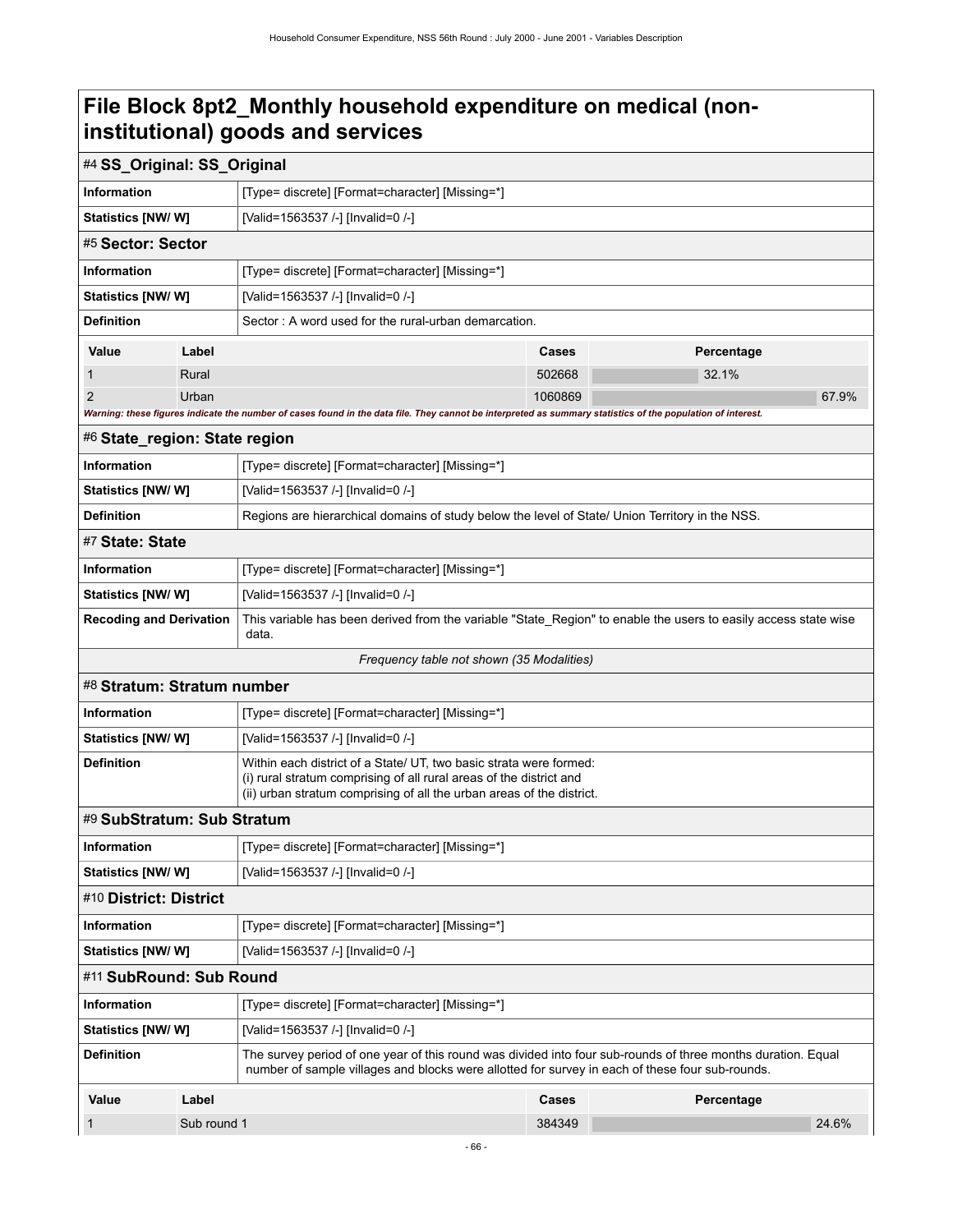## **File Block 8pt2\_Monthly household expenditure on medical (noninstitutional) goods and services**

### #11 **SubRound: Sub Round**

| Value                                                                                                                                                       | Label       | <b>Cases</b> | Percentage |
|-------------------------------------------------------------------------------------------------------------------------------------------------------------|-------------|--------------|------------|
|                                                                                                                                                             | Sub round 2 | 391665       | 25.0%      |
|                                                                                                                                                             | Sub round 3 | 394092       | 25.2%      |
|                                                                                                                                                             | Sub round 4 | 393431       | 25.2%      |
| Warning: these figures indicate the number of cases found in the data file. They cannot be interpreted as summary statistics of the population of interest. |             |              |            |

| #12 SS_Revised: SS Revised   |                                                                                                                                                                                                                           |                                                                                                                                                                                                                                                                                                                                                                                                                                                                                                                                                                                                                                                                                                                                                                                                                                                                                                                         |         |            |  |
|------------------------------|---------------------------------------------------------------------------------------------------------------------------------------------------------------------------------------------------------------------------|-------------------------------------------------------------------------------------------------------------------------------------------------------------------------------------------------------------------------------------------------------------------------------------------------------------------------------------------------------------------------------------------------------------------------------------------------------------------------------------------------------------------------------------------------------------------------------------------------------------------------------------------------------------------------------------------------------------------------------------------------------------------------------------------------------------------------------------------------------------------------------------------------------------------------|---------|------------|--|
| <b>Information</b>           |                                                                                                                                                                                                                           | [Type= discrete] [Format=character] [Missing=*]                                                                                                                                                                                                                                                                                                                                                                                                                                                                                                                                                                                                                                                                                                                                                                                                                                                                         |         |            |  |
| Statistics [NW/W]            |                                                                                                                                                                                                                           | [Valid=1563537 /-] [Invalid=0 /-]                                                                                                                                                                                                                                                                                                                                                                                                                                                                                                                                                                                                                                                                                                                                                                                                                                                                                       |         |            |  |
| <b>Definition</b>            |                                                                                                                                                                                                                           | An important feature of the NSS sampling design is that the total sample of first stage units is drawn in the form<br>of two or more independent and parallel samples, termed as interpenetrating sub-samples. Each sub-sample is<br>drawn by the same<br>sampling scheme and is capable of providing valid estimates of the population parameters. The comparison of<br>sub-sample wise estimates shows the margin of uncertainty associated with the combined sample estimate.<br>Interpenetrating sub-samples have been used in NSS (i) to obtain valid estimates from each sub-round (season)<br>of the survey round, and (ii) to ensure that Central and State samples for any State/ UT cover independent and<br>equally valid samples of units.<br>The samples surveyed by the NSSO staff are termed as Central sample and the matched samples surveyed by<br>State Government staff are termed as State sample. |         |            |  |
| Value                        | Label                                                                                                                                                                                                                     |                                                                                                                                                                                                                                                                                                                                                                                                                                                                                                                                                                                                                                                                                                                                                                                                                                                                                                                         | Cases   | Percentage |  |
| 1                            | Central sample                                                                                                                                                                                                            |                                                                                                                                                                                                                                                                                                                                                                                                                                                                                                                                                                                                                                                                                                                                                                                                                                                                                                                         | 547630  | 35.0%      |  |
| $\overline{2}$               | State sample                                                                                                                                                                                                              | Warning: these figures indicate the number of cases found in the data file. They cannot be interpreted as summary statistics of the population of interest.                                                                                                                                                                                                                                                                                                                                                                                                                                                                                                                                                                                                                                                                                                                                                             | 1015907 | 65.0%      |  |
|                              |                                                                                                                                                                                                                           | #13 Vill_Blk_Slno: Serial no of village / Block                                                                                                                                                                                                                                                                                                                                                                                                                                                                                                                                                                                                                                                                                                                                                                                                                                                                         |         |            |  |
|                              |                                                                                                                                                                                                                           | [Type= discrete] [Format=character] [Missing=*]                                                                                                                                                                                                                                                                                                                                                                                                                                                                                                                                                                                                                                                                                                                                                                                                                                                                         |         |            |  |
| <b>Information</b>           |                                                                                                                                                                                                                           | [Valid=1563537 /-] [Invalid=0 /-]                                                                                                                                                                                                                                                                                                                                                                                                                                                                                                                                                                                                                                                                                                                                                                                                                                                                                       |         |            |  |
| Statistics [NW/W]            |                                                                                                                                                                                                                           |                                                                                                                                                                                                                                                                                                                                                                                                                                                                                                                                                                                                                                                                                                                                                                                                                                                                                                                         |         |            |  |
|                              | <b>Definition</b><br>The first-stage units are census villages in the rural sector and the NSSO urban frame survey (UFS) blocks in the<br>urban sector. This variable indicates the serial number assigned to such units. |                                                                                                                                                                                                                                                                                                                                                                                                                                                                                                                                                                                                                                                                                                                                                                                                                                                                                                                         |         |            |  |
|                              |                                                                                                                                                                                                                           | #14 SegmentNo: Segment number                                                                                                                                                                                                                                                                                                                                                                                                                                                                                                                                                                                                                                                                                                                                                                                                                                                                                           |         |            |  |
| <b>Information</b>           |                                                                                                                                                                                                                           | [Type= discrete] [Format=character] [Missing=*]                                                                                                                                                                                                                                                                                                                                                                                                                                                                                                                                                                                                                                                                                                                                                                                                                                                                         |         |            |  |
| Statistics [NW/ W]           |                                                                                                                                                                                                                           | [Valid=1563537 /-] [Invalid=0 /-]                                                                                                                                                                                                                                                                                                                                                                                                                                                                                                                                                                                                                                                                                                                                                                                                                                                                                       |         |            |  |
| <b>Value</b>                 | Label                                                                                                                                                                                                                     |                                                                                                                                                                                                                                                                                                                                                                                                                                                                                                                                                                                                                                                                                                                                                                                                                                                                                                                         | Cases   | Percentage |  |
| $\mathbf{1}$                 |                                                                                                                                                                                                                           |                                                                                                                                                                                                                                                                                                                                                                                                                                                                                                                                                                                                                                                                                                                                                                                                                                                                                                                         | 1271847 | 81.3%      |  |
| $\overline{2}$               |                                                                                                                                                                                                                           |                                                                                                                                                                                                                                                                                                                                                                                                                                                                                                                                                                                                                                                                                                                                                                                                                                                                                                                         | 291690  | 18.7%      |  |
|                              |                                                                                                                                                                                                                           | Warning: these figures indicate the number of cases found in the data file. They cannot be interpreted as summary statistics of the population of interest.                                                                                                                                                                                                                                                                                                                                                                                                                                                                                                                                                                                                                                                                                                                                                             |         |            |  |
|                              |                                                                                                                                                                                                                           | #15 Hhold_no: Sample Household number                                                                                                                                                                                                                                                                                                                                                                                                                                                                                                                                                                                                                                                                                                                                                                                                                                                                                   |         |            |  |
| <b>Information</b>           |                                                                                                                                                                                                                           | [Type= discrete] [Format=character] [Missing=*]                                                                                                                                                                                                                                                                                                                                                                                                                                                                                                                                                                                                                                                                                                                                                                                                                                                                         |         |            |  |
|                              | [Valid=1563537 /-] [Invalid=0 /-]<br><b>Statistics [NW/ W]</b>                                                                                                                                                            |                                                                                                                                                                                                                                                                                                                                                                                                                                                                                                                                                                                                                                                                                                                                                                                                                                                                                                                         |         |            |  |
| #16 Survey_Code: Survey Code |                                                                                                                                                                                                                           |                                                                                                                                                                                                                                                                                                                                                                                                                                                                                                                                                                                                                                                                                                                                                                                                                                                                                                                         |         |            |  |

| #16 Survey Code: Survey Code |                                                 |  |
|------------------------------|-------------------------------------------------|--|
| <b>Information</b>           | [Type= discrete] [Format=character] [Missing=*] |  |
| Statistics [NW/W]            | [Valid=1562527 /-] [Invalid=0 /-]               |  |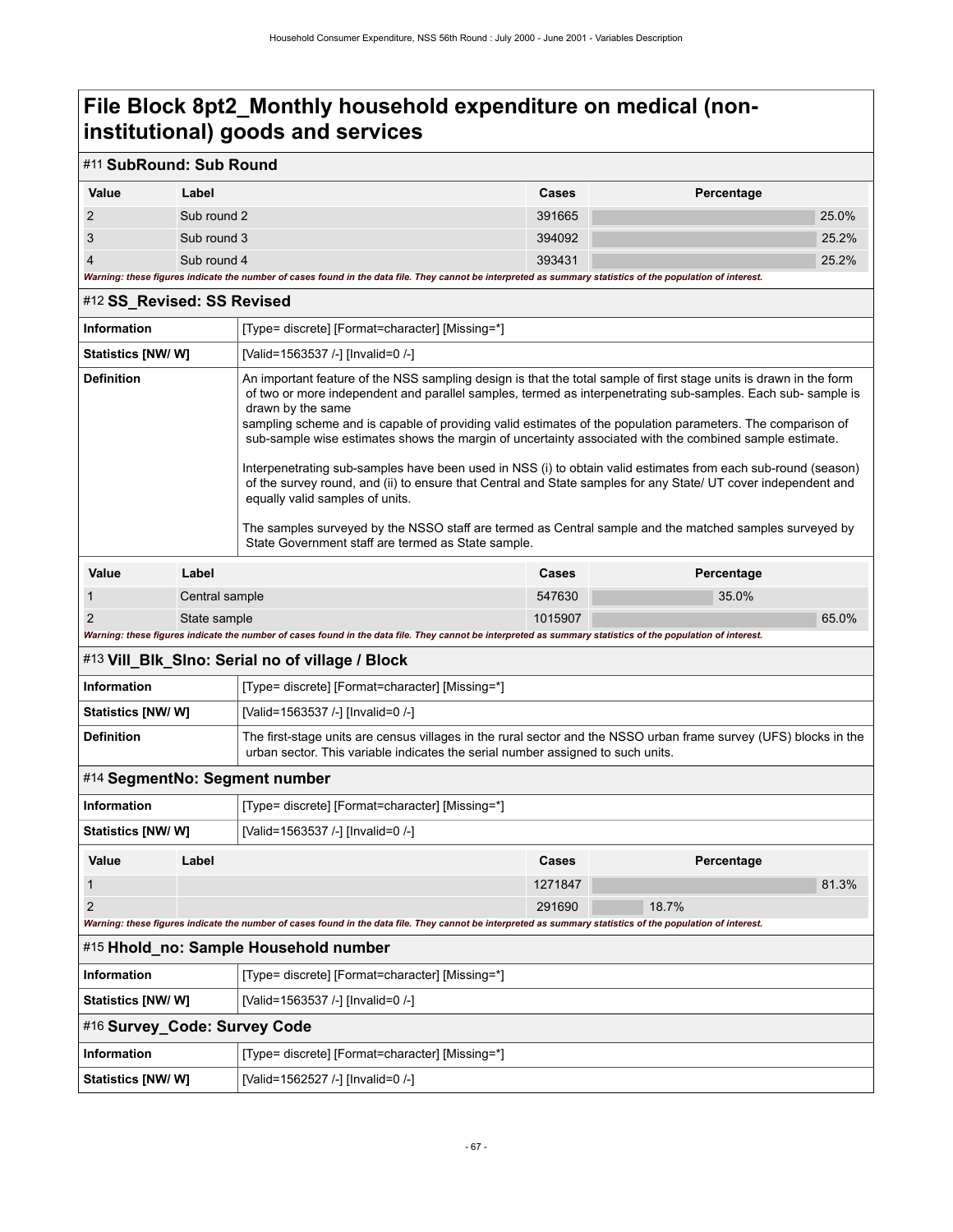## **File Block 8pt2\_Monthly household expenditure on medical (noninstitutional) goods and services**

### #16 **Survey\_Code: Survey Code**

| Value                                                                                                                                                       | Label | Cases   | Percentage |       |
|-------------------------------------------------------------------------------------------------------------------------------------------------------------|-------|---------|------------|-------|
| $\overline{0}$                                                                                                                                              |       | 68      | $0.0\%$    |       |
|                                                                                                                                                             |       | 1478015 |            | 94.6% |
| $\overline{2}$                                                                                                                                              |       | 84200   | 5.4%       |       |
| $\overline{4}$                                                                                                                                              |       | 191     | $0.0\%$    |       |
| 5                                                                                                                                                           |       | 9       | $0.0\%$    |       |
| 9                                                                                                                                                           |       | 44      | $0.0\%$    |       |
| Warning: these figures indicate the number of cases found in the data file. They cannot be interpreted as summary statistics of the population of interest. |       |         |            |       |

#### #17 **Substn\_Code: Substitution Code**

**Statistics [NW/ W]** [Valid=1563537 /-] [Invalid=0 /-]

| <b>Information</b> |       | [Type= discrete] [Format=character] [Missing=*] |              |       |            |       |
|--------------------|-------|-------------------------------------------------|--------------|-------|------------|-------|
| Statistics [NW/ W] |       | [Valid=85170 /-] [Invalid=0 /-]                 |              |       |            |       |
| Value              | Label |                                                 | <b>Cases</b> |       | Percentage |       |
| $\mathbf{0}$       |       |                                                 | 79           | 0.1%  |            |       |
| 1                  |       |                                                 | 5000         | 5.9%  |            |       |
| 2                  |       |                                                 | 64786        |       |            | 76.1% |
| 3                  |       |                                                 | 10218        | 12.0% |            |       |

### 4 22 0.0% من المساحة المستخدم المستخدم المستخدم المستخدم المستخدم المستخدم المستخدم المستخدم المستخدم المستخدم المستخدم المستخدم المستخدم المستخدم المستخدم المستخدم المستخدم المستخدم المستخدم المستخدم المستخدم المستخدم الم 6 56  $\,$  0.1%  $\,$  56  $\,$  0.1%  $\,$  56  $\,$  0.1%  $\,$  56  $\,$  0.1%  $\,$ 7 68 0.1% and  $\sim$  68 0.1% and  $\sim$  68 0.1%

9 5.8% and 5.8% and 5.8% and 5.8% and 5.8% and 5.8% and 5.8% and 5.8% and 5.8% and 5.8% and 5.8% and 5.8% and *Warning: these figures indicate the number of cases found in the data file. They cannot be interpreted as summary statistics of the population of interest.*

#### #18 **NSS: NSS**

| <b>Information</b>         | [Type= discrete] [Format=character] [Missing=*]                                |  |  |
|----------------------------|--------------------------------------------------------------------------------|--|--|
| Statistics [NW/W]          | [Valid=1563537 /-] [Invalid=0 /-]                                              |  |  |
| #19 NSC: NSC               |                                                                                |  |  |
| <b>Information</b>         | [Type= discrete] [Format=character] [Missing=*]                                |  |  |
| Statistics [NW/W]          | [Valid=1563537 /-] [Invalid=0 /-]                                              |  |  |
| #20 MULT_SS: MULT_SS       |                                                                                |  |  |
| <b>Information</b>         | [Type= continuous] [Format=numeric] [Range= 100-136235700] [Missing=*]         |  |  |
| Statistics [NW/W]          | [Valid=1563537 /-] [Invalid=0 /-] [Mean=431080.785 /-] [StdDev=1812710.243 /-] |  |  |
| #21 MPCE_CODE: MPCE_CODE   |                                                                                |  |  |
| <b>Information</b>         | [Type= discrete] [Format=character] [Missing=*]                                |  |  |
| Statistics [NW/W]          | [Valid=1563537 /-] [Invalid=0 /-]                                              |  |  |
| #22 CMPCE_CODE: CMPCE_CODE |                                                                                |  |  |
| <b>Information</b>         | [Type= discrete] [Format=character] [Missing=*]                                |  |  |
| Statistics [NW/W]          | [Valid=1563537 /-] [Invalid=0 /-]                                              |  |  |
|                            | $#23$ B8_2_q1: Block 8.2 item code                                             |  |  |
| <b>Information</b>         | [Type= discrete] [Format=character] [Missing=*]                                |  |  |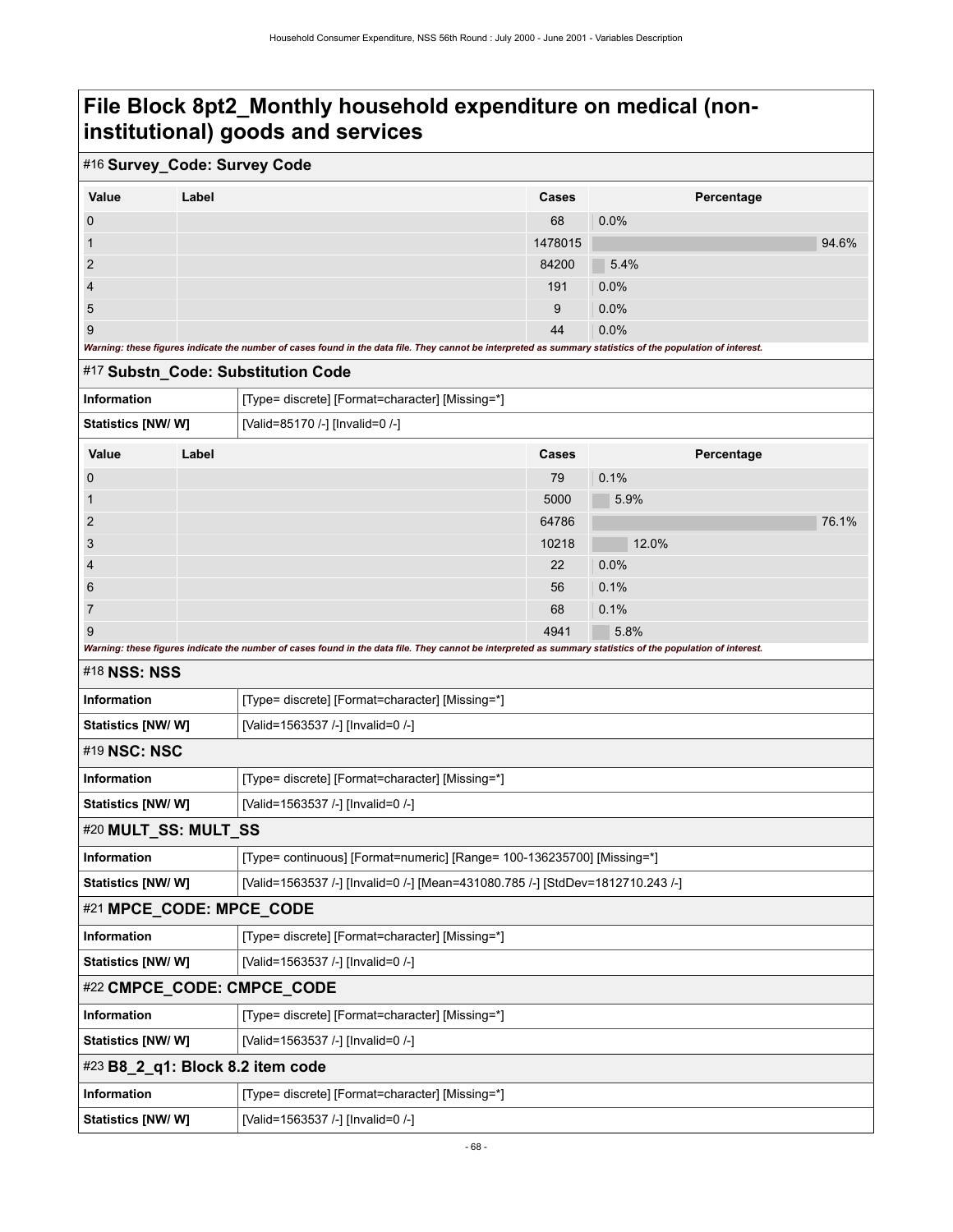## **File Block 8pt2\_Monthly household expenditure on medical (noninstitutional) goods and services**

## #23 **B8\_2\_q1: Block 8.2 item code**

*Frequency table not shown (85 Modalities)*

| #24 B8_2_q2: Value (Rs. 0.00)                         |                                                                                                                                   |  |  |  |
|-------------------------------------------------------|-----------------------------------------------------------------------------------------------------------------------------------|--|--|--|
| <b>Information</b>                                    | [Type= continuous] [Format=numeric] [Range= 0-560000] [Missing=*]                                                                 |  |  |  |
| Statistics [NW/W]                                     | [Valid=1563537 /-] [Invalid=0 /-] [Mean=104.211 /-] [StdDev=568.377 /-]                                                           |  |  |  |
| <b>Literal question</b>                               | What was the value of the items consumed by the household in the last 30 days?                                                    |  |  |  |
| #25 FoodCode: FoodCode                                |                                                                                                                                   |  |  |  |
| <b>Information</b>                                    | [Type= discrete] [Format=character] [Missing=*]                                                                                   |  |  |  |
| Statistics [NW/W]                                     | [Valid=1563537 /-] [Invalid=0 /-]                                                                                                 |  |  |  |
| #26 OnUseOfDurable: OnUseOfDurable                    |                                                                                                                                   |  |  |  |
| <b>Information</b>                                    | [Type= discrete] [Format=character] [Missing=*]                                                                                   |  |  |  |
| Statistics [NW/W]                                     | [Valid=1 /-] [Invalid=0 /-]                                                                                                       |  |  |  |
|                                                       | #27 Wgt_SubSample: Sub sample Multiplier                                                                                          |  |  |  |
| <b>Information</b>                                    | [Type= continuous] [Format=numeric] [Range= 1-1362357] [Missing=*]                                                                |  |  |  |
| <b>Statistics [NW/ W]</b>                             | [Valid=1563537 /-] [Invalid=0 /-] [Mean=4310.808 /-] [StdDev=18127.102 /-]                                                        |  |  |  |
| <b>Recoding and Derivation</b>                        | For generating sub sample estimates, this weight should be applied. It has been calculated as follows:<br>Wgt SubSample = MLT/100 |  |  |  |
| #28 Wgt_Combined: Combined Multiplier                 |                                                                                                                                   |  |  |  |
| Information                                           | [Type= continuous] [Format=numeric] [Range= 0.5-681178.5] [Missing=*]                                                             |  |  |  |
| Statistics [NW/W]                                     | [Valid=1563537 /-] [Invalid=0 /-] [Mean=2156.263 /-] [StdDev=9063.958 /-]                                                         |  |  |  |
| <b>Recoding and Derivation</b>                        | For generating sub sample combined estimates, this weight should be applied. It has been calculated as follows:                   |  |  |  |
|                                                       | Wgt Combined = MLT/100, if NSS=NSC,                                                                                               |  |  |  |
|                                                       | if NSC>NSS                                                                                                                        |  |  |  |
|                                                       | Wgt_Combined = MLT/200                                                                                                            |  |  |  |
| File Block 9_Annual household expenditure on durables |                                                                                                                                   |  |  |  |
| #1 HHID: Key to identify a household                  |                                                                                                                                   |  |  |  |
|                                                       |                                                                                                                                   |  |  |  |

|                                  | $\sim$ . The state to receive a household                                                                                                                         |  |  |
|----------------------------------|-------------------------------------------------------------------------------------------------------------------------------------------------------------------|--|--|
| <b>Information</b>               | [Type= discrete] [Format=character] [Missing=*]                                                                                                                   |  |  |
| Statistics [NW/W]                | [Valid=902441 /-] [Invalid=0 /-]                                                                                                                                  |  |  |
| <b>Recoding and Derivation</b>   | This variable has been derived for identifying a household by combining SS Revised, serial no. of village / block,<br>segment number and sample household number. |  |  |
| #2 ID: ID                        |                                                                                                                                                                   |  |  |
| Information                      | [Type= discrete] [Format=character] [Missing=*]                                                                                                                   |  |  |
| <b>Statistics [NW/ W]</b>        | [Valid=902441 /-] [Invalid=0 /-]                                                                                                                                  |  |  |
| #3 RoundSchedule: Round Schedule |                                                                                                                                                                   |  |  |
| Information                      | [Type= discrete] [Format=character] [Missing=*]                                                                                                                   |  |  |
| <b>Statistics [NW/ W]</b>        | [Valid=902441 /-] [Invalid=0 /-]                                                                                                                                  |  |  |
| <b>Definition</b>                | Indicates the NSS round and schedule number of this survey.                                                                                                       |  |  |
|                                  |                                                                                                                                                                   |  |  |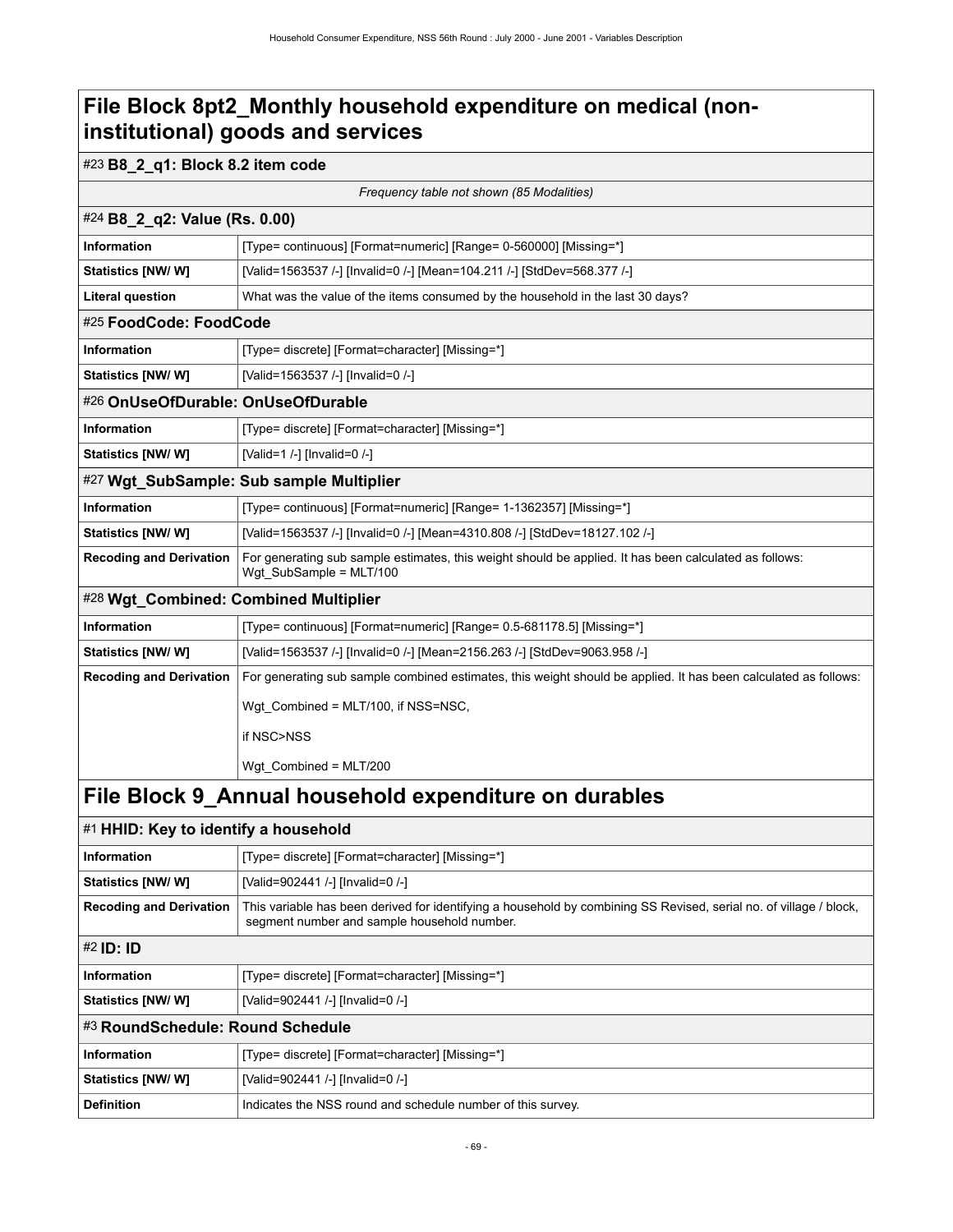| #3 RoundSchedule: Round Schedule                                                                                     |                                                                                                                                           |                                                                                                                                                             |        |            |        |  |
|----------------------------------------------------------------------------------------------------------------------|-------------------------------------------------------------------------------------------------------------------------------------------|-------------------------------------------------------------------------------------------------------------------------------------------------------------|--------|------------|--------|--|
| Value                                                                                                                | Label                                                                                                                                     |                                                                                                                                                             | Cases  | Percentage |        |  |
| 561                                                                                                                  |                                                                                                                                           |                                                                                                                                                             | 902441 |            | 100.0% |  |
|                                                                                                                      |                                                                                                                                           | Warning: these figures indicate the number of cases found in the data file. They cannot be interpreted as summary statistics of the population of interest. |        |            |        |  |
| #4 SS_Original: SS_Original                                                                                          |                                                                                                                                           |                                                                                                                                                             |        |            |        |  |
| Information                                                                                                          |                                                                                                                                           | [Type= discrete] [Format=character] [Missing=*]                                                                                                             |        |            |        |  |
| Statistics [NW/W]<br>[Valid=902441 /-] [Invalid=0 /-]                                                                |                                                                                                                                           |                                                                                                                                                             |        |            |        |  |
| #5 Sector: Sector                                                                                                    |                                                                                                                                           |                                                                                                                                                             |        |            |        |  |
| <b>Information</b>                                                                                                   |                                                                                                                                           | [Type= discrete] [Format=character] [Missing=*]                                                                                                             |        |            |        |  |
| <b>Statistics [NW/ W]</b>                                                                                            |                                                                                                                                           | [Valid=902441 /-] [Invalid=0 /-]                                                                                                                            |        |            |        |  |
| <b>Definition</b>                                                                                                    |                                                                                                                                           | Sector: A word used for the rural-urban demarcation.                                                                                                        |        |            |        |  |
| Value                                                                                                                | Label                                                                                                                                     |                                                                                                                                                             | Cases  | Percentage |        |  |
| 1                                                                                                                    | Rural                                                                                                                                     |                                                                                                                                                             | 281282 | 31.2%      |        |  |
| 2                                                                                                                    | Urban                                                                                                                                     |                                                                                                                                                             | 621159 |            | 68.8%  |  |
| #6 State_region: State region                                                                                        |                                                                                                                                           | Warning: these figures indicate the number of cases found in the data file. They cannot be interpreted as summary statistics of the population of interest. |        |            |        |  |
| Information                                                                                                          |                                                                                                                                           |                                                                                                                                                             |        |            |        |  |
|                                                                                                                      |                                                                                                                                           | [Type= discrete] [Format=character] [Missing=*]                                                                                                             |        |            |        |  |
| <b>Statistics [NW/ W]</b>                                                                                            |                                                                                                                                           | [Valid=902441 /-] [Invalid=0 /-]                                                                                                                            |        |            |        |  |
| <b>Definition</b><br>Regions are hierarchical domains of study below the level of State/ Union Territory in the NSS. |                                                                                                                                           |                                                                                                                                                             |        |            |        |  |
| #7 State: State                                                                                                      |                                                                                                                                           |                                                                                                                                                             |        |            |        |  |
| Information                                                                                                          | [Type= discrete] [Format=character] [Missing=*]                                                                                           |                                                                                                                                                             |        |            |        |  |
| [Valid=902441 /-] [Invalid=0 /-]<br><b>Statistics [NW/ W]</b><br><b>Recoding and Derivation</b>                      |                                                                                                                                           |                                                                                                                                                             |        |            |        |  |
|                                                                                                                      |                                                                                                                                           | This variable has been derived from the variable "State_Region" to enable the users to easily access state wise<br>data.                                    |        |            |        |  |
| Frequency table not shown (35 Modalities)                                                                            |                                                                                                                                           |                                                                                                                                                             |        |            |        |  |
| #8 Stratum: Stratum number                                                                                           |                                                                                                                                           |                                                                                                                                                             |        |            |        |  |
| <b>Information</b><br>[Type= discrete] [Format=character] [Missing=*]                                                |                                                                                                                                           |                                                                                                                                                             |        |            |        |  |
| <b>Statistics [NW/ W]</b>                                                                                            |                                                                                                                                           | [Valid=902441 /-] [Invalid=0 /-]                                                                                                                            |        |            |        |  |
| <b>Definition</b>                                                                                                    | Within each district of a State/ UT, two basic strata were formed:<br>(i) rural stratum comprising of all rural areas of the district and |                                                                                                                                                             |        |            |        |  |
|                                                                                                                      |                                                                                                                                           | (ii) urban stratum comprising of all the urban areas of the district.                                                                                       |        |            |        |  |
| #9 SubStratum: Sub Stratum                                                                                           |                                                                                                                                           |                                                                                                                                                             |        |            |        |  |
| <b>Information</b>                                                                                                   |                                                                                                                                           | [Type= discrete] [Format=character] [Missing=*]                                                                                                             |        |            |        |  |
| <b>Statistics [NW/W]</b>                                                                                             |                                                                                                                                           | [Valid=902441 /-] [Invalid=0 /-]                                                                                                                            |        |            |        |  |
| #10 District: District                                                                                               |                                                                                                                                           |                                                                                                                                                             |        |            |        |  |
| Information                                                                                                          | [Type= discrete] [Format=character] [Missing=*]                                                                                           |                                                                                                                                                             |        |            |        |  |
| <b>Statistics [NW/ W]</b>                                                                                            |                                                                                                                                           | [Valid=902441 /-] [Invalid=0 /-]                                                                                                                            |        |            |        |  |
| #11 SubRound: Sub Round                                                                                              |                                                                                                                                           |                                                                                                                                                             |        |            |        |  |
| Information                                                                                                          |                                                                                                                                           | [Type= discrete] [Format=character] [Missing=*]                                                                                                             |        |            |        |  |
| Statistics [NW/W]                                                                                                    |                                                                                                                                           | [Valid=902441 /-] [Invalid=0 /-]                                                                                                                            |        |            |        |  |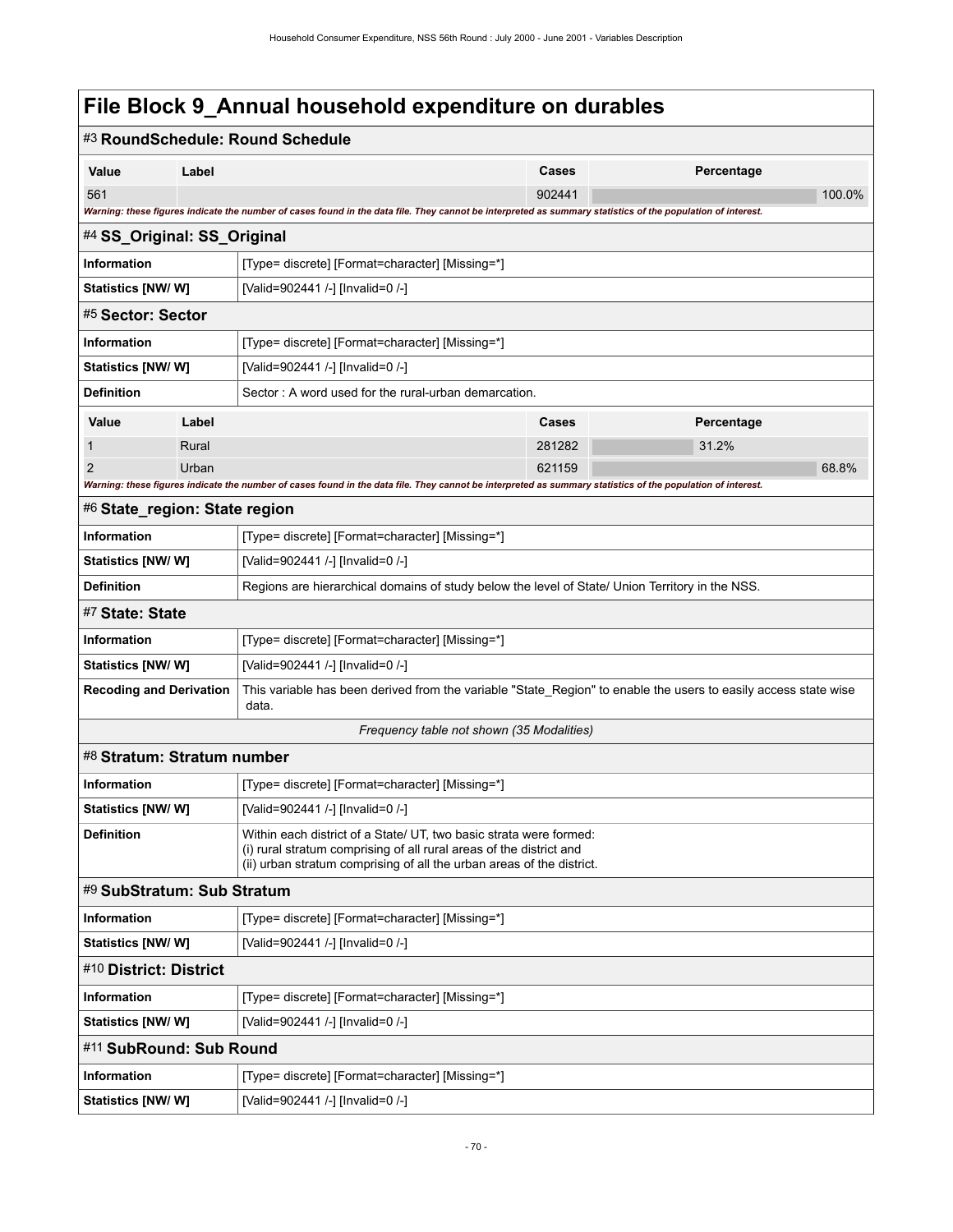### #11 **SubRound: Sub Round**

| The survey period of one year of this round was divided into four sub-rounds of three months duration. Equal<br><b>Definition</b><br>number of sample villages and blocks were allotted for survey in each of these four sub-rounds. |             |  |        |            |       |
|--------------------------------------------------------------------------------------------------------------------------------------------------------------------------------------------------------------------------------------|-------------|--|--------|------------|-------|
| Value                                                                                                                                                                                                                                | Label       |  | Cases  | Percentage |       |
|                                                                                                                                                                                                                                      | Sub round 1 |  | 218899 |            | 24.3% |
| 2                                                                                                                                                                                                                                    | Sub round 2 |  | 224108 |            | 24.8% |
| 3                                                                                                                                                                                                                                    | Sub round 3 |  | 227971 |            | 25.3% |
| 4                                                                                                                                                                                                                                    | Sub round 4 |  | 231463 |            | 25.6% |
| Warning: these figures indicate the number of cases found in the data file. They cannot be interpreted as summary statistics of the population of interest.                                                                          |             |  |        |            |       |

#### #12 **SS\_Revised: SS Revised**

| <b>Information</b>        | [Type= discrete] [Format=character] [Missing=*]                                                                                                                                                                                                                                                                                                                                                                                                                                                                                                                                                                                                                                                                                                                                                                                                                                                                         |
|---------------------------|-------------------------------------------------------------------------------------------------------------------------------------------------------------------------------------------------------------------------------------------------------------------------------------------------------------------------------------------------------------------------------------------------------------------------------------------------------------------------------------------------------------------------------------------------------------------------------------------------------------------------------------------------------------------------------------------------------------------------------------------------------------------------------------------------------------------------------------------------------------------------------------------------------------------------|
| <b>Statistics [NW/ W]</b> | [Valid=902441 /-] [Invalid=0 /-]                                                                                                                                                                                                                                                                                                                                                                                                                                                                                                                                                                                                                                                                                                                                                                                                                                                                                        |
| <b>Definition</b>         | An important feature of the NSS sampling design is that the total sample of first stage units is drawn in the form<br>of two or more independent and parallel samples, termed as interpenetrating sub-samples. Each sub-sample is<br>drawn by the same<br>sampling scheme and is capable of providing valid estimates of the population parameters. The comparison of<br>sub-sample wise estimates shows the margin of uncertainty associated with the combined sample estimate.<br>Interpenetrating sub-samples have been used in NSS (i) to obtain valid estimates from each sub-round (season)<br>of the survey round, and (ii) to ensure that Central and State samples for any State/ UT cover independent and<br>equally valid samples of units.<br>The samples surveyed by the NSSO staff are termed as Central sample and the matched samples surveyed by<br>State Government staff are termed as State sample. |
|                           |                                                                                                                                                                                                                                                                                                                                                                                                                                                                                                                                                                                                                                                                                                                                                                                                                                                                                                                         |

| Value                                                                                                                                                       | Label          | Cases  | Percentage |
|-------------------------------------------------------------------------------------------------------------------------------------------------------------|----------------|--------|------------|
|                                                                                                                                                             | Central sample | 315755 | 35.0%      |
|                                                                                                                                                             | State sample   | 586686 | 65.0%      |
| Warning: these figures indicate the number of cases found in the data file. They cannot be interpreted as summary statistics of the population of interest. |                |        |            |

### #13 **Vill\_Blk\_Slno: Serial no of village / Block**

| Information               | [Type= discrete] [Format=character] [Missing=*]                                                                                                                                                      |
|---------------------------|------------------------------------------------------------------------------------------------------------------------------------------------------------------------------------------------------|
| <b>Statistics [NW/ W]</b> | [Valid=902441 /-] [Invalid=0 /-]                                                                                                                                                                     |
| Definition                | The first-stage units are census villages in the rural sector and the NSSO urban frame survey (UFS) blocks in the<br>urban sector. This variable indicates the serial number assigned to such units. |

#### #14 **SegmentNo: Segment number**

| [Type= discrete] [Format=character] [Missing=*]<br>Information |       |                                  |        |            |       |
|----------------------------------------------------------------|-------|----------------------------------|--------|------------|-------|
| Statistics [NW/W]                                              |       | [Valid=902441 /-] [Invalid=0 /-] |        |            |       |
| Value                                                          | Label |                                  | Cases  | Percentage |       |
|                                                                |       |                                  | 736279 |            | 81.6% |
| 2                                                              |       |                                  | 166162 | 18.4%      |       |

*Warning: these figures indicate the number of cases found in the data file. They cannot be interpreted as summary statistics of the population of interest.*

#### #15 **Hhold\_no: Sample Household number**

| Information                  | [Type= discrete] [Format=character] [Missing=*] |  |
|------------------------------|-------------------------------------------------|--|
| Statistics [NW/W]            | [Valid=902441 /-] [Invalid=0 /-]                |  |
| #16 Survey_Code: Survey Code |                                                 |  |
| Information                  | [Type= discrete] [Format=character] [Missing=*] |  |
| Statistics [NW/ W]           | [Valid=901898 /-] [Invalid=0 /-]                |  |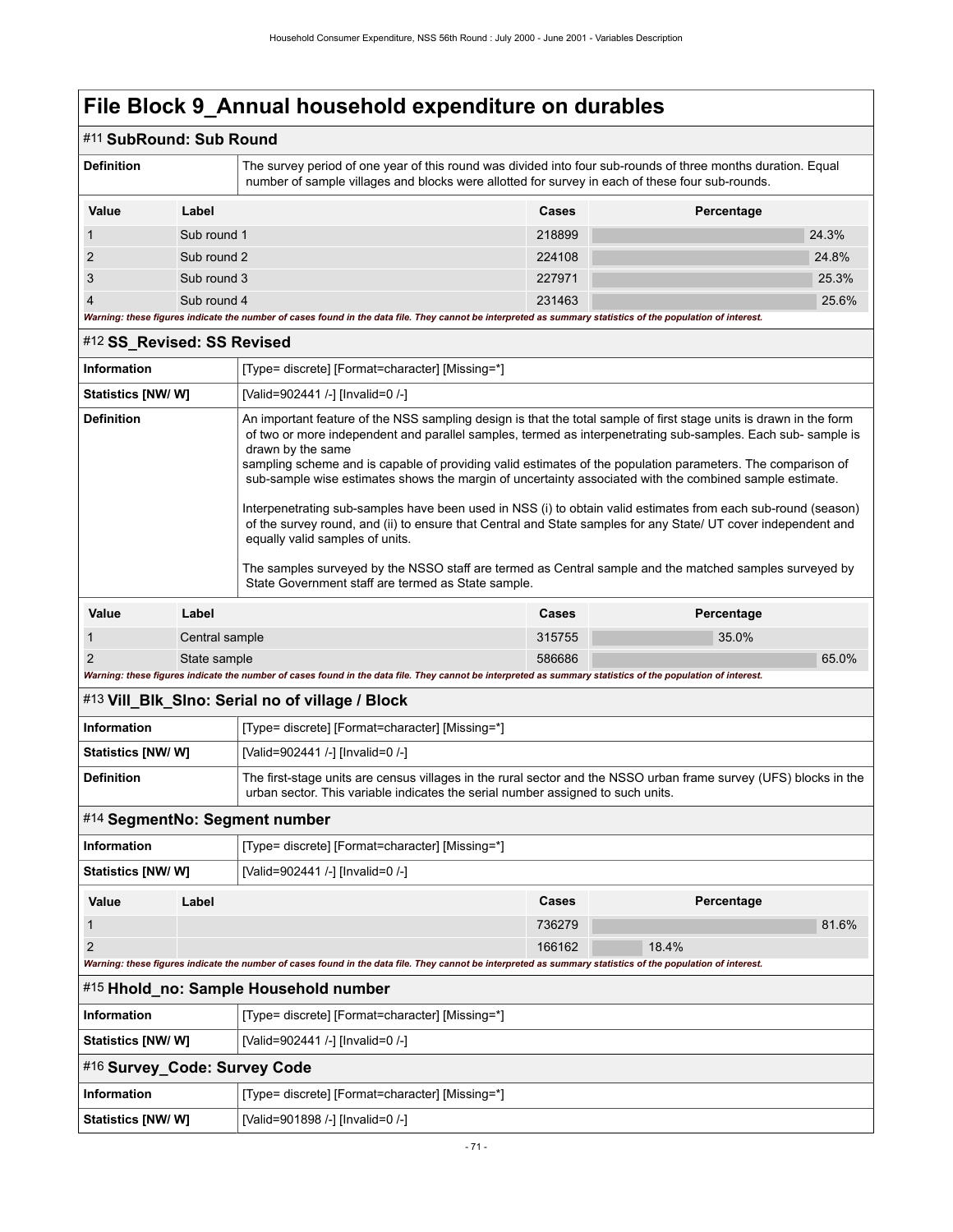| #16 Survey_Code: Survey Code                                                 |                                                          |                                                                                                                                                             |        |            |       |
|------------------------------------------------------------------------------|----------------------------------------------------------|-------------------------------------------------------------------------------------------------------------------------------------------------------------|--------|------------|-------|
| Value                                                                        | Label                                                    |                                                                                                                                                             | Cases  | Percentage |       |
| $\boldsymbol{0}$                                                             |                                                          |                                                                                                                                                             | 30     | 0.0%       |       |
| 1                                                                            |                                                          |                                                                                                                                                             | 852707 |            | 94.5% |
| 2                                                                            |                                                          |                                                                                                                                                             | 49015  | 5.4%       |       |
| 4                                                                            |                                                          |                                                                                                                                                             | 130    | 0.0%       |       |
| 5                                                                            |                                                          |                                                                                                                                                             | 4      | 0.0%       |       |
| 9                                                                            |                                                          |                                                                                                                                                             | 12     | 0.0%       |       |
|                                                                              |                                                          | Warning: these figures indicate the number of cases found in the data file. They cannot be interpreted as summary statistics of the population of interest. |        |            |       |
|                                                                              |                                                          | #17 Substn_Code: Substitution Code                                                                                                                          |        |            |       |
| <b>Information</b>                                                           |                                                          | [Type= discrete] [Format=character] [Missing=*]                                                                                                             |        |            |       |
| Statistics [NW/W]                                                            |                                                          | [Valid=49382 /-] [Invalid=0 /-]                                                                                                                             |        |            |       |
| Value                                                                        | Label                                                    |                                                                                                                                                             | Cases  | Percentage |       |
| $\mathbf 0$                                                                  |                                                          |                                                                                                                                                             | 55     | 0.1%       |       |
| $\mathbf{1}$                                                                 |                                                          |                                                                                                                                                             | 2817   | 5.7%       |       |
| 2                                                                            |                                                          |                                                                                                                                                             | 37269  |            | 75.5% |
| 3                                                                            |                                                          |                                                                                                                                                             | 6295   | 12.7%      |       |
| 4                                                                            |                                                          |                                                                                                                                                             | 8      | 0.0%       |       |
| 6                                                                            |                                                          |                                                                                                                                                             | 38     | 0.1%       |       |
| 7                                                                            |                                                          |                                                                                                                                                             | 16     | 0.0%       |       |
| 9                                                                            |                                                          | Warning: these figures indicate the number of cases found in the data file. They cannot be interpreted as summary statistics of the population of interest. | 2884   | 5.8%       |       |
| #18 NSS: NSS                                                                 |                                                          |                                                                                                                                                             |        |            |       |
| <b>Information</b>                                                           |                                                          |                                                                                                                                                             |        |            |       |
|                                                                              |                                                          | [Type= discrete] [Format=character] [Missing=*]                                                                                                             |        |            |       |
| <b>Statistics [NW/W]</b><br>[Valid=902441 /-] [Invalid=0 /-]<br>#19 NSC: NSC |                                                          |                                                                                                                                                             |        |            |       |
| <b>Information</b>                                                           |                                                          |                                                                                                                                                             |        |            |       |
| Statistics [NW/ W]                                                           |                                                          | [Type= discrete] [Format=character] [Missing=*]                                                                                                             |        |            |       |
|                                                                              | [Valid=902441 /-] [Invalid=0 /-]<br>#20 MULT_SS: MULT_SS |                                                                                                                                                             |        |            |       |
| Information                                                                  |                                                          | [Type= continuous] [Format=numeric] [Range= 100-136235700] [Missing=*]                                                                                      |        |            |       |
| Statistics [NW/W]                                                            |                                                          | [Valid=902441 /-] [Invalid=0 /-] [Mean=425213.743 /-] [StdDev=1795323.852 /-]                                                                               |        |            |       |
| #21 MPCE_CODE: MPCE_CODE                                                     |                                                          |                                                                                                                                                             |        |            |       |
| Information                                                                  |                                                          | [Type= discrete] [Format=character] [Missing=*]                                                                                                             |        |            |       |
| Statistics [NW/W]                                                            |                                                          | [Valid=902441 /-] [Invalid=0 /-]                                                                                                                            |        |            |       |
|                                                                              |                                                          | #22 CMPCE_CODE: CMPCE_CODE                                                                                                                                  |        |            |       |
| Information                                                                  |                                                          | [Type= discrete] [Format=character] [Missing=*]                                                                                                             |        |            |       |
| Statistics [NW/W]                                                            |                                                          | [Valid=902441 /-] [Invalid=0 /-]                                                                                                                            |        |            |       |
| #23 Item_Code: Block 9 item code                                             |                                                          |                                                                                                                                                             |        |            |       |
| Information                                                                  |                                                          | [Type= discrete] [Format=character] [Missing=*]                                                                                                             |        |            |       |
| Statistics [NW/W]                                                            |                                                          | [Valid=902441 /-] [Invalid=0 /-]                                                                                                                            |        |            |       |
|                                                                              |                                                          | Frequency table not shown (59 Modalities)                                                                                                                   |        |            |       |